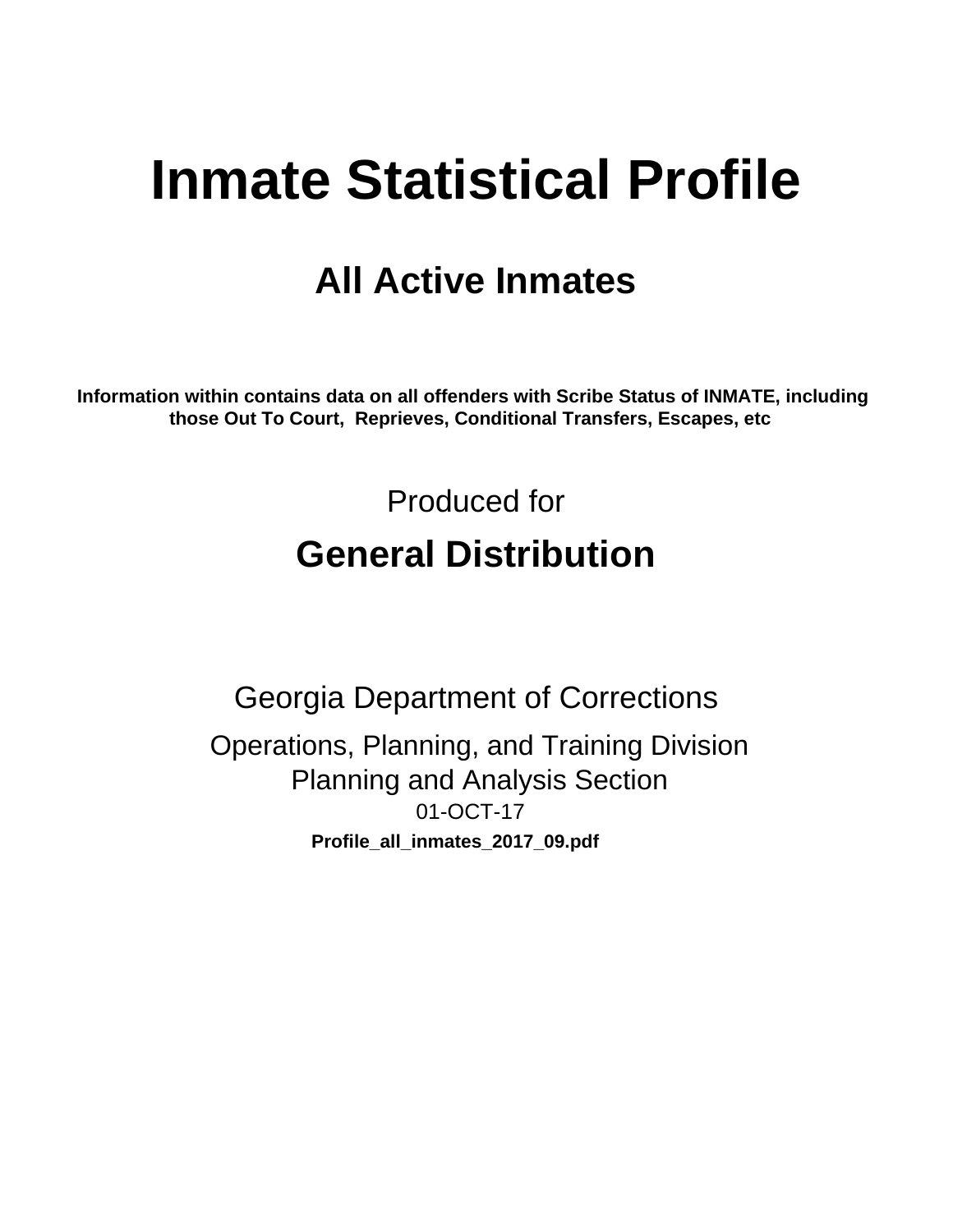#### **Inmate Statistical Profile 01-OCT-17** Contents

**All Active Inmates** 

Produced for General Distribution

## **Table of Contents**

| <b>Demographic information</b>                                        |
|-----------------------------------------------------------------------|
| 4 Current age, broken out in ten year age groups                      |
| 5 Race group                                                          |
| 6 Marital status, self-reported at entry to prison                    |
| 7 Number of Inmates with Dependents, self-reported at entry to prison |
| 8 Religious affiliation, self-reported at entry to prison             |
| 9 Home county - self-reported at entry to prison                      |
| 14 Employment status before prison, self-reported at entry to prison  |
| 15 Age at admission                                                   |
| 17 Age at admission                                                   |
| 20 Height, measured at entry to prison                                |
| 21 Height, measured at entry to prison                                |
| 23 Weight, measured at entry to prison                                |
| 24 Military service                                                   |
| <b>Correctional information</b>                                       |
| 25 Type of admission to prison                                        |
| 26 Current / last supervision level                                   |
| 27 Current / last institution type                                    |
| 28 Institution type - transitional centers                            |
| 29 Institution type - county prisons                                  |
| 31 Institution type - state prisons                                   |
| 33 Institution type - private prisons                                 |
| 34 Institution type - inmate boot camp                                |
| 35 Number of disciplinary reports                                     |
| 36 Number of transfers                                                |
| 37 Number of escapes                                                  |
| 38 Split sentence - Probation to follow                               |
| 39 Probable future release type of still active inmates               |
| 40 Time served in current (or last) institution                       |
| Educational, psychological and physical information                   |
| 41 Highest grade level attained                                       |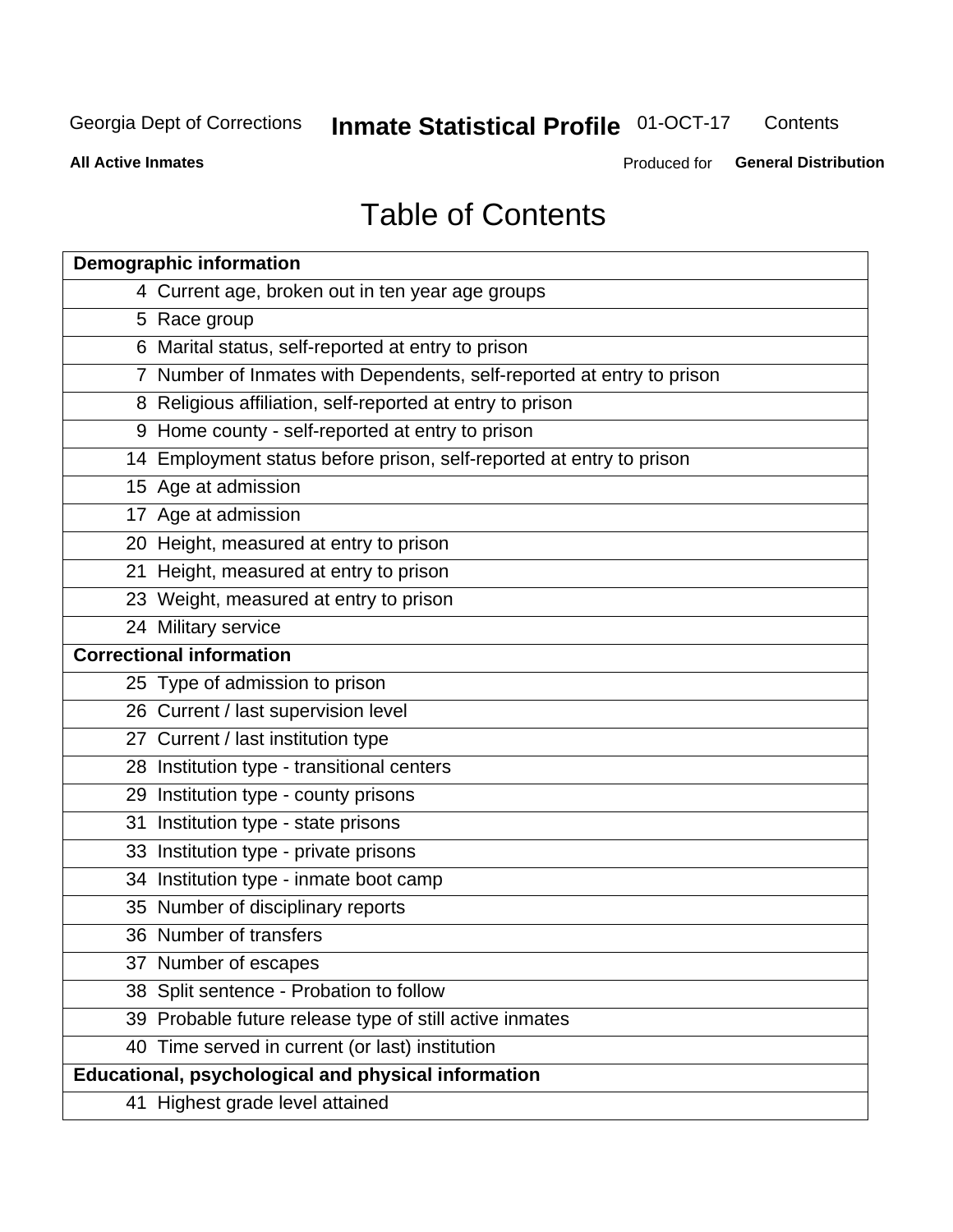#### **Inmate Statistical Profile 01-OCT-17** Contents

**All Active Inmates** 

Produced for General Distribution

## **Table of Contents**

| <b>Educational, psychological and physical information</b>       |
|------------------------------------------------------------------|
| 42 Culture fair IQ scores                                        |
| 43 Wide Range Achievement Test (WRAT) reading score              |
| 44 Wide Range Achievement Test (WRAT) math score                 |
| 45 Wide Range Achievement Test (WRAT) spelling score             |
| 46 Current / last mental health treatment level                  |
| 47 PULHESDWIT medical scale - 'P' overall condition ('P'hysical) |
| 48 PULHESDWIT medical scale - 'U' upper body                     |
| 49 PULHESDWIT medical scale - 'L' lower body                     |
| 50 PULHESDWIT medical scale - 'H' hearing                        |
| 51 PULHESDWIT medical scale - 'E' vision                         |
| 52 PULHESDWIT medical scale -'S' psychiatric                     |
| 53 PULHESDWIT medical scale - 'D' dental                         |
| 54 PULHESDWIT medical scale - 'W' work ability                   |
| 55 PULHESDWIT medical scale - 'I' impairment                     |
| 56 PULHESDWIT medical scale - 'T' transportability               |
| <b>Crimes and criminal history information</b>                   |
| 57 Number of prior Georgia incarcerations                        |
| 58 Prison sentence in years                                      |
| 59 Primary offense, broken out into felonies vs misdemeanors     |
| 60 Primary offense, broken out into six broad crime categories   |
| 61 Primary offense, detailed offense code                        |
| 69 County of conviction of primary offense                       |
| 74 Circuit of conviction of primary offense                      |
| 76 Years served (jail + prison) in this incarceration            |
| <b>Medical information</b>                                       |
| 77 Results of most recent HIV test                               |
| 78 Results of most recent tuberculosis test                      |
| 79 Results of most recent syphilis test                          |
| 80 Results of most recent Hepatitis-C test                       |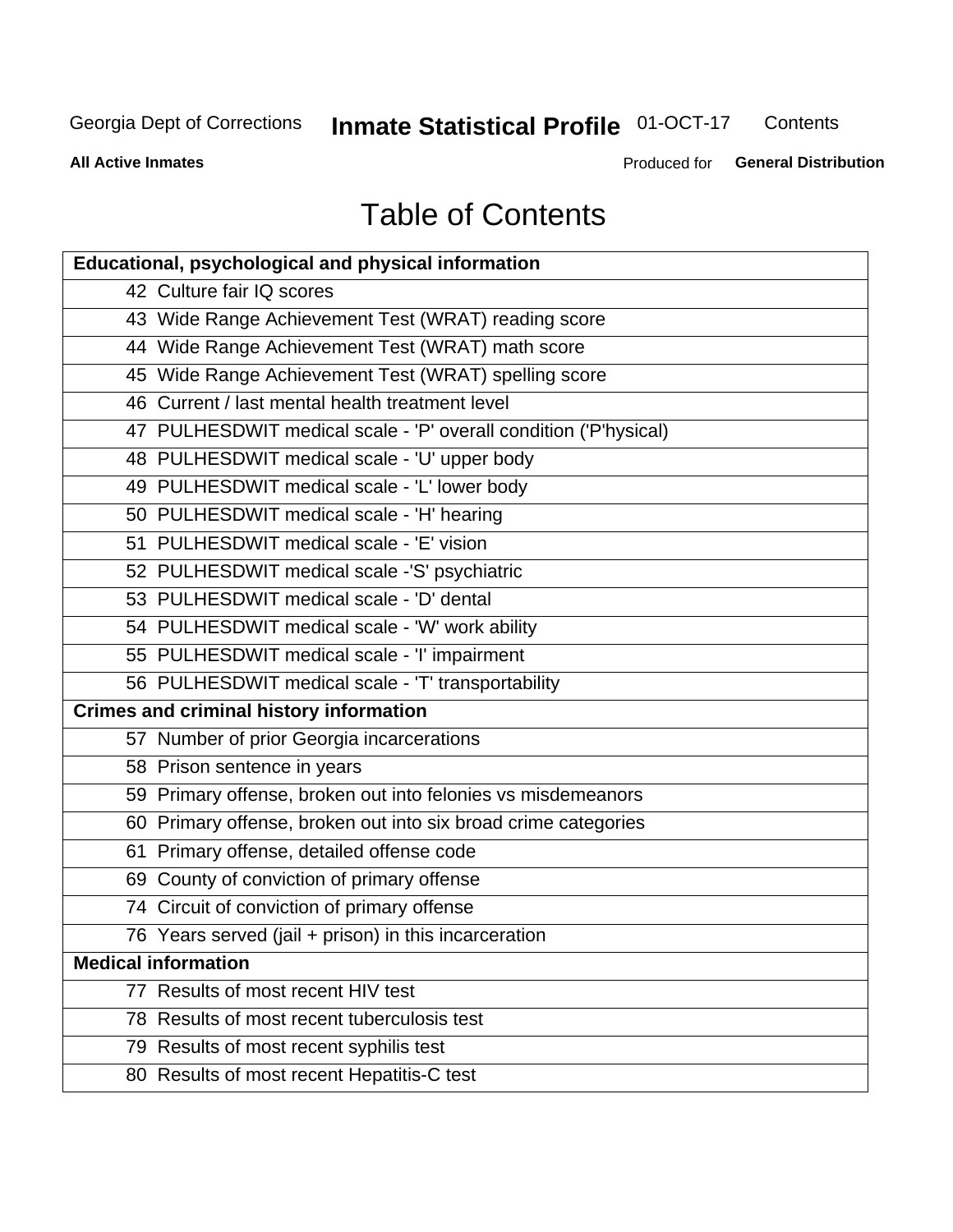#### Inmate Statistical Profile 01-OCT-17 Page 4

## **All Active Inmates**

## Produced for General Distribution

## Current age, broken out in ten-year age groups

COL % - percent each COUNT is of its particular column

|                          | <b>Male</b>  |          |        | <b>Female</b>   |        |          | <b>Total</b> |        |
|--------------------------|--------------|----------|--------|-----------------|--------|----------|--------------|--------|
| <b>Current Age</b>       | <b>Count</b> | Col %    | Row %  | <b>Count</b>    | Col %  | Row %    | <b>Total</b> | Col %  |
| <b>Teens (1-19)</b>      | 757          | $1.50\%$ | 96.80% | 25              | 0.65%  | 3.20%    | 782          | 1.44%  |
| <b>Twenties (20-29)</b>  | 14,248       | 28.26%   | 93.36% | 1,014           | 26.47% | 6.64%    | 15,262       | 28.13% |
| Thirties (30-39)         | 15,232       | 30.21%   | 91.93% | 1,337           | 34.90% | $8.07\%$ | 16,569       | 30.54% |
| <b>Forties (40-49)</b>   | 10,345       | 20.52%   | 92.17% | 879             | 22.94% | 7.83%    | 11,224       | 20.69% |
| <b>Fifties (50-59)</b>   | 6,859        | 13.60%   | 93.75% | 457             | 11.93% | 6.25%    | 7,316        | 13.48% |
| <b>Sixties (60-69)</b>   | 2,357        | 4.67%    | 95.97% | 99              | 2.58%  | 4.03%    | 2,456        | 4.53%  |
| Seventy + (70 and above) | 624          | 1.24%    | 96.89% | 20 <sub>1</sub> | 0.52%  | 3.11%    | 644          | 1.19%  |
| <b>Total Reported</b>    | 50,422       | 100%     | 92.94% | 3,831           | 100%   | 7.06%    | 54,253       | 100%   |

| <b>Not Reported</b> | $\sim$<br>. |                 | $24-$    |
|---------------------|-------------|-----------------|----------|
| <b>Total</b>        | 50,639      | s 0s1<br>ּ כס,כ | 4,470ء ر |

| <b>Mean</b><br>(average) | 38.12 | 37.40 | 38.07 |
|--------------------------|-------|-------|-------|
| Median (middle)          | 36    | 36    | 36    |
| Mode<br>(most frequent)  | 28    | 28    | 28    |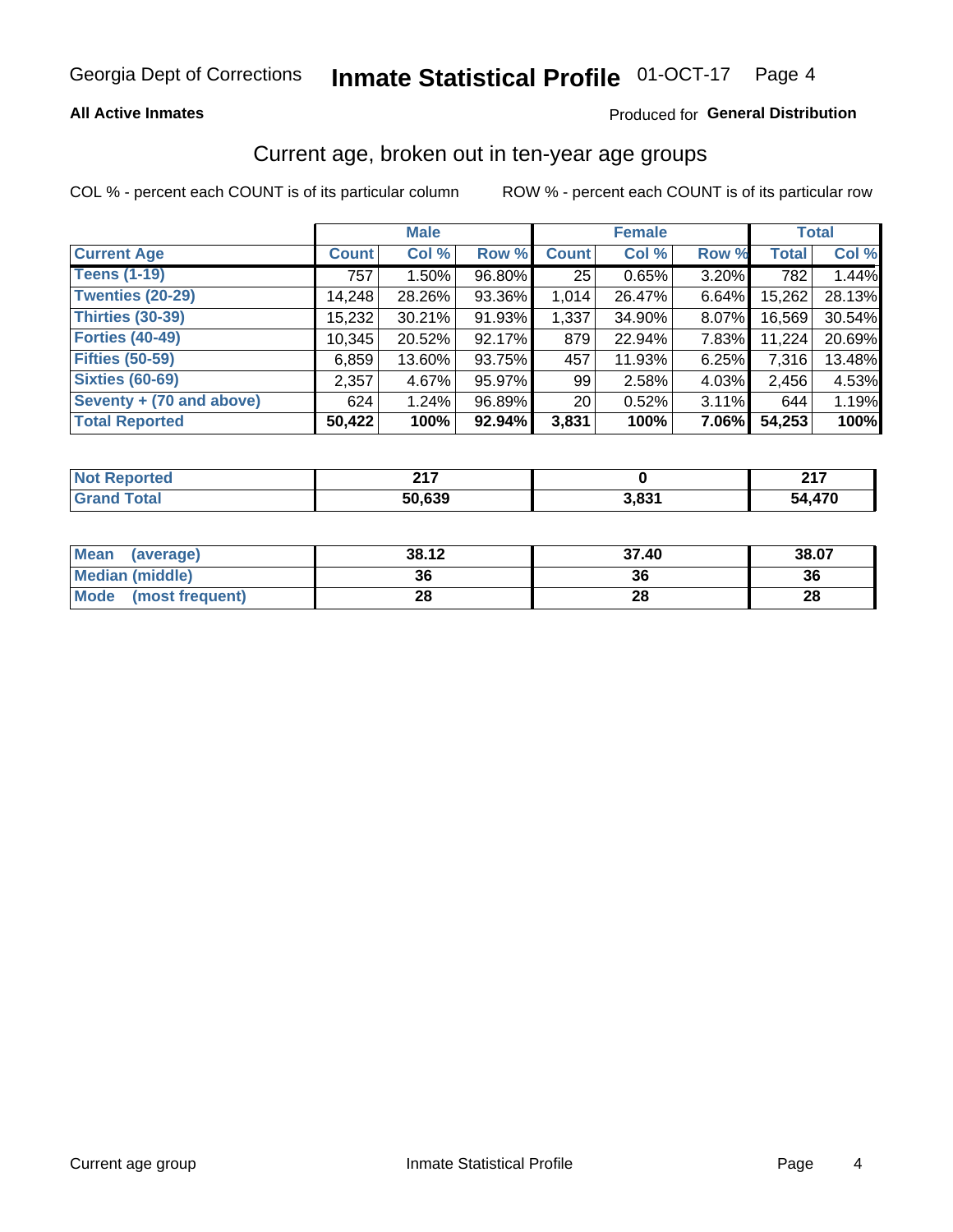#### **Inmate Statistical Profile 01-OCT-17** Page 5

#### **All Active Inmates**

## Produced for General Distribution

## Race group

COL % - percent each COUNT is of its particular column

|                   |                        | <b>Male</b>  |         |         | <b>Female</b> |        |           | <b>Total</b> |        |
|-------------------|------------------------|--------------|---------|---------|---------------|--------|-----------|--------------|--------|
|                   | <b>Race Group</b>      | <b>Count</b> | Col %   |         | Row % Count   | Col %  | Row %     | <b>Total</b> | Col %  |
|                   | <b>White</b>           | 17,196       | 33.96%  | 88.61%  | 2,211         | 57.71% | 11.39%    | 19,407       | 35.63% |
| 2                 | <b>Black</b>           | 31,227       | 61.67%  | 95.28%  | 1,547         | 40.38% | 4.72%     | 32,774       | 60.17% |
| 5                 | <b>Other</b>           | 59           | .12%    | 89.39%  |               | .18%   | $10.61\%$ | 66           | .12%   |
| 6                 | <b>Asian</b>           | 178          | .35%    | 95.19%  | 9             | .23%   | 4.81%     | 187          | .34%   |
| 9                 | <b>Unknown</b>         | 9            | $.02\%$ | 75.00%  | 3             | .08%   | 25.00%    | 12           | .02%   |
| 10                | <b>Hispanic</b>        | 1,945        | 3.84%   | 97.40%  | 52            | 1.36%  | 2.60%     | 1,997        | 3.67%  |
| $12 \overline{ }$ | <b>Native American</b> | 24           | .05%    | 92.31%  | 2             | .05%   | 7.69%     | 26           | .05%   |
| 13                | <b>Native Hawaiian</b> |              | $.01\%$ | 100.00% |               |        |           |              | .01%   |
|                   | <b>Total Reported</b>  | 50,639       | 100%    | 92.97%  | 3,831         | 100%   | $7.03\%$  | 54,470       | 100%   |

| <b>Not Reported</b> |        |       |               |
|---------------------|--------|-------|---------------|
| <b>Grand Total</b>  | 50,639 | 3,831 | 4,470<br>- בר |

| <b>Mode</b><br>---<br>most frequent) | Black | White | <b>Black</b> |
|--------------------------------------|-------|-------|--------------|
|                                      |       |       |              |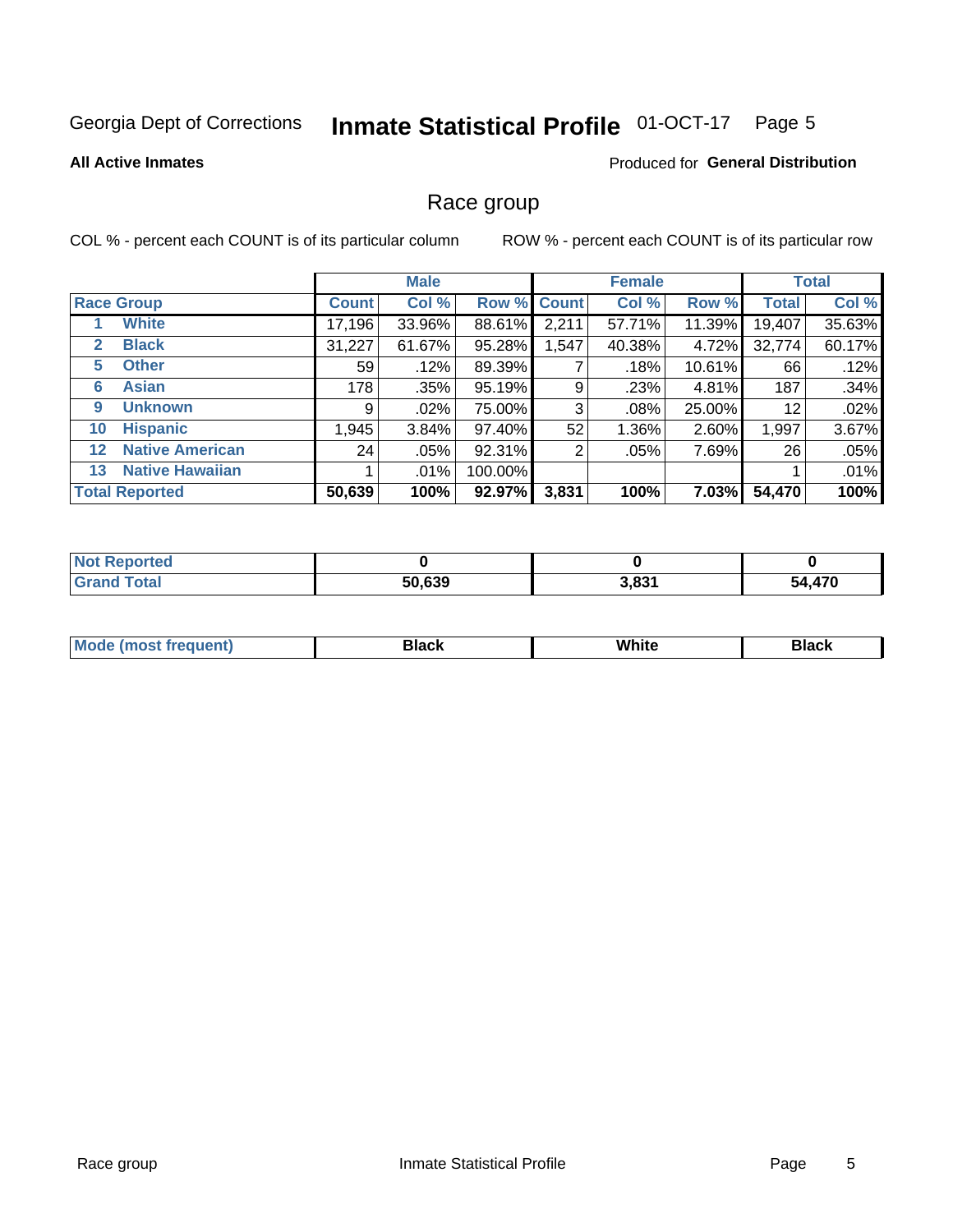#### **Inmate Statistical Profile 01-OCT-17** Page 6

**All Active Inmates** 

## Produced for General Distribution

## Marital status, self-reported at entry to prison

COL % - percent each COUNT is of its particular column

|                            | <b>Male</b>  |        |        |              | <b>Female</b> | <b>Total</b> |              |        |
|----------------------------|--------------|--------|--------|--------------|---------------|--------------|--------------|--------|
| <b>Marital Status</b>      | <b>Count</b> | Col %  | Row %  | <b>Count</b> | Col %         | Row %        | <b>Total</b> | Col %  |
| <b>Unknown</b><br>$\bf{0}$ | 958          | 1.89%  | 90.04% | 106          | $2.77\%$      | 9.96%        | 1,064        | 1.95%  |
| <b>Divorced</b><br>D       | 4,923        | 9.72%  | 89.38% | 585          | 15.27%        | 10.62%       | 5,508        | 10.11% |
| <b>Married</b><br>M        | 6,678        | 13.19% | 91.19% | 645          | 16.84%        | 8.81%        | 7,323        | 13.44% |
| <b>S</b> Separated         | 1,818        | 3.59%  | 85.11% | 318          | 8.30%         | 14.89%       | 2,136        | 3.92%  |
| <b>Unmarried</b><br>U      | 35,716       | 70.53% | 94.62% | 2,032        | 53.04%        | 5.38%        | 37,748       | 69.30% |
| <b>Widow</b><br>W          | 546          | 1.08%  | 79.02% | 145          | 3.78%         | 20.98%       | 691          | 1.27%  |
| <b>Total Reported</b>      | 50,639       | 100%   | 92.97% | 3,831        | 100%          | 7.03%        | 54,470       | 100%   |

| orted<br>I NOT |        |        |      |
|----------------|--------|--------|------|
| $\sim$         | ra caa | י פס פ | .470 |
| . Gre          | יכס,   | , oj   | - 4  |

| <b>Mode (most frequent)</b><br>Unmarried<br>Unmarried<br>Jnmarried |
|--------------------------------------------------------------------|
|--------------------------------------------------------------------|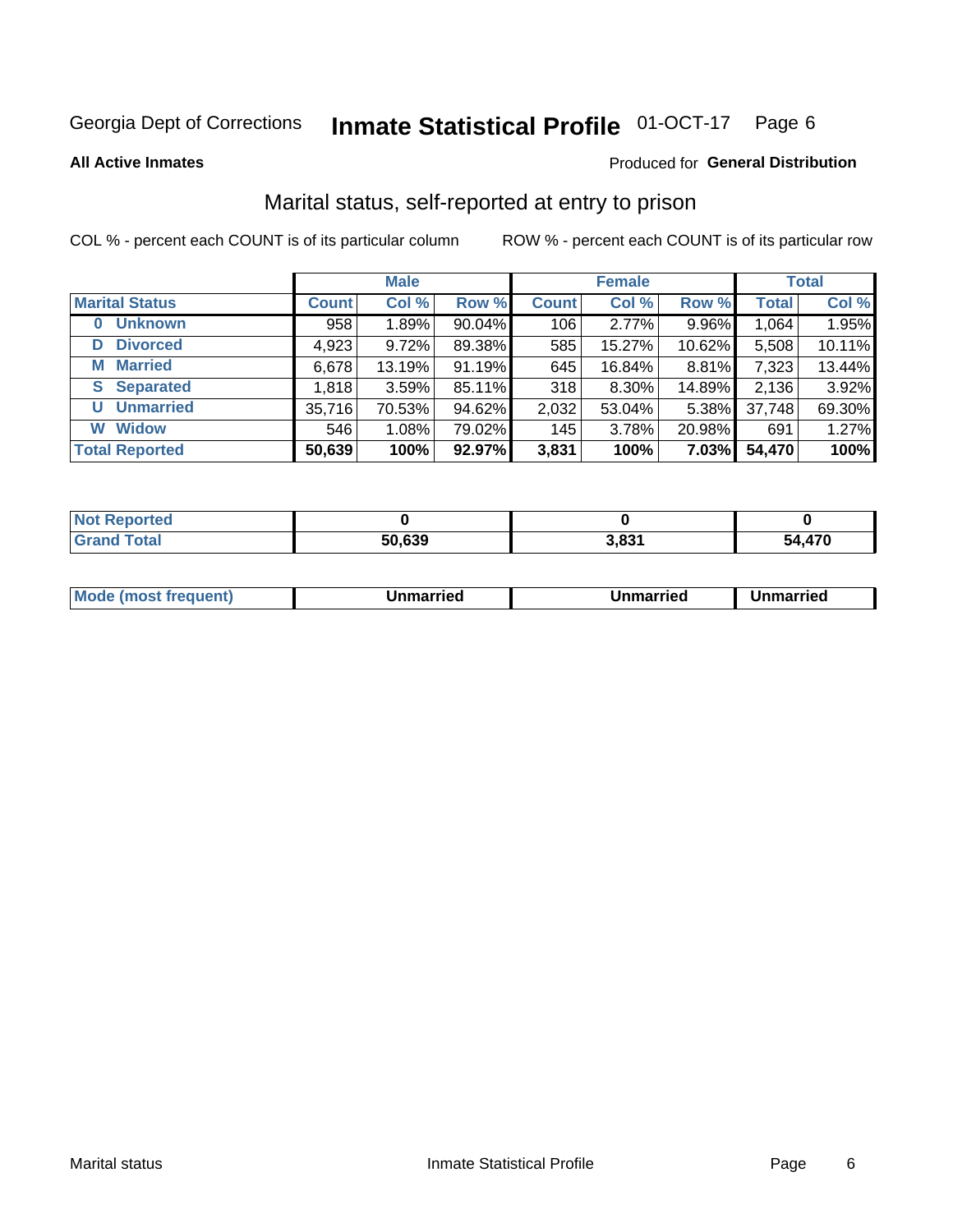#### **Inmate Statistical Profile 01-OCT-17** Page 7

### **All Active Inmates**

## Produced for General Distribution

## Number of Inmates with Dependents, Self-Reported at Entry to Prison

COL % - percent each COUNT is of its particular column

|                             |              | <b>Male</b> |        |              | <b>Female</b> |        |              | <b>Total</b> |
|-----------------------------|--------------|-------------|--------|--------------|---------------|--------|--------------|--------------|
| <b>Number of dependents</b> | <b>Count</b> | Col %       | Row %  | <b>Count</b> | Col %         | Row %  | <b>Total</b> | Col %        |
| l 0                         | 15,695       | 37.85%      | 93.62% | 1,070        | 32.85%        | 6.38%  | 16,765       | 37.49%       |
|                             | 9,667        | 23.32%      | 93.67% | 653          | 20.05%        | 6.33%  | 10,320       | 23.08%       |
| $\overline{2}$              | 7,161        | 17.27%      | 91.44% | 670          | 20.57%        | 8.56%  | 7,831        | 17.51%       |
| $\overline{\mathbf{3}}$     | 4,315        | 10.41%      | 89.84% | 488          | 14.98%        | 10.16% | 4,803        | 10.74%       |
| 4                           | 2,209        | 5.33%       | 91.17% | 214          | 6.57%         | 8.83%  | 2,423        | 5.42%        |
| 5                           | 1,128        | 2.72%       | 93.07% | 84           | 2.58%         | 6.93%  | 1,212        | 2.71%        |
| 6                           | 580          | 1.40%       | 93.40% | 41           | 1.26%         | 6.60%  | 621          | 1.39%        |
| 7                           | 295          | 0.71%       | 93.65% | 20           | 0.61%         | 6.35%  | 315          | 0.70%        |
| 8                           | 147          | 0.35%       | 96.71% | 5            | 0.15%         | 3.29%  | 152          | 0.34%        |
| 9                           | 87           | 0.21%       | 93.55% | 6            | 0.18%         | 6.45%  | 93           | 0.21%        |
| 10                          | 84           | 0.20%       | 94.38% | 5            | 0.15%         | 5.62%  | 89           | 0.20%        |
| Over 10                     | 94           | 0.23%       | 98.95% |              | 0.03%         | 1.05%  | 95           | 0.21%        |
| <b>Total Reported</b>       | 41,462       | 100%        | 92.72% | 3,257        | 100%          | 7.28%  | 44,719       | 100%         |

| .      | E7.       | 751<br>. ט |
|--------|-----------|------------|
| 50,639 | 024<br>دد | 54,470     |

| Mean (average)         | 1.63 | 1.48 |
|------------------------|------|------|
| <b>Median (middle)</b> |      |      |
| Mode (most frequent)   |      |      |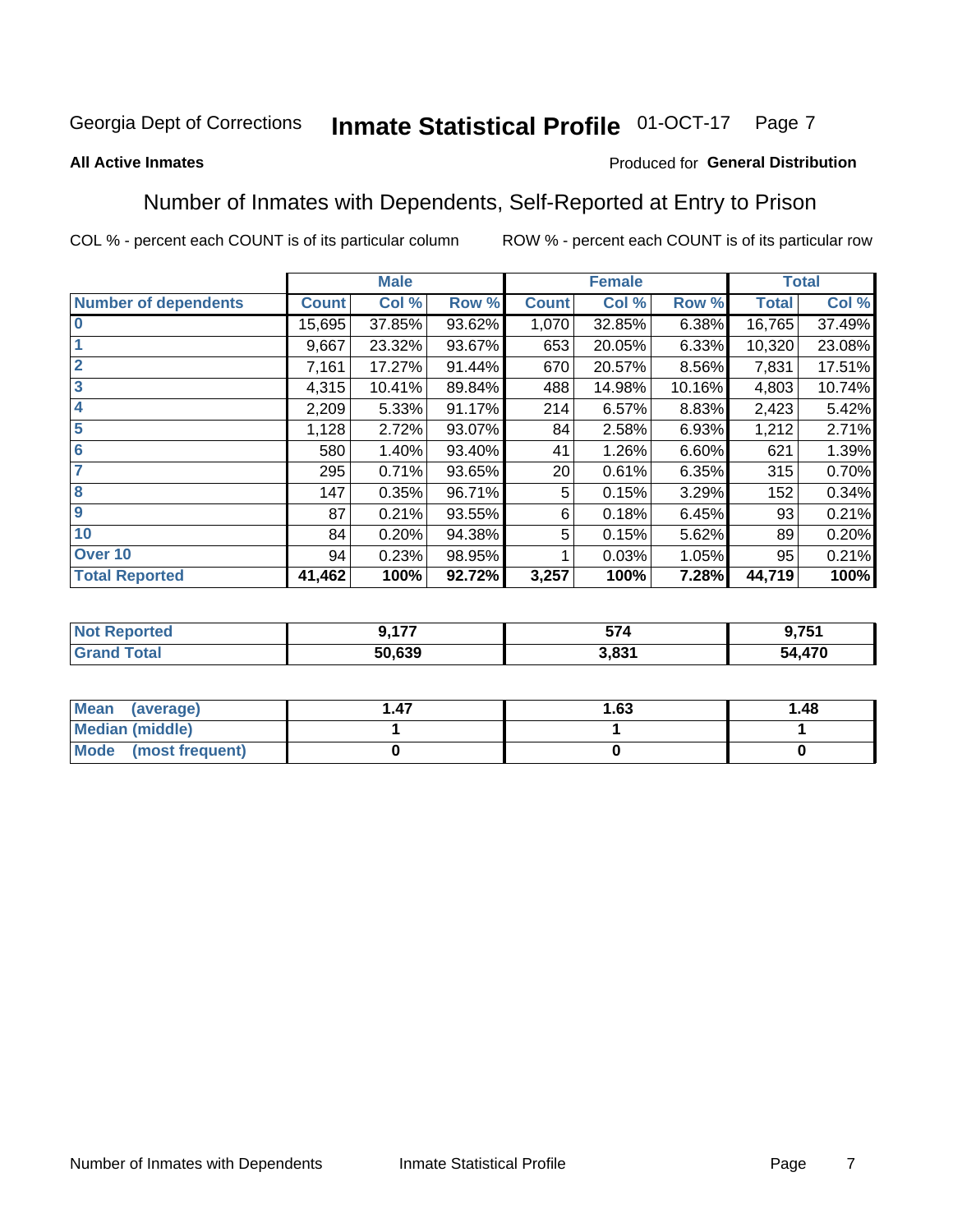#### **Inmate Statistical Profile 01-OCT-17** Page 8

#### **All Active Inmates**

### Produced for General Distribution

## Religious affiliation, self-reported at entry to prison

COL % - percent each COUNT is of its particular column

|                |                              |                | <b>Male</b> |         |                | <b>Female</b>             |        |                | <b>Total</b> |
|----------------|------------------------------|----------------|-------------|---------|----------------|---------------------------|--------|----------------|--------------|
|                | <b>Religious Affiliation</b> | <b>Count</b>   | Col %       | Row %   | <b>Count</b>   | $\overline{\text{Col}}$ % | Row %  | <b>Total</b>   | Col %        |
| 1              | <b>Islam</b>                 | 1,305          | 5.85%       | 97.46%  | 34             | 1.39%                     | 2.54%  | 1,339          | 5.41%        |
| $\overline{2}$ | <b>Catholic</b>              | 1,149          | 5.15%       | 88.45%  | 150            | 6.13%                     | 11.55% | 1,299          | 5.25%        |
| 3              | <b>Baptist</b>               | 13,867         | 62.18%      | 88.44%  | 1,812          | 74.08%                    | 11.56% | 15,679         | 63.35%       |
| 4              | <b>Methodist</b>             | 398            | 1.78%       | 87.86%  | 55             | 2.25%                     | 12.14% | 453            | 1.83%        |
| 5              | <b>EpiscopIn</b>             | 47             | .21%        | 88.68%  | 6              | .25%                      | 11.32% | 53             | .21%         |
| 6              | <b>Presbytrn</b>             | 78             | .35%        | 90.70%  | 8              | .33%                      | 9.30%  | 86             | .35%         |
| 7              | <b>Chc Of God</b>            | 447            | 2.00%       | 89.22%  | 54             | 2.21%                     | 10.78% | 501            | 2.02%        |
| 8              | <b>Holiness</b>              | 575            | 2.58%       | 82.85%  | 119            | 4.87%                     | 17.15% | 694            | 2.80%        |
| 9              | <b>Jewish</b>                | 65             | .29%        | 81.25%  | 15             | .61%                      | 18.75% | 80             | .32%         |
| 10             | <b>Anglican</b>              | 21             | .09%        | 84.00%  | 4              | .16%                      | 16.00% | 25             | .10%         |
| 11             | <b>Grk Orthdx</b>            | 4              | .02%        | 66.67%  | $\overline{2}$ | .08%                      | 33.33% | 6              | .02%         |
| 12             | <b>Hindu</b>                 | 9              | .04%        | 100.00% |                |                           |        | 9              | .04%         |
| 13             | <b>Buddhist</b>              | 46             | .21%        | 88.46%  | 6              | .25%                      | 11.54% | 52             | .21%         |
| 14             | <b>Taoist</b>                | 5              | .02%        | 83.33%  | 1              | .04%                      | 16.67% | 6              | .02%         |
| 15             | <b>Shintoist</b>             | 4              | .02%        | 100.00% |                |                           |        | 4              | .02%         |
| 16             | <b>Seven D Ad</b>            | 64             | .29%        | 87.67%  | 9              | .37%                      | 12.33% | 73             | .29%         |
| 17             | <b>Jehovah Wt</b>            | 262            | 1.17%       | 87.63%  | 37             | 1.51%                     | 12.37% | 299            | 1.21%        |
| 18             | <b>Latr Day S</b>            | 27             | .12%        | 87.10%  | 4              | .16%                      | 12.90% | 31             | .13%         |
| 19             | Quaker                       | $\overline{2}$ | .01%        | 100.00% |                |                           |        | $\overline{2}$ | .01%         |
| 20             | <b>Other Prot</b>            | 2,140          | 9.60%       | 94.86%  | 116            | 4.74%                     | 5.14%  | 2,256          | 9.12%        |
| 96             | <b>None</b>                  | 1,787          | 8.01%       | 99.22%  | 14             | .57%                      | .78%   | 1,801          | 7.28%        |
|                | <b>Total Reported</b>        | 22,302         | 100%        | 90.12%  | 2,446          | 100%                      | 9.88%  | 24,748         | 100%         |

| Reported<br>Nt | 28,337 | ,385           | 29,722<br>, <i>I LL</i> |
|----------------|--------|----------------|-------------------------|
| <b>otal</b>    | 50,639 | 2024<br>J.OJ I | +,470<br>54             |

|  | $ $ Mod<br>de (most frequent) | aptist | <b>laptist</b> | 3aptist |
|--|-------------------------------|--------|----------------|---------|
|--|-------------------------------|--------|----------------|---------|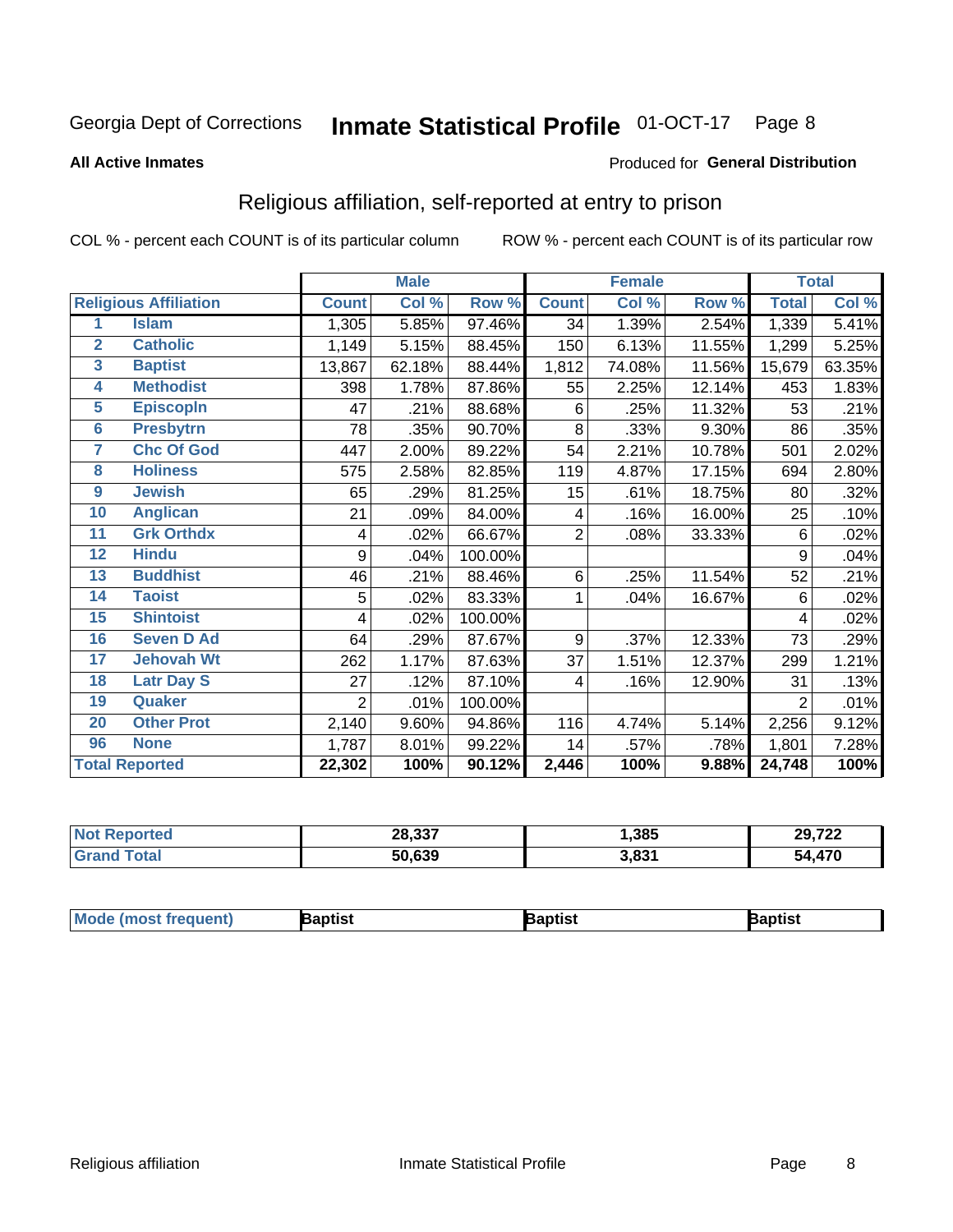#### **Inmate Statistical Profile 01-OCT-17** Page 9

#### **All Active Inmates**

### Produced for General Distribution

## Home county, self-reported at entry to prison

COL % - percent each COUNT is of its particular column

|     |                             |              | <b>Male</b> |                  |                         | <b>Female</b> |        | <b>Total</b> |        |
|-----|-----------------------------|--------------|-------------|------------------|-------------------------|---------------|--------|--------------|--------|
|     | <b>Home County</b>          | <b>Count</b> | Col %       | Row <sup>%</sup> | <b>Count</b>            | Col %         | Row %  | <b>Total</b> | Col %  |
| 000 | <b>Unknown</b>              | 6,361        | 12.56%      | 92.44%           | 520                     | 13.57%        | 7.56%  | 6,881        | 12.63% |
| 001 | <b>Appling County</b>       | 130          | .26%        | 94.20%           | 8                       | .21%          | 5.80%  | 138          | .25%   |
| 002 | <b>Atkinson County</b>      | 37           | .07%        | 94.87%           | $\overline{2}$          | .05%          | 5.13%  | 39           | .07%   |
| 003 | <b>Bacon County</b>         | 67           | .13%        | 94.37%           | $\overline{\mathbf{4}}$ | .10%          | 5.63%  | 71           | .13%   |
| 004 | <b>Baker County</b>         | 19           | .04%        | 95.00%           | 1                       | .03%          | 5.00%  | 20           | .04%   |
| 005 | <b>Baldwin County</b>       | 244          | .48%        | 89.71%           | 28                      | .73%          | 10.29% | 272          | .50%   |
| 006 | <b>Banks County</b>         | 62           | .12%        | 86.11%           | 10                      | .26%          | 13.89% | 72           | .13%   |
| 007 | <b>Barrow County</b>        | 304          | .60%        | 89.41%           | 36                      | .94%          | 10.59% | 340          | .62%   |
| 008 | <b>Bartow County</b>        | 552          | 1.09%       | 85.98%           | 90                      | 2.35%         | 14.02% | 642          | 1.18%  |
| 009 | <b>Ben Hill County</b>      | 195          | .39%        | 94.20%           | 12                      | .31%          | 5.80%  | 207          | .38%   |
| 010 | <b>Berrien County</b>       | 80           | .16%        | 94.12%           | 5                       | .13%          | 5.88%  | 85           | .16%   |
| 011 | <b>Bibb County</b>          | 1,153        | 2.28%       | 95.53%           | 54                      | 1.41%         | 4.47%  | 1,207        | 2.22%  |
| 012 | <b>Bleckley County</b>      | 65           | .13%        | 92.86%           | 5                       | .13%          | 7.14%  | 70           | .13%   |
| 013 | <b>Brantley County</b>      | 66           | .13%        | 82.50%           | 14                      | .37%          | 17.50% | 80           | .15%   |
| 014 | <b>Brooks County</b>        | 218          | .43%        | 97.76%           | 5                       | .13%          | 2.24%  | 223          | .41%   |
| 015 | <b>Bryan County</b>         | 83           | .16%        | 87.37%           | 12                      | .31%          | 12.63% | 95           | .17%   |
| 016 | <b>Bulloch County</b>       | 367          | .72%        | 95.32%           | 18                      | .47%          | 4.68%  | 385          | .71%   |
| 017 | <b>Burke County</b>         | 227          | .45%        | 96.60%           | 8                       | .21%          | 3.40%  | 235          | .43%   |
| 018 | <b>Butts County</b>         | 132          | .26%        | 92.96%           | 10                      | .26%          | 7.04%  | 142          | .26%   |
| 019 | <b>Calhoun County</b>       | 56           | .11%        | 87.50%           | 8                       | .21%          | 12.50% | 64           | .12%   |
| 020 | <b>Camden County</b>        | 130          | .26%        | 89.66%           | 15                      | .39%          | 10.34% | 145          | .27%   |
| 021 | <b>Candler County</b>       | 101          | .20%        | 93.52%           | $\overline{7}$          | .18%          | 6.48%  | 108          | .20%   |
| 022 | <b>Carroll County</b>       | 561          | 1.11%       | 91.67%           | 51                      | 1.33%         | 8.33%  | 612          | 1.12%  |
| 023 | <b>Catoosa County</b>       | 214          | .42%        | 90.68%           | 22                      | .57%          | 9.32%  | 236          | .43%   |
| 024 | <b>Charlton County</b>      | 46           | .09%        | 92.00%           | 4                       | .10%          | 8.00%  | 50           | .09%   |
| 025 | <b>Chatham County</b>       | 1,703        | 3.36%       | 96.27%           | 66                      | 1.72%         | 3.73%  | 1,769        | 3.25%  |
| 026 | <b>Chattahoochee County</b> | 24           | .05%        | 100.00%          |                         |               |        | 24           | .04%   |
| 027 | <b>Chattooga County</b>     | 236          | .47%        | 89.39%           | 28                      | .73%          | 10.61% | 264          | .48%   |
| 028 | <b>Cherokee County</b>      | 395          | .78%        | 89.16%           | 48                      | 1.25%         | 10.84% | 443          | .81%   |
| 029 | <b>Clarke County</b>        | 493          | .97%        | 93.19%           | 36                      | .94%          | 6.81%  | 529          | .97%   |
| 030 | <b>Clay County</b>          | 39           | .08%        | 90.70%           | $\overline{\mathbf{4}}$ | .10%          | 9.30%  | 43           | .08%   |
| 031 | <b>Clayton County</b>       | 1,478        | 2.92%       | 93.54%           | 102                     | 2.66%         | 6.46%  | 1,580        | 2.90%  |
| 032 | <b>Clinch County</b>        | 46           | .09%        | 97.87%           | 1                       | .03%          | 2.13%  | 47           | .09%   |
| 033 | <b>Cobb County</b>          | 1,790        | 3.53%       | 91.09%           | 175                     | 4.57%         | 8.91%  | 1,965        | 3.61%  |
| 034 | <b>Coffee County</b>        | 263          | .52%        | 93.26%           | 19                      | .50%          | 6.74%  | 282          | .52%   |
| 035 | <b>Colquitt County</b>      | 199          | .39%        | 96.14%           | 8                       | .21%          | 3.86%  | 207          | .38%   |
| 036 | <b>Columbia County</b>      | 303          | .60%        | 93.23%           | 22                      | .57%          | 6.77%  | 325          | .60%   |
| 037 | <b>Cook County</b>          | 134          | .26%        | 95.04%           | $\boldsymbol{7}$        | .18%          | 4.96%  | 141          | .26%   |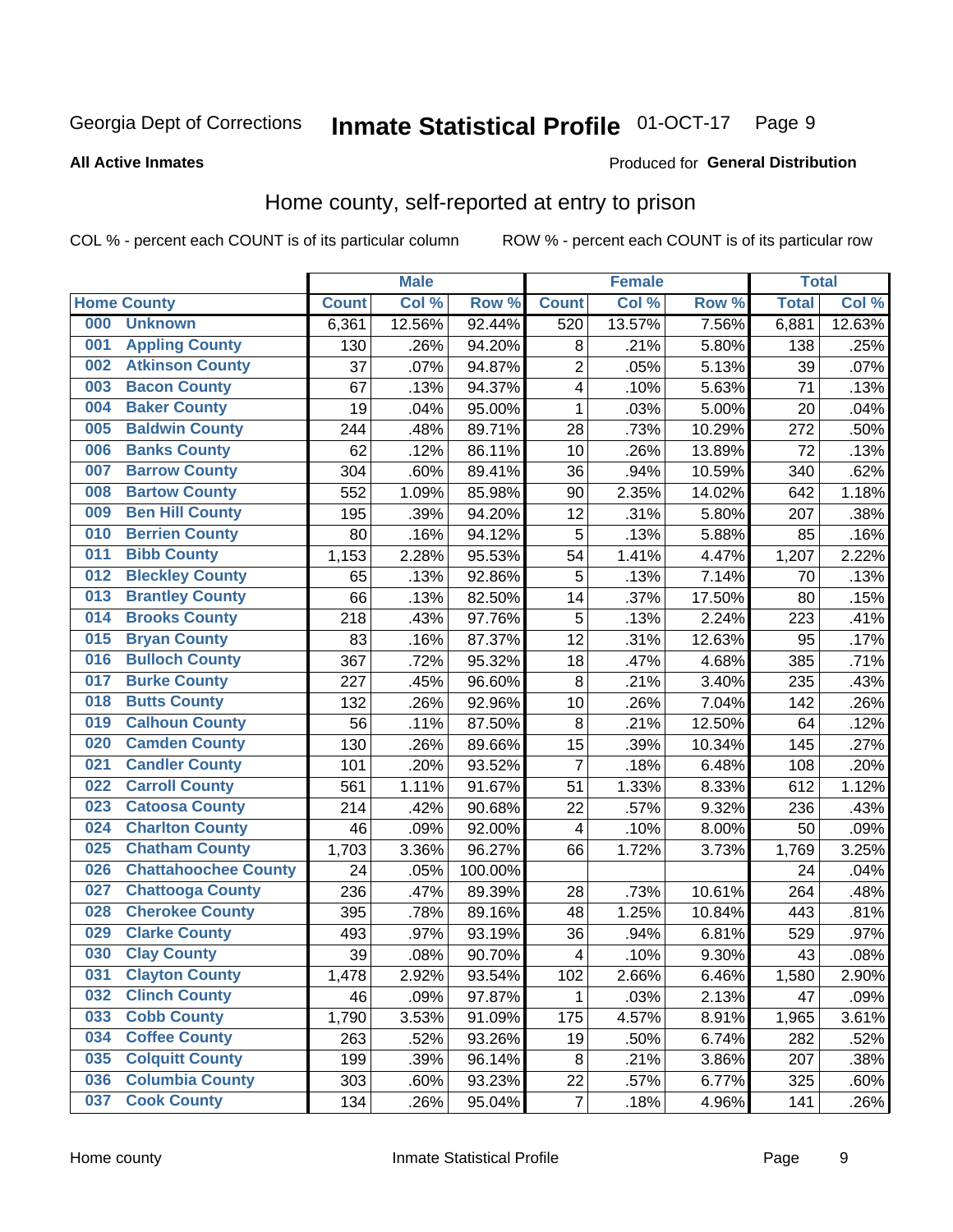#### **Inmate Statistical Profile 01-OCT-17** Page 10

## **All Active Inmates**

## Produced for General Distribution

## Home county, self-reported at entry to prison

COL % - percent each COUNT is of its particular column

|     |                         |                | <b>Male</b> |         |                  | <b>Female</b> |        | <b>Total</b>   |       |
|-----|-------------------------|----------------|-------------|---------|------------------|---------------|--------|----------------|-------|
|     | <b>Home County</b>      | <b>Count</b>   | Col %       | Row %   | <b>Count</b>     | Col %         | Row %  | <b>Total</b>   | Col % |
| 038 | <b>Coweta County</b>    | 486            | .96%        | 94.37%  | 29               | .76%          | 5.63%  | 515            | .95%  |
| 039 | <b>Crawford County</b>  | 44             | .09%        | 83.02%  | $\boldsymbol{9}$ | .23%          | 16.98% | 53             | .10%  |
| 040 | <b>Crisp County</b>     | 224            | .44%        | 93.72%  | 15               | .39%          | 6.28%  | 239            | .44%  |
| 041 | <b>Dade County</b>      | 58             | .11%        | 85.29%  | 10               | .26%          | 14.71% | 68             | .12%  |
| 042 | <b>Dawson County</b>    | 72             | .14%        | 85.71%  | 12               | .31%          | 14.29% | 84             | .15%  |
| 043 | <b>Decatur County</b>   | 220            | .43%        | 95.65%  | 10               | .26%          | 4.35%  | 230            | .42%  |
| 044 | <b>Dekalb County</b>    | 2,931          | 5.79%       | 95.19%  | 148              | 3.86%         | 4.81%  | 3,079          | 5.65% |
| 045 | <b>Dodge County</b>     | 150            | .30%        | 92.59%  | 12               | .31%          | 7.41%  | 162            | .30%  |
| 046 | <b>Dooly County</b>     | 96             | .19%        | 97.96%  | $\overline{2}$   | .05%          | 2.04%  | 98             | .18%  |
| 047 | <b>Dougherty County</b> | 821            | 1.62%       | 94.69%  | 46               | 1.20%         | 5.31%  | 867            | 1.59% |
| 048 | <b>Douglas County</b>   | 564            | 1.11%       | 92.31%  | 47               | 1.23%         | 7.69%  | 611            | 1.12% |
| 049 | <b>Early County</b>     | 76             | .15%        | 87.36%  | 11               | .29%          | 12.64% | 87             | .16%  |
| 050 | <b>Echols County</b>    | $\overline{7}$ | .01%        | 100.00% |                  |               |        | $\overline{7}$ | .01%  |
| 051 | <b>Effingham County</b> | 217            | .43%        | 93.94%  | 14               | .37%          | 6.06%  | 231            | .42%  |
| 052 | <b>Elbert County</b>    | 123            | .24%        | 91.11%  | 12               | .31%          | 8.89%  | 135            | .25%  |
| 053 | <b>Emanuel County</b>   | 163            | .32%        | 92.09%  | 14               | .37%          | 7.91%  | 177            | .32%  |
| 054 | <b>Evans County</b>     | 64             | .13%        | 91.43%  | $\,6$            | .16%          | 8.57%  | 70             | .13%  |
| 055 | <b>Fannin County</b>    | 93             | .18%        | 91.18%  | $\boldsymbol{9}$ | .23%          | 8.82%  | 102            | .19%  |
| 056 | <b>Fayette County</b>   | 180            | .36%        | 91.84%  | 16               | .42%          | 8.16%  | 196            | .36%  |
| 057 | <b>Floyd County</b>     | 738            | 1.46%       | 89.78%  | 84               | 2.19%         | 10.22% | 822            | 1.51% |
| 058 | <b>Forsyth County</b>   | 234            | .46%        | 90.70%  | 24               | .63%          | 9.30%  | 258            | .47%  |
| 059 | <b>Franklin County</b>  | 133            | .26%        | 87.50%  | 19               | .50%          | 12.50% | 152            | .28%  |
| 060 | <b>Fulton County</b>    | 4,937          | 9.75%       | 95.79%  | 217              | 5.66%         | 4.21%  | 5,154          | 9.46% |
| 061 | <b>Gilmer County</b>    | 89             | .18%        | 89.00%  | 11               | .29%          | 11.00% | 100            | .18%  |
| 062 | <b>Glascock County</b>  | 9              | .02%        | 90.00%  | 1                | .03%          | 10.00% | 10             | .02%  |
| 063 | <b>Glynn County</b>     | 422            | .83%        | 94.83%  | 23               | .60%          | 5.17%  | 445            | .82%  |
| 064 | <b>Gordon County</b>    | 297            | .59%        | 88.92%  | 37               | .97%          | 11.08% | 334            | .61%  |
| 065 | <b>Grady County</b>     | 115            | .23%        | 95.83%  | 5                | .13%          | 4.17%  | 120            | .22%  |
| 066 | <b>Greene County</b>    | 94             | .19%        | 94.00%  | 6                | .16%          | 6.00%  | 100            | .18%  |
| 067 | <b>Gwinnett County</b>  | 1,808          | 3.57%       | 93.39%  | 128              | 3.34%         | 6.61%  | 1,936          | 3.55% |
| 068 | <b>Habersham County</b> | 107            | .21%        | 88.43%  | 14               | .37%          | 11.57% | 121            | .22%  |
| 069 | <b>Hall County</b>      | 615            | 1.21%       | 90.44%  | 65               | 1.70%         | 9.56%  | 680            | 1.25% |
| 070 | <b>Hancock County</b>   | 52             | .10%        | 94.55%  | 3                | .08%          | 5.45%  | 55             | .10%  |
| 071 | <b>Haralson County</b>  | 129            | .25%        | 95.56%  | 6                | .16%          | 4.44%  | 135            | .25%  |
| 072 | <b>Harris County</b>    | 105            | .21%        | 92.11%  | $\boldsymbol{9}$ | .23%          | 7.89%  | 114            | .21%  |
| 073 | <b>Hart County</b>      | 140            | .28%        | 91.50%  | 13               | .34%          | 8.50%  | 153            | .28%  |
| 074 | <b>Heard County</b>     | 53             | .10%        | 81.54%  | 12               | .31%          | 18.46% | 65             | .12%  |
| 075 | <b>Henry County</b>     | 567            | 1.12%       | 91.90%  | 50               | 1.31%         | 8.10%  | 617            | 1.13% |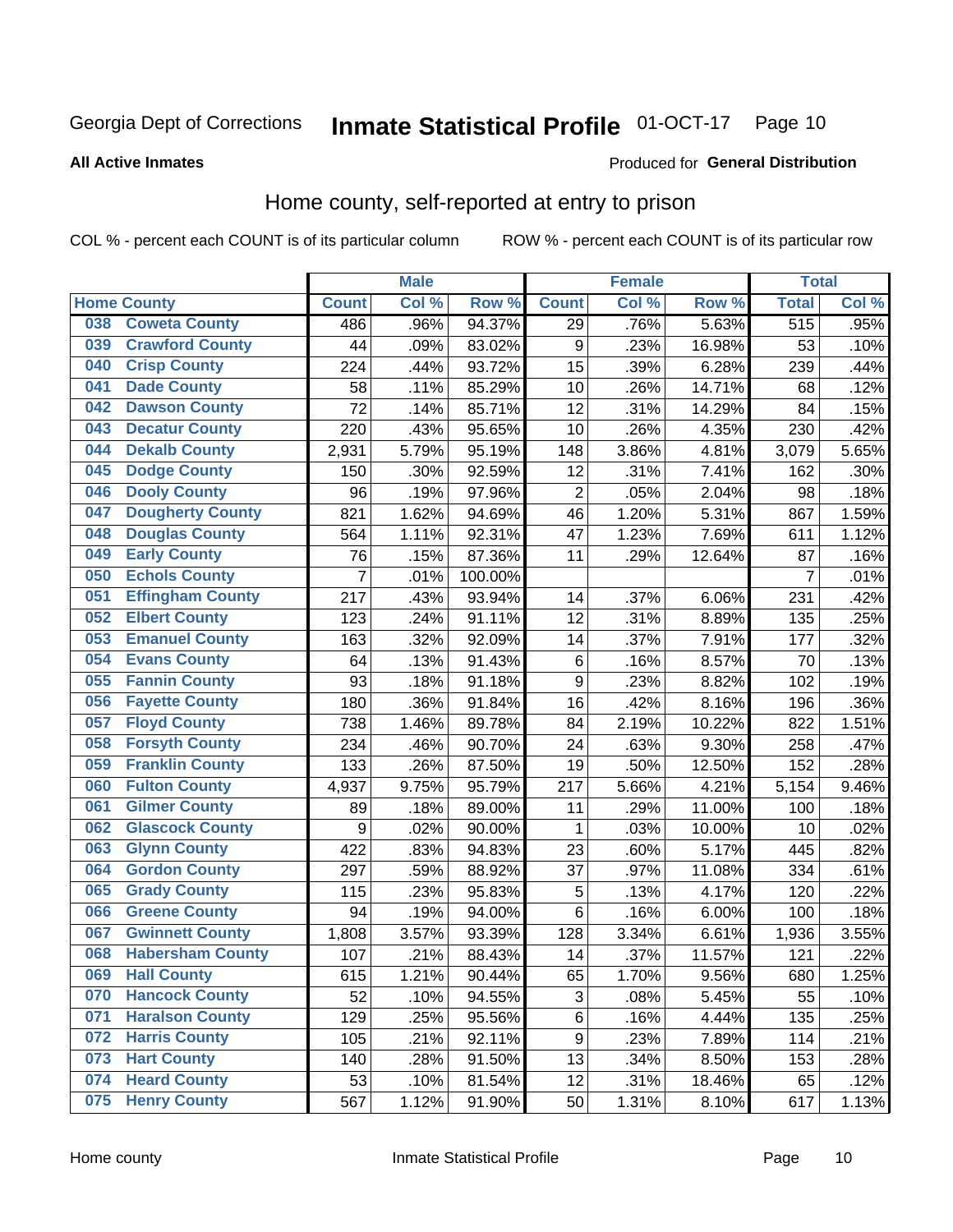#### **Inmate Statistical Profile 01-OCT-17** Page 11

**All Active Inmates** 

### Produced for General Distribution

## Home county, self-reported at entry to prison

COL % - percent each COUNT is of its particular column

|                  |                          |              | <b>Male</b> |         |                         | <b>Female</b> |        | <b>Total</b> |       |
|------------------|--------------------------|--------------|-------------|---------|-------------------------|---------------|--------|--------------|-------|
|                  | <b>Home County</b>       | <b>Count</b> | Col %       | Row %   | <b>Count</b>            | Col %         | Row %  | <b>Total</b> | Col % |
| 076              | <b>Houston County</b>    | 513          | 1.01%       | 91.44%  | 48                      | 1.25%         | 8.56%  | 561          | 1.03% |
| 077              | <b>Irwin County</b>      | 67           | .13%        | 93.06%  | 5                       | .13%          | 6.94%  | 72           | .13%  |
| 078              | <b>Jackson County</b>    | 232          | .46%        | 91.70%  | 21                      | .55%          | 8.30%  | 253          | .46%  |
| 079              | <b>Jasper County</b>     | 86           | .17%        | 95.56%  | 4                       | .10%          | 4.44%  | 90           | .17%  |
| 080              | <b>Jeff Davis County</b> | 74           | .15%        | 96.10%  | 3                       | .08%          | 3.90%  | 77           | .14%  |
| 081              | <b>Jefferson County</b>  | 167          | .33%        | 94.89%  | $\mathsf 9$             | .23%          | 5.11%  | 176          | .32%  |
| 082              | <b>Jenkins County</b>    | 65           | .13%        | 95.59%  | 3                       | .08%          | 4.41%  | 68           | .12%  |
| 083              | <b>Johnson County</b>    | 34           | .07%        | 85.00%  | 6                       | .16%          | 15.00% | 40           | .07%  |
| 084              | <b>Jones County</b>      | 117          | .23%        | 90.70%  | 12                      | .31%          | 9.30%  | 129          | .24%  |
| 085              | <b>Lamar County</b>      | 70           | .14%        | 90.91%  | $\overline{7}$          | .18%          | 9.09%  | 77           | .14%  |
| 086              | <b>Lanier County</b>     | 44           | .09%        | 93.62%  | 3                       | .08%          | 6.38%  | 47           | .09%  |
| 087              | <b>Laurens County</b>    | 247          | .49%        | 91.82%  | 22                      | .57%          | 8.18%  | 269          | .49%  |
| 088              | <b>Lee County</b>        | 90           | .18%        | 95.74%  | $\overline{\mathbf{4}}$ | .10%          | 4.26%  | 94           | .17%  |
| 089              | <b>Liberty County</b>    | 221          | .44%        | 94.44%  | 13                      | .34%          | 5.56%  | 234          | .43%  |
| 090              | <b>Lincoln County</b>    | 28           | .06%        | 93.33%  | $\overline{c}$          | .05%          | 6.67%  | 30           | .06%  |
| 091              | <b>Long County</b>       | 47           | .09%        | 94.00%  | 3                       | .08%          | 6.00%  | 50           | .09%  |
| 092              | <b>Lowndes County</b>    | 420          | .83%        | 97.67%  | 10                      | .26%          | 2.33%  | 430          | .79%  |
| 093              | <b>Lumpkin County</b>    | 94           | .19%        | 92.16%  | $\bf 8$                 | .21%          | 7.84%  | 102          | .19%  |
| 094              | <b>Macon County</b>      | 61           | .12%        | 92.42%  | 5                       | .13%          | 7.58%  | 66           | .12%  |
| 095              | <b>Madison County</b>    | 188          | .37%        | 92.16%  | 16                      | .42%          | 7.84%  | 204          | .37%  |
| 096              | <b>Marion County</b>     | 50           | .10%        | 89.29%  | 6                       | .16%          | 10.71% | 56           | .10%  |
| 097              | <b>Mcduffie County</b>   | 164          | .32%        | 93.71%  | 11                      | .29%          | 6.29%  | 175          | .32%  |
| 098              | <b>Mcintosh County</b>   | 48           | .09%        | 100.00% |                         |               |        | 48           | .09%  |
| 099              | <b>Meriwether County</b> | 169          | .33%        | 90.86%  | 17                      | .44%          | 9.14%  | 186          | .34%  |
| 100              | <b>Miller County</b>     | 29           | .06%        | 87.88%  | $\overline{\mathbf{4}}$ | .10%          | 12.12% | 33           | .06%  |
| 101              | <b>Mitchell County</b>   | 145          | .29%        | 93.55%  | 10                      | .26%          | 6.45%  | 155          | .28%  |
| 102              | <b>Monroe County</b>     | 108          | .21%        | 94.74%  | $\,6$                   | .16%          | 5.26%  | 114          | .21%  |
| 103              | <b>Montgomery County</b> | 85           | .17%        | 90.43%  | 9                       | .23%          | 9.57%  | 94           | .17%  |
| 104              | <b>Morgan County</b>     | 109          | .22%        | 93.16%  | 8                       | .21%          | 6.84%  | 117          | .21%  |
| 105              | <b>Murray County</b>     | 192          | .38%        | 92.31%  | 16                      | .42%          | 7.69%  | 208          | .38%  |
| 106              | <b>Muscogee County</b>   | 1,017        | 2.01%       | 93.91%  | 66                      | 1.72%         | 6.09%  | 1,083        | 1.99% |
| 107              | <b>Newton County</b>     | 566          | 1.12%       | 91.88%  | 50                      | 1.31%         | 8.12%  | 616          | 1.13% |
| 108              | <b>Oconee County</b>     | 55           | .11%        | 84.62%  | 10                      | .26%          | 15.38% | 65           | .12%  |
| 109              | <b>Oglethorpe County</b> | 63           | .12%        | 88.73%  | 8                       | .21%          | 11.27% | 71           | .13%  |
| 110              | <b>Paulding County</b>   | 329          | .65%        | 91.14%  | 32                      | .84%          | 8.86%  | 361          | .66%  |
| 111              | <b>Peach County</b>      | 110          | .22%        | 94.02%  | $\overline{7}$          | .18%          | 5.98%  | 117          | .21%  |
| $\overline{112}$ | <b>Pickens County</b>    | 111          | .22%        | 90.24%  | 12                      | .31%          | 9.76%  | 123          | .23%  |
| 113              | <b>Pierce County</b>     | 110          | .22%        | 89.43%  | 13                      | .34%          | 10.57% | 123          | .23%  |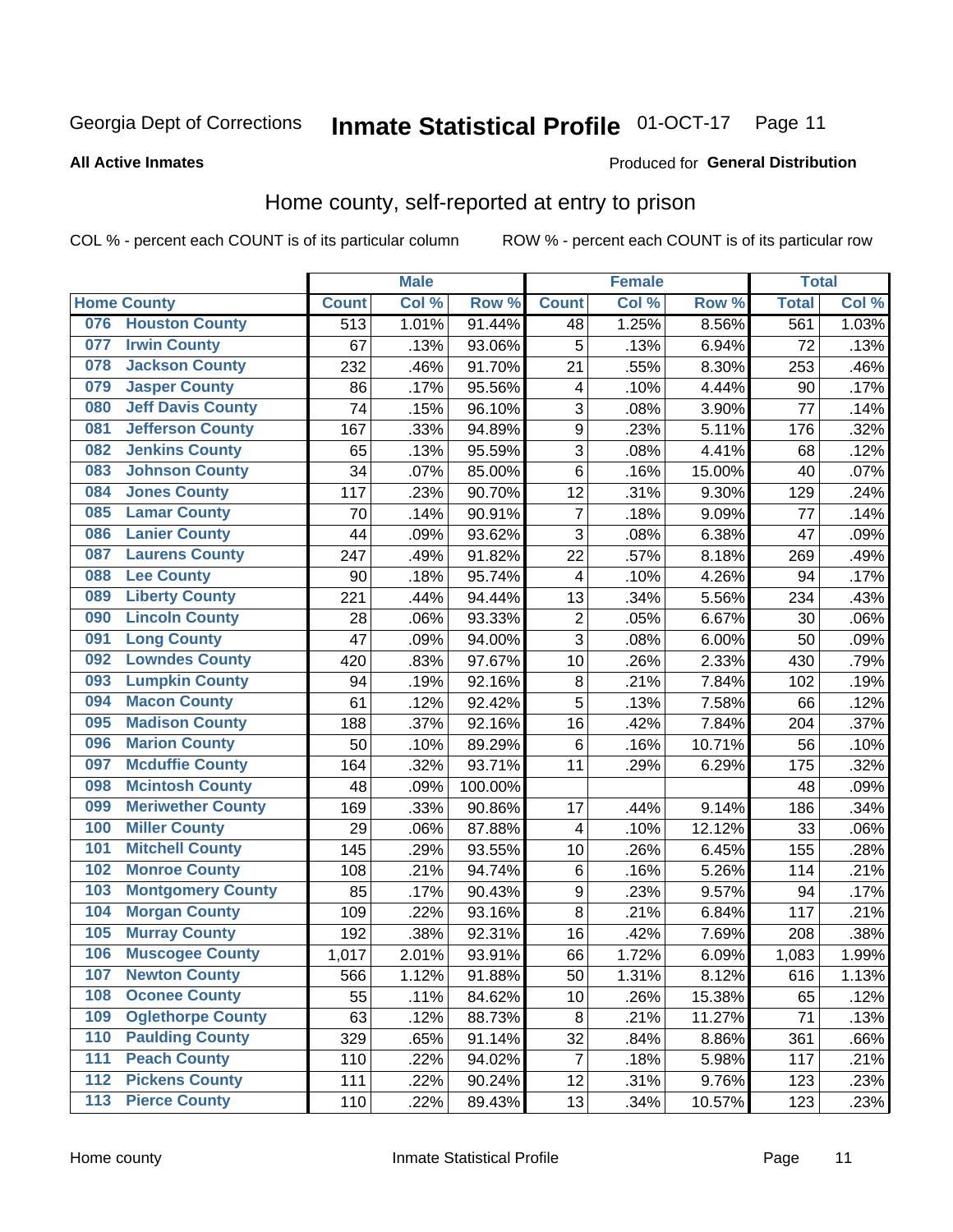#### **Inmate Statistical Profile 01-OCT-17** Page 12

## **All Active Inmates**

### Produced for General Distribution

## Home county, self-reported at entry to prison

COL % - percent each COUNT is of its particular column

|                  |                          |              | <b>Male</b> |                  |                  | <b>Female</b> |        | <b>Total</b> |       |
|------------------|--------------------------|--------------|-------------|------------------|------------------|---------------|--------|--------------|-------|
|                  | <b>Home County</b>       | <b>Count</b> | Col %       | Row <sup>%</sup> | <b>Count</b>     | Col %         | Row %  | <b>Total</b> | Col % |
| 114              | <b>Pike County</b>       | 38           | .08%        | 92.68%           | 3                | .08%          | 7.32%  | 41           | .08%  |
| 115              | <b>Polk County</b>       | 236          | .47%        | 89.73%           | 27               | .70%          | 10.27% | 263          | .48%  |
| 116              | <b>Pulaski County</b>    | 51           | .10%        | 91.07%           | 5                | .13%          | 8.93%  | 56           | .10%  |
| 117              | <b>Putnam County</b>     | 140          | .28%        | 92.11%           | 12               | .31%          | 7.89%  | 152          | .28%  |
| 118              | <b>Quitman County</b>    | 18           | .04%        | 100.00%          |                  |               |        | 18           | .03%  |
| 119              | <b>Rabun County</b>      | 43           | .08%        | 89.58%           | 5                | .13%          | 10.42% | 48           | .09%  |
| 120              | <b>Randolph County</b>   | 75           | .15%        | 93.75%           | 5                | .13%          | 6.25%  | 80           | .15%  |
| 121              | <b>Richmond County</b>   | 1,754        | 3.46%       | 93.05%           | 131              | 3.42%         | 6.95%  | 1,885        | 3.46% |
| 122              | <b>Rockdale County</b>   | 361          | .71%        | 92.33%           | 30               | .78%          | 7.67%  | 391          | .72%  |
| 123              | <b>Schley County</b>     | 22           | .04%        | 91.67%           | $\overline{2}$   | .05%          | 8.33%  | 24           | .04%  |
| 124              | <b>Screven County</b>    | 122          | .24%        | 96.83%           | $\overline{4}$   | .10%          | 3.17%  | 126          | .23%  |
| 125              | <b>Seminole County</b>   | 68           | .13%        | 87.18%           | 10               | .26%          | 12.82% | 78           | .14%  |
| 126              | <b>Spalding County</b>   | 464          | .92%        | 92.99%           | 35               | .91%          | 7.01%  | 499          | .92%  |
| 127              | <b>Stephens County</b>   | 136          | .27%        | 89.47%           | 16               | .42%          | 10.53% | 152          | .28%  |
| 128              | <b>Stewart County</b>    | 37           | .07%        | 100.00%          |                  |               |        | 37           | .07%  |
| 129              | <b>Sumter County</b>     | 175          | .35%        | 94.09%           | 11               | .29%          | 5.91%  | 186          | .34%  |
| 130              | <b>Talbot County</b>     | 37           | .07%        | 86.05%           | 6                | .16%          | 13.95% | 43           | .08%  |
| 131              | <b>Taliaferro County</b> | 10           | .02%        | 100.00%          |                  |               |        | 10           | .02%  |
| 132              | <b>Tattnall County</b>   | 159          | .31%        | 92.98%           | 12               | .31%          | 7.02%  | 171          | .31%  |
| 133              | <b>Taylor County</b>     | 58           | .11%        | 89.23%           | $\overline{7}$   | .18%          | 10.77% | 65           | .12%  |
| 134              | <b>Telfair County</b>    | 104          | .21%        | 89.66%           | 12               | .31%          | 10.34% | 116          | .21%  |
| $\overline{135}$ | <b>Terrell County</b>    | 77           | .15%        | 90.59%           | 8                | .21%          | 9.41%  | 85           | .16%  |
| 136              | <b>Thomas County</b>     | 183          | .36%        | 93.85%           | 12               | .31%          | 6.15%  | 195          | .36%  |
| 137              | <b>Tift County</b>       | 292          | .58%        | 96.69%           | 10               | .26%          | 3.31%  | 302          | .55%  |
| 138              | <b>Toombs County</b>     | 283          | .56%        | 90.71%           | 29               | .76%          | 9.29%  | 312          | .57%  |
| 139              | <b>Towns County</b>      | 23           | .05%        | 71.88%           | $\boldsymbol{9}$ | .23%          | 28.13% | 32           | .06%  |
| 140              | <b>Treutlen County</b>   | 56           | .11%        | 94.92%           | $\mathbf{3}$     | .08%          | 5.08%  | 59           | .11%  |
| 141              | <b>Troup County</b>      | 527          | 1.04%       | 92.46%           | 43               | 1.12%         | 7.54%  | 570          | 1.05% |
| $\overline{142}$ | <b>Turner County</b>     | 72           | .14%        | 97.30%           | $\overline{c}$   | .05%          | 2.70%  | 74           | .14%  |
| 143              | <b>Twiggs County</b>     | 44           | .09%        | 86.27%           | $\overline{7}$   | .18%          | 13.73% | 51           | .09%  |
| 144              | <b>Union County</b>      | 66           | .13%        | 86.84%           | 10               | .26%          | 13.16% | 76           | .14%  |
| 145              | <b>Upson County</b>      | 152          | .30%        | 96.82%           | 5                | .13%          | 3.18%  | 157          | .29%  |
| 146              | <b>Walker County</b>     | 376          | .74%        | 89.52%           | 44               | 1.15%         | 10.48% | 420          | .77%  |
| 147              | <b>Walton County</b>     | 448          | .88%        | 91.43%           | 42               | 1.10%         | 8.57%  | 490          | .90%  |
| 148              | <b>Ware County</b>       | 304          | .60%        | 93.25%           | 22               | .57%          | 6.75%  | 326          | .60%  |
| 149              | <b>Warren County</b>     | 33           | .07%        | 94.29%           | $\overline{2}$   | .05%          | 5.71%  | 35           | .06%  |
| 150              | <b>Washington County</b> | 184          | .36%        | 92.93%           | 14               | .37%          | 7.07%  | 198          | .36%  |
| 151              | <b>Wayne County</b>      | 175          | .35%        | 94.59%           | 10               | .26%          | 5.41%  | 185          | .34%  |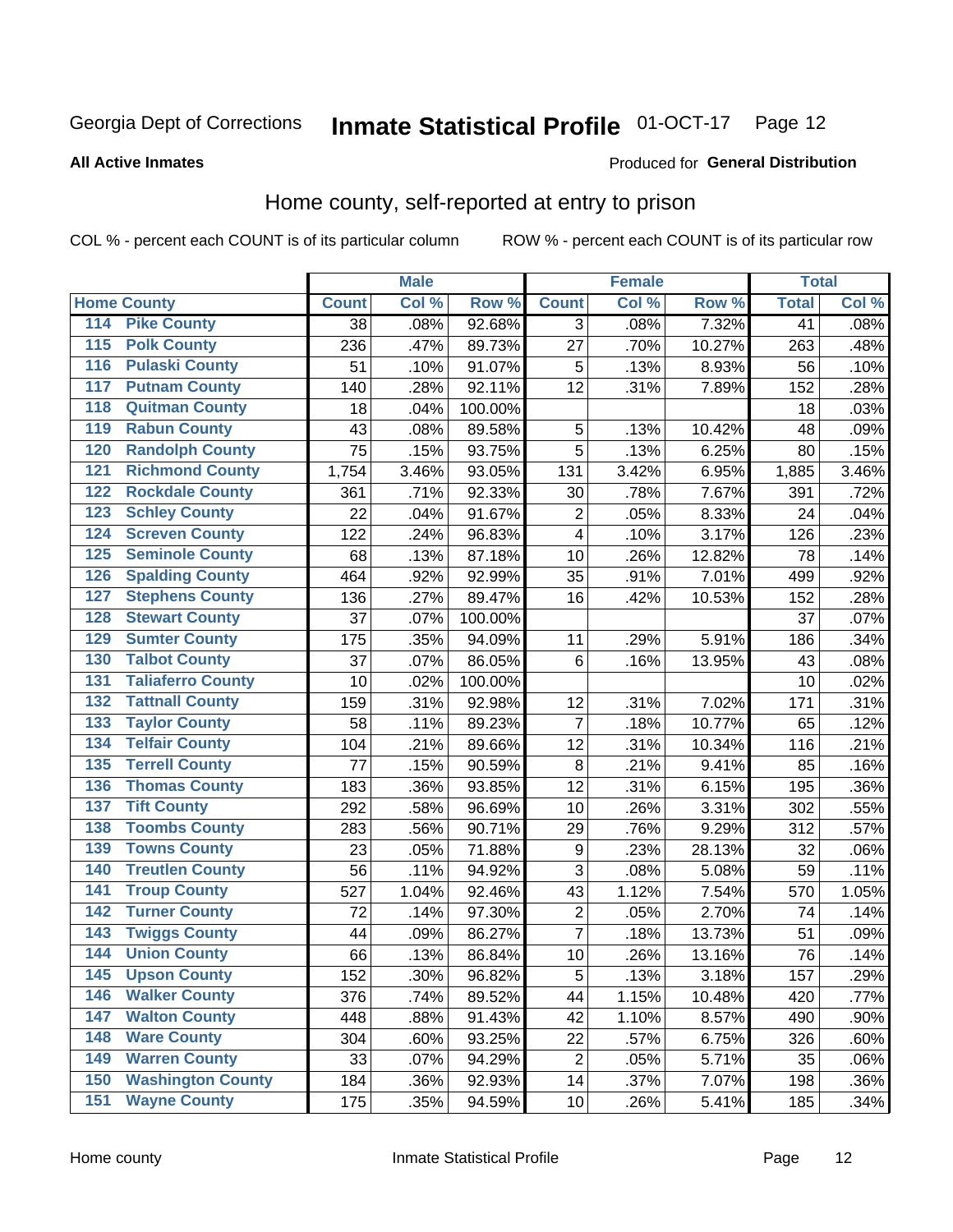#### **Inmate Statistical Profile 01-OCT-17** Page 13

**All Active Inmates** 

## Produced for General Distribution

## Home county, self-reported at entry to prison

COL % - percent each COUNT is of its particular column

|     |                             |              | <b>Male</b> |        |              | <b>Female</b> |        | <b>Total</b> |       |
|-----|-----------------------------|--------------|-------------|--------|--------------|---------------|--------|--------------|-------|
|     | <b>Home County</b>          | <b>Count</b> | Col %       | Row %  | <b>Count</b> | Col %         | Row %  | <b>Total</b> | Col % |
| 152 | <b>Webster County</b>       | 8            | .02%        | 88.89% |              | .03%          | 11.11% | 9            | .02%  |
| 153 | <b>Wheeler County</b>       | 46           | .09%        | 95.83% | 2            | .05%          | 4.17%  | 48           | .09%  |
| 154 | <b>White County</b>         | 99           | .20%        | 88.39% | 13           | .34%          | 11.61% | 112          | .21%  |
| 155 | <b>Whitfield County</b>     | 547          | 1.08%       | 87.94% | 75           | 1.96%         | 12.06% | 622          | 1.14% |
| 156 | <b>Wilcox County</b>        | 48           | .09%        | 90.57% | 5            | .13%          | 9.43%  | 53           | .10%  |
| 157 | <b>Wilkes County</b>        | 67           | .13%        | 90.54% | 7            | .18%          | 9.46%  | 74           | .14%  |
| 158 | <b>Wilkinson County</b>     | 47           | .09%        | 94.00% | 3            | .08%          | 6.00%  | 50           | .09%  |
| 159 | <b>Worth County</b>         | 110          | $.22\%$     | 91.67% | 10           | .26%          | 8.33%  | 120          | .22%  |
| 999 | <b>Other Custody/Out Of</b> | 133          | .26%        | 95.00% | 7            | .18%          | 5.00%  | 140          | .26%  |
|     | <b>State</b>                |              |             |        |              |               |        |              |       |
|     | <b>Total Rported</b>        | 50,639       | 100%        | 92.97% | 3,831        | 100%          | 7.03%  | 54,470       | 100%  |

| 'Not<br>Reported |        |              |            |
|------------------|--------|--------------|------------|
| <b>Total</b>     | 50,639 | 2001<br>ა.ია | ,470<br>54 |

| Mode (most frequent) | <b>Fulton County</b> | <b>Fulton County</b> | <b>Fulton County</b> |
|----------------------|----------------------|----------------------|----------------------|
|                      |                      |                      |                      |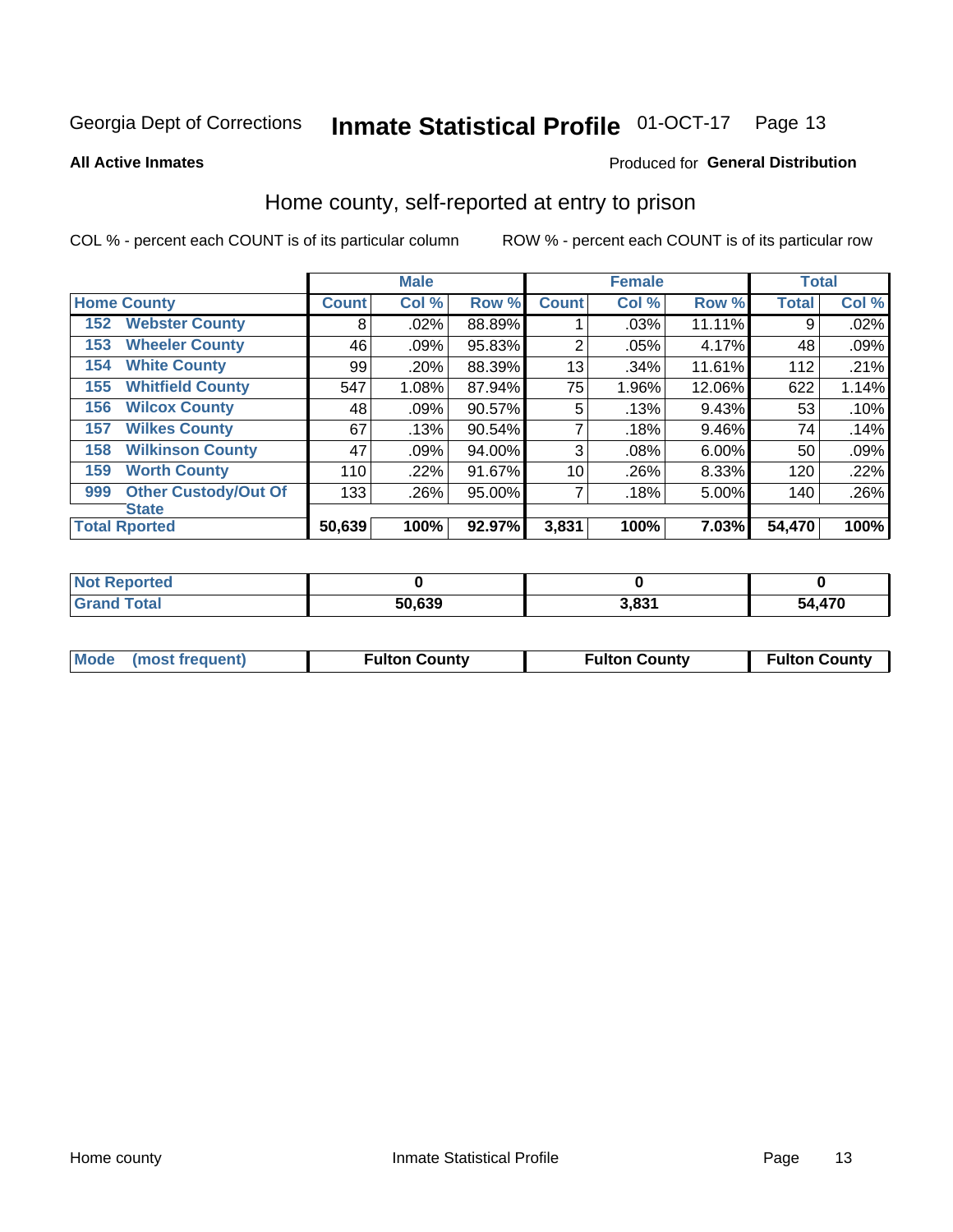#### **Inmate Statistical Profile 01-OCT-17** Page 14

## **All Active Inmates**

## Produced for General Distribution

## Employment status before prison, self-reported at entry to prison

COL % - percent each COUNT is of its particular column

|                           | <b>Male</b>  |        |         |                 | <b>Female</b> |        | <b>Total</b> |        |
|---------------------------|--------------|--------|---------|-----------------|---------------|--------|--------------|--------|
| <b>Employment Status</b>  | <b>Count</b> | Col %  | Row %   | <b>Count</b>    | Col %         | Row %  | Total        | Col %  |
| <b>Full Time</b><br>01    | 18,528       | 46.51% | 93.28%  | 1,334           | 38.84%        | 6.72%  | 19,862       | 45.90% |
| <b>Part Time</b><br>02    | 2,596        | 6.52%  | 89.49%  | 305             | 8.88%         | 10.51% | 2,901        | 6.70%  |
| Unempl $<$ 6M<br>03       | 2,287        | 5.74%  | 98.15%  | 431             | 1.25%         | 1.85%  | 2,330        | 5.38%  |
| Unempl > 6M<br>04         | 9,498        | 23.84% | 89.77%  | 1,082           | 31.50%        | 10.23% | 10,580       | 24.45% |
| <b>Never Worked</b><br>05 | 3,907        | 9.81%  | 94.42%  | 231             | 6.72%         | 5.58%  | 4,138        | 9.56%  |
| <b>Student</b><br>06      | 067          | 2.68%  | 96.82%  | 35 <sub>1</sub> | 1.02%         | 3.18%  | 1,102        | 2.55%  |
| 07<br><b>Incapable</b>    | 1,951        | 4.90%  | 82.81%  | 405             | 11.79%        | 17.19% | 2,356        | 5.44%  |
| <b>UNKNOWN</b><br>20      | 2            | .01%   | 100.00% |                 |               |        | 2            | .01%   |
| <b>Total Reported</b>     | 39,836       | 100%   | 92.06%  | 3,435           | 100%          | 7.94%  | 43,271       | 100%   |

| <b>Not Reported</b> | 10,805 | 396   | 11,201 |
|---------------------|--------|-------|--------|
| <b>Grand Total</b>  | 50,641 | 3,831 | 54,472 |

| <b>Mode (most frequent)</b> | $^{\prime\prime}$ Time | <b>Time</b><br>rull i |
|-----------------------------|------------------------|-----------------------|
|                             |                        |                       |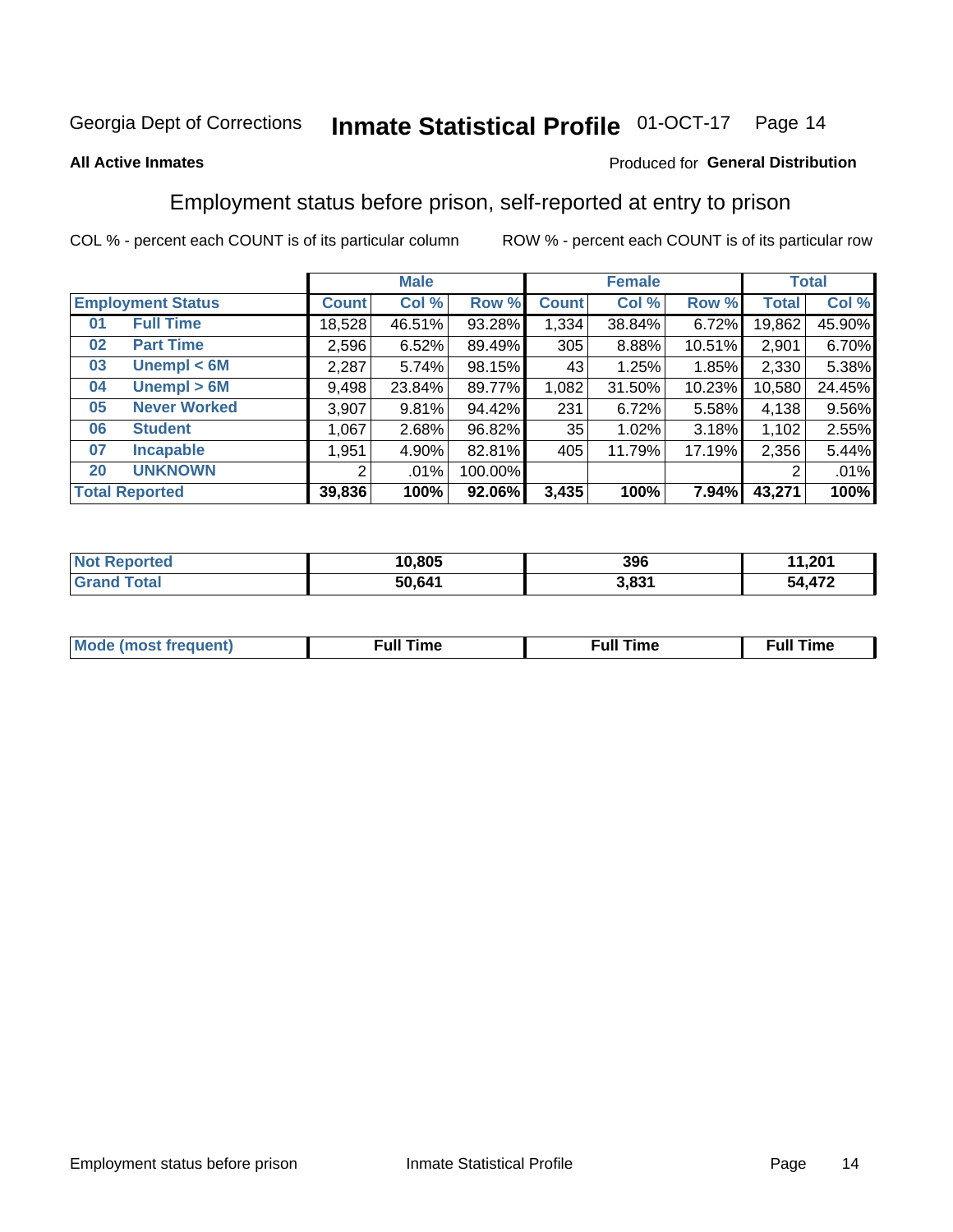## Inmate Statistical Profile 01-OCT-17 Page 15

## **All Active Inmates**

Produced for General Distribution

## Age at admission

COL % - percent each COUNT is of its particular column

|                         |              | <b>Male</b> |         |                | <b>Female</b>      |        |              | <b>Total</b> |
|-------------------------|--------------|-------------|---------|----------------|--------------------|--------|--------------|--------------|
| <b>Age At Admission</b> | <b>Count</b> | Col %       | Row %   | <b>Count</b>   | Col %              | Row %  | <b>Total</b> | Col %        |
| 14                      | 16           | 0.03%       | 84.21%  | 3              | 0.08%              | 15.79% | 19           | 0.03%        |
| 15                      | 58           | 0.11%       | 100.00% |                |                    |        | 58           | 0.11%        |
| 16                      | 146          | 0.29%       | 98.65%  | $\overline{2}$ | 0.05%              | 1.35%  | 148          | 0.27%        |
| $\overline{17}$         | 724          | 1.43%       | 96.28%  | 28             | 0.73%              | 3.72%  | 752          | 1.38%        |
| $\overline{18}$         | 1,302        | 2.57%       | 97.31%  | 36             | 0.94%              | 2.69%  | 1,338        | 2.46%        |
| 19                      | 1,851        | 3.66%       | 96.61%  | 65             | 1.70%              | 3.39%  | 1,916        | 3.52%        |
| $\overline{20}$         | 2,091        | 4.13%       | 95.74%  | 93             | 2.43%              | 4.26%  | 2,184        | 4.01%        |
| $\overline{21}$         | 2,136        | 4.22%       | 95.78%  | 94             | 2.45%              | 4.22%  | 2,230        | 4.09%        |
| $\overline{22}$         | 2,232        | 4.41%       | 94.98%  | 118            | 3.08%              | 5.02%  | 2,350        | 4.31%        |
| 23                      | 2,026        | 4.00%       | 93.71%  | 136            | 3.55%              | 6.29%  | 2,162        | 3.97%        |
| $\overline{24}$         | 2,053        | 4.05%       | 92.77%  | 160            | 4.18%              | 7.23%  | 2,213        | 4.06%        |
| 25                      | 1,963        | 3.88%       | 93.39%  | 139            | 3.63%              | 6.61%  | 2,102        | 3.86%        |
| $\overline{26}$         | 1,910        | 3.77%       | 92.76%  | 149            | 3.89%              | 7.24%  | 2,059        | 3.78%        |
| $\overline{27}$         | 1,859        | 3.67%       | 93.09%  | 138            | 3.60%              | 6.91%  | 1,997        | 3.67%        |
| 28                      | 1,821        | 3.60%       | 92.86%  | 140            | 3.65%              | 7.14%  | 1,961        | 3.60%        |
| 29                      | 1,692        | 3.34%       | 92.26%  | 142            | 3.71%              | 7.74%  | 1,834        | 3.37%        |
| 30                      | 1,699        | 3.36%       | 92.14%  | 145            | 3.78%              | 7.86%  | 1,844        | 3.39%        |
| $\overline{31}$         | 1,563        | 3.09%       | 91.78%  | 140            | 3.65%              | 8.22%  | 1,703        | 3.13%        |
| 32                      | 1,441        | 2.85%       | 90.80%  | 146            | 3.81%              | 9.20%  | 1,587        | 2.91%        |
| 33                      | 1,477        | 2.92%       | 91.23%  | 142            | 3.71%              | 8.77%  | 1,619        | 2.97%        |
| 34                      | 1,385        | 2.74%       | 89.94%  | 155            | 4.05%              | 10.06% | 1,540        | 2.83%        |
| 35                      | 1,392        | 2.75%       | 92.43%  | 114            | 2.98%              | 7.57%  | 1,506        | 2.76%        |
| 36                      | 1,359        | 2.68%       | 92.20%  | 115            | 3.00%              | 7.80%  | 1,474        | 2.71%        |
| $\overline{37}$         | 1,321        | 2.61%       | 91.99%  | 115            | 3.00%              | 8.01%  | 1,436        | 2.64%        |
| 38                      | 1,173        | 2.32%       | 91.86%  | 104            | 2.71%              | 8.14%  | 1,277        | 2.34%        |
| 39                      | 1,077        | 2.13%       | 91.43%  | 101            | 2.64%              | 8.57%  | 1,178        | 2.16%        |
| 40                      | 1,017        | 2.01%       | 91.46%  | 95             | 2.48%              | 8.54%  | 1,112        | 2.04%        |
| 41                      | 975          | 1.93%       | 92.68%  | 77             | 2.01%              | 7.32%  | 1,052        | 1.93%        |
| 42                      | 911          | 1.80%       | 93.44%  | 64             | 1.67%              | 6.56%  | 975          | 1.79%        |
| 43                      | 900          | 1.78%       | 91.65%  | 82             | 2.14%              | 8.35%  | 982          | 1.80%        |
| 44                      | 785          | 1.55%       | 90.96%  | 78             | 2.04%              | 9.04%  | 863          | 1.58%        |
| 45                      | 747          | 1.48%       | 90.77%  | 76             | 1.98%              | 9.23%  | 823          | 1.51%        |
| 46                      | 755          | 1.49%       | 90.96%  | 75             | 1.96%              | 9.04%  | 830          | 1.52%        |
| 47                      | 677          | 1.34%       | 88.73%  | 86             | 2.24%              | 11.27% | 763          | 1.40%        |
| 48                      | 639          | 1.26%       | 89.75%  | 73             | 1.91%              | 10.25% | 712          | 1.31%        |
| 49                      | 629          | 1.24%       | 91.69%  | 57             | 1.49%              | 8.31%  | 686          | 1.26%        |
| 50                      | 572          | 1.13%       | 91.67%  | 52             | 1.36%              | 8.33%  | 624          | 1.15%        |
| 51                      | 471          | 0.93%       | 91.46%  | 44             | 1.15%              | 8.54%  | 515          | 0.95%        |
| 52                      | 497          | 0.98%       | 91.53%  | 46             | 1.20%              | 8.47%  | 543          | 1.00%        |
| 53                      | 468          | 0.92%       | 91.41%  | 44             | $\overline{1.15%}$ | 8.59%  | 512          | 0.94%        |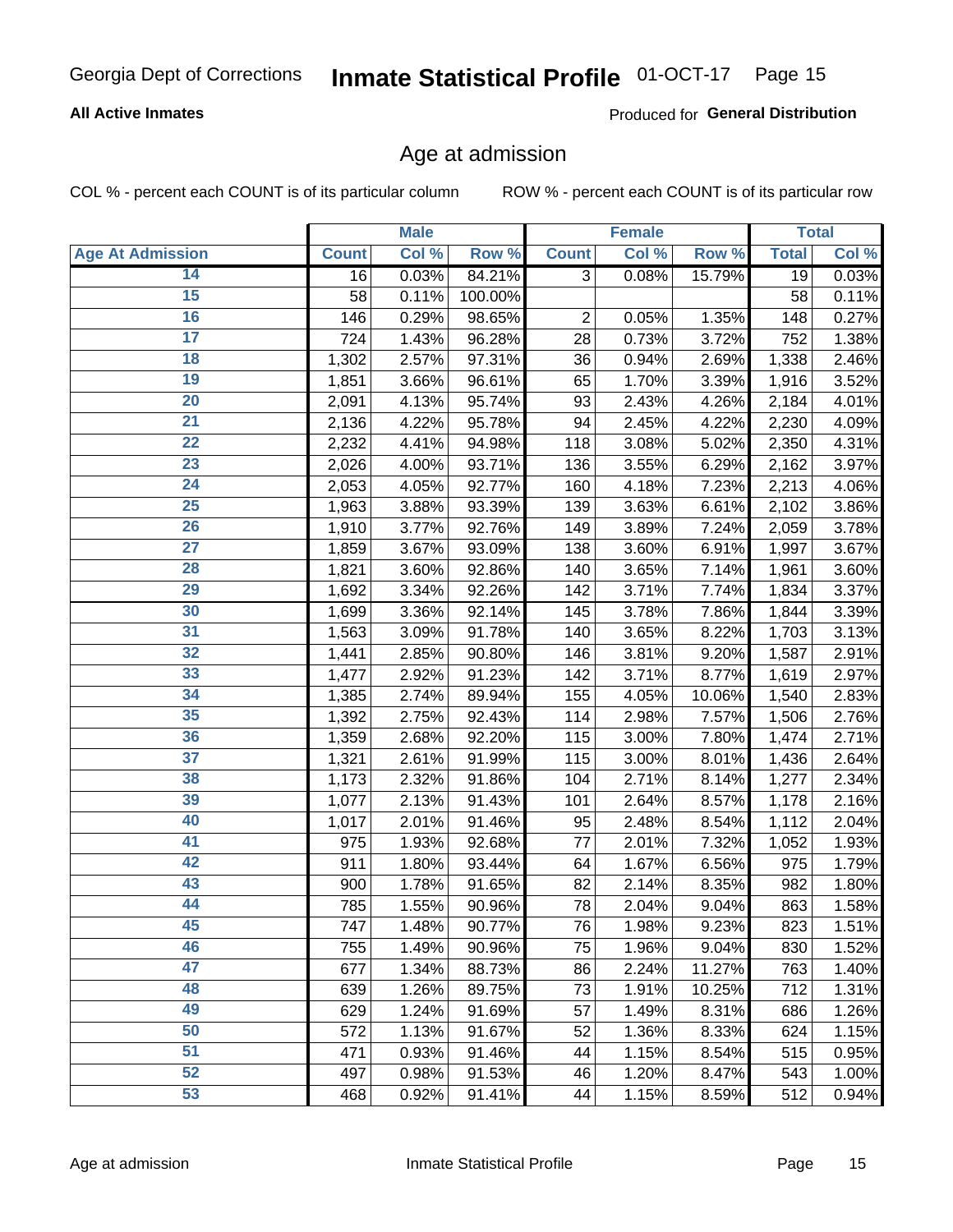## Inmate Statistical Profile 01-OCT-17 Page 16

## **All Active Inmates**

Produced for General Distribution

## Age at admission

COL % - percent each COUNT is of its particular column

|                         |                  | <b>Male</b> |         |                 | <b>Female</b> |        |                | <b>Total</b> |
|-------------------------|------------------|-------------|---------|-----------------|---------------|--------|----------------|--------------|
| <b>Age At Admission</b> | <b>Count</b>     | Col %       | Row %   | <b>Count</b>    | Col %         | Row %  | <b>Total</b>   | Col %        |
| 54                      | 431              | 0.85%       | 92.29%  | $\overline{36}$ | 0.94%         | 7.71%  | 467            | 0.86%        |
| 55                      | 358              | 0.71%       | 95.21%  | 18              | 0.47%         | 4.79%  | 376            | 0.69%        |
| 56                      | 322              | 0.64%       | 93.60%  | 22              | 0.57%         | 6.40%  | 344            | 0.63%        |
| $\overline{57}$         | 273              | 0.54%       | 95.12%  | 14              | 0.37%         | 4.88%  | 287            | 0.53%        |
| 58                      | 248              | 0.49%       | 95.38%  | 12              | 0.31%         | 4.62%  | 260            | 0.48%        |
| 59                      | 193              | 0.38%       | 92.34%  | 16              | 0.42%         | 7.66%  | 209            | 0.38%        |
| 60                      | 164              | 0.32%       | 93.71%  | 11              | 0.29%         | 6.29%  | 175            | 0.32%        |
| 61                      | 139              | 0.27%       | 97.89%  | 3               | 0.08%         | 2.11%  | 142            | 0.26%        |
| 62                      | 122              | 0.24%       | 92.42%  | 10              | 0.26%         | 7.58%  | 132            | 0.24%        |
| 63                      | 98               | 0.19%       | 98.00%  | $\overline{2}$  | 0.05%         | 2.00%  | 100            | 0.18%        |
| 64                      | 99               | 0.20%       | 94.29%  | $\overline{6}$  | 0.16%         | 5.71%  | 105            | 0.19%        |
| 65                      | 63               | 0.12%       | 98.44%  | $\mathbf 1$     | 0.03%         | 1.56%  | 64             | 0.12%        |
| 66                      | 49               | 0.10%       | 96.08%  | $\overline{c}$  | 0.05%         | 3.92%  | 51             | 0.09%        |
| 67                      | 49               | 0.10%       | 98.00%  | $\mathbf 1$     | 0.03%         | 2.00%  | 50             | 0.09%        |
| 68                      | 37               | 0.07%       | 97.37%  | 1               | 0.03%         | 2.63%  | 38             | 0.07%        |
| 69                      | 42               | 0.08%       | 97.67%  | 1               | 0.03%         | 2.33%  | 43             | 0.08%        |
| 70                      | 29               | 0.06%       | 93.55%  | $\overline{2}$  | 0.05%         | 6.45%  | 31             | 0.06%        |
| $\overline{71}$         | 16               | 0.03%       | 100.00% |                 |               |        | 16             | 0.03%        |
| $\overline{72}$         | 17               | 0.03%       | 89.47%  | $\overline{2}$  | 0.05%         | 10.53% | 19             | 0.03%        |
| 73                      | 16               | 0.03%       | 100.00% |                 |               |        | 16             | 0.03%        |
| 74                      | 11               | 0.02%       | 91.67%  | $\mathbf{1}$    | 0.03%         | 8.33%  | 12             | 0.02%        |
| 75                      | 11               | 0.02%       | 100.00% |                 |               |        | 11             | 0.02%        |
| 76                      | 11               | 0.02%       | 100.00% |                 |               |        | 11             | 0.02%        |
| $\overline{77}$         | $\boldsymbol{7}$ | 0.01%       | 100.00% |                 |               |        | $\overline{7}$ | 0.01%        |
| 78                      | $\overline{3}$   | 0.01%       | 100.00% |                 |               |        | $\overline{3}$ | 0.01%        |
| 79                      | $\overline{3}$   | 0.01%       | 100.00% |                 |               |        | $\overline{3}$ | 0.01%        |
| 80                      | $\mathbf 1$      | 0.01%       | 50.00%  | 1               | 0.03%         | 50.00% | $\overline{2}$ | 0.01%        |
| $\overline{81}$         | $\overline{3}$   | 0.01%       | 100.00% |                 |               |        | $\overline{3}$ | 0.01%        |
| 82                      | 5                | 0.01%       | 100.00% |                 |               |        | 5              | 0.01%        |
| 83                      | $\overline{c}$   | 0.01%       | 100.00% |                 |               |        | $\overline{2}$ | 0.01%        |
| 84                      | 3                | 0.01%       | 100.00% |                 |               |        | 3              | 0.01%        |
| 85                      | $\mathbf{1}$     | 0.01%       | 100.00% |                 |               |        | 1              | 0.01%        |
| 87                      | $\mathbf{1}$     | 0.01%       | 100.00% |                 |               |        | $\mathbf{1}$   | 0.01%        |
| <b>Total Reported</b>   | 50,637           | 100%        | 92.97%  | 3,831           | 100%          | 7.03%  | 54,468         | 100%         |

| тео |                  |       |      |
|-----|------------------|-------|------|
|     | $F^{\alpha}$ coo | 0.024 | ,470 |
|     | ,039             | J.OJ. | 54   |

|  | Mear<br>- - - - | 32.66 | 34.28 | ----<br>~~<br>32.T |
|--|-----------------|-------|-------|--------------------|
|--|-----------------|-------|-------|--------------------|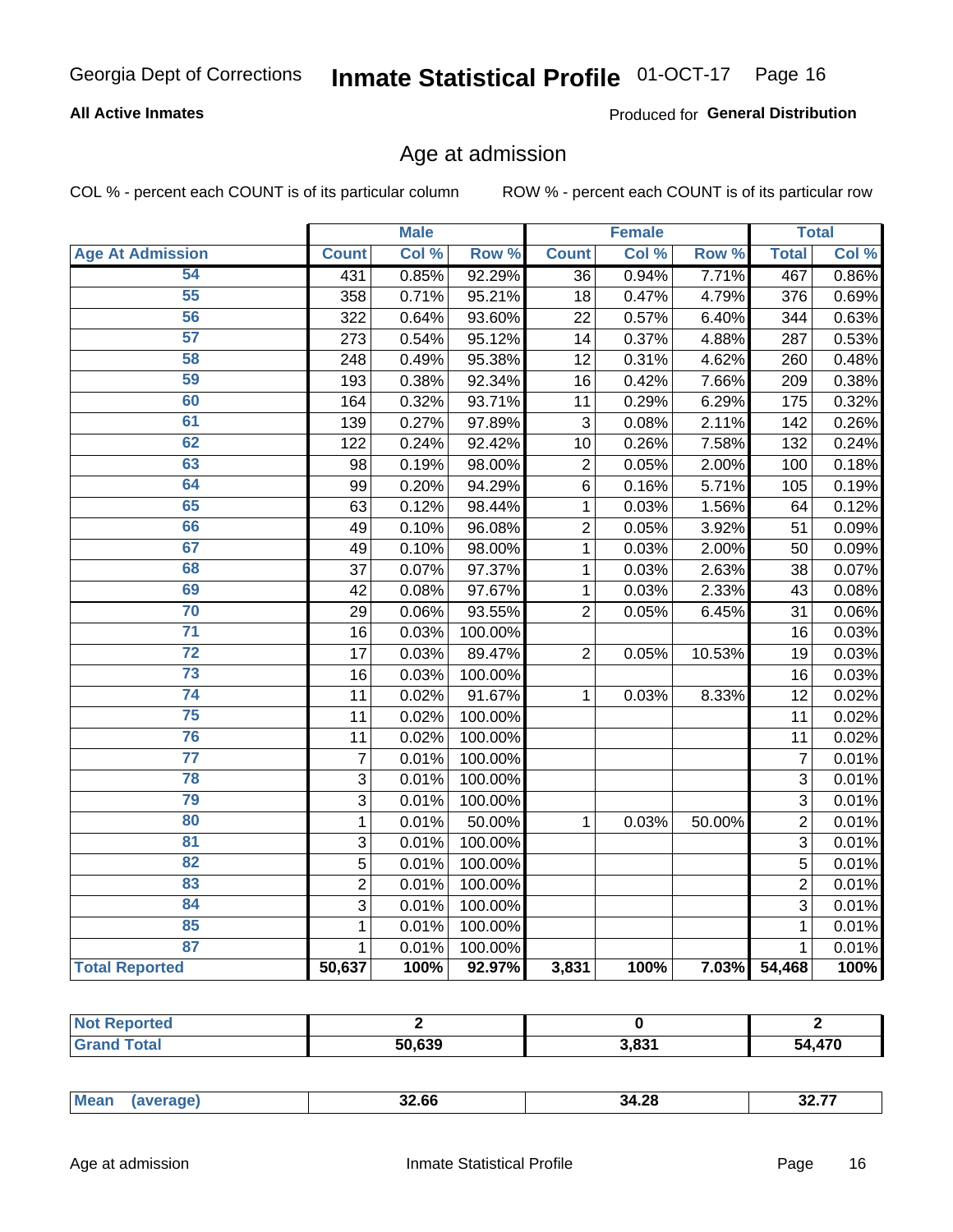Age at admission

|                                  | <b>Male</b> | <b>Female</b> | Total    |
|----------------------------------|-------------|---------------|----------|
| MetiRep(anieldige)               | 30          | n.<br>JJ      |          |
| <b>Micaded Tomadst frequent)</b> | າາ<br>LL    |               | າາ<br>LL |

**All Active Inmates** 

COL % - percent each COUNT is of its particular column

ROW % - percent each COUNT is of its particular row

Produced for General Distribution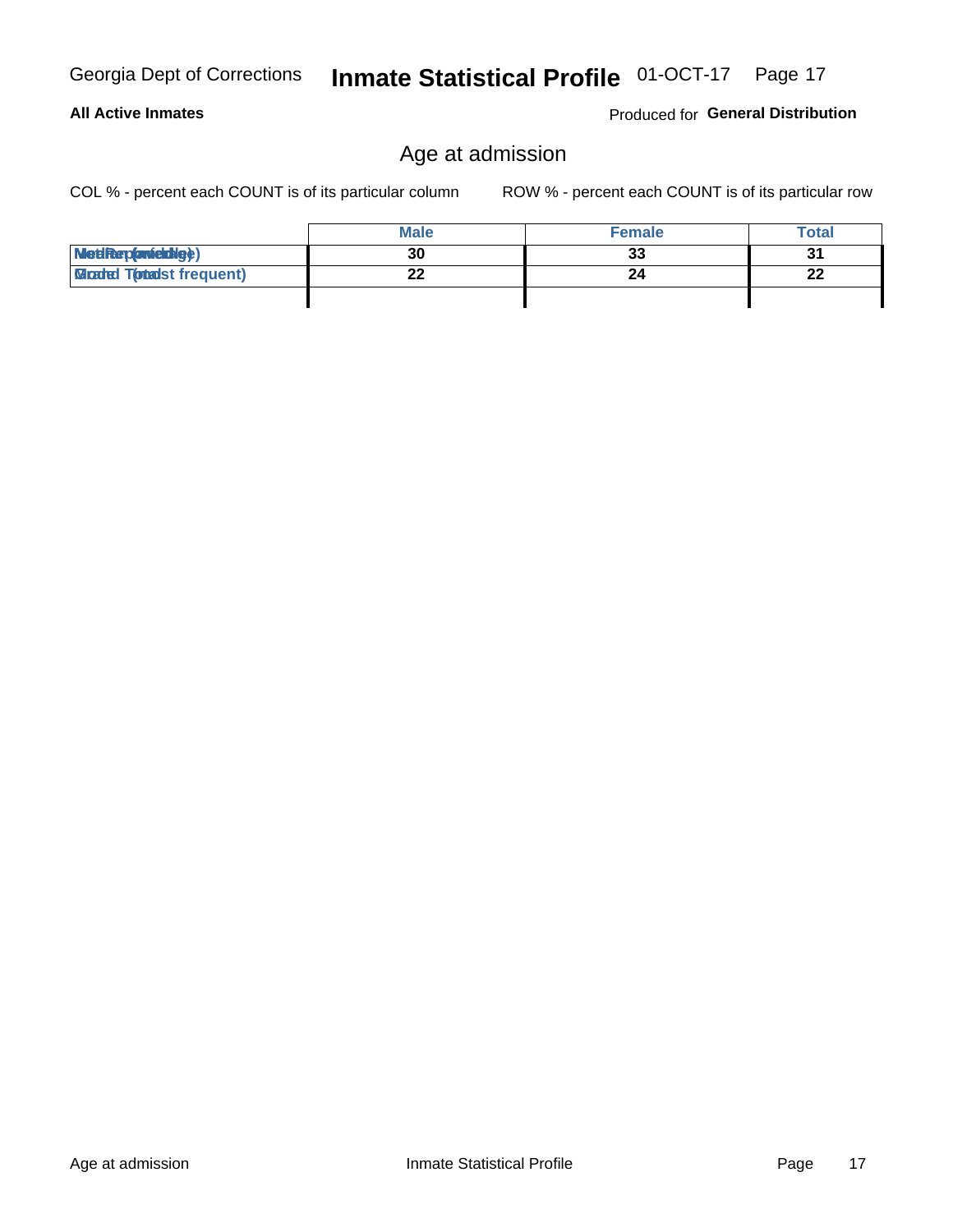## Inmate Statistical Profile 01-OCT-17 Page 20

## **All Active Inmates**

## Produced for General Distribution

## Height, measured at entry to prison

COL % - percent each COUNT is of its particular column

|                         |                | <b>Male</b> |         |                         | <b>Female</b> |         |                | <b>Total</b>        |
|-------------------------|----------------|-------------|---------|-------------------------|---------------|---------|----------------|---------------------|
| <b>Height</b>           | <b>Count</b>   | Col %       | Row %   | <b>Count</b>            | Col %         | Row %   | <b>Total</b>   | Col %               |
| $\overline{\mathbf{0}}$ | 654            | 1.29%       | 96.75%  | 22                      | 0.57%         | 3.25%   | 676            | 1.24%               |
| 4'00"                   | 1              | 0.01%       | 100.00% |                         |               |         | 1              | 0.01%               |
| 4'02"                   | $\mathbf{1}$   | 0.01%       | 33.33%  | 2                       | 0.05%         | 66.67%  | 3              | 0.01%               |
| 4'03''                  | 3              | 0.01%       | 100.00% |                         |               |         | $\overline{3}$ | 0.01%               |
| 4'04"                   | $\mathbf{1}$   | 0.01%       | 100.00% |                         |               |         | 1              | 0.01%               |
| 4'05"                   |                |             |         | $\overline{2}$          | 0.05%         | 100.00% | $\overline{2}$ | 0.01%               |
| 4'06"                   | 1              | 0.01%       | 100.00% |                         |               |         | $\mathbf{1}$   | 0.01%               |
| 4'07"                   | $\mathbf{1}$   | 0.01%       | 25.00%  | 3                       | 0.08%         | 75.00%  | 4              | 0.01%               |
| 4'08"                   | 8              | 0.02%       | 66.67%  | $\overline{\mathbf{4}}$ | 0.10%         | 33.33%  | 12             | 0.02%               |
| 4'09"                   | 4              | 0.01%       | 22.22%  | 14                      | 0.37%         | 77.78%  | 18             | 0.03%               |
| 4'10"                   | 8              | 0.02%       | 30.77%  | 18                      | 0.47%         | 69.23%  | 26             | 0.05%               |
| 4'11''                  | 11             | 0.02%       | 13.25%  | 72                      | 1.88%         | 86.75%  | 83             | 0.15%               |
| 5'00''                  | 94             | 0.19%       | 37.01%  | 160                     | 4.18%         | 62.99%  | 254            | 0.47%               |
| 5'01"                   | 111            | 0.22%       | 33.74%  | 218                     | 5.69%         | 66.26%  | 329            | 0.60%               |
| 5'02"                   | 279            | 0.55%       | 42.92%  | 371                     | 9.68%         | 57.08%  | 650            | 1.19%               |
| 5'03"                   | 377            | 0.74%       | 44.62%  | 468                     | 12.22%        | 55.38%  | 845            | 1.55%               |
| 5'04"                   | 1,026          | 2.03%       | 64.49%  | 565                     | 14.75%        | 35.51%  | 1,591          | 2.92%               |
| 5'05"                   | 1,710          | 3.38%       | 79.13%  | 451                     | 11.77%        | 20.87%  | 2,161          | 3.97%               |
| 5'06''                  | 3,487          | 6.89%       | 87.70%  | 489                     | 12.76%        | 12.30%  | 3,976          | 7.30%               |
| 5'07''                  | 4,066          | 8.03%       | 90.62%  | 421                     | 10.99%        | 9.38%   | 4,487          | 8.24%               |
| 5'08''                  | 5,053          | 9.98%       | 96.27%  | 196                     | 5.12%         | 3.73%   | 5,249          | 9.64%               |
| 5'09''                  | 6,488          | 12.81%      | 97.27%  | 182                     | 4.75%         | 2.73%   | 6,670          | 12.25%              |
| 5'10''                  | 5,364          | 10.59%      | 98.53%  | 80                      | 2.09%         | 1.47%   | 5,444          | 9.99%               |
| 5'11"                   | 6,089          | 12.02%      | 99.17%  | 51                      | 1.33%         | 0.83%   | 6,140          | 11.27%              |
| 6'00''                  | 5,462          | 10.79%      | 99.65%  | 19                      | 0.50%         | 0.35%   | 5,481          | 10.06%              |
| 6'01''                  | 4,084          | 8.06%       | 99.59%  | 17                      | 0.44%         | 0.41%   | 4,101          | 7.53%               |
| 6'02"                   | 3,087          | 6.10%       | 99.97%  | 1                       | 0.03%         | 0.03%   | 3,088          | 5.67%               |
| 6'03''                  | 1,610          | 3.18%       | 99.75%  | 4                       | 0.10%         | 0.25%   | 1,614          | 2.96%               |
| 6'04"                   | 892            | 1.76%       | 100.00% |                         |               |         | 892            | 1.64%               |
| 6'05"                   | 347            | 0.69%       | 99.71%  | 1                       | 0.03%         | 0.29%   | 348            | 0.64%               |
| 6'06''                  | 170            | 0.34%       | 100.00% |                         |               |         | 170            | 0.31%               |
| 6'07"                   | 59             | 0.12%       | 100.00% |                         |               |         | 59             | 0.11%               |
| 6'08''                  | 38             | 0.08%       | 100.00% |                         |               |         | 38             | 0.07%               |
| 6'09''                  | 32             | 0.06%       | 100.00% |                         |               |         | 32             | 0.06%               |
| 6'10''                  | 5              | 0.01%       | 100.00% |                         |               |         | 5              | 0.01%               |
| 6'11''                  | 6              | 0.01%       | 100.00% |                         |               |         | 6              | $\overline{0.01\%}$ |
| 7'00"                   | 4              | 0.01%       | 100.00% |                         |               |         | 4              | 0.01%               |
| 7'02"                   | 1              | 0.01%       | 100.00% |                         |               |         | 1              | 0.01%               |
| 7'03''                  | $\overline{c}$ | 0.01%       | 100.00% |                         |               |         | $\overline{c}$ | 0.01%               |
| 7'04"                   | $\overline{2}$ | 0.01%       | 100.00% |                         |               |         | $\overline{2}$ | $\overline{0.01\%}$ |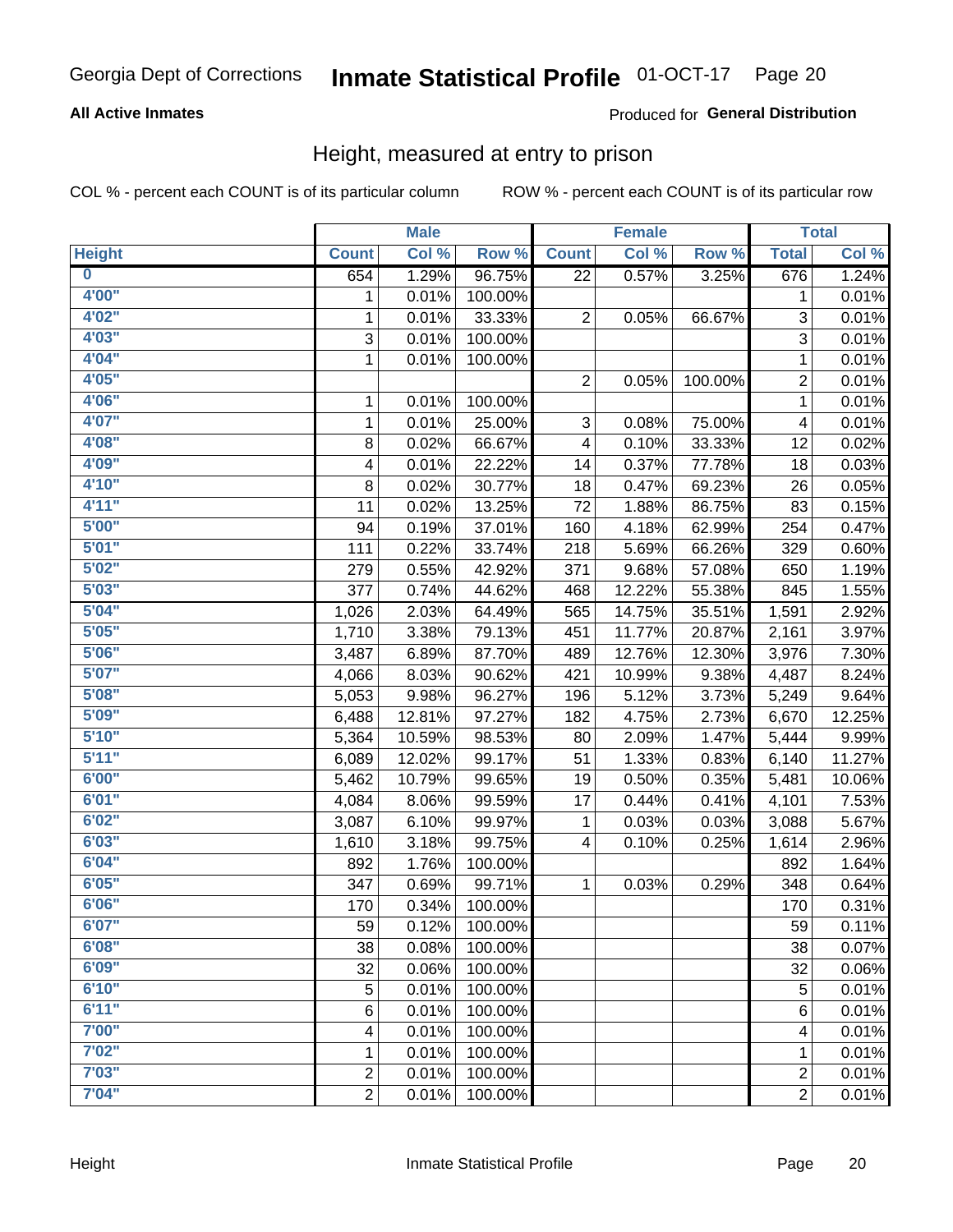## Inmate Statistical Profile 01-OCT-17 Page 21

## **All Active Inmates**

## Produced for General Distribution

## Height, measured at entry to prison

COL % - percent each COUNT is of its particular column

|                       |              | <b>Male</b> |         |             | <b>Female</b> |       |              | Total |
|-----------------------|--------------|-------------|---------|-------------|---------------|-------|--------------|-------|
| <b>Height</b>         | <b>Count</b> | Col %       |         | Row % Count | Col %         | Row % | <b>Total</b> | Col % |
| 7'07"                 |              | $0.01\%$    | 100.00% |             |               |       |              | 0.01% |
| <b>Total Reported</b> | 50,639       | 100%        | 92.97%  | 3,831       | 100%          |       | 7.03% 54,470 | 100%  |

| <b>Not Reported</b> |        |       |        |
|---------------------|--------|-------|--------|
| <b>Grand Total</b>  | 50.639 | 3,831 | 54,470 |

| <b>Mean</b> | (average)       | 5'10" | 5'05" | 5'10" |
|-------------|-----------------|-------|-------|-------|
|             |                 |       |       |       |
| <b>Mode</b> | (most frequent) | 5'09" | 5'04" | 5'09" |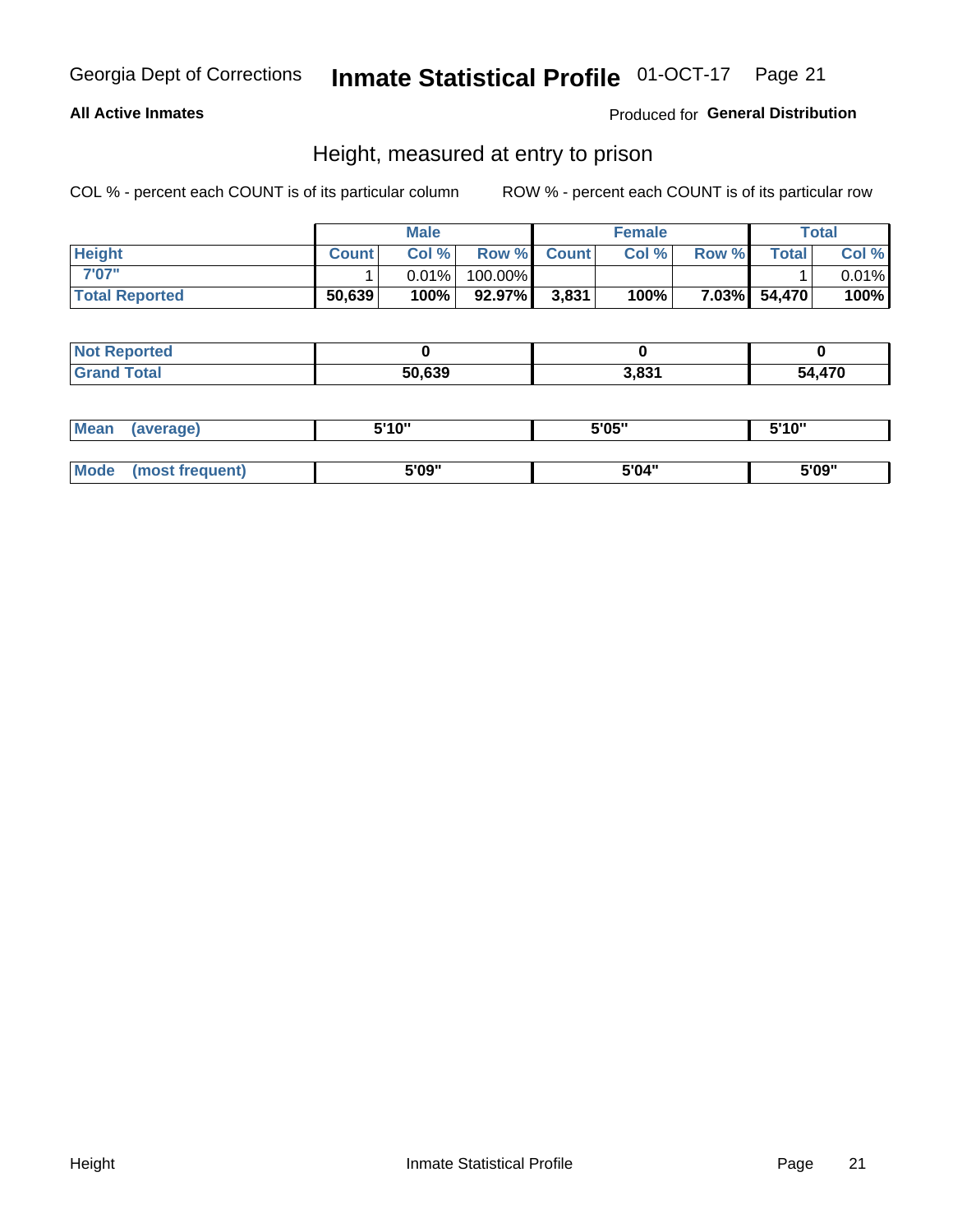#### Inmate Statistical Profile 01-OCT-17 Page 23

**All Active Inmates** 

Produced for General Distribution

## Weight, measured at entry to prison

COL % - percent each COUNT is of its particular column

|                                |              | <b>Male</b> |         |                | <b>Female</b>   |        |              | <b>Total</b> |
|--------------------------------|--------------|-------------|---------|----------------|-----------------|--------|--------------|--------------|
| Weight                         | <b>Count</b> | Col %       | Row %   | <b>Count</b>   | Col %           | Row %  | <b>Total</b> | Col %        |
| <b>Under 80 pounds</b>         | 11           | 0.02%       | 100.00% |                |                 |        | 11           | 0.02%        |
| 90 - 99 pounds                 | 4            | 0.01%       | 30.77%  | 9              | 0.24%           | 69.23% | 13           | 0.02%        |
| 100 - 109 pounds               | 31           | 0.06%       | 46.97%  | 35             | 0.92%           | 53.03% | 66           | 0.12%        |
| 110 - 119 pounds               | 143          | 0.29%       | 60.59%  | 93             | 2.44%           | 39.41% | 236          | 0.44%        |
| 120 - 129 pounds               | 580          | 1.16%       | 74.36%  | 200            | 5.25%           | 25.64% | 780          | 1.45%        |
| 130 - 139 pounds               | 1,731        | 3.46%       | 84.19%  | 325            | 8.53%           | 15.81% | 2,056        | 3.82%        |
| 140 - 149 pounds               | 3,539        | 7.07%       | 89.14%  | 431            | 11.31%          | 10.86% | 3,970        | 7.37%        |
| 150 - 159 pounds               | 5,387        | 10.76%      | 92.72%  | 423            | 11.10%          | 7.28%  | 5,810        | 10.79%       |
| 160 - 169 pounds               | 6,791        | 13.57%      | 93.79%  | 450            | 11.81%          | 6.21%  | 7,241        | 13.44%       |
| 170 - 179 pounds               | 6,247        | 12.48%      | 94.11%  | 391            | 10.26%          | 5.89%  | 6,638        | 12.32%       |
| 180 - 189 pounds               | 6,531        | 13.05%      | 94.76%  | 361            | 9.48%           | 5.24%  | 6,892        | 12.79%       |
| 190 - 199 pounds               | 4,379        | 8.75%       | 95.24%  | 219            | 5.75%           | 4.76%  | 4,598        | 8.54%        |
| 200 - 209 pounds               | 3,961        | 7.91%       | 94.90%  | 213            | 5.59%           | 5.10%  | 4,174        | 7.75%        |
| 210 - 219 pounds               | 2,895        | 5.78%       | 94.82%  | 158            | 4.15%           | 5.18%  | 3,053        | 5.67%        |
| 220 - 229 pounds               | 2,353        | 4.70%       | 94.65%  | 133            | 3.49%           | 5.35%  | 2,486        | 4.61%        |
| 230 - 239 pounds               | 1,505        | 3.01%       | 93.30%  | 108            | 2.83%           | 6.70%  | 1,613        | 2.99%        |
| 240 - 249 pounds               | 1,206        | 2.41%       | 94.96%  | 64             | 1.68%           | 5.04%  | 1,270        | 2.36%        |
| 250 - 259 pounds               | 891          | 1.78%       | 93.30%  | 64             | 1.68%           | 6.70%  | 955          | 1.77%        |
| 260 - 269 pounds               | 563          | 1.12%       | 93.21%  | 41             | 1.08%           | 6.79%  | 604          | 1.12%        |
| 270 - 279 pounds               | 391          | 0.78%       | 96.31%  | 15             | 0.39%           | 3.69%  | 406          | 0.75%        |
| 280 - 289 pounds               | 277          | 0.55%       | 92.03%  | 24             | 0.63%           | 7.97%  | 301          | 0.56%        |
| 290 - 299 pounds               | 168          | 0.34%       | 93.33%  | 12             | 0.31%           | 6.67%  | 180          | 0.33%        |
| 300 - 309 pounds               | 137          | 0.27%       | 88.96%  | 17             | 0.45%           | 11.04% | 154          | 0.29%        |
| 310 - 319 pounds               | 82           | 0.16%       | 95.35%  | 4              | 0.10%           | 4.65%  | 86           | 0.16%        |
| 320 - 329 pounds               | 78           | 0.16%       | 91.76%  | $\overline{7}$ | 0.18%           | 8.24%  | 85           | 0.16%        |
| 330 - 339 pounds               | 42           | 0.08%       | 97.67%  | $\mathbf{1}$   | 0.03%           | 2.33%  | 43           | 0.08%        |
| 340 - 349 pounds               | 22           | 0.04%       | 91.67%  | 2              | 0.05%           | 8.33%  | 24           | 0.04%        |
| 350 - 359 pounds               | 40           | 0.08%       | 83.33%  | 8              | 0.21%           | 16.67% | 48           | 0.09%        |
| 360 - 369 pounds               | 19           | 0.04%       | 95.00%  | $\mathbf{1}$   | 0.03%           | 5.00%  | 20           | 0.04%        |
| 370 - 379 pounds               | 13           | 0.03%       | 100.00% |                |                 |        | 13           | 0.02%        |
| 380 - 389 pounds               | 10           | 0.02%       | 100.00% |                |                 |        | 10           | 0.02%        |
| 390 - 399 pounds               | 3            | 0.01%       | 75.00%  | 1              | 0.03%           | 25.00% | 4            | 0.01%        |
| 400 pounds and over            | 29           | 0.06%       | 100.00% |                |                 |        | 29           | 0.05%        |
| <b>Total Reported</b>          | 50,059       | 100%        | 92.93%  | 3,810          | 100%            | 7.07%  | 53,869       | 100%         |
|                                |              |             |         |                |                 |        |              |              |
| <b>Not Reported</b>            |              | 580         |         |                | $\overline{21}$ |        |              | 601          |
| <b>Grand Total</b>             |              | 50,639      |         |                | 3,831           |        |              | 54,470       |
| <b>Mean</b><br>(average)       |              | 184         |         |                | 173             |        |              | 183          |
| <b>Median (middle)</b>         |              | 180         |         |                | 165             |        |              | 180          |
| <b>Mode</b><br>(most frequent) |              | 180         |         |                | 160             |        |              | 160          |
|                                |              |             |         |                |                 |        |              |              |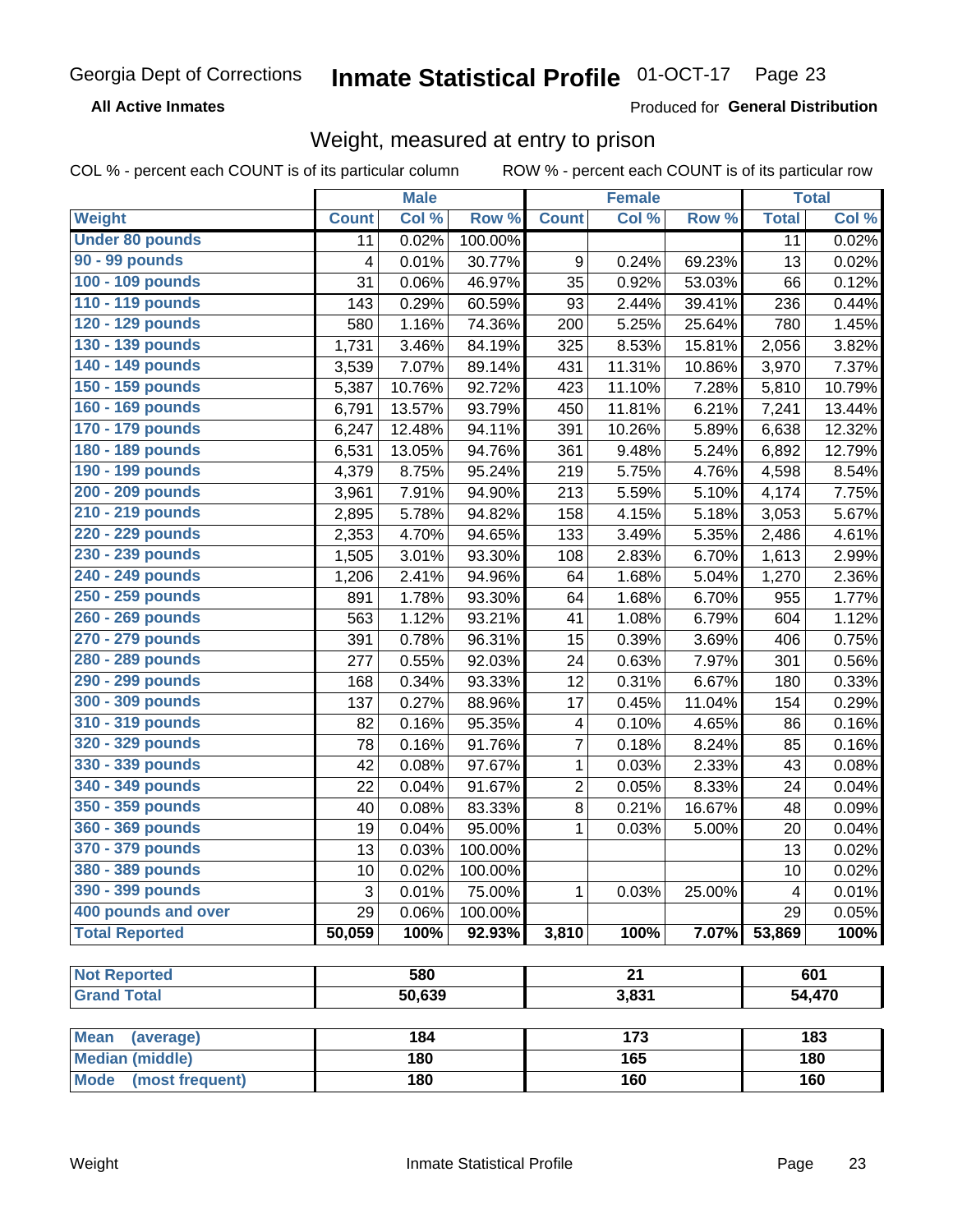#### **Inmate Statistical Profile 01-OCT-17** Page 24

**All Active Inmates** 

### Produced for General Distribution

## Veterans validated by Veteran's Administration

COL % - percent each COUNT is of its particular column

|                             |              | <b>Male</b> |         |                    | <b>Female</b> |          |              | <b>Total</b> |
|-----------------------------|--------------|-------------|---------|--------------------|---------------|----------|--------------|--------------|
| <b>Military service</b>     | <b>Count</b> | Col %       |         | <b>Row % Count</b> | Col %         | Row %    | <b>Total</b> | Col %        |
| <b>Others</b><br>0          | 889          | 31.69%      | 97.59%  | 22                 | 46.81%        | 2.41%    | 911          | 31.94%       |
| <b>Air Force</b>            | 1,115        | 39.75%      | 98.41%  | 18                 | 38.30%        | 1.59%    | 1,133        | 39.73%       |
| <b>Army</b><br>$\mathbf{2}$ | 164          | 5.85%       | 98.80%  | 2                  | 4.26%         | 1.20%    | 166          | 5.82%        |
| <b>Navy</b><br>3            | 365          | 13.01%      | 99.46%  | 2                  | 4.26%         | .54%     | 367          | 12.87%       |
| <b>Marines</b><br>4         | 15           | .53%        | 100.00% |                    |               |          | 15           | .53%         |
| <b>Coast Guard</b><br>5.    | 257          | 9.16%       | 98.85%  | 3                  | 6.38%         | $1.15\%$ | 260          | 9.12%        |
| <b>Total Reported</b>       | 2,805        | 100%        | 98.35%  | 47                 | 100%          | 1.65%    | 2,852        | 100%         |

| <b>Not</b><br>Reported       | 47,834 | 3,784 | 618,61<br>τл |
|------------------------------|--------|-------|--------------|
| <b>Total</b><br><b>Grand</b> | 50,639 | 3,831 | ,470<br>- 24 |

|  |  | <b>Mode (most frequent)</b> | <b>Force</b><br>Aır | วthers | orce |
|--|--|-----------------------------|---------------------|--------|------|
|--|--|-----------------------------|---------------------|--------|------|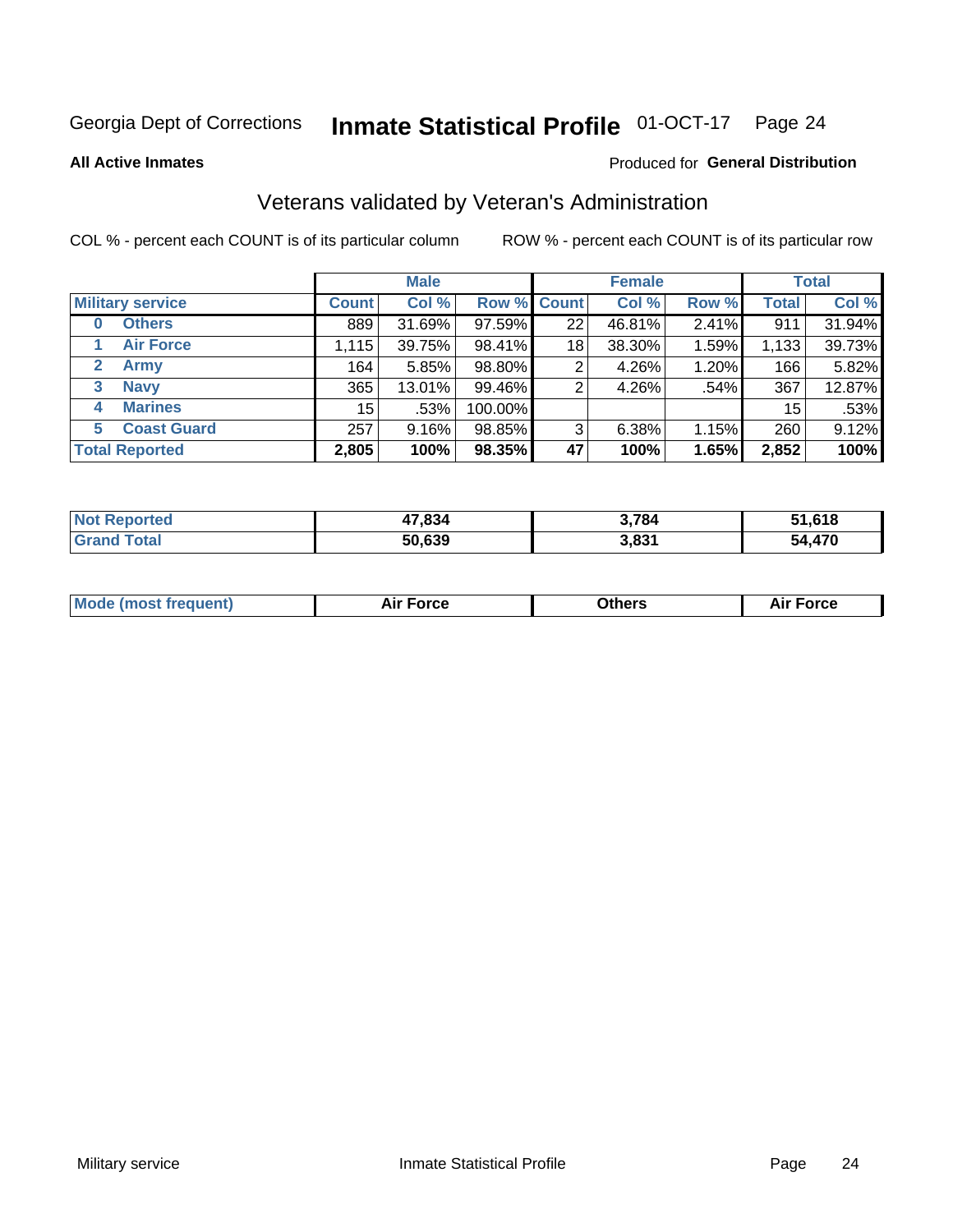#### Inmate Statistical Profile 01-OCT-17 Page 25

**All Active Inmates** 

### Produced for General Distribution

## Type of admission to prison

COL % - percent each COUNT is of its particular column

|    |                                  |                | <b>Male</b> |                    |       | <b>Female</b> |        |                | <b>Total</b> |
|----|----------------------------------|----------------|-------------|--------------------|-------|---------------|--------|----------------|--------------|
|    | <b>Type of Admission</b>         | <b>Count</b>   | Col %       | <b>Row % Count</b> |       | Col %         | Row %  | <b>Total</b>   | Col %        |
| 16 | <b>Population Redistribution</b> | 8              | .02%        | 100.00%            |       |               |        | 8              | .01%         |
| 27 | <b>Boot Camp Plus</b>            |                | .01%        | 100.00%            |       |               |        |                | .01%         |
| 28 | <b>Initial Assignment</b>        | 12             | .02%        | 100.00%            |       |               |        | 12             | .02%         |
| 52 | <b>New Sentence</b>              | 40,777         | 80.55%      | 93.05%             | 3,046 | 79.51%        | 6.95%  | 43,823         | 80.47%       |
| 53 | <b>Probation Rev Partial</b>     | 2,111          | 4.17%       | 91.07%             | 207   | 5.40%         | 8.93%  | 2,318          | 4.26%        |
| 54 | <b>Probation Rev Remainder</b>   | 3,035          | 5.99%       | 89.90%             | 341   | 8.90%         | 10.10% | 3,376          | 6.20%        |
| 55 | <b>Parole Rev New Sentence</b>   | 2,720          | 5.37%       | 94.77%             | 150   | 3.92%         | 5.23%  | 2,870          | 5.27%        |
| 56 | <b>Parole Rev No New</b>         | 1,885          | 3.72%       | 95.69%             | 85    | 2.22%         | 4.31%  | 1,970          | 3.62%        |
|    | <b>Sentence</b>                  |                |             |                    |       |               |        |                |              |
| 57 | <b>Released In Error</b>         | 15             | .03%        | 93.75%             |       | .03%          | 6.25%  | 16             | .03%         |
| 65 | <b>Return Appeal/Bond</b>        | $\overline{2}$ | .01%        | 100.00%            |       |               |        | $\overline{2}$ | .01%         |
| 67 | <b>Admit Fm Other Cust</b>       | 5              | .01%        | 100.00%            |       |               |        | 5              | .01%         |
| 69 | <b>New Sent/Par Rev Pnd</b>      | 4              | .01%        | 100.00%            |       |               |        | 4              | .01%         |
| 70 | <b>Life W/O Parole</b>           | 14             | .03%        | 100.00%            |       |               |        | 14             | .03%         |
| 72 | <b>Par Rev/Rsn Unknown</b>       | 29             | .06%        | 100.00%            |       |               |        | 29             | .05%         |
| 74 | <b>Pb Parole Rescinded</b>       |                | .01%        | 100.00%            |       |               |        |                | .01%         |
| 76 | <b>Par Rev/Revoc Center</b>      |                | .01%        | 100.00%            |       |               |        |                | .01%         |
| 82 | <b>Unknown</b>                   | 6              | .01%        | 85.71%             |       | .03%          | 14.29% | 7              | .01%         |
|    | <b>Total Reported</b>            | 50,626         | 100%        | 92.97% 3,831       |       | 100%          | 7.03%  | 54,457         | 100%         |

| <b>Not</b><br>orted |        |       | . . |
|---------------------|--------|-------|-----|
| `otal               | 50.639 | 3,831 | 170 |

| <b>Mode (most frequent)</b> | New Sentence | <b>New Sentence</b> | <b>New Sentence</b> |
|-----------------------------|--------------|---------------------|---------------------|
|                             |              |                     |                     |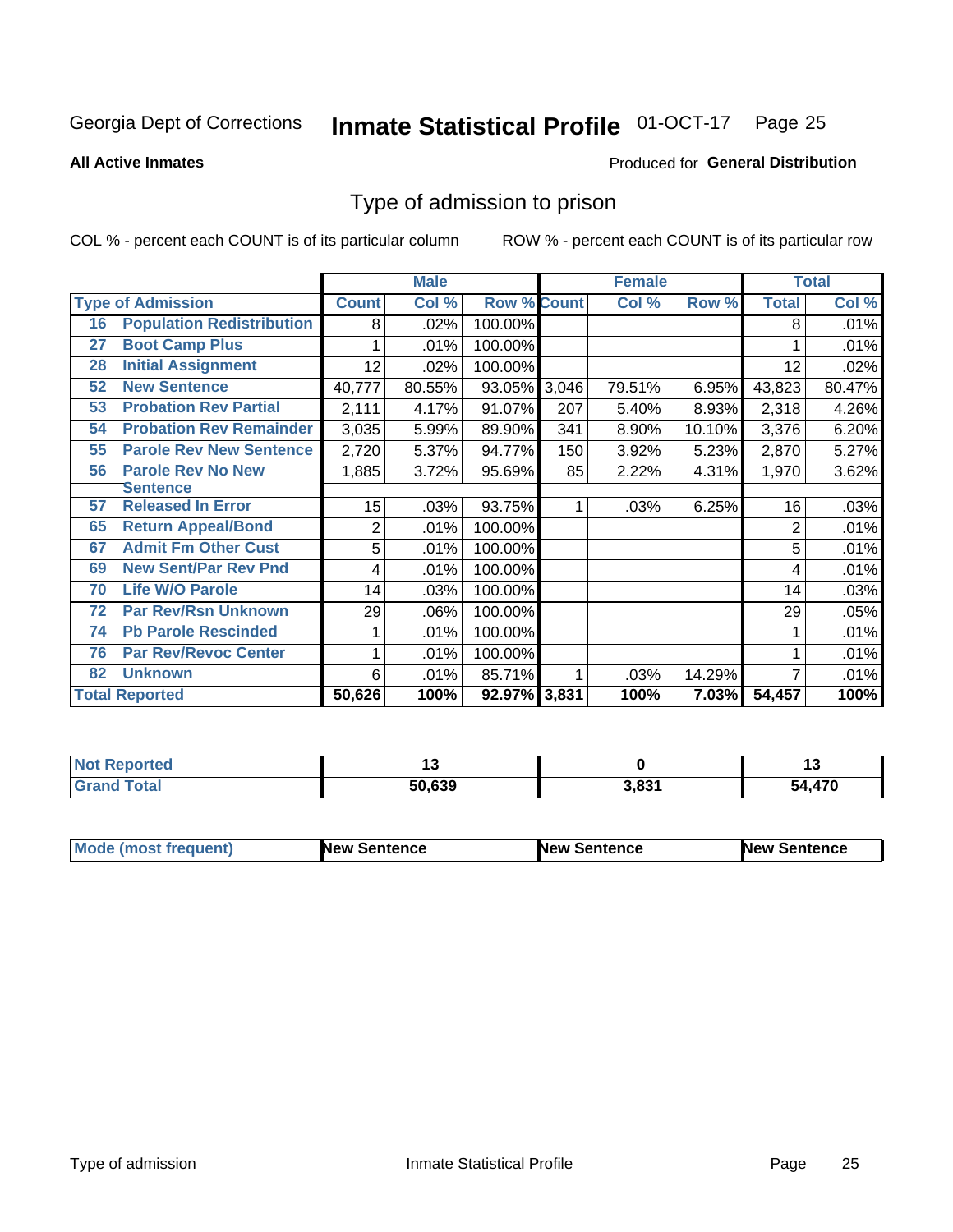## Inmate Statistical Profile 01-OCT-17 Page 26

**All Active Inmates** 

### Produced for General Distribution

## Current / last supervision level

COL % - percent each COUNT is of its particular column

|                        |              | <b>Male</b> |                    |       | <b>Female</b> |          |        | <b>Total</b> |
|------------------------|--------------|-------------|--------------------|-------|---------------|----------|--------|--------------|
| <b>Security Status</b> | <b>Count</b> | Col %       | <b>Row % Count</b> |       | Col %         | Row %    | Total  | Col %        |
| 3 Minimum              | 4,162        | $8.22\%$    | 73.40%             | 1,508 | 39.41%        | 26.60%   | 5,670  | 10.41%       |
| 4 Medium               | 36.669       | 72.44%      | 94.56%             | 2,110 | 55.15%        | $5.44\%$ | 38,779 | 71.22%       |
| 5 Close                | 9,792        | 19.34%      | $97.92\%$          | 208   | 5.44%         | $2.08\%$ | 10.000 | 18.37%       |
| <b>Total Reported</b>  | 50,623       | 100%        | 92.97%             | 3,826 | 100%          | $7.03\%$ | 54,449 | 100%         |

| <b>Still being diagnosed</b> |        |       |        |
|------------------------------|--------|-------|--------|
| <b>Not Reported</b>          |        |       | Λ.     |
| <b>Grand Total</b>           | 50,639 | 3.831 | 54,470 |

| M | M | . . |
|---|---|-----|
|   |   |     |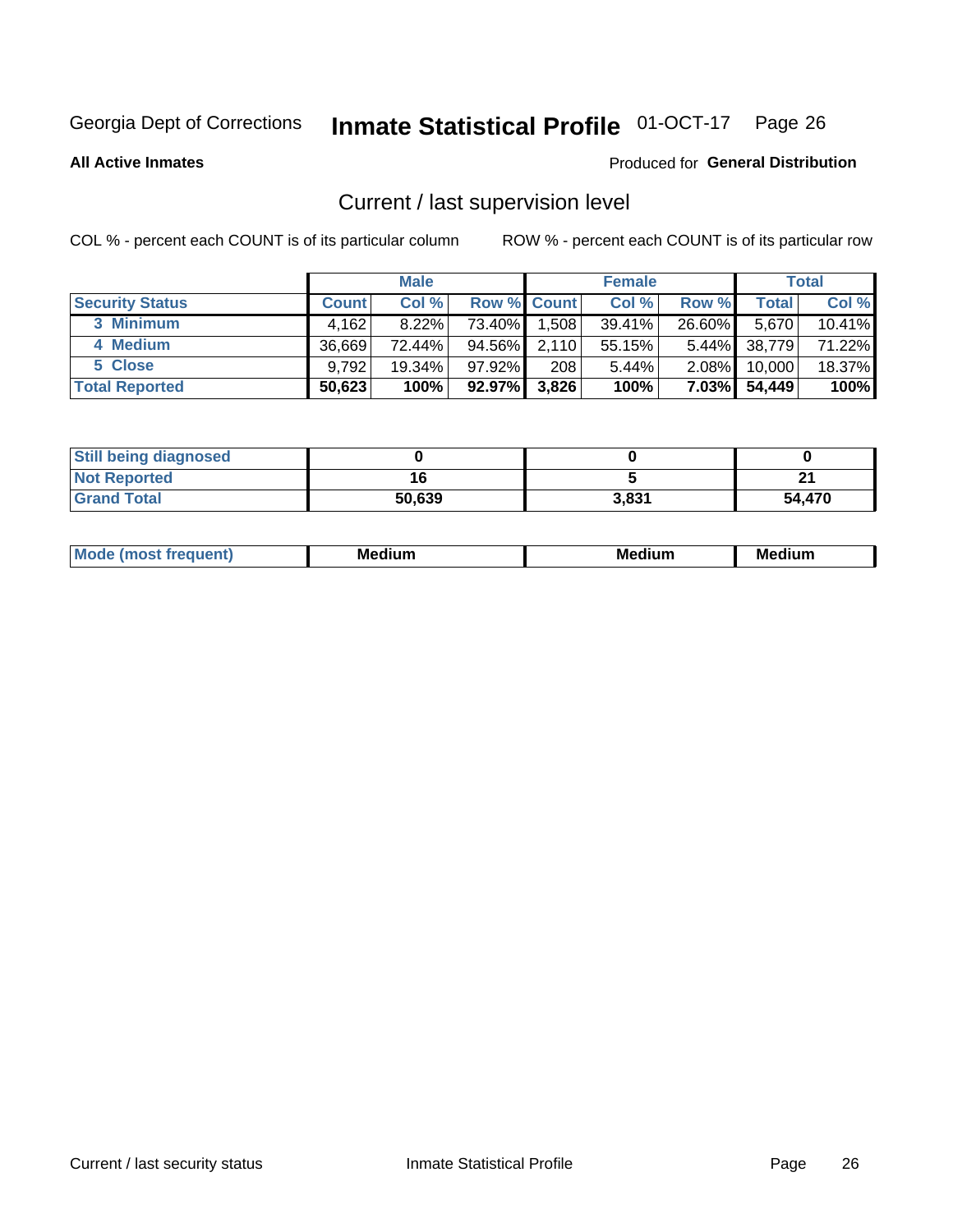## Inmate Statistical Profile 01-OCT-17 Page 27

**All Active Inmates** 

### Produced for General Distribution

## Current / last type of institution

COL % - percent each COUNT is of its particular column

|                                   |                | <b>Male</b> |             |       | <b>Female</b> |        |              | <b>Total</b> |
|-----------------------------------|----------------|-------------|-------------|-------|---------------|--------|--------------|--------------|
| <b>Type of Institution</b>        | <b>Count</b>   | Col %       | Row % Count |       | Col %         | Row %  | <b>Total</b> | Col %        |
| <b>County Ci</b>                  | 4,690          | $9.31\%$    | 99.98%      |       | .03%          | .02%   | 4,691        | 8.65%        |
| <b>Probation Detention Center</b> | 3              | .01%        | 100.00%     |       |               |        | 3            | .01%         |
| <b>State Prison</b>               | 35,571         | 70.60%      | $90.82\%$   | 3,596 | 93.87%        | 9.18%  | 39,167       | 72.25%       |
| <b>Transitional Center</b>        | 2,105          | 4.18%       | 90.07%      | 232   | $6.06\%$      | 9.93%  | 2,337        | 4.31%        |
| <b>Private Prison</b>             | 8,000          | 15.88%      | 100.00%     |       |               |        | 8,000        | 14.76%       |
| <b>County Jail</b>                |                | .01%        | 100.00%     |       |               |        |              | .01%         |
| <b>Rsat - Center</b>              | 3 <sup>1</sup> | .01%        | 75.00%      |       | .03%          | 25.00% | 4            | .01%         |
| <b>State Hospital</b>             | 3 <sup>1</sup> | .01%        | 75.00%      |       | $.03\%$       | 25.00% | 4            | .01%         |
| <b>Total Reported</b>             | 50,382         | 100%        | $92.93\%$   | 3,831 | 100%          | 7.07%  | 54,213       | 100%         |

| <b>ported</b><br><b>NOT</b> |        |       |        |
|-----------------------------|--------|-------|--------|
| `otal                       | 50,382 | 3,831 | 54,213 |

| <b>Mode (most frequent)</b> | <b>State Prison</b> | <b>State Prison</b> | <b>State Prisonl</b> |
|-----------------------------|---------------------|---------------------|----------------------|
|                             |                     |                     |                      |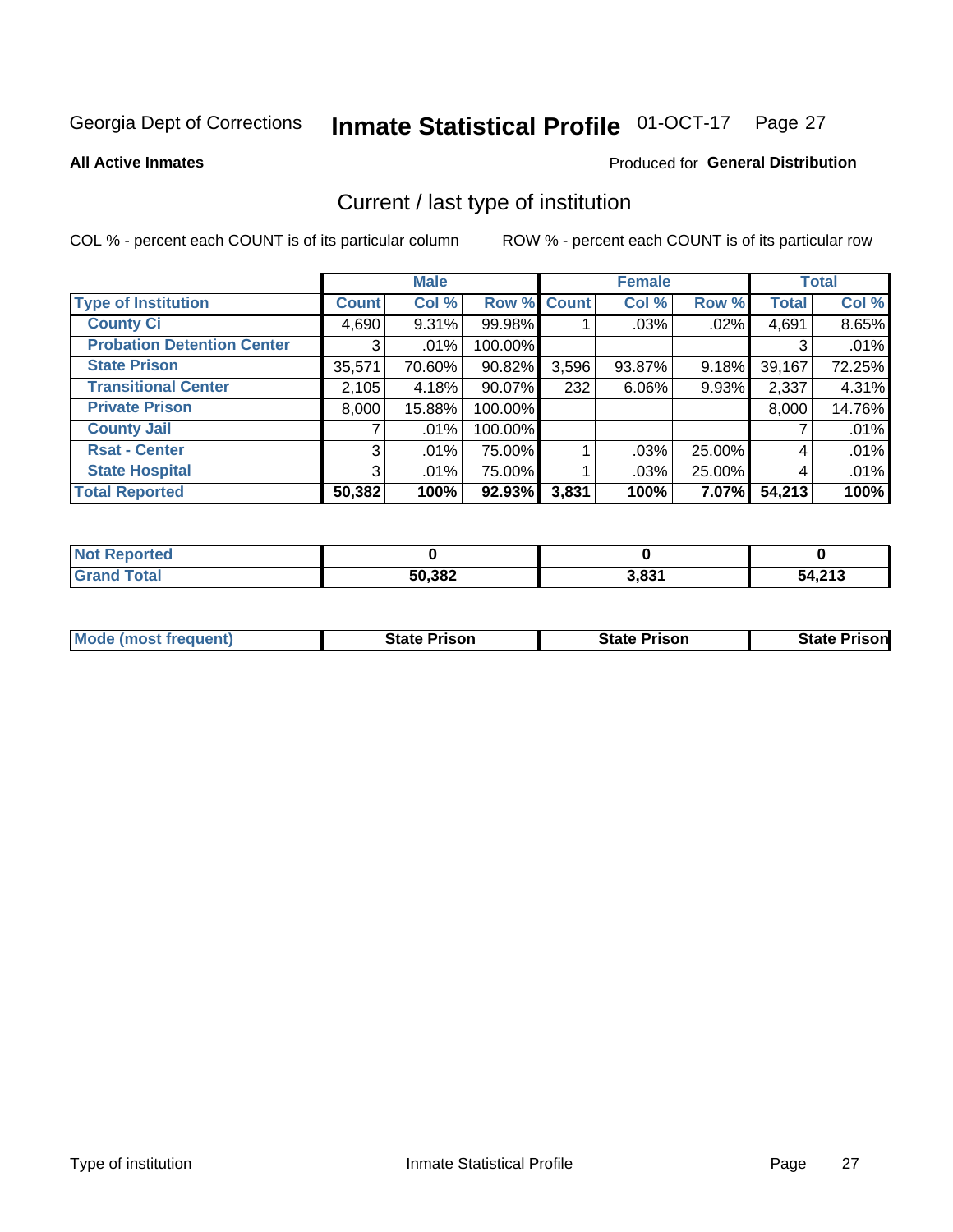## Inmate Statistical Profile 01-OCT-17 Page 28

#### **All Active Inmates**

## Produced for General Distribution

## Institution type - transitional centers

COL % - percent each COUNT is of its particular column

|                                          |              | <b>Male</b> |         |              | <b>Female</b> |         |              | <b>Total</b> |
|------------------------------------------|--------------|-------------|---------|--------------|---------------|---------|--------------|--------------|
| <b>Institution Type - Trans. Centers</b> | <b>Count</b> | Col %       | Row %   | <b>Count</b> | Col %         | Row %   | <b>Total</b> | Col %        |
| <b>Albany Tc</b>                         | 156          | 6.79%       | 100.00% |              |               |         | 156          | 5.90%        |
| <b>Arrendale State Prison</b>            |              |             |         | 111          | 32.36%        | 100.00% | 111          | 4.20%        |
| <b>Atlanta Tc</b>                        | 278          | 12.09%      | 100.00% |              |               |         | 278          | 10.52%       |
| <b>Augusta Tc</b>                        | 223          | 9.70%       | 100.00% |              |               |         | 223          | 8.44%        |
| <b>Charles D. Hudson Tc</b>              | 152          | 6.61%       | 100.00% |              |               |         | 152          | 5.75%        |
| <b>Clayton Tc</b>                        | 383          | 16.66%      | 100.00% |              |               |         | 383          | 14.50%       |
| <b>Coastal Tc</b>                        | 261          | 11.35%      | 100.00% |              |               |         | 261          | 9.88%        |
| <b>Columbus Tc</b>                       | 137          | 5.96%       | 100.00% |              |               |         | 137          | 5.19%        |
| <b>Macon Tc</b>                          | 157          | 6.83%       | 100.00% |              |               |         | 157          | 5.94%        |
| <b>Macon Womens Tc</b>                   |              |             |         | 2            | .58%          | 100.00% | 2            | .08%         |
| <b>Metro Tc</b>                          |              |             |         | 230          | 67.06%        | 100.00% | 230          | 8.71%        |
| <b>Phillips State Prison</b>             | 194          | 8.44%       | 100.00% |              |               |         | 194          | 7.34%        |
| <b>Savannah Mens Tc</b>                  |              | .04%        | 100.00% |              |               |         |              | .04%         |
| <b>Smith Tc</b>                          | 196          | 8.53%       | 100.00% |              |               |         | 196          | 7.42%        |
| <b>Valdosta Tc</b>                       | 161          | 7.00%       | 100.00% |              |               |         | 161          | 6.09%        |
| <b>Total Reported</b>                    | 2,299        | 100%        | 87.02%  | 343          | 100%          | 12.98%  | 2,642        | 100%         |

| τeα |       |   |      |
|-----|-------|---|------|
|     | 2,299 | . | ,642 |

| Mode (most frequent) | <b>Clayton Tc</b> | <b>Metro Tc</b> | <b>Clayton Tc</b> |
|----------------------|-------------------|-----------------|-------------------|
|                      |                   |                 |                   |
|                      |                   |                 |                   |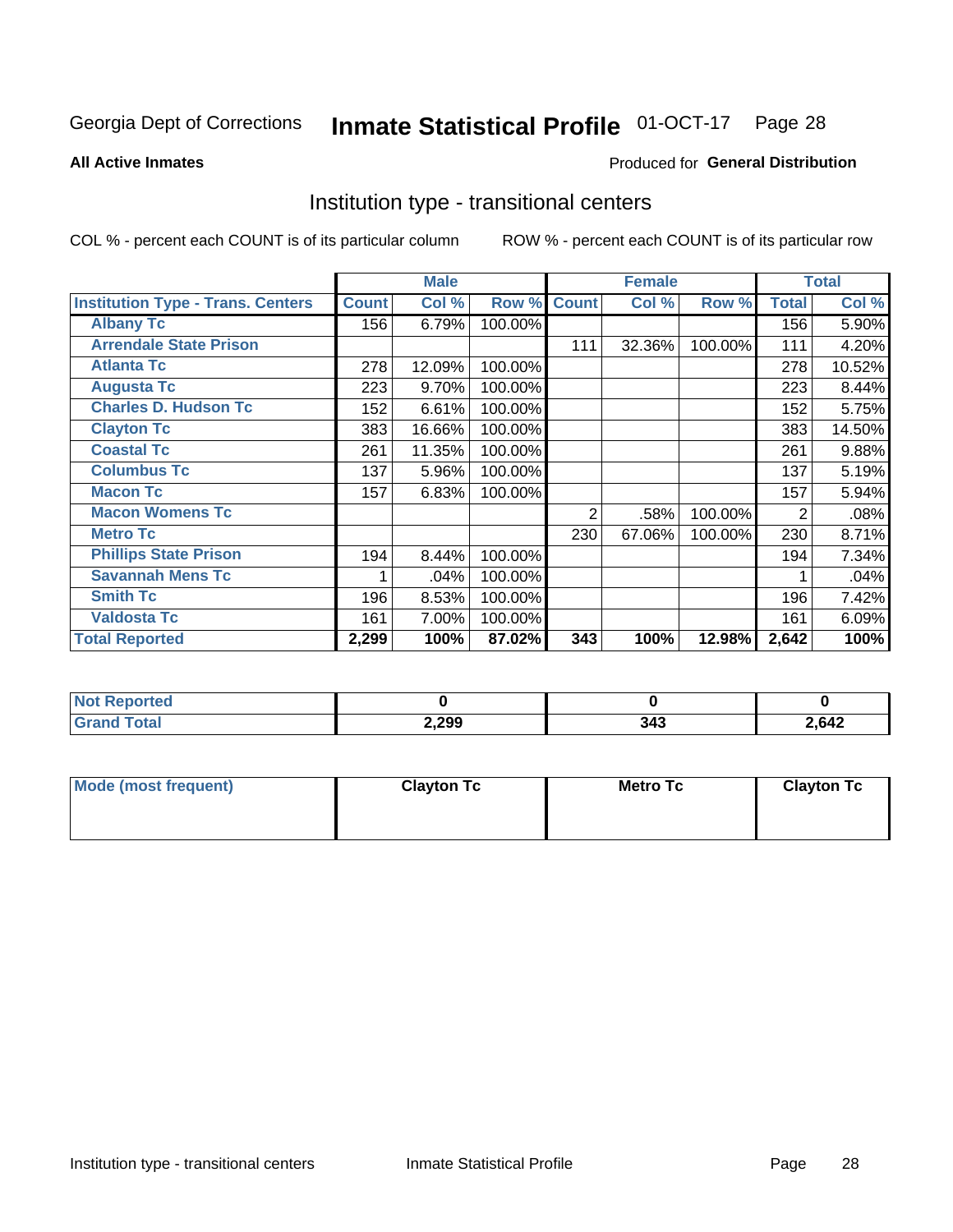## Inmate Statistical Profile 01-OCT-17 Page 29

#### **All Active Inmates**

### Produced for General Distribution

## Institution type - county prisons

COL % - percent each COUNT is of its particular column

|                                          |                | <b>Male</b> |         |              | <b>Female</b> |       |                | <b>Total</b> |
|------------------------------------------|----------------|-------------|---------|--------------|---------------|-------|----------------|--------------|
| <b>Institution Type - County Prisons</b> | <b>Count</b>   | Col %       | Row %   | <b>Count</b> | Col %         | Row % | <b>Total</b>   | Col %        |
| <b>Baldwin County Ci</b>                 | $\mathbf{1}$   | .02%        | 100.00% |              |               |       | $\mathbf{1}$   | .02%         |
| <b>Bulloch County Ci</b>                 | 154            | 3.28%       | 100.00% |              |               |       | 154            | 3.28%        |
| <b>Carroll County Ci</b>                 | 240            | 5.12%       | 100.00% |              |               |       | 240            | 5.12%        |
| <b>Clarke County Ci</b>                  | 124            | 2.64%       | 100.00% |              |               |       | 124            | 2.64%        |
| <b>Clayton County Ci</b>                 | 239            | 5.10%       | 100.00% |              |               |       | 239            | 5.09%        |
| <b>Colquitt County Ci</b>                | 184            | 3.92%       | 100.00% |              |               |       | 184            | 3.92%        |
| <b>Coweta County Ci</b>                  | 213            | 4.54%       | 100.00% |              |               |       | 213            | 4.54%        |
| <b>Decatur County Ci</b>                 | 194            | 4.14%       | 100.00% |              |               |       | 194            | 4.14%        |
| <b>Dougherty County Ci</b>               | 1              | .02%        | 100.00% |              |               |       | 1              | .02%         |
| <b>Effingham County Ci</b>               | 186            | 3.97%       | 100.00% |              |               |       | 186            | 3.97%        |
| <b>Floyd County Ci</b>                   | 419            | 8.93%       | 100.00% |              |               |       | 419            | 8.93%        |
| <b>Fulton County Ci</b>                  | 8              | .17%        | 100.00% |              |               |       | $\,8\,$        | .17%         |
| <b>Gilmer County Ci</b>                  | 3              | .06%        | 100.00% |              |               |       | 3              | .06%         |
| <b>Grady County Ci</b>                   | $\overline{2}$ | .04%        | 100.00% |              |               |       | $\overline{2}$ | .04%         |
| <b>Gwinnett County Ci</b>                | 206            | 4.39%       | 100.00% |              |               |       | 206            | 4.39%        |
| <b>Hall County Ci</b>                    | 179            | 3.82%       | 100.00% |              |               |       | 179            | 3.82%        |
| <b>Hancock County Ci</b>                 | 1              | .02%        | 100.00% |              |               |       | 1              | .02%         |
| <b>Harris County Ci</b>                  | 147            | 3.13%       | 100.00% |              |               |       | 147            | 3.13%        |
| <b>Hart County Ci</b>                    | 4              | .09%        | 100.00% |              |               |       | 4              | .09%         |
| <b>Jackson County Ci</b>                 | 142            | 3.03%       | 100.00% |              |               |       | 142            | 3.03%        |
| <b>Jefferson County Ci</b>               | 143            | 3.05%       | 100.00% |              |               |       | 143            | 3.05%        |
| <b>Meriwether County Ci</b>              | 3              | .06%        | 100.00% |              |               |       | 3              | .06%         |
| <b>Miller County Ci</b>                  | 1              | .02%        | 100.00% |              |               |       | 1              | .02%         |
| <b>Mitchell County Ci</b>                | 132            | 2.81%       | 100.00% |              |               |       | 132            | 2.81%        |
| <b>Morgan County Ci</b>                  | 1              | .02%        | 100.00% |              |               |       | 1              | .02%         |
| <b>Muscogee County Ci</b>                | 515            | 10.98%      | 100.00% |              |               |       | 515            | 10.98%       |
| <b>Richmond County Ci</b>                | 239            | 5.10%       | 100.00% |              |               |       | 239            | 5.09%        |
| <b>Screven County Ci</b>                 | 139            | 2.96%       | 100.00% |              |               |       | 139            | 2.96%        |
| <b>Spalding County Ci</b>                | 370            | 7.89%       | 100.00% |              |               |       | 370            | 7.89%        |
| <b>Stewart County Ci</b>                 | $\overline{2}$ | .04%        | 100.00% |              |               |       | $\overline{2}$ | .04%         |
| <b>Sumter County Ci</b>                  | 344            | 7.33%       | 100.00% |              |               |       | 344            | 7.33%        |
| <b>Terrell County Ci</b>                 | 137            | 2.92%       | 100.00% |              |               |       | 137            | 2.92%        |
| <b>Thomas County Ci</b>                  | $\overline{2}$ | .04%        | 100.00% |              |               |       | $\overline{2}$ | .04%         |
| <b>Tift County Ci</b>                    | 3              | .06%        | 100.00% |              |               |       | 3              | .06%         |
| <b>Troup County Ci</b>                   | $\overline{2}$ | .04%        | 100.00% |              |               |       | $\overline{2}$ | .04%         |
| <b>Upson County Ci</b>                   | $\overline{2}$ | .04%        | 100.00% |              |               |       | $\overline{2}$ | .04%         |
| <b>Walker County Ci</b>                  | 3              | .06%        | 100.00% |              |               |       | 3              | .06%         |
| <b>Walton County Ci</b>                  | 3              | .06%        | 100.00% |              |               |       | 3 <sup>1</sup> | .06%         |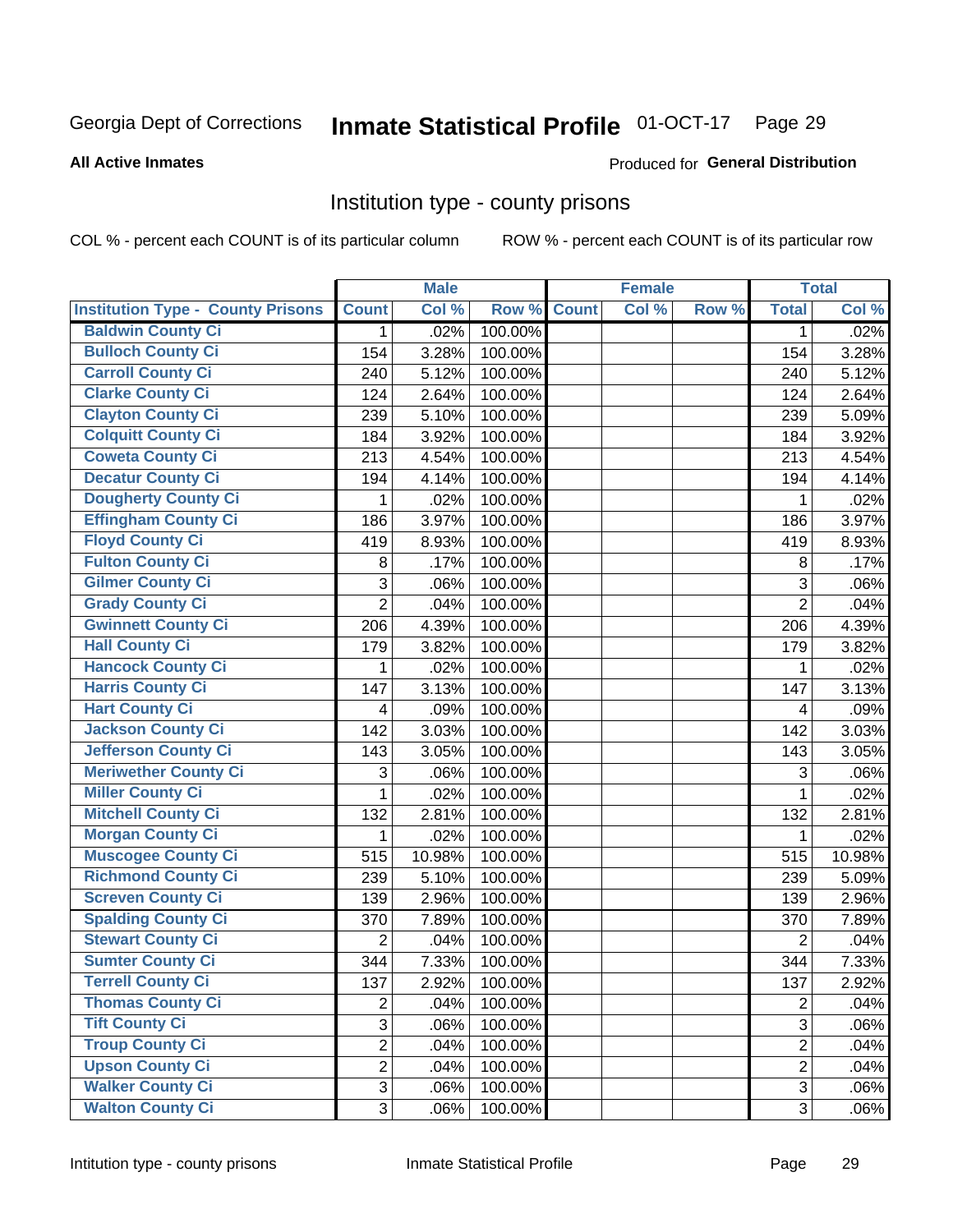## Inmate Statistical Profile 01-OCT-17 Page 30

**All Active Inmates** 

## Produced for General Distribution

## Institution type - county prisons

COL % - percent each COUNT is of its particular column

|                                          |                  | <b>Male</b> |                    | <b>Female</b> |         |       | Total   |
|------------------------------------------|------------------|-------------|--------------------|---------------|---------|-------|---------|
| <b>Institution Type - County Prisons</b> | <b>I</b> Count l | Col%        | <b>Row % Count</b> | Col%          | Row %   | Total | Col %   |
| <b>Wilkes County Ci</b>                  |                  | $.02\%$     | 100.00%            |               |         |       | $.02\%$ |
| <b>Womens Ci</b>                         |                  |             |                    | $ 100.00\% $  | 100.00% |       | $.02\%$ |
| <b>Worth County Ci</b>                   |                  | $.02\%$     | 100.00%            |               |         |       | .02% l  |
| <b>Total Reported</b>                    | 4.690            | 100%        | $99.98\%$          | 100%          | $.02\%$ | 4,691 | 100%    |

| τeα             |       |      |
|-----------------|-------|------|
| $\sim$ - $\sim$ | 4,690 | .691 |

| Mode (most frequent) | <b>Muscogee County Ci</b> | <b>Womens CilMuscogee County</b> |
|----------------------|---------------------------|----------------------------------|
|----------------------|---------------------------|----------------------------------|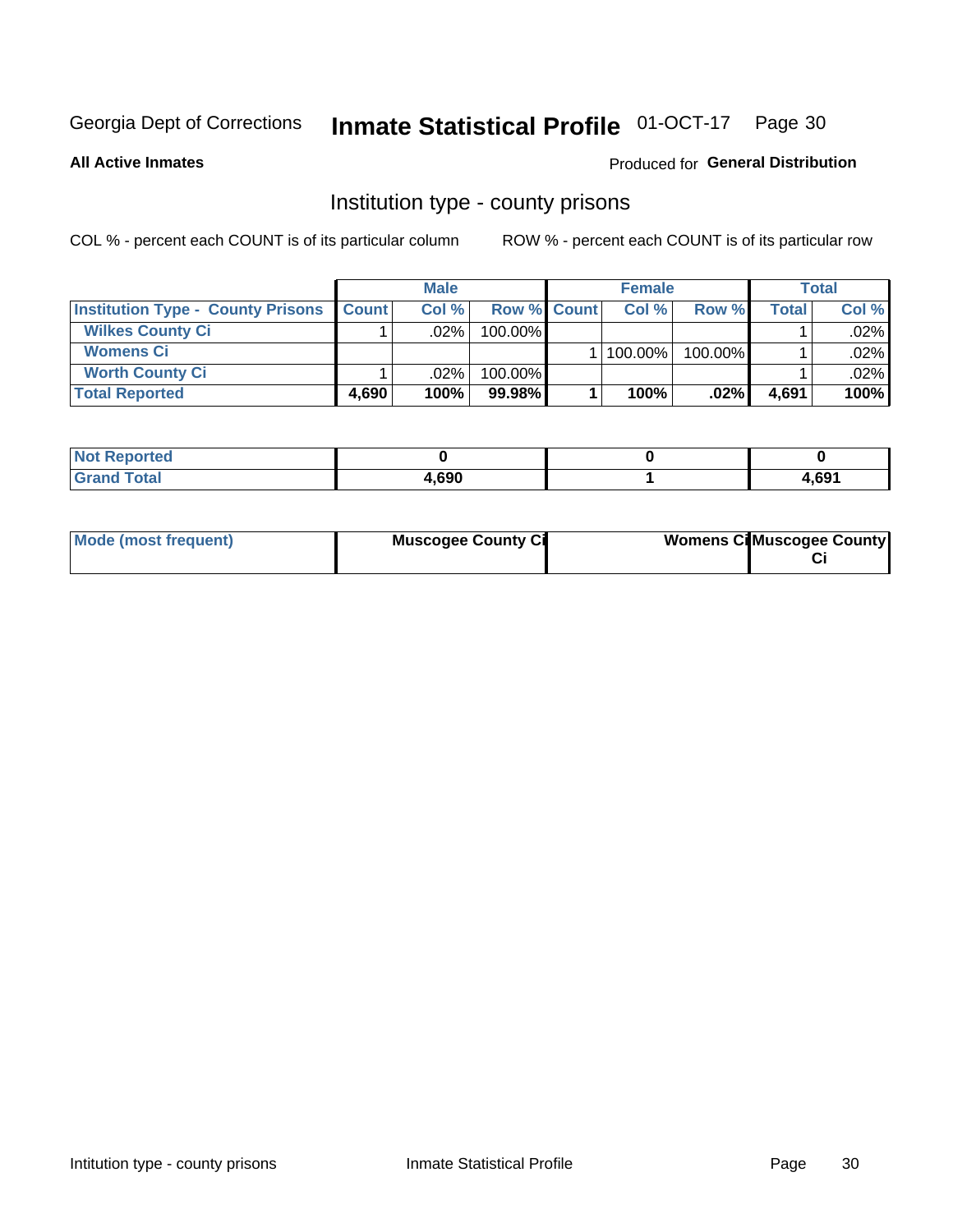## Inmate Statistical Profile 01-OCT-17 Page 31

#### **All Active Inmates**

## Produced for General Distribution

## Institution type - state prisons

COL % - percent each COUNT is of its particular column

|                                         |              | <b>Male</b> |         |                | <b>Female</b> |         | <b>Total</b> |       |
|-----------------------------------------|--------------|-------------|---------|----------------|---------------|---------|--------------|-------|
| <b>Institution Type - State Prisons</b> | <b>Count</b> | Col %       | Row %   | <b>Count</b>   | Col %         | Row %   | <b>Total</b> | Col % |
| <b>Arrendale State Prison</b>           |              |             |         | 1,578          | 43.88%        | 100.00% | 1,578        | 4.03% |
| <b>Augusta State Med. Prison</b>        | 1,218        | 3.42%       | 99.92%  | 1              | .03%          | .08%    | 1,219        | 3.11% |
| <b>Autry State Prison</b>               | 1,707        | 4.80%       | 100.00% |                |               |         | 1,707        | 4.36% |
| <b>Baldwin State Prison</b>             | 954          | 2.68%       | 100.00% |                |               |         | 954          | 2.44% |
| <b>Burruss Correctional Training</b>    | 746          | 2.10%       | 100.00% |                |               |         | 746          | 1.90% |
| <b>Ctr</b>                              |              |             |         |                |               |         |              |       |
| <b>Calhoun State Prison</b>             | 1,624        | 4.57%       | 100.00% |                |               |         | 1,624        | 4.15% |
| <b>Central State Prison</b>             | 1,133        | 3.19%       | 100.00% |                |               |         | 1,133        | 2.89% |
| <b>Chatham State Prison</b>             | 6            | .02%        | 100.00% |                |               |         | 6            | .02%  |
| <b>Coastal State Prison</b>             | 1,606        | 4.51%       | 100.00% |                |               |         | 1,606        | 4.10% |
| <b>Dodge State Prison</b>               | 1,228        | 3.45%       | 100.00% |                |               |         | 1,228        | 3.14% |
| <b>Dooly State Prison</b>               | 1,669        | 4.69%       | 100.00% |                |               |         | 1,669        | 4.26% |
| <b>Emanuel Women'S Facility</b>         |              |             |         | 403            | 11.21%        | 100.00% | 403          | 1.03% |
| <b>Ga Diag Class Prison</b>             | 3,450        | 9.70%       | 99.94%  | $\overline{2}$ | .06%          | .06%    | 3,452        | 8.81% |
| <b>Ga State Prison</b>                  | 1,455        | 4.09%       | 100.00% |                |               |         | 1,455        | 3.71% |
| <b>Hancock State Prison</b>             | 1,141        | 3.21%       | 100.00% |                |               |         | 1,141        | 2.91% |
| <b>Hays State Prison</b>                | 1,068        | 3.00%       | 100.00% |                |               |         | 1,068        | 2.73% |
| <b>Helms Facility</b>                   | 17           | .05%        | 60.71%  | 11             | .31%          | 39.29%  | 28           | .07%  |
| <b>Johnson State Prison</b>             | 1,572        | 4.42%       | 100.00% |                |               |         | 1,572        | 4.01% |
| <b>Lee State Prison</b>                 | 745          | 2.09%       | 100.00% |                |               |         | 745          | 1.90% |
| <b>Long Unit</b>                        | 209          | .59%        | 100.00% |                |               |         | 209          | .53%  |
| <b>Lowndes Unit</b>                     | 6            | .02%        | 100.00% |                |               |         | 6            | .02%  |
| <b>Macon State Prison</b>               | 1,693        | 4.76%       | 100.00% |                |               |         | 1,693        | 4.32% |
| <b>Metro State Prison (W)</b>           |              |             |         | 1              | .03%          | 100.00% | 1            | .01%  |
| <b>Montgomery State Prison</b>          | 415          | 1.17%       | 100.00% |                |               |         | 415          | 1.06% |
| <b>Phillips State Prison</b>            | 1,038        | 2.92%       | 100.00% |                |               |         | 1,038        | 2.65% |
| <b>Pulaski State Prison</b>             |              |             |         | 1,156          | 32.15%        | 100.00% | 1,156        | 2.95% |
| <b>Putnam State Prison</b>              | 1            | .01%        | 100.00% |                |               |         |              | .01%  |
| <b>Rivers State Prison</b>              | 1            | .01%        | 100.00% |                |               |         | 1            | .01%  |
| <b>Rogers State Prison</b>              | 1,380        | 3.88%       | 100.00% |                |               |         | 1,380        | 3.52% |
| <b>Rutledge State Prison</b>            | 604          | 1.70%       | 100.00% |                |               |         | 604          | 1.54% |
| <b>Smith State Prison</b>               | 1,524        | 4.28%       | 100.00% |                |               |         | 1,524        | 3.89% |
| <b>Telfair State Prison</b>             | 1,380        | 3.88%       | 100.00% |                |               |         | 1,380        | 3.52% |
| <b>Valdosta State Prison</b>            | 987          | 2.77%       | 100.00% |                |               |         | 987          | 2.52% |
| <b>Walker State Prison</b>              | 402          | 1.13%       | 100.00% |                |               |         | 402          | 1.03% |
| <b>Ware State Prison</b>                | 1,493        | 4.20%       | 100.00% |                |               |         | 1,493        | 3.81% |
| <b>Washington State Prison</b>          | 1,313        | 3.69%       | 100.00% |                |               |         | 1,313        | 3.35% |
| <b>Wayne State Prison</b>               | 1            | .01%        | 100.00% |                |               |         | 1            | .01%  |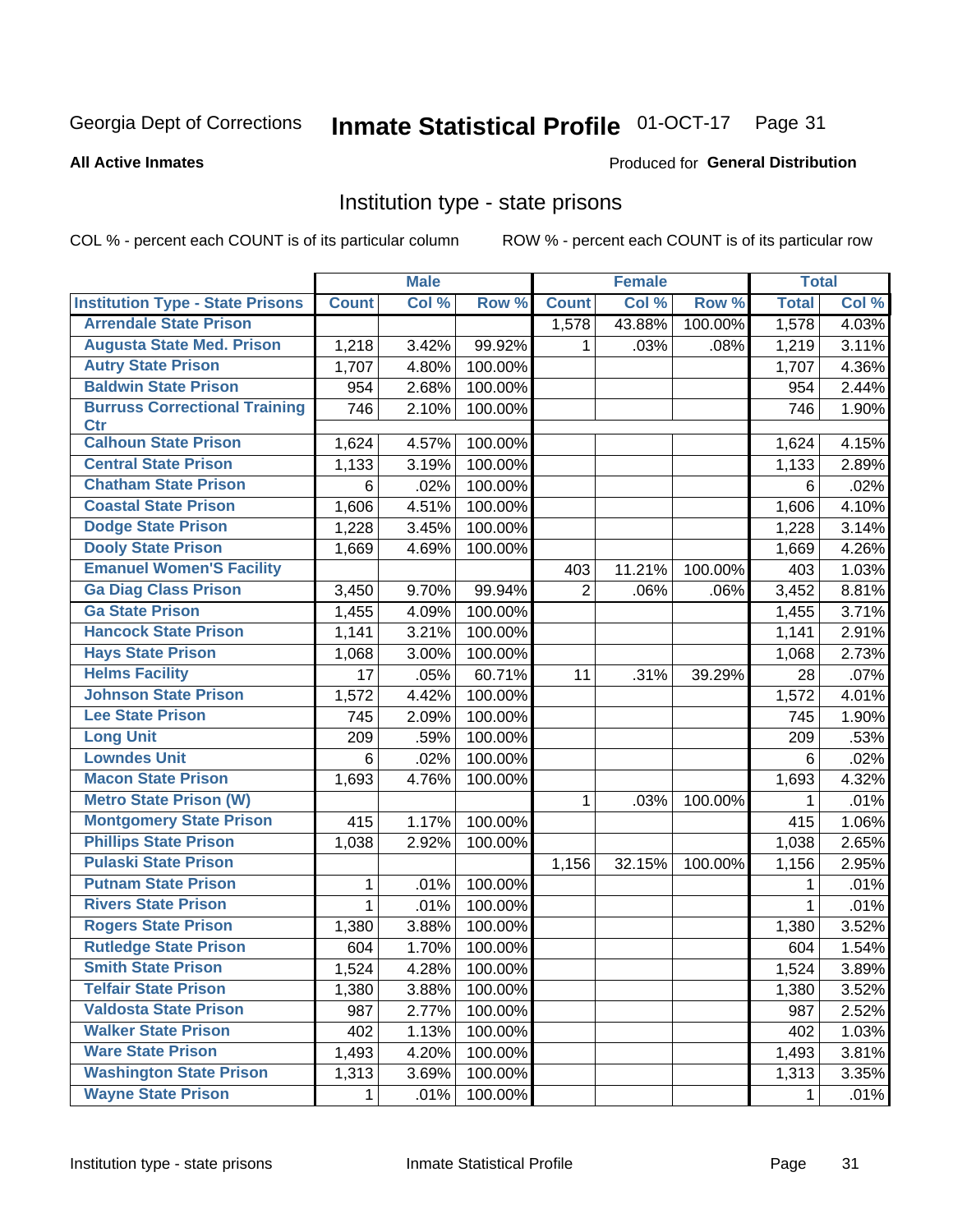## Inmate Statistical Profile 01-OCT-17 Page 32

**All Active Inmates** 

### Produced for General Distribution

## Institution type - state prisons

COL % - percent each COUNT is of its particular column

|                                         |              | <b>Male</b>                 |         |              | <b>Female</b>                 |         | <b>Total</b>                   |       |
|-----------------------------------------|--------------|-----------------------------|---------|--------------|-------------------------------|---------|--------------------------------|-------|
| <b>Institution Type - State Prisons</b> | <b>Count</b> | Col %                       | Row %   | <b>Count</b> | Col %                         | Row %   | <b>Total</b>                   | Col % |
| <b>Whitworth Women'S Facility</b>       |              |                             |         | 444          | 12.35%                        | 100.00% | 444                            | 1.13% |
| <b>Wilcox State Prison</b>              | 1,785        | 5.02%                       | 100.00% |              |                               |         | 1,785                          | 4.56% |
| <b>Total Reported</b>                   | 35,571       | 100%                        | 90.82%  | 3,596        | 100%                          | 9.18%   | 39,167                         | 100%  |
| <b>Not Reported</b>                     |              | 0                           |         |              | 0                             |         | 0                              |       |
| <b>Grand Total</b>                      |              | 35,571                      |         |              | 3,596                         |         | 39,167                         |       |
| <b>Mode (most frequent)</b>             |              | <b>Ga Diag Class Prison</b> |         |              | <b>Arrendale State Prison</b> |         | <b>Ga Diag Class</b><br>Prison |       |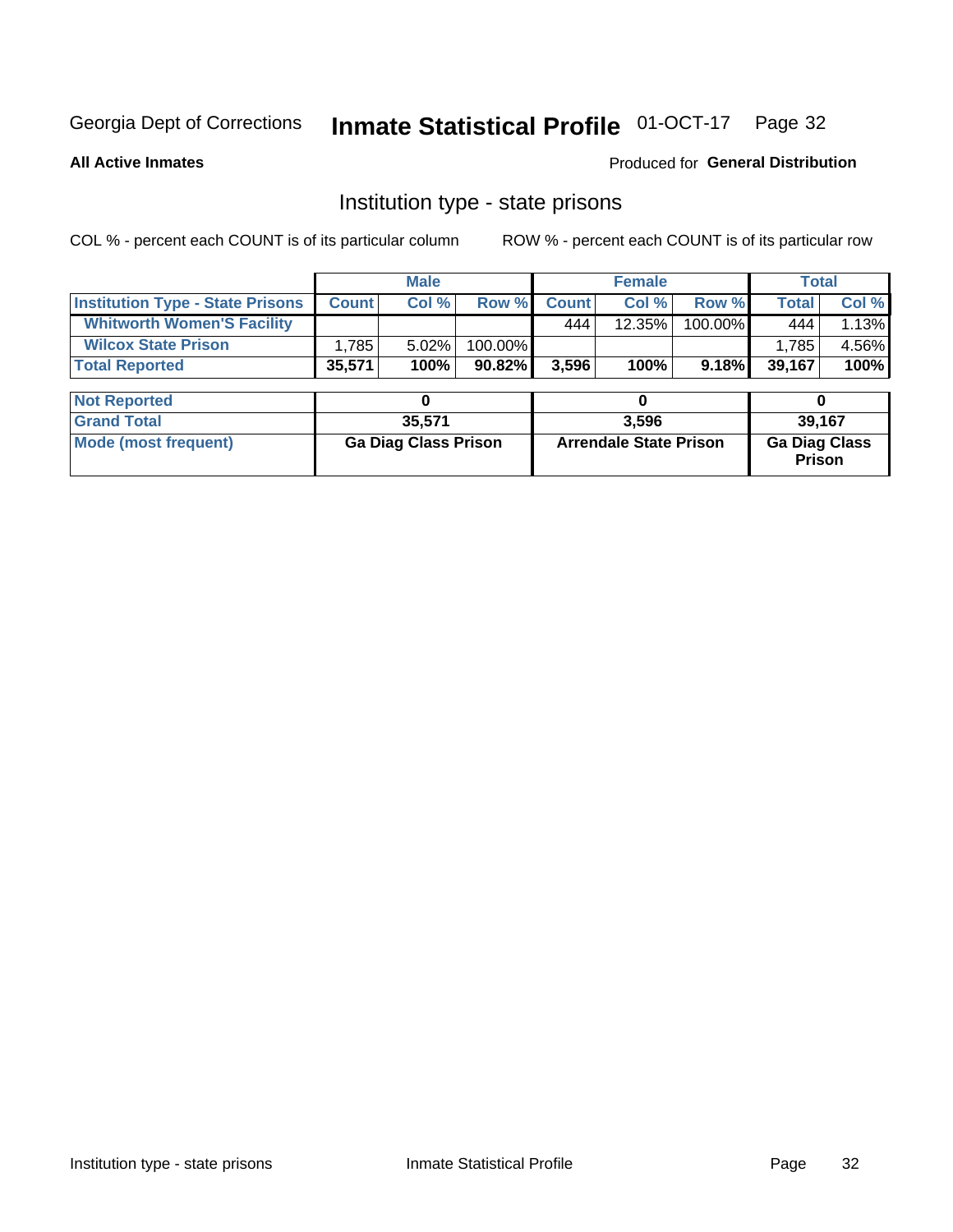## Inmate Statistical Profile 01-OCT-17 Page 33

**All Active Inmates** 

## Produced for General Distribution

## Institution type - private prisons

COL % - percent each COUNT is of its particular column

|                                           |                    | <b>Male</b> |                    | <b>Female</b> |       |       | <b>Total</b> |
|-------------------------------------------|--------------------|-------------|--------------------|---------------|-------|-------|--------------|
| <b>Institution Type - Private Prisons</b> | <b>Count</b>       | Col %       | <b>Row % Count</b> | Col %         | Row % | Total | Col %        |
| <b>Coffee Corr Facility</b>               | 2.663              | 33.29%      | 100.00%            |               |       | 2,663 | 33.29%       |
| <b>Jenkins Corr Facility</b>              | $.168$ $^{\prime}$ | 14.60%      | $100.00\%$         |               |       | 1,168 | 14.60%       |
| <b>Riverbend Corr Facility</b>            | 1.522              | 19.03%      | 100.00%            |               |       | 1,522 | 19.03%       |
| <b>Wheeler Corr Facility</b>              | 2.647              | $33.09\%$   | 100.00%            |               |       | 2,647 | 33.09%       |
| <b>Total Reported</b>                     | 8,000              | 100%        | 100%               |               | %     | 8,000 | 100%         |

| Reported    |       |       |
|-------------|-------|-------|
| <b>otal</b> | 8,000 | 3,000 |

| Mode (most frequent) | <b>Coffee Corr Facility</b> | <b>Null</b> | <b>Coffee Corr</b><br><b>Facility</b> |
|----------------------|-----------------------------|-------------|---------------------------------------|
|----------------------|-----------------------------|-------------|---------------------------------------|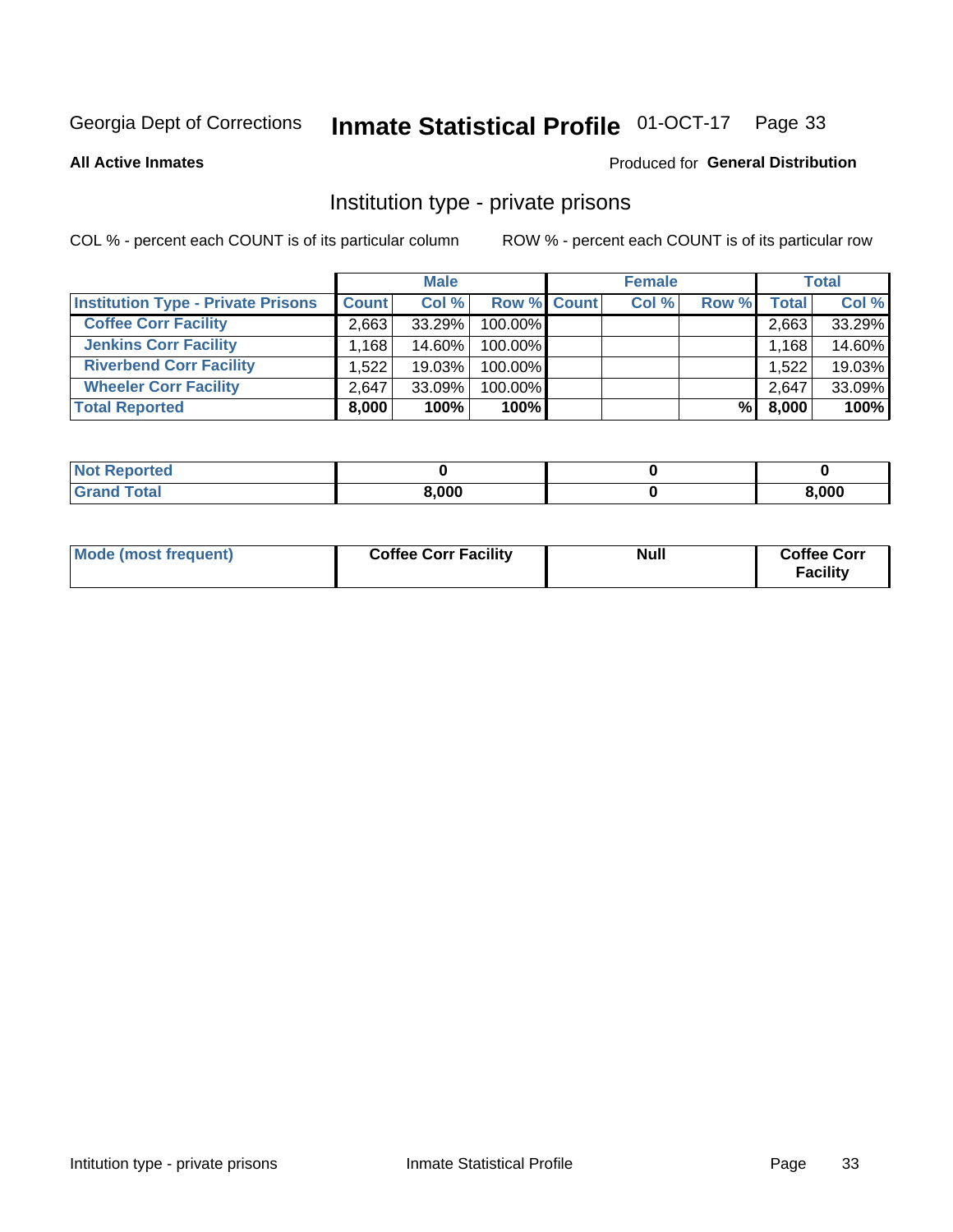## Inmate Statistical Profile 01-OCT-17 Page 34

**All Active Inmates** 

## Produced for General Distribution

## Institution type - inmate boot camp

COL % - percent each COUNT is of its particular column

|                                      |                  | <b>Male</b> |              |              | <b>Female</b> |             | <b>Total</b> |
|--------------------------------------|------------------|-------------|--------------|--------------|---------------|-------------|--------------|
| <b>Institution Type - Boot Camps</b> | <b>I</b> Count I | Col %       | <b>Row %</b> | <b>Count</b> | Col %         | Row % Total | Col %        |
| <b>Total Rported</b>                 |                  |             |              |              |               |             |              |

| <b>Not Reported</b>            |  |  |
|--------------------------------|--|--|
| <b>Total</b><br>C <sub>r</sub> |  |  |

| Mod<br>uamo | Nul.<br>$- - - - - -$ | <b>Null</b> | . .<br>uu.<br>------ |
|-------------|-----------------------|-------------|----------------------|
|             |                       |             |                      |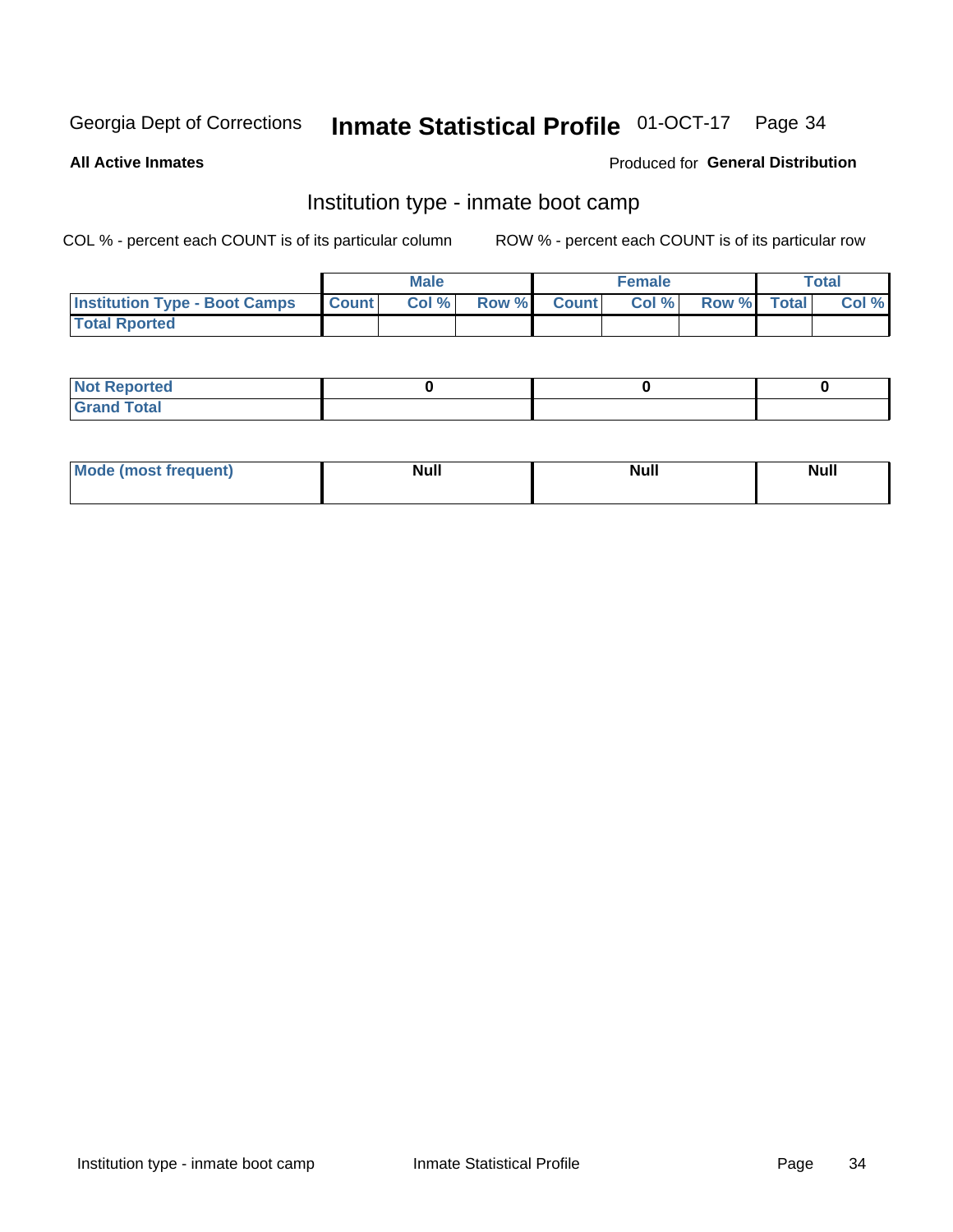## Inmate Statistical Profile 01-OCT-17 Page 35

#### **All Active Inmates**

### Produced for General Distribution

## Number of disciplinary reports

COL % - percent each COUNT is of its particular column

|                                       |              | <b>Male</b> |        |       | <b>Female</b> |          |              | <b>Total</b> |
|---------------------------------------|--------------|-------------|--------|-------|---------------|----------|--------------|--------------|
| <b>Number of Disciplinary Reports</b> | <b>Count</b> | Col %       | Row %  | Count | Col %         | Row %    | <b>Total</b> | Col %        |
|                                       | 20,558       | 40.60%      | 90.00% | 2,283 | 59.59%        | 10.00%   | 22,841       | 41.93%       |
|                                       | 6,438        | 12.71%      | 92.78% | 501   | 13.08%        | 7.22%    | 6,939        | 12.74%       |
|                                       | 4,163        | 8.22%       | 94.29% | 252   | 6.58%         | 5.71%    | 4,415        | 8.11%        |
| 3                                     | 2,923        | $5.77\%$    | 95.30% | 144   | 3.76%         | 4.70%    | 3,067        | 5.63%        |
| 4                                     | 2,126        | 4.20%       | 94.57% | 122   | 3.18%         | 5.43%    | 2,248        | 4.13%        |
| 5                                     | 1,746        | 3.45%       | 95.31% | 86    | 2.24%         | 4.69%    | 1,832        | 3.36%        |
| <b>More Than 5</b>                    | 12,685       | 25.05%      | 96.63% | 443   | 11.56%        | $3.37\%$ | 13,128       | 24.10%       |
| <b>Total Reported</b>                 | 50,639       | 100%        | 92.97% | 3,831 | 100%          | 7.03%    | 54,470       | 100%         |

| Reported<br>Not F |        |       |            |
|-------------------|--------|-------|------------|
| <b>Total</b>      | 50.639 | 3,831 | ,470<br>^^ |

| Mean (average)       | 5.43 | 2.67 | 5.23 |
|----------------------|------|------|------|
| Median (middle)      |      |      |      |
| Mode (most frequent) |      |      |      |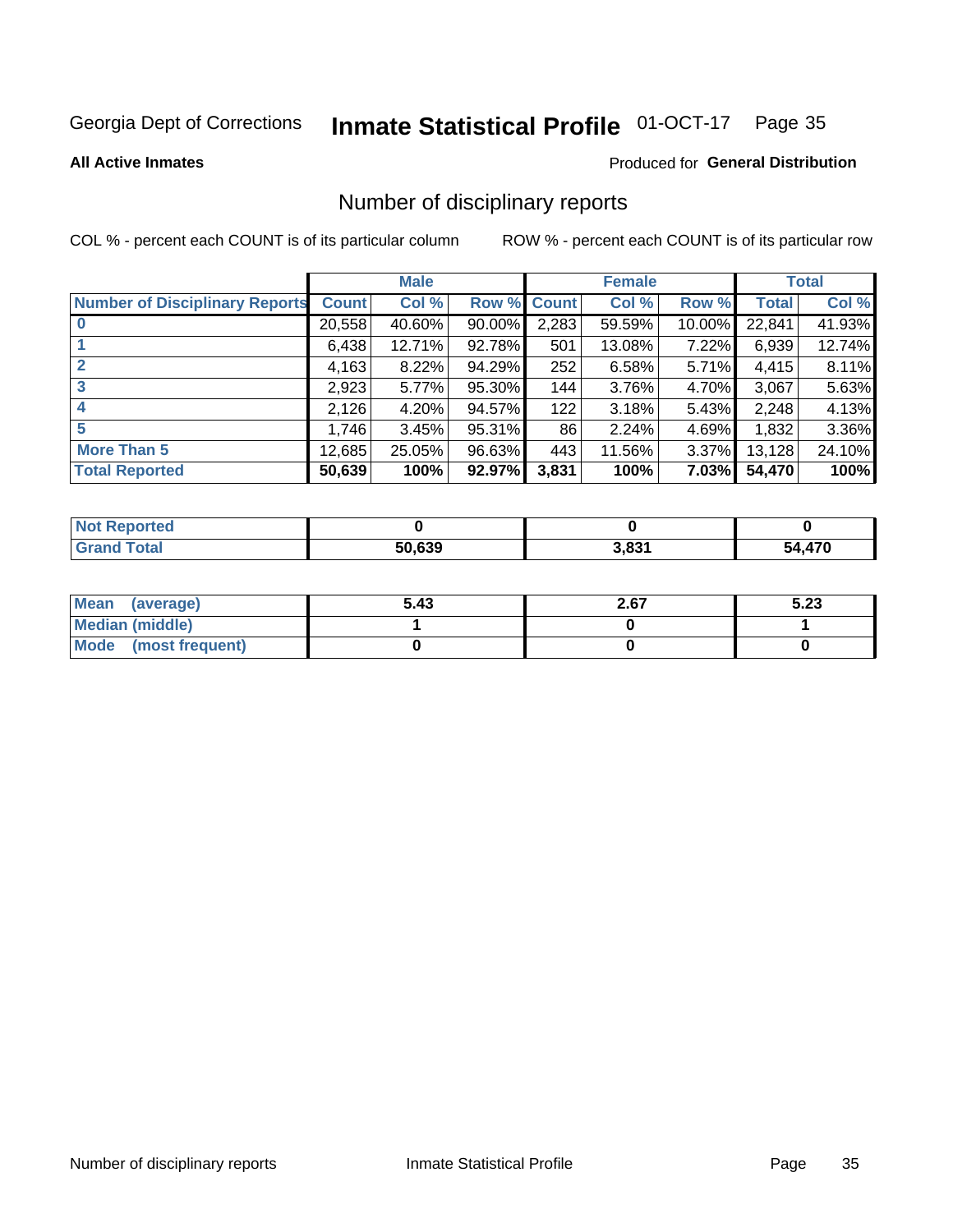## Inmate Statistical Profile 01-OCT-17 Page 36

#### **All Active Inmates**

## **Produced for General Distribution**

## Number of transfers

COL % - percent each COUNT is of its particular column

|                            |         | <b>Male</b> |        |              | <b>Female</b> |          |              | <b>Total</b> |
|----------------------------|---------|-------------|--------|--------------|---------------|----------|--------------|--------------|
| <b>Number of Transfers</b> | Count l | Col %       | Row %  | <b>Count</b> | Col %         | Row %    | <b>Total</b> | Col %        |
|                            | 3,726   | 7.36%       | 81.32% | 856          | 22.34%        | 18.68%   | 4,582        | 8.41%        |
|                            | 15,382  | 30.38%      | 90.34% | 1,645        | 42.94%        | $9.66\%$ | 17,027       | 31.26%       |
| $\mathbf{2}$               | 8,347   | 16.48%      | 92.88% | 640          | 16.71%        | $7.12\%$ | 8,987        | 16.50%       |
| 3                          | 5,508   | 10.88%      | 95.44% | 263          | 6.87%         | 4.56%    | 5,771        | 10.59%       |
| 4                          | 3,530   | 6.97%       | 96.24% | 138          | 3.60%         | 3.76%    | 3,668        | 6.73%        |
| 5                          | 2,549   | 5.03%       | 96.33% | 97           | 2.53%         | 3.67%    | 2,646        | 4.86%        |
| <b>More Than 5</b>         | 11,597  | 22.90%      | 98.37% | 192          | 5.01%         | 1.63%    | 11,789       | 21.64%       |
| <b>Total Reported</b>      | 50,639  | 100%        | 92.97% | 3,831        | 100%          | $7.03\%$ | 54,470       | 100%         |

| Reported<br>Not F |        |       |            |
|-------------------|--------|-------|------------|
| <b>Total</b>      | 50.639 | 3,831 | ,470<br>^^ |

| Mean (average)         | 4.23 | 1.67 | 4.05 |
|------------------------|------|------|------|
| <b>Median (middle)</b> |      |      |      |
| Mode (most frequent)   |      |      |      |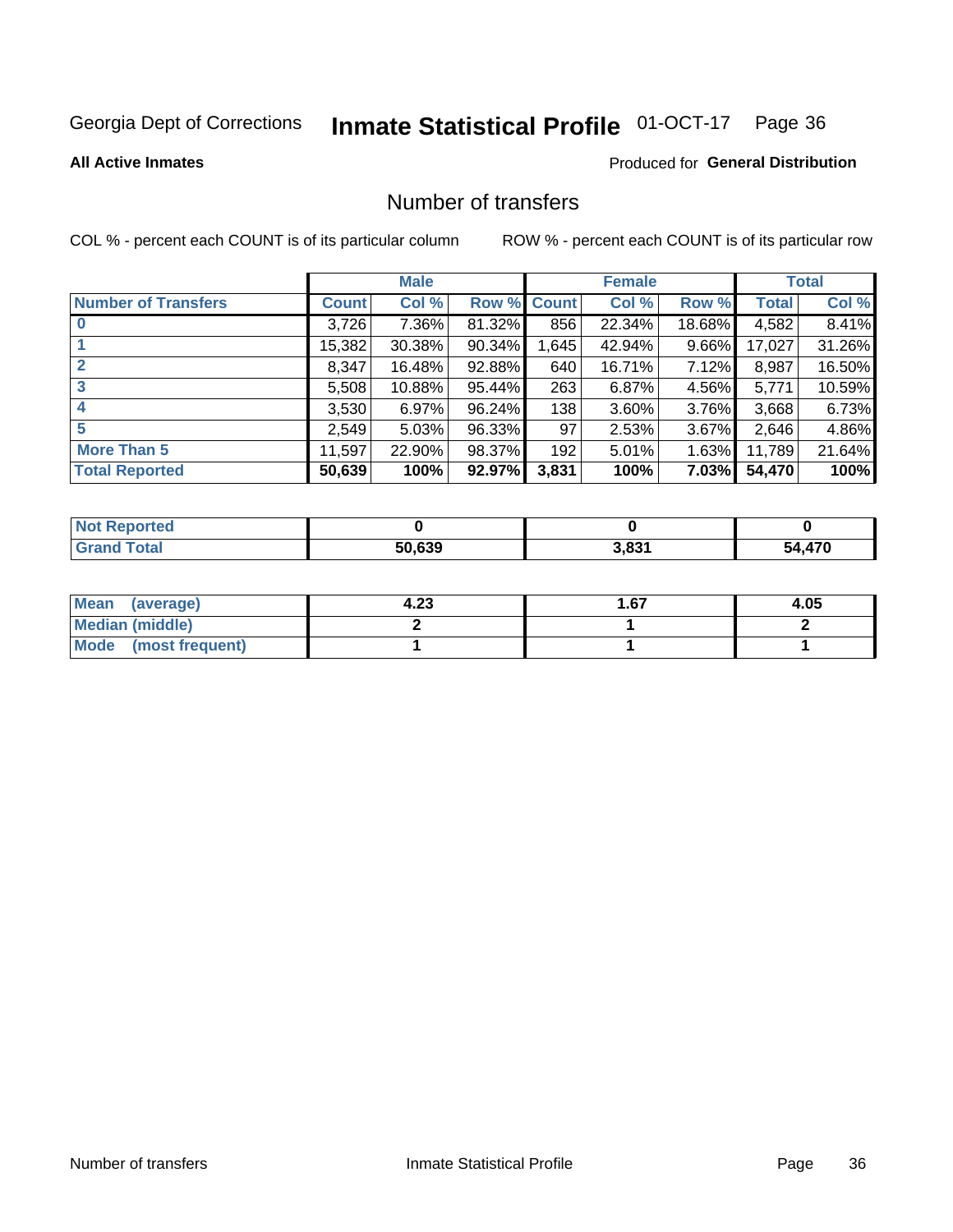## Inmate Statistical Profile 01-OCT-17 Page 37

**All Active Inmates** 

### Produced for General Distribution

## Number of escapes

COL % - percent each COUNT is of its particular column

|                          |              | <b>Male</b> |             |       | <b>Female</b> |          |        | <b>Total</b> |
|--------------------------|--------------|-------------|-------------|-------|---------------|----------|--------|--------------|
| <b>Number of Escapes</b> | <b>Count</b> | Col %       | Row % Count |       | Col %         | Row %    | Total  | Col %        |
|                          | 50,093       | 98.92%      | 92.91%      | 3,822 | 99.77%        | 7.09%    | 53,915 | 98.98%       |
|                          | 516          | $1.02\%$    | 98.29%      | 9     | 0.23%         | 1.71%    | 525    | 0.96%        |
|                          | 25           | 0.05%       | 100.00%     |       |               |          | 25     | 0.05%        |
|                          |              | 0.01%       | 100.00%     |       |               |          |        | 0.01%        |
|                          |              | 0.01%       | 100.00%     |       |               |          |        | 0.01%        |
| <b>Total Reported</b>    | 50,639       | 100%        | 92.97%      | 3,831 | 100%          | $7.03\%$ | 54,470 | 100.0%       |

| orted        |        |       |     |
|--------------|--------|-------|-----|
| <b>Total</b> | 50.639 | 3.831 | 470 |

| Mean (average)       |  | .01 |
|----------------------|--|-----|
| Median (middle)      |  |     |
| Mode (most frequent) |  |     |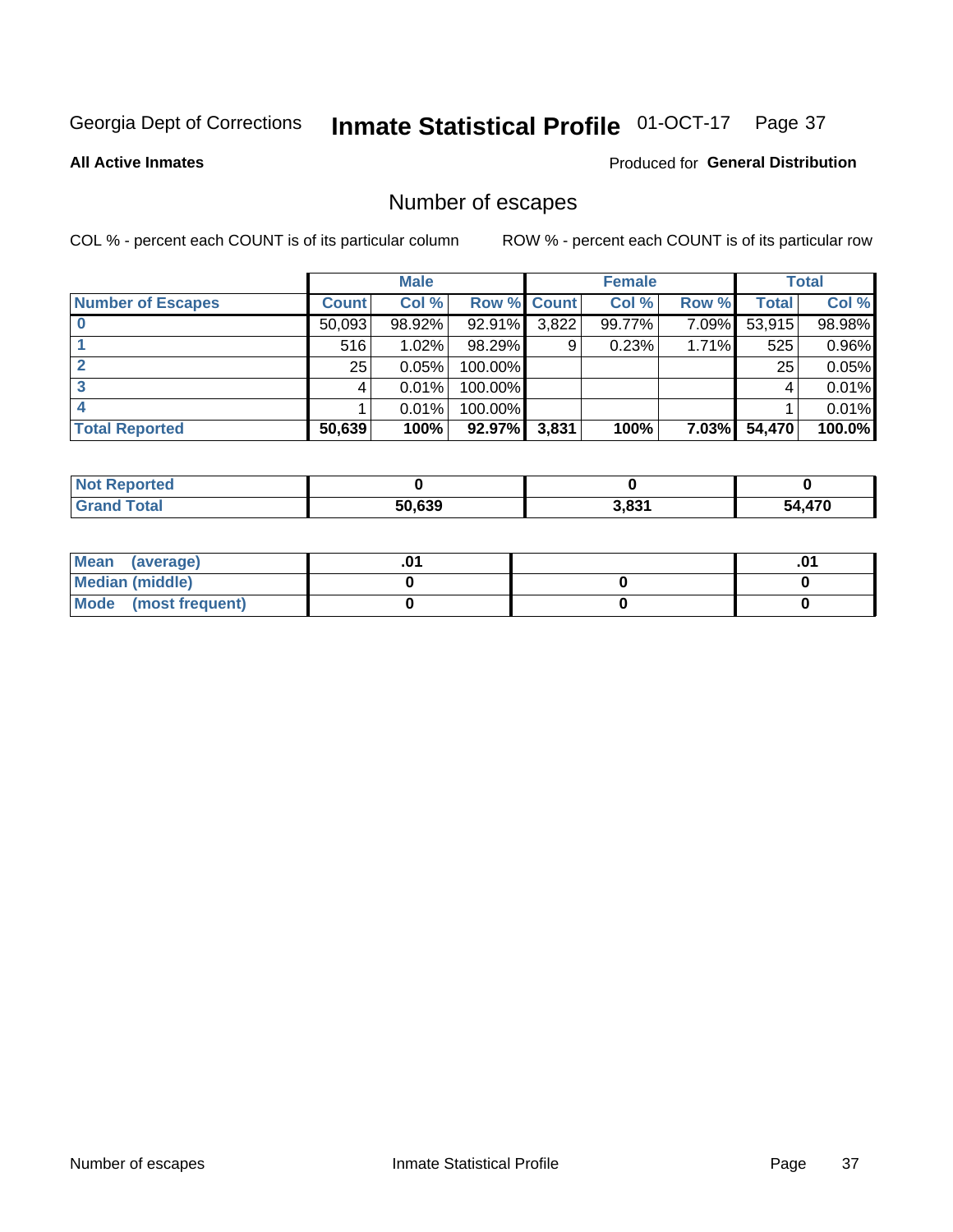#### **Inmate Statistical Profile 01-OCT-17** Page 38

**All Active Inmates** 

## Produced for General Distribution

## Split sentences - Probation to follow

COL % - percent each COUNT is of its particular column

|                            |              | <b>Male</b> |                    |       | <b>Female</b> |          |              | <b>Total</b> |
|----------------------------|--------------|-------------|--------------------|-------|---------------|----------|--------------|--------------|
| <b>Probation to follow</b> | <b>Count</b> | Col%        | <b>Row % Count</b> |       | Col %         | Row %    | Total        | Col %        |
| <b>Yes</b>                 | 37.578       | 74.21%      | 92.64%             | 2,987 | 77.97%        | $7.36\%$ | 40,565       | 74.47%       |
| <b>No</b>                  | 13.061       | 25.79%      | 93.93%             | 844   | 22.03%        | $6.07\%$ | 13,905       | 25.53%       |
| <b>Total Reported</b>      | 50,639       | 100%        | 92.97% 3.831       |       | 100%          |          | 7.03% 54,470 | 100%         |

| <b>FO COO</b> | גרם ו | .470 |
|---------------|-------|------|
| 30.639        | ינ הי | 54.  |
|               |       |      |

| M<br>reauent)<br>/٥<br>$\sim$<br>v.,<br>.<br>w<br>$\cdot$ - $\cdot$ |  |  |  |  |  |
|---------------------------------------------------------------------|--|--|--|--|--|
|---------------------------------------------------------------------|--|--|--|--|--|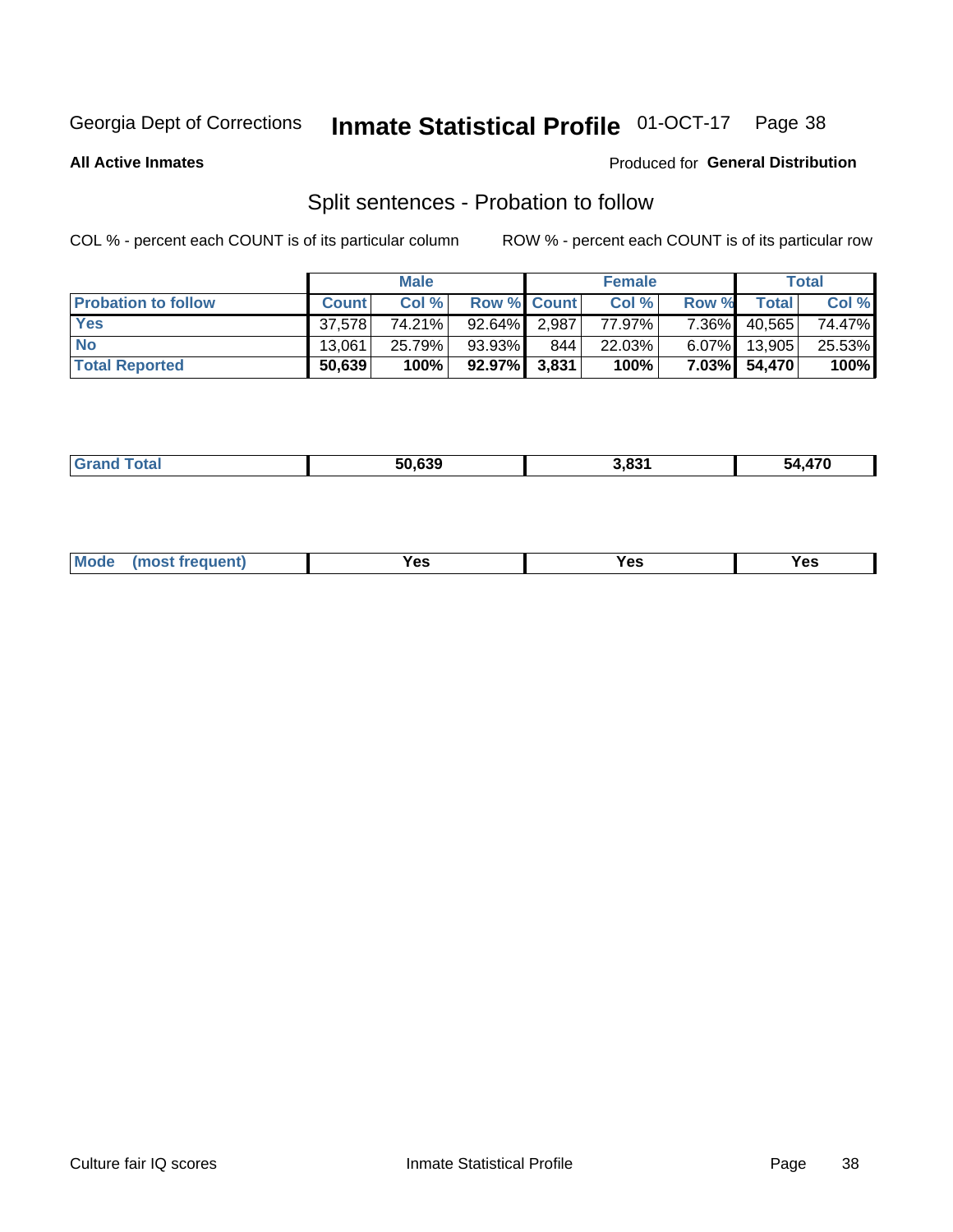#### **Inmate Statistical Profile 01-OCT-17** Page 39

**All Active Inmates** 

### Produced for General Distribution

## Probable future release type of still active inmates

COL % - percent each COUNT is of its particular column

|                                         |              | <b>Male</b> |                    |      | <b>Female</b> |          | <b>Total</b> |        |
|-----------------------------------------|--------------|-------------|--------------------|------|---------------|----------|--------------|--------|
| <b>Probable Future Release Type</b>     | <b>Count</b> | Col %       | <b>Row % Count</b> |      | Col %         | Row %    | <b>Total</b> | Col %  |
| <b>Paroled with probation to follow</b> | 21,300       | 43.37%      | 91.70% 1,929       |      | 51.85%        | 8.30%    | 23,229       | 43.97% |
| Paroled w/o probation to follow         | 6,194        | 12.61%      | 92.19%             | 525  | 14.11%        | $7.81\%$ | 6,719        | 12.72% |
| <b>Maxout with probation to follow</b>  | 13,847       | 28.20%      | 93.64%             | 940  | 25.27%        | 6.36%    | 14,787       | 27.99% |
| <b>Maxout w/o probation to follow</b>   | 2,375        | 4.84%       | 95.53%             | 1111 | 2.98%         | 4.47%    | 2,486        | 4.71%  |
| Life, LWOP or death sentence            | 5,392        | 10.98%      | 96.17%             | 215  | 5.78%         | 3.83%    | 5,607        | 10.61% |
| <b>Total Reported</b>                   | 49,108       | 100%        | $92.96\%$ 3,720    |      | 100%          | $7.04\%$ | 52,828       | 100%   |

| 456U                  |        |      |        |
|-----------------------|--------|------|--------|
| $f \wedge f \wedge f$ | 49,108 | ,720 | 52,828 |

| <b>Mode (most frequent)</b> | <b>PAR with PROB follow</b> | <b>PAR with PROB follow</b> | <b>PAR with PROB</b> |
|-----------------------------|-----------------------------|-----------------------------|----------------------|
|                             |                             |                             | follow               |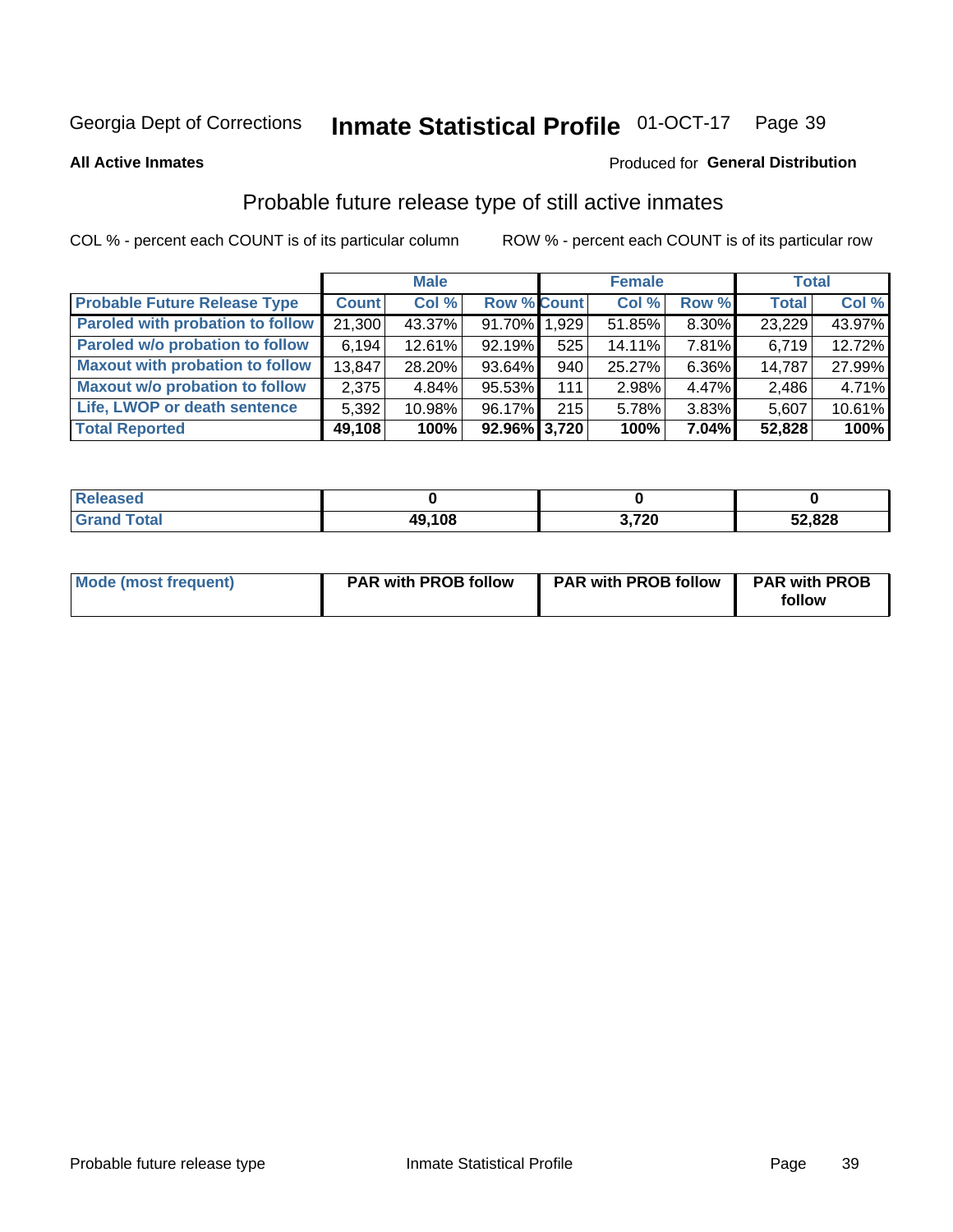## **All Active Inmates**

## **Produced for General Distribution**

# Time served in current (or last) institution

COL % - percent each COUNT is of its particular column

|                            |              | <b>Male</b> |        |              | <b>Female</b> |        |              | <b>Total</b> |
|----------------------------|--------------|-------------|--------|--------------|---------------|--------|--------------|--------------|
| <b>Time In Institution</b> | <b>Count</b> | Col %       | Row %  | <b>Count</b> | Col %         | Row %  | <b>Total</b> | Col %        |
| 0 to 3 months              | 12,917       | 25.51%      | 92.85% | 995          | 25.97%        | 7.15%  | 13,912       | 25.54%       |
| 3.01 to 6 months           | 7,564        | 14.94%      | 92.49% | 614          | 16.03%        | 7.51%  | 8,178        | 15.01%       |
| 6.01 to 9 months           | 5,107        | 10.09%      | 92.37% | 422          | 11.02%        | 7.63%  | 5,529        | 10.15%       |
| 9.01 to 12 months          | 3,654        | 7.22%       | 94.01% | 233          | 6.08%         | 5.99%  | 3,887        | 7.14%        |
| 12.01 to 18 months         | 5,233        | 10.33%      | 92.67% | 414          | 10.81%        | 7.33%  | 5,647        | 10.37%       |
| <b>18.01 to 24 months</b>  | 3,864        | 7.63%       | 94.04% | 245          | 6.40%         | 5.96%  | 4,109        | 7.54%        |
| 2.01 to 3 years            | 4,969        | 9.81%       | 94.72% | 277          | 7.23%         | 5.28%  | 5,246        | 9.63%        |
| $3.01$ to 4 years          | 2,437        | 4.81%       | 93.55% | 168          | 4.39%         | 6.45%  | 2,605        | 4.78%        |
| 4.01 to 5 years            | 1,415        | 2.79%       | 92.30% | 118          | 3.08%         | 7.70%  | 1,533        | 2.81%        |
| 5.01 to 6 years            | 1,034        | 2.04%       | 93.15% | 76           | 1.98%         | 6.85%  | 1,110        | 2.04%        |
| 6.01 to 7 years            | 678          | 1.34%       | 84.96% | 120          | 3.13%         | 15.04% | 798          | 1.47%        |
| 7.01 to 8 years            | 433          | 0.86%       | 91.74% | 39           | 1.02%         | 8.26%  | 472          | 0.87%        |
| $8.01$ to 9 years          | 317          | 0.63%       | 91.88% | 28           | 0.73%         | 8.12%  | 345          | 0.63%        |
| 9.01 to 10 years           | 204          | 0.40%       | 94.44% | 12           | 0.31%         | 5.56%  | 216          | 0.40%        |
| Over 10 years              | 813          | 1.61%       | 92.07% | 70           | 1.83%         | 7.93%  | 883          | 1.62%        |
| <b>Total Reported</b>      | 50,639       | 100%        | 92.97% | 3,831        | 100%          | 7.03%  | 54,470       | 100%         |

| <b>Not</b><br>Renorted |        |            |          |
|------------------------|--------|------------|----------|
| Total                  | 50.639 | <u>იია</u> | 170<br>״ |

| <b>Mean</b><br>(average) | 24 months | 20 months | 23 months |
|--------------------------|-----------|-----------|-----------|
| Median (middle)          | 9 months  | 8 months  | 9 months  |
| Mode (most frequent)     | 0 months  | months    | 1 months  |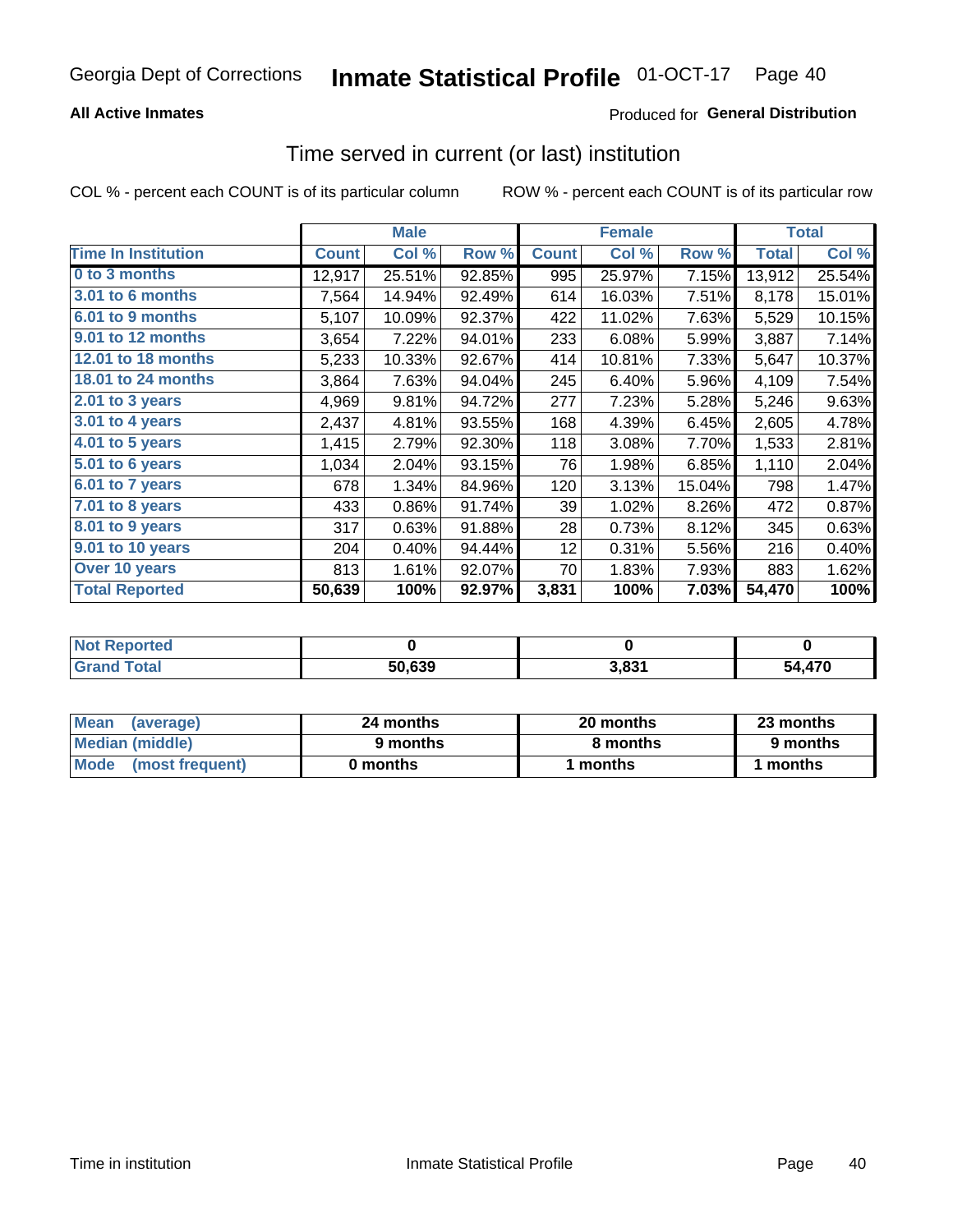#### Inmate Statistical Profile 01-OCT-17 Page 41

#### **All Active Inmates**

#### Produced for General Distribution

## Highest grade level attained

COL % - percent each COUNT is of its particular column

|                              |                 | <b>Male</b> |         |              | <b>Female</b> |        |                 | <b>Total</b> |
|------------------------------|-----------------|-------------|---------|--------------|---------------|--------|-----------------|--------------|
| <b>Grade Level</b>           | <b>Count</b>    | Col %       | Row %   | <b>Count</b> | Col %         | Row %  | <b>Total</b>    | Col %        |
| No school at all             | $\overline{16}$ | 0.04%       | 100.00% |              |               |        | $\overline{16}$ | 0.04%        |
| <b>Grade 1</b>               | 22              | 0.06%       | 100.00% |              |               |        | 22              | 0.05%        |
| <b>Grade 2</b>               | 28              | 0.07%       | 87.50%  | 4            | 0.15%         | 12.50% | 32              | 0.08%        |
| Grade 3                      | 78              | 0.20%       | 98.73%  | $\mathbf{1}$ | 0.04%         | 1.27%  | 79              | 0.19%        |
| <b>Grade 4</b>               | 90              | 0.23%       | 96.77%  | 3            | 0.11%         | 3.23%  | 93              | 0.22%        |
| Grade 5                      | 101             | 0.26%       | 96.19%  | 4            | 0.15%         | 3.81%  | 105             | 0.25%        |
| Grade 6                      | 389             | 1.00%       | 94.88%  | 21           | 0.80%         | 5.12%  | 410             | 0.99%        |
| <b>Grade 7</b>               | 707             | 1.82%       | 94.65%  | 40           | 1.53%         | 5.35%  | 747             | 1.80%        |
| Grade 8                      | 2,604           | 6.72%       | 93.94%  | 168          | 6.42%         | 6.06%  | 2,772           | 6.70%        |
| Grade 9                      | 4,941           | 12.74%      | 95.52%  | 232          | 8.86%         | 4.48%  | 5,173           | 12.50%       |
| Grade 10                     | 6,761           | 17.44%      | 95.55%  | 315          | 12.03%        | 4.45%  | 7,076           | 17.10%       |
| Grade 11                     | 6,751           | 17.41%      | 94.82%  | 369          | 14.09%        | 5.18%  | 7,120           | 17.20%       |
| <b>Grade 12 or GED</b>       | 12,498          | 32.23%      | 93.05%  | 933          | 35.64%        | 6.95%  | 13,431          | 32.45%       |
| <b>Some tech school</b>      | 296             | 0.76%       | 85.06%  | 52           | 1.99%         | 14.94% | 348             | 0.84%        |
| <b>Completed tech school</b> | 284             | 0.73%       | 83.78%  | 55           | 2.10%         | 16.22% | 339             | 0.82%        |
| College, 1 year              | 1,044           | 2.69%       | 89.31%  | 125          | 4.77%         | 10.69% | 1,169           | 2.82%        |
| College, 2 year              | 1,271           | 3.28%       | 88.26%  | 169          | 6.46%         | 11.74% | 1,440           | 3.48%        |
| College, 3 year              | 333             | 0.86%       | 86.72%  | 51           | 1.95%         | 13.28% | 384             | 0.93%        |
| <b>Bachelor's degree</b>     | 447             | 1.15%       | 87.48%  | 64           | 2.44%         | 12.52% | 511             | 1.23%        |
| <b>Master's degree</b>       | 72              | 0.19%       | 87.80%  | 10           | 0.38%         | 12.20% | 82              | 0.20%        |
| Ph.D. degree                 | 14              | 0.04%       | 93.33%  | $\mathbf{1}$ | 0.04%         | 6.67%  | 15              | 0.04%        |
| Law degree                   | 15              | 0.04%       | 93.75%  | $\mathbf{1}$ | 0.04%         | 6.25%  | 16              | 0.04%        |
| <b>Some medical school</b>   | $\overline{2}$  | 0.01%       | 100.00% |              |               |        | $\overline{2}$  | 0.01%        |
| <b>Medical degree</b>        | 8               | 0.02%       | 100.00% |              |               |        | 8               | 0.02%        |
|                              | $\mathbf 1$     | 0.01%       | 100.00% |              |               |        | 1               | 0.01%        |
| <b>Total Reported</b>        | 38,773          | 100%        | 93.67%  | 2,618        | 100%          | 6.33%  | 41,391          | 100.0%       |

| .866   | 212<br>31.21 | $\sim$<br>79       |
|--------|--------------|--------------------|
| 50.639 | 2024         | $1 - \alpha$<br>70 |

| Mean<br>(average)    | 10.81           | 11.36           | 10.84           |
|----------------------|-----------------|-----------------|-----------------|
| Median (middle)      | Grade 11        | Grade 12 or GED | Grade 11        |
| Mode (most frequent) | Grade 12 or GED | Grade 12 or GED | Grade 12 or GED |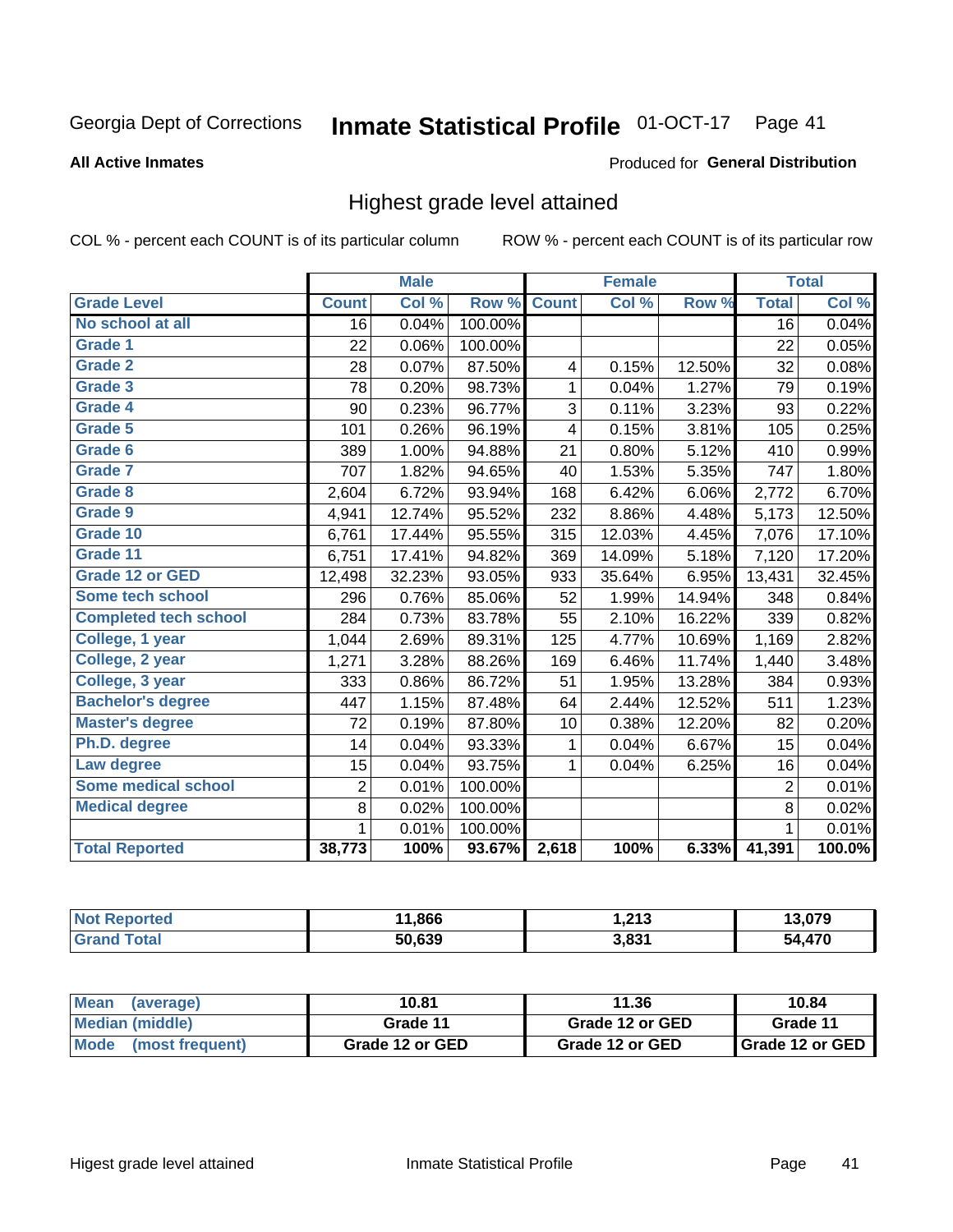# Inmate Statistical Profile 01-OCT-17 Page 42

#### **All Active Inmates**

## **Produced for General Distribution**

# Culture fair IQ scores

COL % - percent each COUNT is of its particular column

|                       |                 | <b>Male</b> |             |                 | <b>Female</b> |        |                 | <b>Total</b> |
|-----------------------|-----------------|-------------|-------------|-----------------|---------------|--------|-----------------|--------------|
| <b>IQ Scores</b>      | <b>Count</b>    | Col %       | Row % Count |                 | Col %         | Row %  | <b>Total</b>    | Col %        |
| $60 - 69$             | 932             | 2.22%       | 93.01%      | 70              | 2.15%         | 6.99%  | 1,002           | 2.21%        |
| $70 - 79$             | 2,830           | 6.73%       | 93.15%      | 208             | 6.38%         | 6.85%  | 3,038           | 6.70%        |
| $80 - 89$             | 6,374           | 15.15%      | 89.30%      | 764             | 23.44%        | 10.70% | 7,138           | 15.75%       |
| $90 - 99$             | 11,860          | 28.20%      | 90.76%      | 1,207           | 37.02%        | 9.24%  | 13,067          | 28.83%       |
| $100 - 109$           | 11,650          | 27.70%      | 95.44%      | 557             | 17.09%        | 4.56%  | 12,207          | 26.94%       |
| $110 - 119$           | 6,975           | 16.58%      | 96.37%      | 263             | 8.07%         | 3.63%  | 7,238           | 15.97%       |
| $120 - 129$           | 1,374           | 3.27%       | 91.84%      | 122             | 3.74%         | 8.16%  | 1,496           | 3.30%        |
| $130 - 139$           | 54              | 0.13%       | 52.43%      | 49              | 1.50%         | 47.57% | 103             | 0.23%        |
| 140 & Up              | 10 <sup>1</sup> | 0.02%       | 33.33%      | 20 <sub>1</sub> | 0.61%         | 66.67% | 30 <sup>1</sup> | 0.07%        |
| <b>Total Reported</b> | 42,059          | 100%        | 92.81%      | 3,260           | 100%          | 7.19%  | 45,319          | 100%         |

| <b>Not Reported</b>         | 7,757  | 431   | 8,188  |
|-----------------------------|--------|-------|--------|
| <b>Not Valid (under 60)</b> | 823    | 140   | 963    |
| <b>Grand Total</b>          | 50,639 | 3,831 | 54,470 |

| <b>Mean</b><br>(average) | 98  | 96 | 98 |
|--------------------------|-----|----|----|
| <b>Median (middle)</b>   | 99  | 94 | 99 |
| Mode<br>(most frequent)  | 103 | 99 | 99 |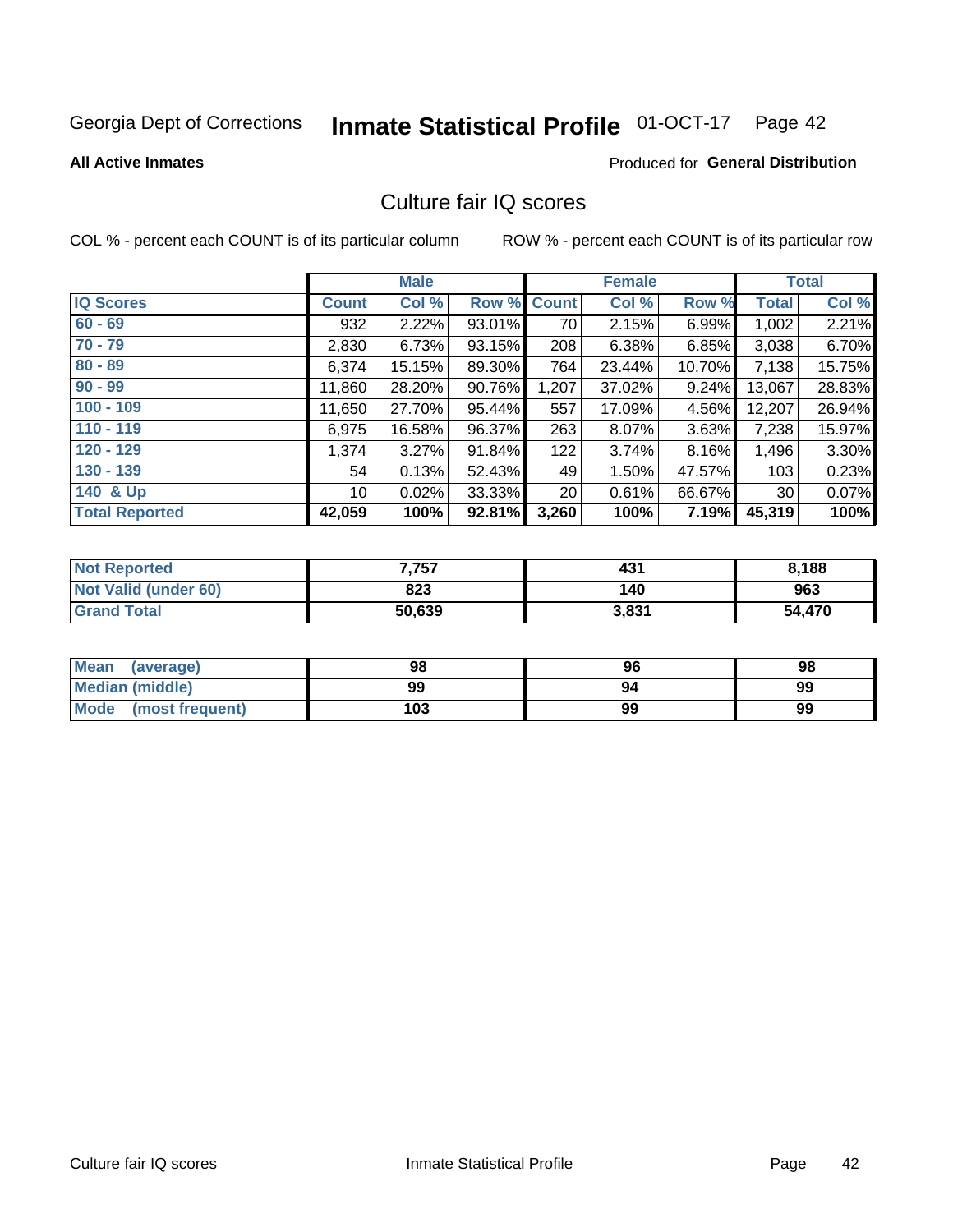#### **Inmate Statistical Profile 01-OCT-17** Page 43

#### **All Active Inmates**

### Produced for General Distribution

# Wide Range Achievement Test (WRAT) reading score

COL % - percent each COUNT is of its particular column

|                           |              | <b>Male</b> |        |              | <b>Female</b> |        |              | <b>Total</b> |
|---------------------------|--------------|-------------|--------|--------------|---------------|--------|--------------|--------------|
| <b>WRAT Reading Score</b> | <b>Count</b> | Col %       | Row %  | <b>Count</b> | Col %         | Row %  | <b>Total</b> | Col %        |
| 0.1 to 0.9                | 858          | 1.89%       | 99.54% | 4            | 0.12%         | 0.46%  | 862          | 1.76%        |
| 1.0 to 1.9                | 796          | 1.75%       | 98.51% | 12           | 0.35%         | 1.49%  | 808          | 1.65%        |
| 2.0 to 2.9                | 1,565        | 3.44%       | 97.57% | 39           | 1.15%         | 2.43%  | 1,604        | 3.28%        |
| 3.0 to 3.9                | 3,593        | 7.91%       | 97.40% | 96           | 2.82%         | 2.60%  | 3,689        | 7.55%        |
| 4.0 to 4.9                | 4,223        | 9.29%       | 95.63% | 193          | 5.67%         | 4.37%  | 4,416        | 9.04%        |
| 5.0 to 5.9                | 3,712        | 8.17%       | 95.77% | 164          | 4.82%         | 4.23%  | 3,876        | 7.93%        |
| 6.0 to 6.9                | 4,305        | 9.47%       | 94.93% | 230          | 6.76%         | 5.07%  | 4,535        | 9.28%        |
| 7.0 to 7.9                | 1,695        | 3.73%       | 94.32% | 102          | 3.00%         | 5.68%  | 1,797        | 3.68%        |
| 8.0 to 8.9                | 3,292        | 7.24%       | 94.19% | 203          | 5.97%         | 5.81%  | 3,495        | 7.15%        |
| 9.0 to 9.9                | 1,998        | 4.40%       | 94.83% | 109          | 3.20%         | 5.17%  | 2,107        | 4.31%        |
| 10.0 to 10.9              | 2,928        | 6.44%       | 92.78% | 228          | 6.70%         | 7.22%  | 3,156        | 6.46%        |
| 11.0 to 11.9              | 4,368        | 9.61%       | 90.94% | 435          | 12.78%        | 9.06%  | 4,803        | 9.83%        |
| 12.0 to 12.9              | 11,466       | 25.23%      | 88.40% | 1,504        | 44.20%        | 11.60% | 12,970       | 26.55%       |
| 13                        | 650          | 1.43%       | 88.56% | 84           | 2.47%         | 11.44% | 734          | 1.50%        |
| <b>Total Reported</b>     | 45,449       | 100%        | 93.03% | 3,403        | 100.0%        | 6.97%  | 48,852       | 100%         |

| prtea<br>NO. | <b>5,190</b> | 428   | 5,618      |
|--------------|--------------|-------|------------|
| int          | 50,639       | 3,831 | ,470<br>51 |

| Mean (average)         | 8.35 | 10.26 | 8.49 |
|------------------------|------|-------|------|
| <b>Median (middle)</b> | 8.8  | 11.9  | 8.9  |
| Mode (most frequent)   | 12.9 | 12.9  | 12.9 |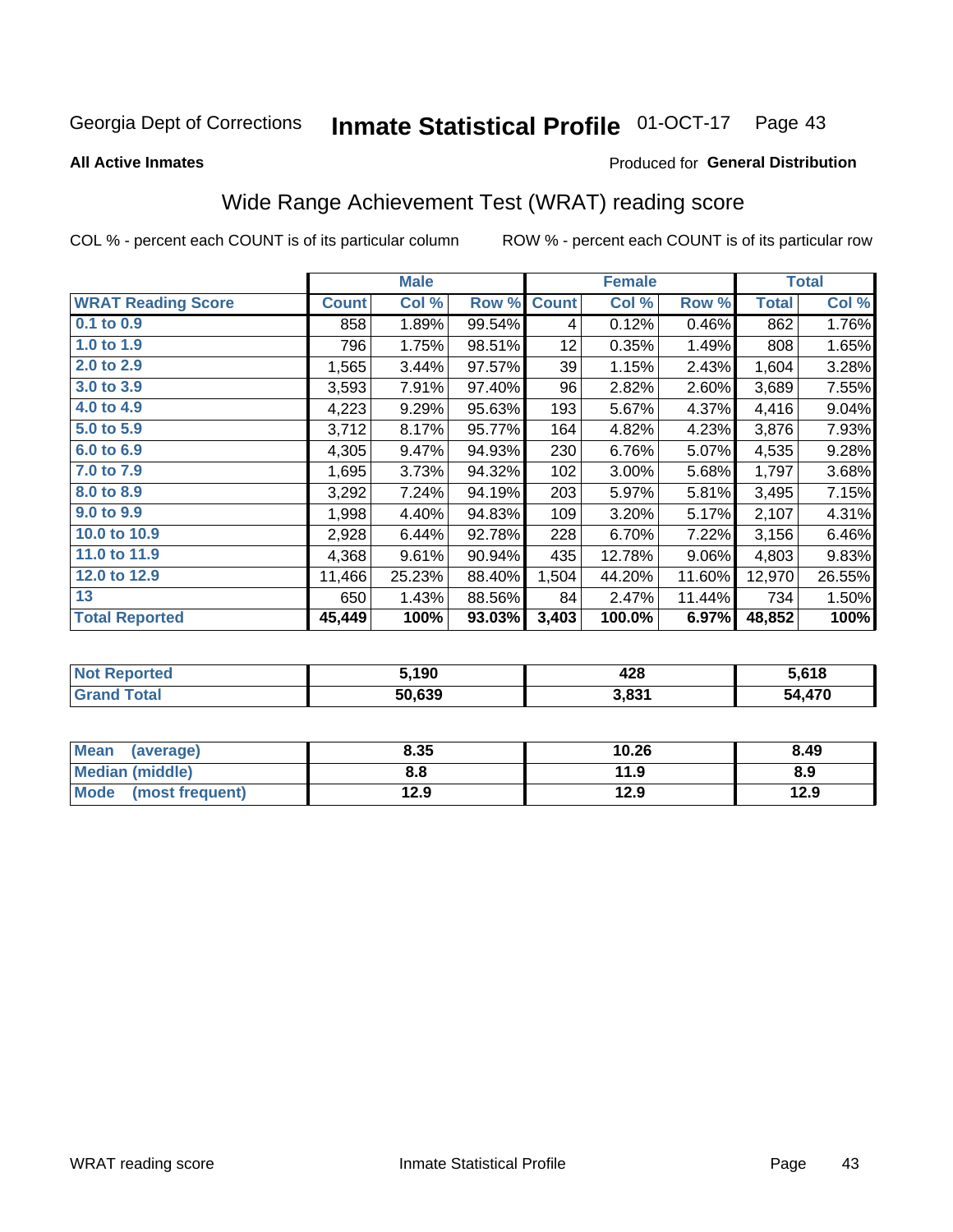#### **Inmate Statistical Profile 01-OCT-17** Page 44

**All Active Inmates** 

## Produced for General Distribution

# Wide Range Achievement Test (WRAT) math score

COL % - percent each COUNT is of its particular column

|                              |              | <b>Male</b> |         |              | <b>Female</b> |        |              | <b>Total</b> |
|------------------------------|--------------|-------------|---------|--------------|---------------|--------|--------------|--------------|
| <b>WRAT Mathematic Score</b> | <b>Count</b> | Col %       | Row %   | <b>Count</b> | Col %         | Row %  | <b>Total</b> | Col %        |
| 0.1 to 0.9                   | 98           | 0.22%       | 100.00% |              |               |        | 98           | 0.20%        |
| 1.0 to 1.9                   | 296          | 0.65%       | 97.69%  | 7            | 0.21%         | 2.31%  | 303          | 0.62%        |
| 2.0 to 2.9                   | 932          | 2.05%       | 96.28%  | 36           | 1.06%         | 3.72%  | 968          | 1.98%        |
| 3.0 to 3.9                   | 2,167        | 4.77%       | 95.97%  | 91           | 2.67%         | 4.03%  | 2,258        | 4.62%        |
| 4.0 to 4.9                   | 5,607        | 12.34%      | 94.97%  | 297          | 8.73%         | 5.03%  | 5,904        | 12.08%       |
| 5.0 to 5.9                   | 7,077        | 15.57%      | 93.62%  | 482          | 14.16%        | 6.38%  | 7,559        | 15.47%       |
| 6.0 to 6.9                   | 9,337        | 20.54%      | 93.16%  | 686          | 20.15%        | 6.84%  | 10,023       | 20.52%       |
| 7.0 to 7.9                   | 3,661        | 8.06%       | 93.61%  | 250          | 7.34%         | 6.39%  | 3,911        | 8.01%        |
| 8.0 to 8.9                   | 4,969        | 10.93%      | 91.48%  | 463          | 13.60%        | 8.52%  | 5,432        | 11.12%       |
| 9.0 to 9.9                   | 2,600        | 5.72%       | 92.36%  | 215          | 6.32%         | 7.64%  | 2,815        | 5.76%        |
| 10.0 to 10.9                 | 484          | 1.06%       | 96.61%  | 17           | 0.50%         | 3.39%  | 501          | 1.03%        |
| 11.0 to 11.9                 | 1,826        | 4.02%       | 92.04%  | 158          | 4.64%         | 7.96%  | 1,984        | 4.06%        |
| 12.0 to 12.9                 | 6,314        | 13.89%      | 90.23%  | 684          | 20.09%        | 9.77%  | 6,998        | 14.32%       |
| 13                           | 82           | 0.18%       | 82.00%  | 18           | 0.53%         | 18.00% | 100          | 0.20%        |
| <b>Total Reported</b>        | 45,450       | 100%        | 93.03%  | 3,404        | 100%          | 6.97%  | 48,854       | 100%         |

| <b>Not</b><br>Reported | ,189   | דהו<br>44 I | i.616       |
|------------------------|--------|-------------|-------------|
| <b>Total</b>           | 50,639 | 3,831       | ,470<br>מר: |

| <b>Mean</b><br>(average) | 7.40 | 8.11 | 7.45 |
|--------------------------|------|------|------|
| Median (middle)          | 6.9  | ۰.,  | 6.9  |
| Mode<br>(most frequent)  | 12.9 | 12.9 | 12.9 |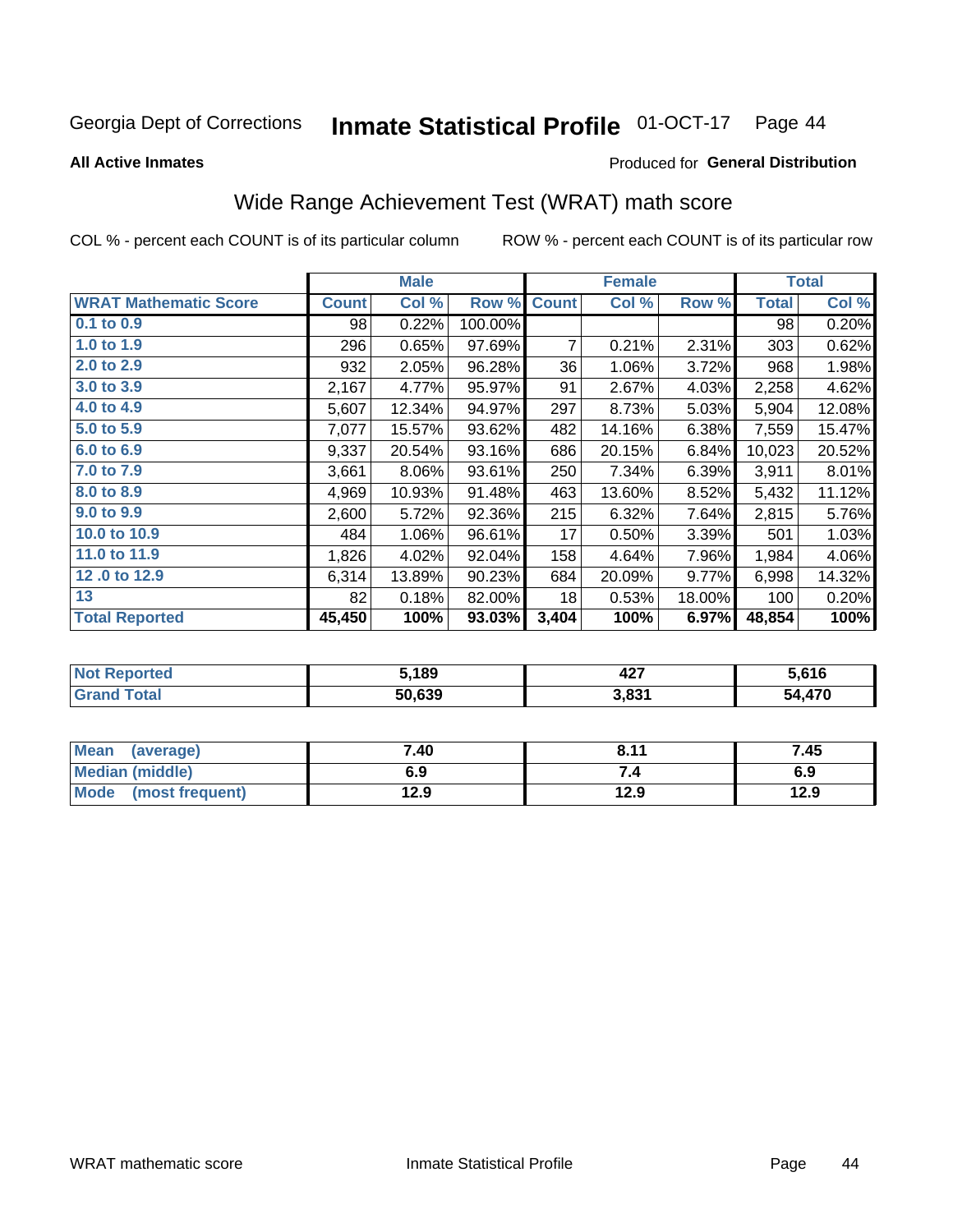#### **Inmate Statistical Profile 01-OCT-17** Page 45

**All Active Inmates** 

#### Produced for General Distribution

# Wide Range Achievement Test (WRAT) spelling score

COL % - percent each COUNT is of its particular column

|                            |              | <b>Male</b> |        |              | <b>Female</b> |        |              | <b>Total</b> |
|----------------------------|--------------|-------------|--------|--------------|---------------|--------|--------------|--------------|
| <b>WRAT Spelling Score</b> | <b>Count</b> | Col %       | Row %  | <b>Count</b> | Col %         | Row %  | <b>Total</b> | Col %        |
| 0.1 to 0.9                 | 979          | 2.15%       | 99.39% | 6            | 0.18%         | 0.61%  | 985          | 2.02%        |
| 1.0 to 1.9                 | 1,181        | 2.60%       | 98.66% | 16           | 0.47%         | 1.34%  | 1,197        | 2.45%        |
| 2.0 to 2.9                 | 2,120        | 4.66%       | 97.97% | 44           | 1.29%         | 2.03%  | 2,164        | 4.43%        |
| 3.0 to 3.9                 | 3,296        | 7.25%       | 97.72% | 77           | 2.26%         | 2.28%  | 3,373        | 6.90%        |
| 4.0 to 4.9                 | 3,023        | 6.65%       | 96.64% | 105          | 3.08%         | 3.36%  | 3,128        | 6.40%        |
| 5.0 to 5.9                 | 5,196        | 11.43%      | 96.08% | 212          | 6.23%         | 3.92%  | 5,408        | 11.07%       |
| 6.0 to 6.9                 | 4,239        | 9.33%       | 95.00% | 223          | 6.55%         | 5.00%  | 4,462        | 9.13%        |
| 7.0 to 7.9                 | 3,943        | 8.67%       | 93.95% | 254          | 7.46%         | 6.05%  | 4,197        | 8.59%        |
| 8.0 to 8.9                 | 3,837        | 8.44%       | 93.75% | 256          | 7.52%         | 6.25%  | 4,093        | 8.38%        |
| 9.0 to 9.9                 | 2,185        | 4.81%       | 92.39% | 180          | 5.29%         | 7.61%  | 2,365        | 4.84%        |
| 10.0 to 10.9               | 2,150        | 4.73%       | 92.91% | 164          | 4.82%         | 7.09%  | 2,314        | 4.74%        |
| 11.0 to 11.9               | 3,479        | 7.65%       | 91.87% | 308          | 9.05%         | 8.13%  | 3,787        | 7.75%        |
| 12.0 to 12.9               | 9,520        | 20.94%      | 86.31% | 1,510        | 44.36%        | 13.69% | 11,030       | 22.57%       |
| 13                         | 309          | 0.68%       | 86.31% | 49           | 1.44%         | 13.69% | 358          | 0.73%        |
| <b>Total Reported</b>      | 45,457       | 100%        | 93.03% | 3,404        | 100%          | 6.97%  | 48,861       | 100%         |

| rted<br>NOT             | ;,182<br>. . | כ ה<br>441 | 609.ز      |
|-------------------------|--------------|------------|------------|
| $f$ $f \circ f \circ f$ | 50,639       | 3,831      | .470<br>ЫЛ |

| Mean<br>(average)       | 7.89 | 10.12 | 8.05 |
|-------------------------|------|-------|------|
| <b>Median (middle)</b>  | . .  | 11.6  | .    |
| Mode<br>(most frequent) | 12.9 | 12.9  | 12.9 |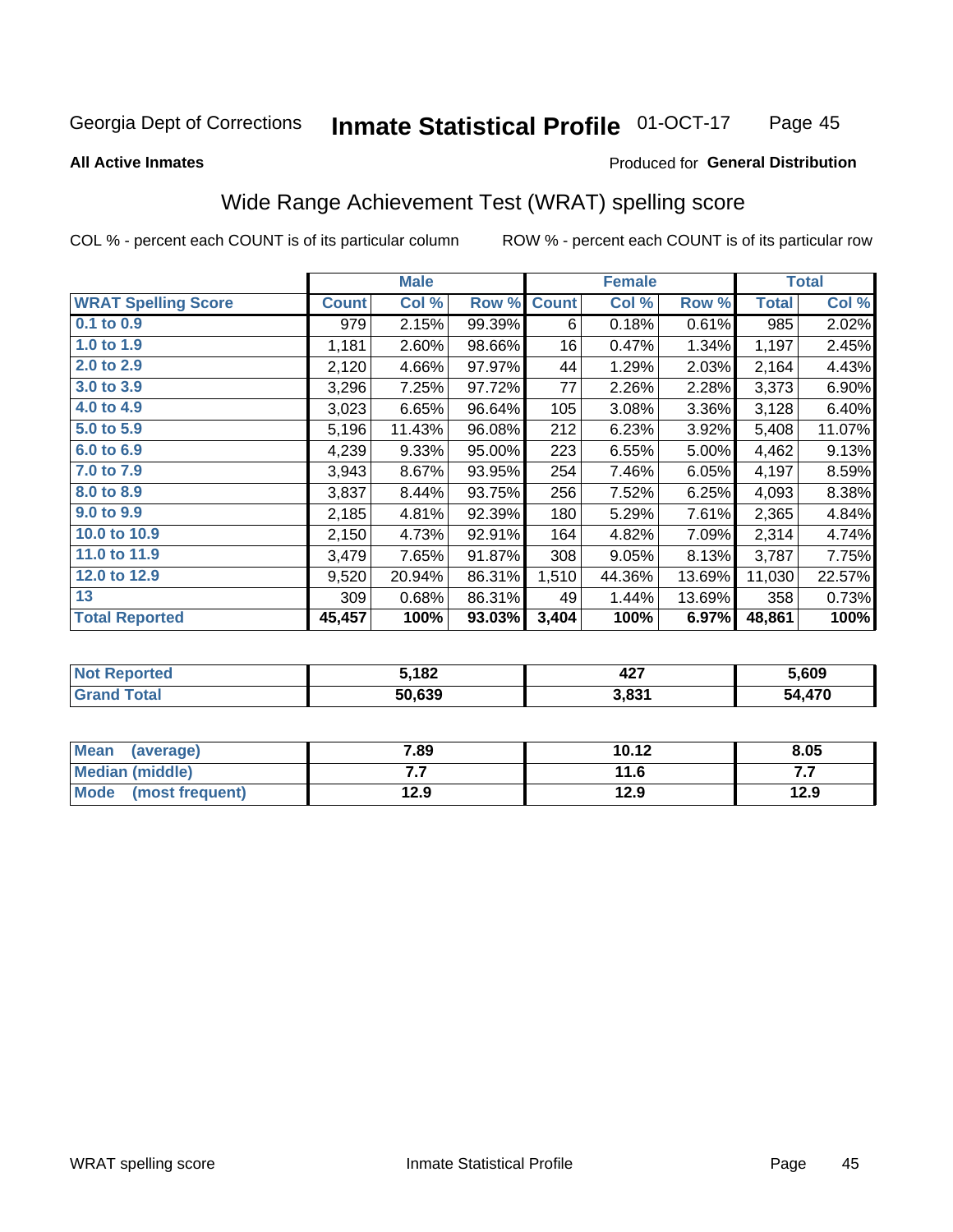# Inmate Statistical Profile 01-OCT-17 Page 46

**All Active Inmates** 

#### Produced for General Distribution

# Current / last mental health treatment level

COL % - percent each COUNT is of its particular column

|                                    |                 | <b>Male</b> |         |              | <b>Female</b> |        |              | <b>Total</b> |
|------------------------------------|-----------------|-------------|---------|--------------|---------------|--------|--------------|--------------|
| <b>Mental Health Treatment Lev</b> | <b>Count</b>    | Col%        | Row %   | <b>Count</b> | Col %         | Row %  | <b>Total</b> | Col %        |
| 1 No problem at current time       | 8,686           | 52.63%      | 92.99%  | 655          | 23.18%        | 7.01%  | 9,341        | 48.33%       |
| 2 Receiving outpatient             | 6,074           | 36.81%      | 74.21%  | 2,111        | 74.70%        | 25.79% | 8,185        | 42.35%       |
| <b>Treatment</b>                   |                 |             |         |              |               |        |              |              |
| 3 Inpatient, moderate              | 1,426           | 8.64%       | 96.68%  | 49           | 1.73%         | 3.32%  | 1,475        | 7.63%        |
| Treatment                          |                 |             |         |              |               |        |              |              |
| 4 Inpatient, intensive             | 288             | 1.75%       | 96.32%  | 11           | 0.39%         | 3.68%  | 299          | 1.55%        |
| <b>Treatment</b>                   |                 |             |         |              |               |        |              |              |
| 5 Undergoing crisis                | 28 <sub>1</sub> | 0.17%       | 100.00% |              |               |        | 28           | 0.14%        |
| <b>stabilization</b>               |                 |             |         |              |               |        |              |              |
| <b>6 Hospital for criminally</b>   |                 | 0.01%       | 100.00% |              |               |        |              | 0.01%        |
| <b>Tinsane</b>                     |                 |             |         |              |               |        |              |              |
| <b>Total Evaluated</b>             | 16,503          | 100%        | 85.38%  | 2,826        | 100%          | 14.62% | 19,329       | 100.0%       |

| Never had MH evaluation | 34.136 | ,005  | 35.141      |
|-------------------------|--------|-------|-------------|
| $\tau$ otal             | 50,639 | 3,831 | .470<br>- ר |

| Median (middle) | No problem at current time | <b>Receiving outpatient</b><br>treatment | <b>Receiving</b><br>outpatient<br>treatment |
|-----------------|----------------------------|------------------------------------------|---------------------------------------------|
| <b>Mode</b>     | No problem at current time | <b>Receiving outpatient</b>              | No problem at                               |
| (most frequent) |                            | treatment                                | current time                                |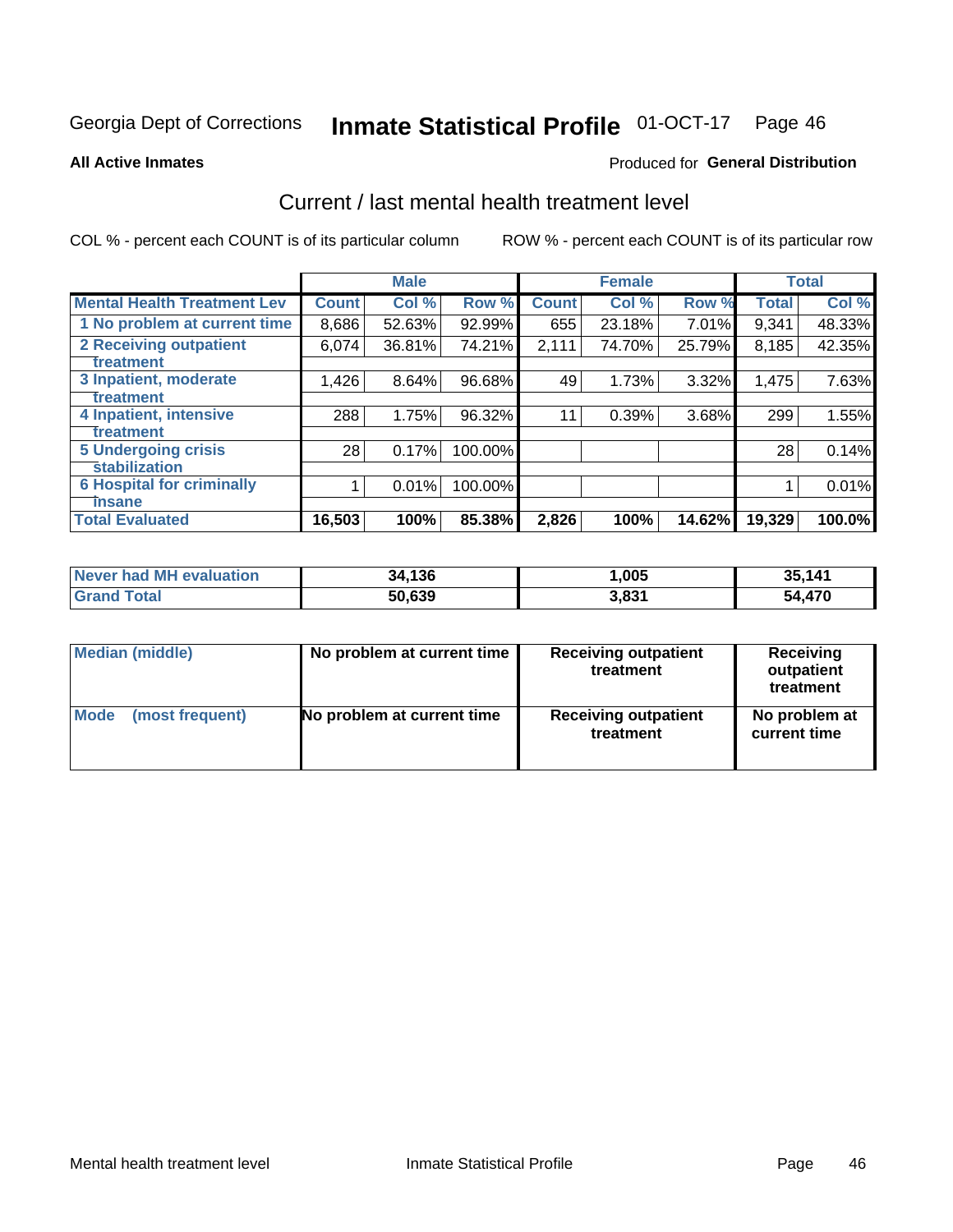## **All Active Inmates**

## Produced for General Distribution

# PULHESDWIT medical scale - 'P' overall condition ('P'hysical)

COL % - percent each COUNT is of its particular column

|                                  |              | <b>Male</b> |         |                 | <b>Female</b> |         |              | <b>Total</b> |
|----------------------------------|--------------|-------------|---------|-----------------|---------------|---------|--------------|--------------|
| 'P' Overall Condition            | <b>Count</b> | Col %       | Row %   | <b>Count</b>    | Col %         | Row %   | <b>Total</b> | Col %        |
| 1 No medical illness             | 35,087       | 75.59%      | 94.05%  | 2,221           | 62.46%        | 5.95%   | 37,308       | 74.65%       |
| 2 Well-controlled chronic        | 10,463       | 22.54%      | 89.50%  | 1,228           | 34.53%        | 10.50%  | 11,691       | 23.39%       |
| <b>illness</b>                   |              |             |         |                 |               |         |              |              |
| 3 Poorly-controlled chronic      | 777          | 1.67%       | 92.72%  | 61              | 1.72%         | 7.28%   | 838          | 1.68%        |
| <b>illness</b>                   |              |             |         |                 |               |         |              |              |
| 4 Significant problems requiring | 86           | 0.19%       | 81.13%  | 20 <sub>1</sub> | 0.56%         | 18.87%  | 106          | 0.21%        |
| special housing                  |              |             |         |                 |               |         |              |              |
| 5 Terminal illness, < 6 months   | 5            | 0.01%       | 100.00% |                 |               |         | 5            | 0.01%        |
| to live                          |              |             |         |                 |               |         |              |              |
| 6 Inmate is pregnant             |              |             |         | 26              | 0.73%         | 100.00% | 26           | 0.05%        |
| <b>Total Reported</b>            | 46,418       | 100%        | 92.88%  | 3,556           | 100%          | 7.12%   | 49,974       | 100%         |

| тео | 224<br>ч. 44 г | ヘラビ<br>21 V | ,496      |
|-----|----------------|-------------|-----------|
|     | ra coo         | 024         | 17c<br>51 |

| Mode | (most frequent) | 1 No medical illness | 1 No medical illness | 1 No medical<br>illness |
|------|-----------------|----------------------|----------------------|-------------------------|
|------|-----------------|----------------------|----------------------|-------------------------|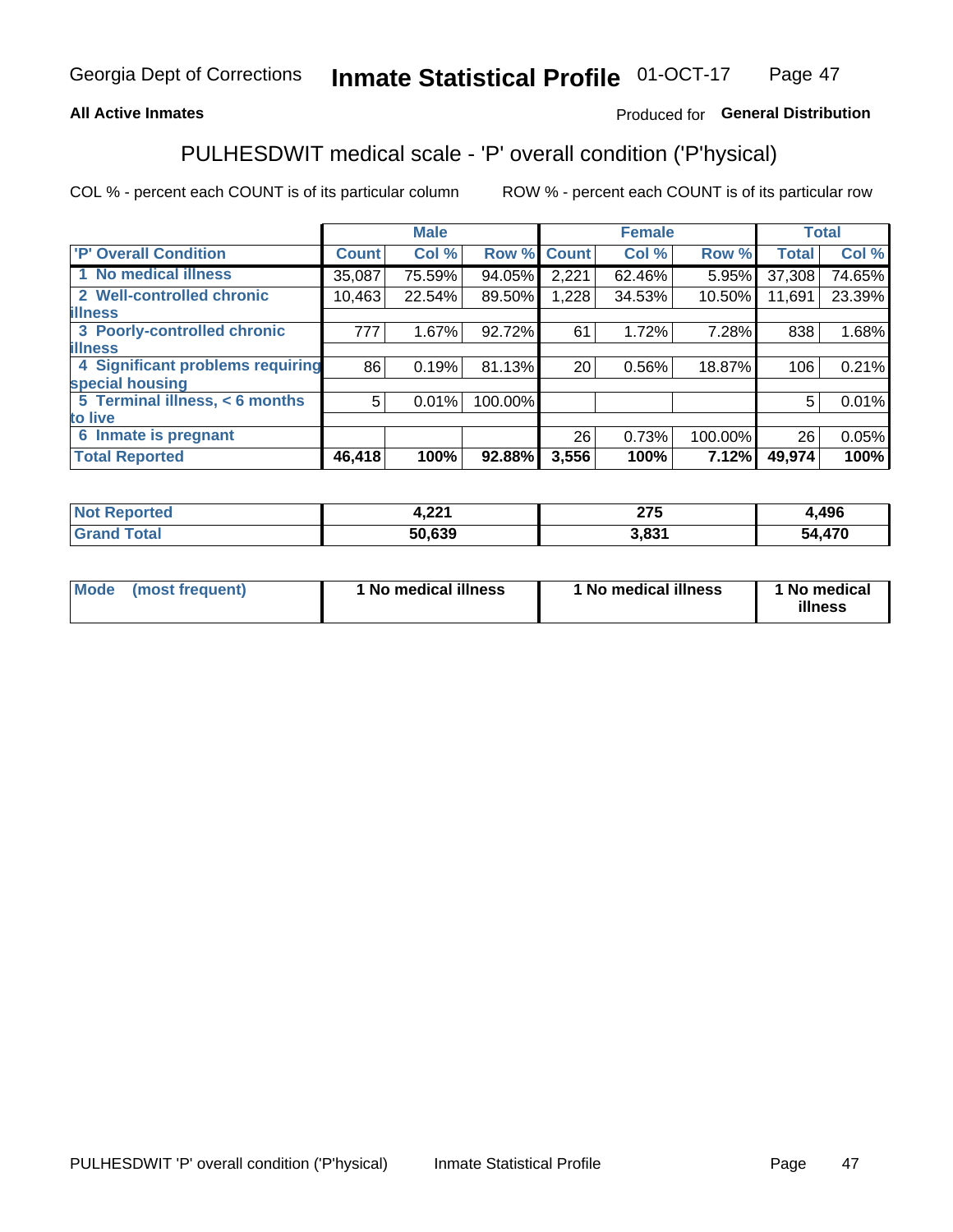### **All Active Inmates**

## Produced for General Distribution

# PULHESDWIT medical scale - 'U' upper body

COL % - percent each COUNT is of its particular column

|                              |                    | <b>Male</b> |        |              | <b>Female</b> |        |              | <b>Total</b> |
|------------------------------|--------------------|-------------|--------|--------------|---------------|--------|--------------|--------------|
| <b>U' Upper Body</b>         | Count <sup>!</sup> | Col %       | Row %  | <b>Count</b> | Col %         | Row %  | <b>Total</b> | Col %        |
| 1 Upper bones, joints,       | 44,414             | 95.86%      | 93.00% | 3,345        | 94.04%        | 7.00%  | 47,759       | 95.73%       |
| muscles all OK               |                    |             |        |              |               |        |              |              |
| 2 One or both arms minimally | 1,637              | 3.53%       | 90.04% | 181          | 5.09%         | 9.96%  | 1,818        | 3.64%        |
| <b>limited</b>               |                    |             |        |              |               |        |              |              |
| 3 One or both arms           | 239                | 0.52%       | 89.85% | 27           | 0.76%         | 10.15% | 266          | 0.53%        |
| <b>moderately limited</b>    |                    |             |        |              |               |        |              |              |
| 4 One arm disabled,          | 38                 | 0.08%       | 92.68% | 3            | 0.08%         | 7.32%  | 41           | 0.08%        |
| paralyzed, or amputated      |                    |             |        |              |               |        |              |              |
| 5 Both arms disabled,        | 4                  | 0.01%       | 80.00% |              | 0.03%         | 20.00% | 5            | 0.01%        |
| paralyzed, or amputated      |                    |             |        |              |               |        |              |              |
| <b>Total Reported</b>        | 46,332             | 100%        | 92.87% | 3,557        | 100%          | 7.13%  | 49,889       | 100%         |

| <b>Not Reported</b>   | 4,307  | 274           | 4,581 |
|-----------------------|--------|---------------|-------|
| <b>Total</b><br>Grand | 50,639 | 2021<br>ა.ია. | 4,470 |

| Mode (most frequent) | 1 Upper bones, joints,<br>muscles all OK | 1 Upper bones, joints,<br>muscles all OK | 1 Upper bones,<br>joints, muscles all<br>ΟK |
|----------------------|------------------------------------------|------------------------------------------|---------------------------------------------|
|----------------------|------------------------------------------|------------------------------------------|---------------------------------------------|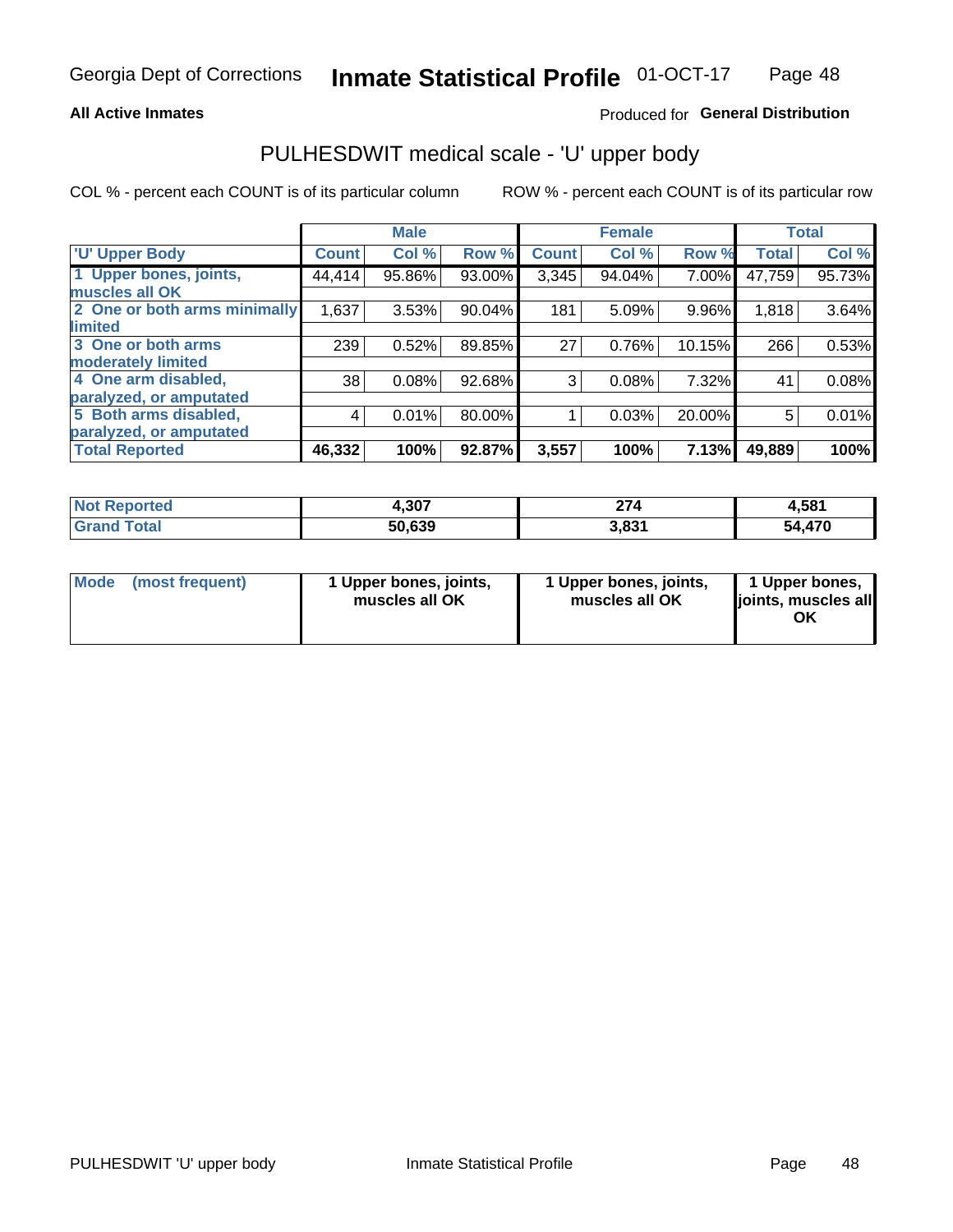#### **All Active Inmates**

## Produced for General Distribution

# PULHESDWIT medical scale - 'L' lower body

COL % - percent each COUNT is of its particular column

|                                |              | <b>Male</b> |         |              | <b>Female</b> |       |              | <b>Total</b> |
|--------------------------------|--------------|-------------|---------|--------------|---------------|-------|--------------|--------------|
| 'L' Lower Body                 | <b>Count</b> | Col %       | Row %   | <b>Count</b> | Col %         | Row % | <b>Total</b> | Col %        |
| 1 Lower bones, joints,         | 41,880       | 90.40%      | 93.06%  | 3,124        | 87.88%        | 6.94% | 45,004       | 90.22%       |
| muscles all OK                 |              |             |         |              |               |       |              |              |
| 2 One or both legs minimally   | 3,762        | 8.12%       | 90.85%  | 379          | 10.66%        | 9.15% | 4,141        | 8.30%        |
| limited                        |              |             |         |              |               |       |              |              |
| 3 One or both legs             | 565          | 1.22%       | 93.23%  | 41           | 1.15%         | 6.77% | 606          | 1.21%        |
| moderately limited             |              |             |         |              |               |       |              |              |
| 4 One leg disabled, paralyzed, | 105          | 0.23%       | 90.52%  | 11           | 0.31%         | 9.48% | 116          | 0.23%        |
| or amputated                   |              |             |         |              |               |       |              |              |
| 5 Both legs disabled,          | 14           | 0.03%       | 100.00% |              |               |       | 14           | 0.03%        |
| paralyzed, or amputated        |              |             |         |              |               |       |              |              |
| <b>Total Reported</b>          | 46,326       | 100%        | 92.87%  | 3,555        | 100%          | 7.13% | 49,881       | 100%         |

| <b>Not Reported</b> | 242<br>4.919 | 276   | 4,589  |
|---------------------|--------------|-------|--------|
| <b>Grand Total</b>  | 50,639       | 3,831 | 54,470 |

| Mode (most frequent) | 1 Lower bones, joints,<br>muscles all OK | 1 Lower bones, joints,<br>muscles all OK | 1 Lower bones,<br>joints, muscles all<br>ОK |
|----------------------|------------------------------------------|------------------------------------------|---------------------------------------------|
|----------------------|------------------------------------------|------------------------------------------|---------------------------------------------|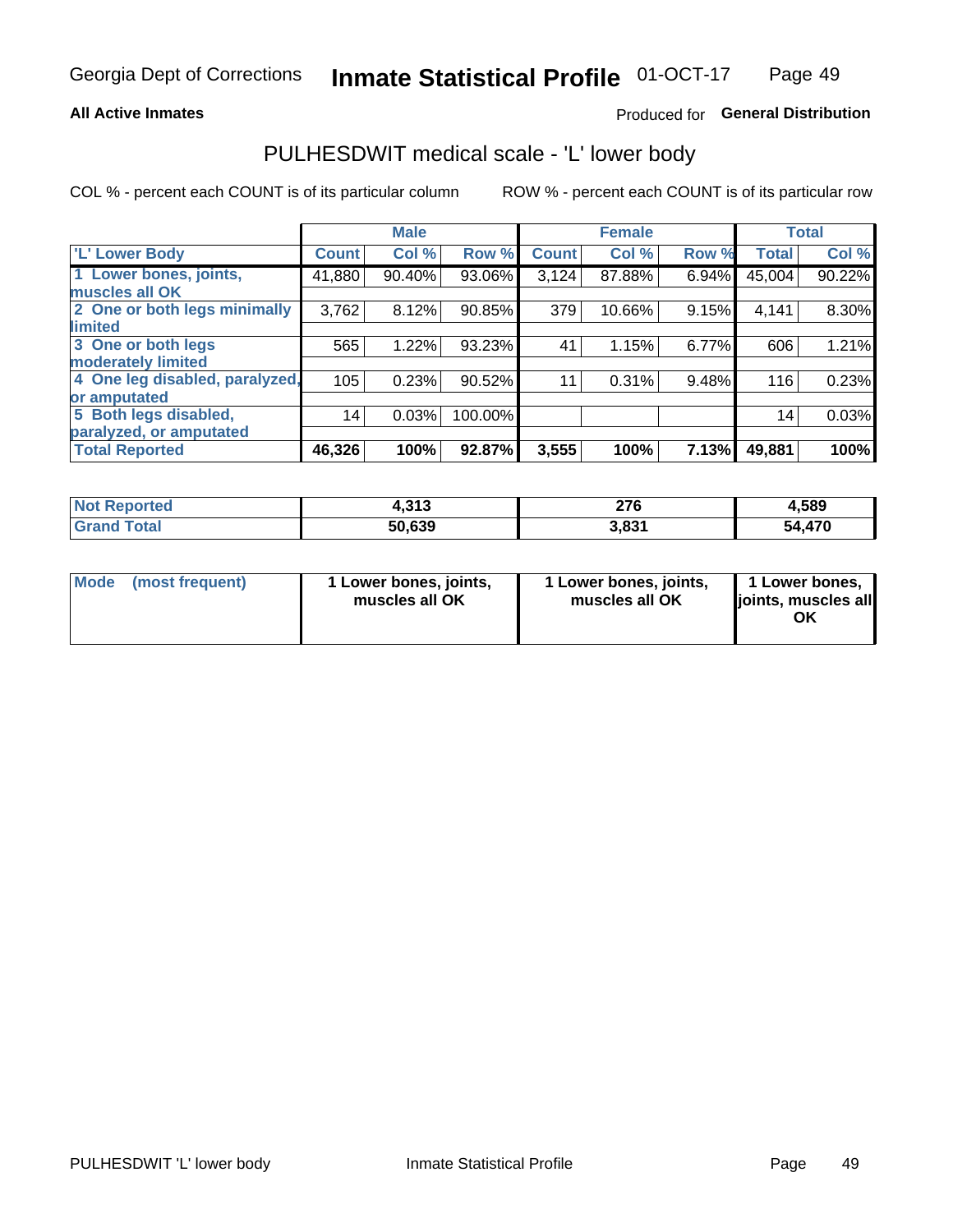### **All Active Inmates**

## Produced for General Distribution

## PULHESDWIT medical scale - 'H' hearing

COL % - percent each COUNT is of its particular column

|                                |                 | <b>Male</b> |                    |       | <b>Female</b> |        | <b>Total</b> |        |
|--------------------------------|-----------------|-------------|--------------------|-------|---------------|--------|--------------|--------|
| <b>'H' Hearing</b>             | <b>Count</b>    | Col %       | <b>Row % Count</b> |       | Col %         | Row %  | <b>Total</b> | Col %  |
| 1 Normal hearing both ears     | 45,756          | 98.81%      | 92.88%             | 3,505 | 98.62%        | 7.12%  | 49,261       | 98.79% |
| 2 Some loss in one ear with    | 418             | 0.90%       | 90.28%             | 45    | 1.27%         | 9.72%  | 463          | 0.93%  |
| other OK, or mild loss in both |                 |             |                    |       |               |        |              |        |
| 3 Total loss in one ear with   | 95              | 0.21%       | 97.94%             | 2     | $0.06\%$      | 2.06%  | 97           | 0.19%  |
| mild loss in other             |                 |             |                    |       |               |        |              |        |
| 4 Severe loss in both ears     | 26              | 0.06%       | 100.00%            |       |               |        | 26           | 0.05%  |
| 5 Total loss in both ears,     | 13 <sub>1</sub> | 0.03%       | 86.67%             | 2     | $0.06\%$      | 13.33% | 15           | 0.03%  |
| requiring special housing      |                 |             |                    |       |               |        |              |        |
| <b>Total Reported</b>          | 46,308          | 100%        | 92.87%             | 3,554 | 100%          | 7.13%  | 49,862       | 100%   |

| <b>Not Reno</b><br><b>roorted</b> | $\sim$<br>7.JJ | ^77<br>--- | .608   |
|-----------------------------------|----------------|------------|--------|
| Total                             | 50,639         | 3,831      | 54,470 |

| Mode (most frequent) | 1 Normal hearing both ears 1 Normal hearing both ears 1 Normal hearing | both ears |
|----------------------|------------------------------------------------------------------------|-----------|
|                      |                                                                        |           |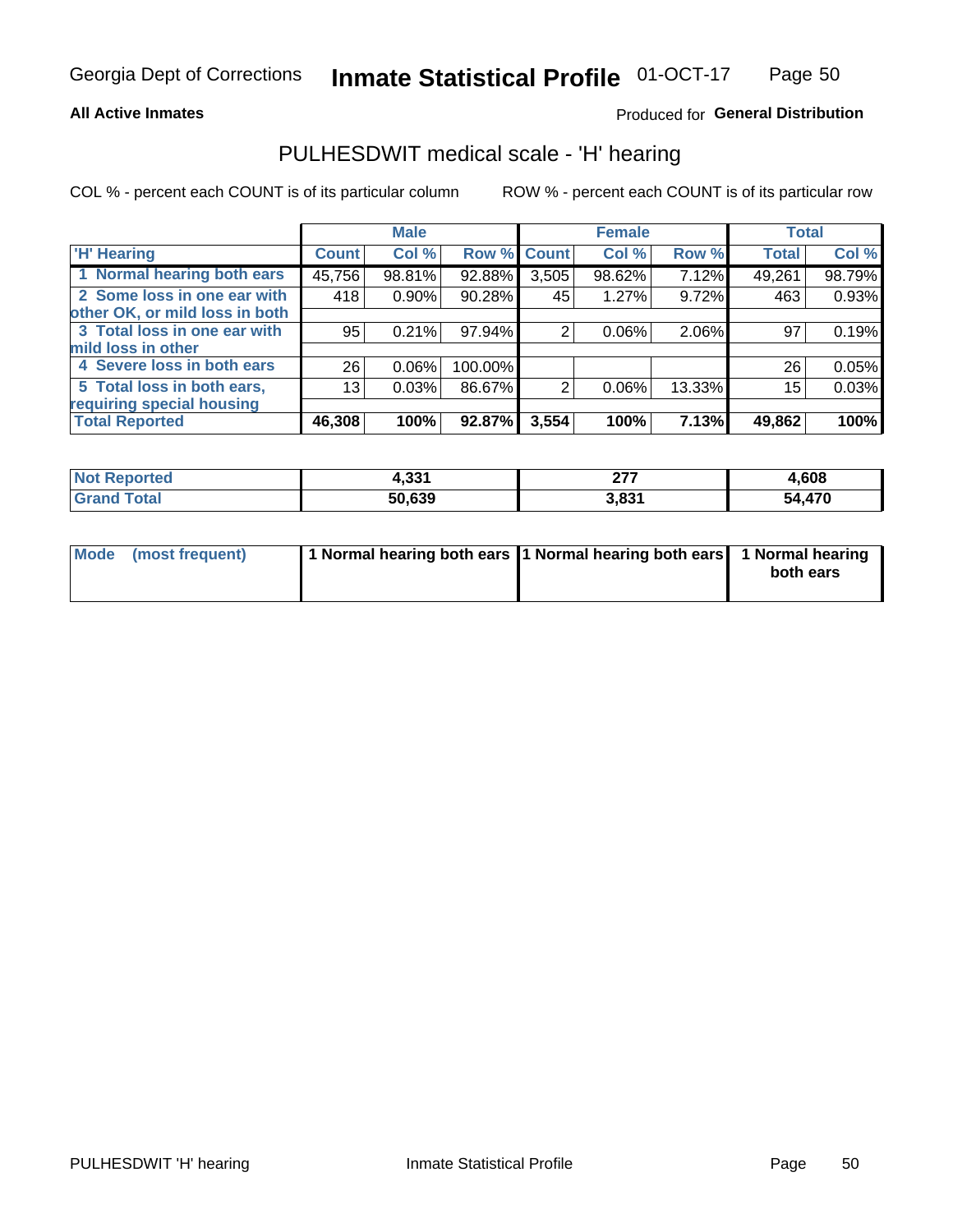### **All Active Inmates**

## Produced for General Distribution

## PULHESDWIT medical scale - 'E' vision

COL % - percent each COUNT is of its particular column

|                                 |              | <b>Male</b> |        |              | <b>Female</b> |        |              | <b>Total</b> |
|---------------------------------|--------------|-------------|--------|--------------|---------------|--------|--------------|--------------|
| <b>E' Vision</b>                | <b>Count</b> | Col %       | Row %  | <b>Count</b> | Col %         | Row %  | <b>Total</b> | Col %        |
| 1 Correctable to 20/40 in both  | 35,044       | 76.33%      | 95.02% | ,838         | 52.65%        | 4.98%  | 36,882       | 74.66%       |
| eyes                            |              |             |        |              |               |        |              |              |
| 2 Correctable to 20/70 in one   | 9,854        | 21.46%      | 86.77% | 1,502        | 43.02%        | 13.23% | 11,356       | 22.99%       |
| eye, may be blind in other      |              |             |        |              |               |        |              |              |
| 3 Correctable to 20/200 in one  | 836          | 1.82%       | 85.57% | 141          | 4.04%         | 14.43% | 977          | 1.98%        |
| eye, may be blind in other      |              |             |        |              |               |        |              |              |
| 4 One eye not correctable to    | 160          | 0.35%       | 94.67% | 9.           | 0.26%         | 5.33%  | 169          | 0.34%        |
| 20/200, other may be blind      |              |             |        |              |               |        |              |              |
| 5 Blind in both eyes, requiring | 17           | 0.04%       | 94.44% |              | 0.03%         | 5.56%  | 18           | 0.04%        |
| special housing                 |              |             |        |              |               |        |              |              |
| <b>Total Reported</b>           | 45,911       | 100%        | 92.93% | 3,491        | 100%          | 7.07%  | 49,402       | 100.0%       |

| <b>Not Reported</b> | 4,728  | 340   | 5,068       |
|---------------------|--------|-------|-------------|
| Гоtal<br>.Gran      | 50,639 | 3,831 | ,470<br>'nΔ |

| Mode (most frequent) | 1 Correctable to 20/40 in both<br>eves | 1 Correctable to 20/40 in   1 Correctable to  <br>both eves | 20/40 in both eyes |
|----------------------|----------------------------------------|-------------------------------------------------------------|--------------------|
|                      |                                        |                                                             |                    |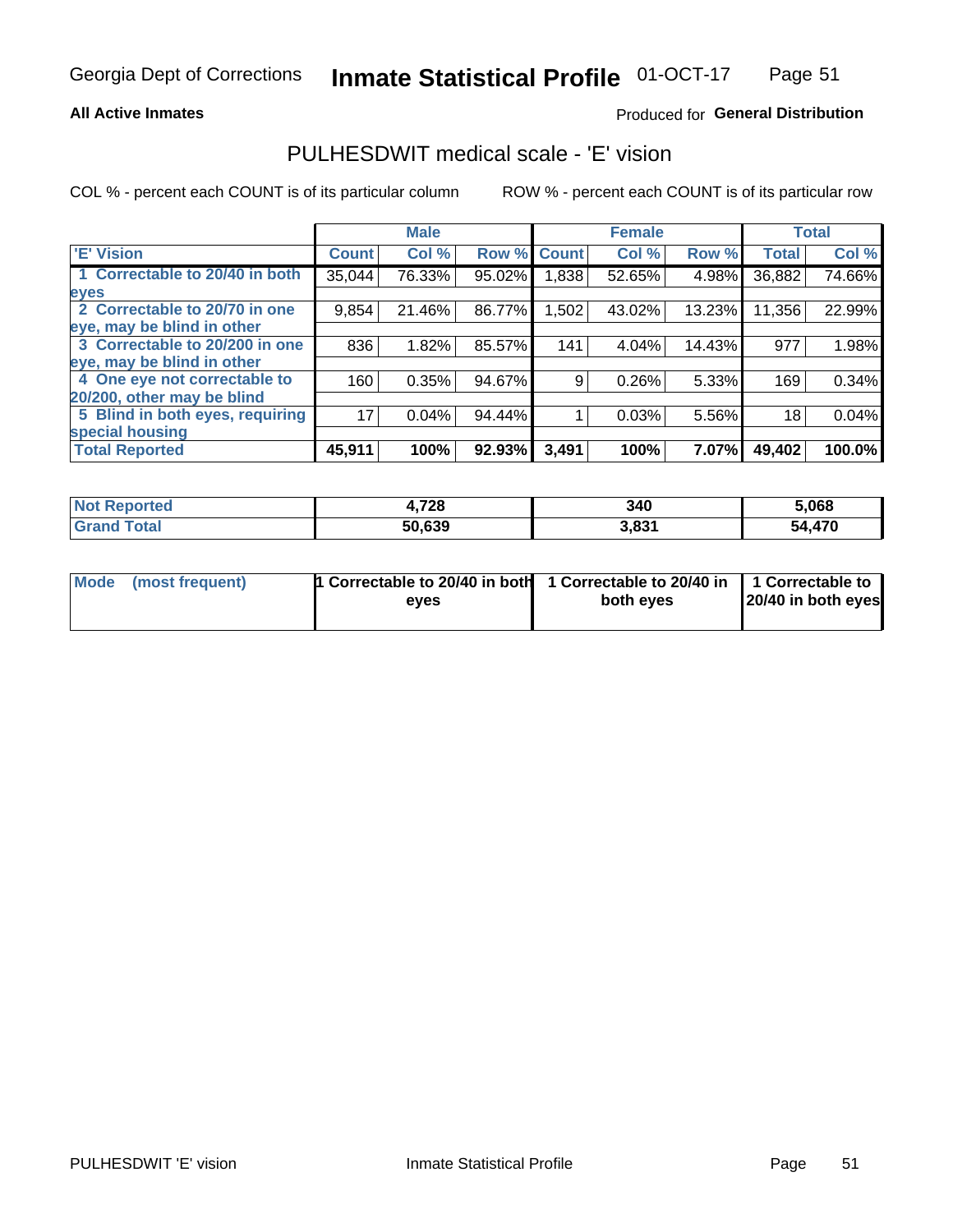### **All Active Inmates**

## Produced for General Distribution

# PULHESDWIT medical scale - 'S' pSychiatric

COL % - percent each COUNT is of its particular column

|                                        |              | <b>Male</b> |        |              | <b>Female</b> |        |              | <b>Total</b> |
|----------------------------------------|--------------|-------------|--------|--------------|---------------|--------|--------------|--------------|
| 'S' pSychiatric                        | <b>Count</b> | Col %       | Row %  | <b>Count</b> | Col %         | Row %  | <b>Total</b> | Col %        |
| 1 No impairment or disorders           | 40,501       | 88.09%      | 96.95% | 1,274        | 40.68%        | 3.05%  | 41,775       | 85.07%       |
| 2 Stable, or in remission, or          | 4,364        | 9.49%       | 70.42% | 1,833        | 58.52%        | 29.58% | 6,197        | 12.62%       |
| mild impairment or retardation         |              |             |        |              |               |        |              |              |
| 3 Requires moderate inpatient          | 926          | 2.01%       | 97.78% | 21           | 0.67%         | 2.22%  | 947          | 1.93%        |
| treatment                              |              |             |        |              |               |        |              |              |
| 4 Requires intensive inpatient         | 174          | 0.38%       | 98.31% | 3            | 0.10%         | 1.69%  | 177          | 0.36%        |
| treatment                              |              |             |        |              |               |        |              |              |
| <b>5 Requires Crisis Stabilization</b> | 11           | 0.02%       | 91.67% |              | 0.03%         | 8.33%  | 12           | 0.02%        |
| Unit (CSU) inpatient care              |              |             |        |              |               |        |              |              |
| <b>Total Reported</b>                  | 45,976       | 100%        | 93.62% | 3,132        | 100%          | 6.38%  | 49,108       | 100%         |

| <b>Not Reported</b>   | 4,663  | 699   | 5,362      |
|-----------------------|--------|-------|------------|
| Total<br><b>Grand</b> | 50,639 | 3,831 | .470<br>٠л |

| Mode (most frequent) | <b>1 No impairment or disorders 2 Stable, or in remission, 1 No impairment or</b> |                       |           |
|----------------------|-----------------------------------------------------------------------------------|-----------------------|-----------|
|                      |                                                                                   | or mild impairment or | disorders |
|                      |                                                                                   | retardation           |           |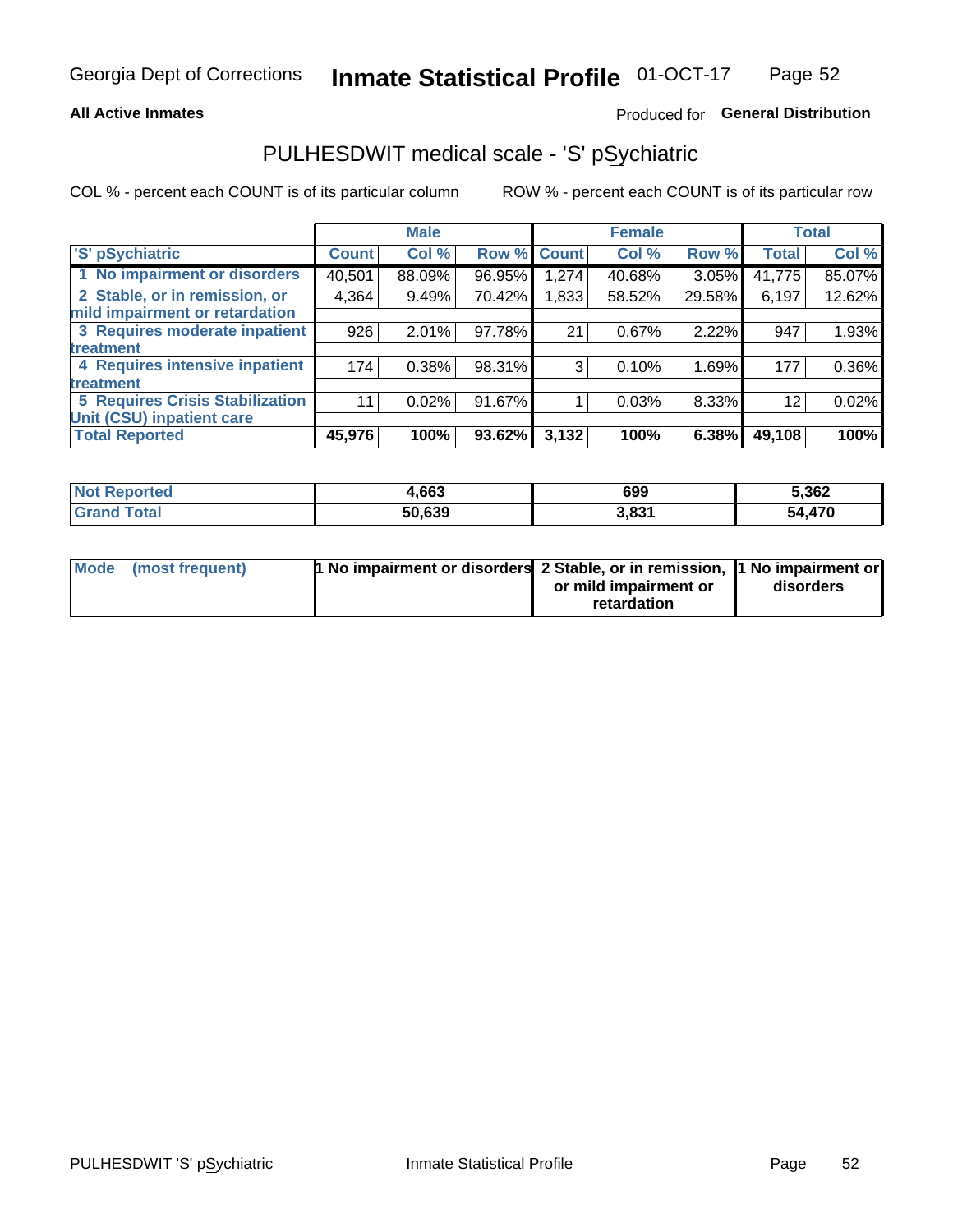### **All Active Inmates**

## Produced for General Distribution

# PULHESDWIT medical scale - 'D' dental

COL % - percent each COUNT is of its particular column

|                                 |              | <b>Male</b> |         |              | <b>Female</b> |       |              | <b>Total</b> |
|---------------------------------|--------------|-------------|---------|--------------|---------------|-------|--------------|--------------|
| <b>D' Dental</b>                | <b>Count</b> | Col %       | Row %   | <b>Count</b> | Col %         | Row % | <b>Total</b> | Col %        |
| 1 Minimal routine dental health | 26,170       | 59.50%      | 92.35%  | 2,169        | 67.11%        | 7.65% | 28,339       | 60.02%       |
| <b>needs</b>                    |              |             |         |              |               |       |              |              |
| 2 Moderate cavities and/or gum  | 14,633       | 33.27%      | 95.11%  | 752          | 23.27%        | 4.89% | 15,385       | 32.58%       |
| disease                         |              |             |         |              |               |       |              |              |
| 3 Extensive gum disease         | 3,106        | 7.06%       | 90.90%  | 311          | 9.62%         | 9.10% | 3,417        | 7.24%        |
| and/or widespread decay         |              |             |         |              |               |       |              |              |
| 4 Urgent need for dental        | 74           | 0.17%       | 100.00% |              |               |       | 74           | 0.16%        |
| <b>services</b>                 |              |             |         |              |               |       |              |              |
| 5 Life-threatening disease or   |              | 0.01%       | 100.00% |              |               |       |              | 0.01%        |
| extreme pain or infection       |              |             |         |              |               |       |              |              |
| <b>Total Reported</b>           | 43,984       | 100%        | 93.15%  | 3,232        | 100%          | 6.85% | 47,216       | 100.0%       |

| <b>Not Reported</b>    | 6,655  | 599   | 7,254  |
|------------------------|--------|-------|--------|
| <b>Total</b><br>'Grand | 50,639 | 3,831 | 54,470 |

| Mode<br><b>Minimal routine dental</b><br>(most frequent)<br>health needs | 1 Minimal routine dental<br>health needs | 1 Minimal routine<br>dental health<br>needs |
|--------------------------------------------------------------------------|------------------------------------------|---------------------------------------------|
|--------------------------------------------------------------------------|------------------------------------------|---------------------------------------------|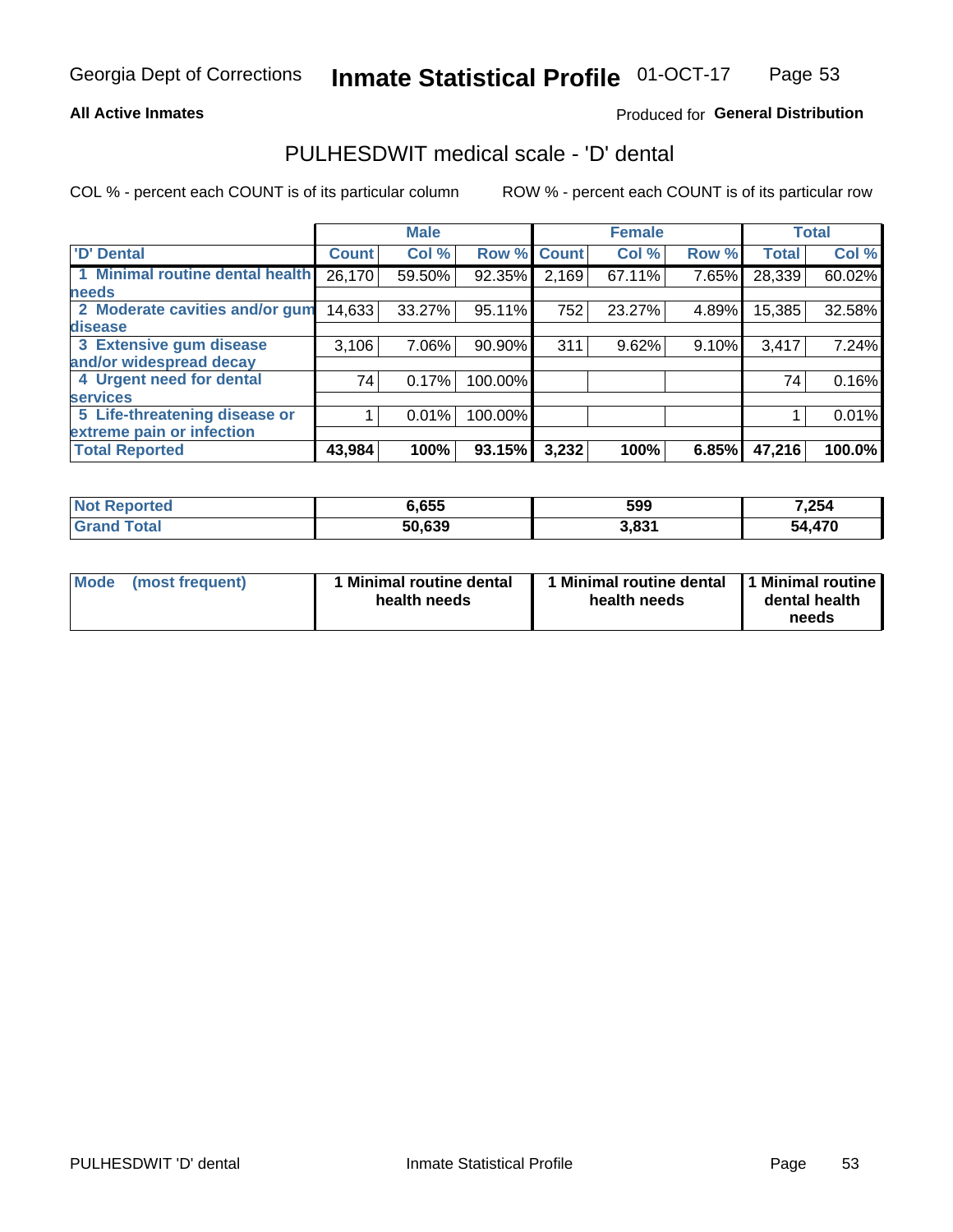### **All Active Inmates**

## Produced for General Distribution

# PULHESDWIT medical scale - 'W' work ability

COL % - percent each COUNT is of its particular column

|                                 |                    | <b>Male</b> |        |             | <b>Female</b> |        |              | <b>Total</b> |
|---------------------------------|--------------------|-------------|--------|-------------|---------------|--------|--------------|--------------|
| 'W' work ability                | Count <sup>'</sup> | Col %       |        | Row % Count | Col %         | Row %  | <b>Total</b> | Col %        |
| 1 Unrestricted work or activity | 39,627             | 85.54%      | 93.73% | 2,653       | 74.67%        | 6.27%  | 42,280       | 84.76%       |
| 2 Minor restrictions on type of | 5,274              | 11.38%      | 87.07% | 783         | 22.04%        | 12.93% | 6,057        | 12.14%       |
| <b>work</b>                     |                    |             |        |             |               |        |              |              |
| 3 Moderate restrictions on type | 942                | 2.03%       | 94.67% | 53          | 1.49%         | 5.33%  | 995          | 1.99%        |
| lof work                        |                    |             |        |             |               |        |              |              |
| 4 Major restrictions on type of | 330                | 0.71%       | 90.91% | 33          | 0.93%         | 9.09%  | 363          | 0.73%        |
| <b>work</b>                     |                    |             |        |             |               |        |              |              |
| 5 Cannot work under any         | 155                | 0.33%       | 83.33% | 31          | 0.87%         | 16.67% | 186          | 0.37%        |
| <b>circumstances</b>            |                    |             |        |             |               |        |              |              |
| <b>Total Reported</b>           | 46,328             | 100%        | 92.88% | 3,553       | 100%          | 7.12%  | 49,881       | 100%         |

| <b>Not Reported</b> | 244<br>. . | 270<br>210 | 1,589      |
|---------------------|------------|------------|------------|
| Total<br>Grand      | 50,639     | 3,831      | ,470<br>54 |

| <b>Mode</b>     | 1 Unrestricted work or | 1 Unrestricted work or | 1 Unrestricted   |
|-----------------|------------------------|------------------------|------------------|
| (most frequent) | activity               | activity               | work or activity |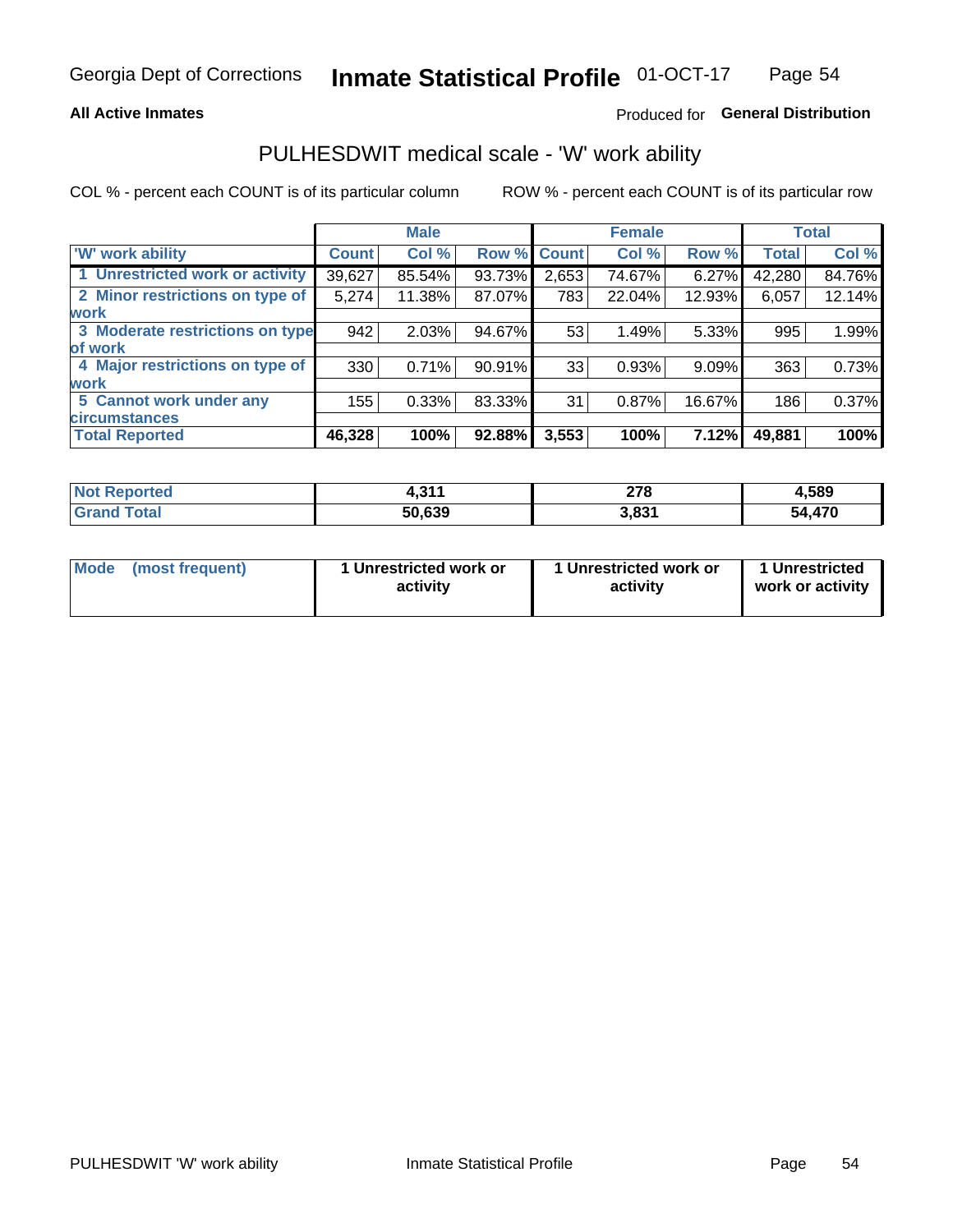### **All Active Inmates**

## Produced for General Distribution

# PULHESDWIT medical scale - 'I' impairment

COL % - percent each COUNT is of its particular column

|                                                              |              | <b>Male</b> |         |             | <b>Female</b> |        |              | <b>Total</b> |
|--------------------------------------------------------------|--------------|-------------|---------|-------------|---------------|--------|--------------|--------------|
| <b>T' Impairment</b>                                         | <b>Count</b> | Col %       |         | Row % Count | Col %         | Row %  | <b>Total</b> | Col %        |
| 1 No impairments or<br>disabilities                          | 45,960       | 99.22%      | 92.88%  | 3,523       | 99.16%        | 7.12%  | 49,483       | 99.22%       |
| 2 Wheelchair-bound but<br>otherwise OK                       | 226          | 0.49%       | 91.50%  | 21          | 0.59%         | 8.50%  | 247          | 0.50%        |
| <b>3 Needs low-level Assisted</b><br>Living (level I)        | 43           | 0.09%       | 87.76%  | 6           | 0.17%         | 12.24% | 49           | 0.10%        |
| 4 Needs moderate Assisted<br><b>Living (level II)</b>        | 25           | 0.05%       | 100.00% |             |               |        | 25           | 0.05%        |
| <b>5 Needs maximal Assisted</b><br><b>Living (level III)</b> | 65           | 0.14%       | 95.59%  | 3           | 0.08%         | 4.41%  | 68           | 0.14%        |
| <b>Total Reported</b>                                        | 46,319       | 100%        | 92.88%  | 3,553       | 100%          | 7.12%  | 49,872       | 100.0%       |

| <b>Reported</b> | 4,320  | 278<br>$\sim$ | 4,598       |
|-----------------|--------|---------------|-------------|
| Total           | 50,639 | 021<br>ა.თ    | ,470<br>'nД |

| Mode | (most frequent) | 1 No impairments or<br>disabilities | 1 No impairments or<br>disabilities | 1 No impairments<br>or disabilities |
|------|-----------------|-------------------------------------|-------------------------------------|-------------------------------------|
|------|-----------------|-------------------------------------|-------------------------------------|-------------------------------------|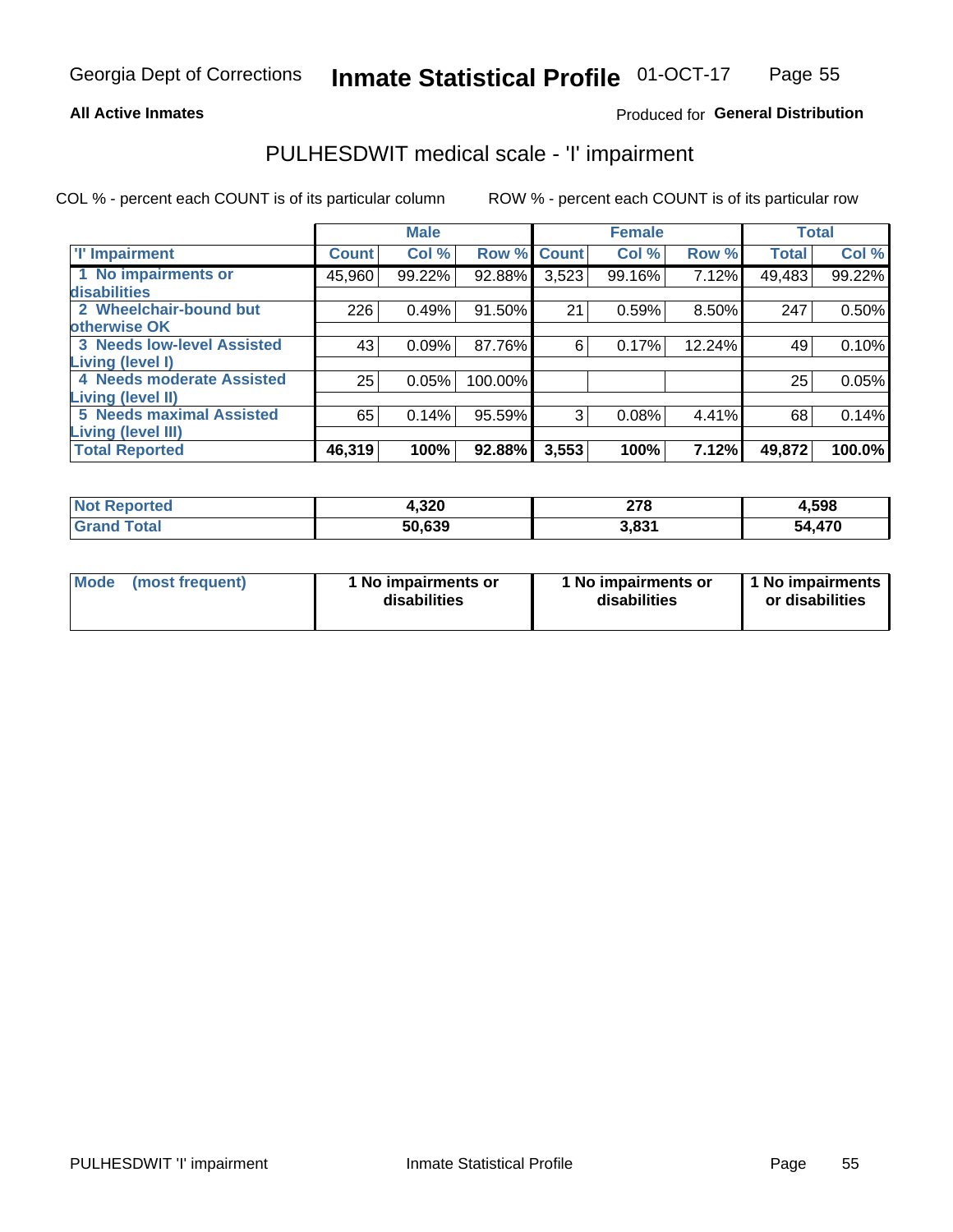### **All Active Inmates**

## Produced fo General Distribution

# PULHESDWIT medical scale - 'T' transportability

COL % - percent each COUNT is of its particular column

|                              |              | <b>Male</b> |         |              | <b>Female</b> |        |              | <b>Total</b> |
|------------------------------|--------------|-------------|---------|--------------|---------------|--------|--------------|--------------|
| <b>T' Transportability</b>   | <b>Count</b> | Col %       | Row %   | <b>Count</b> | Col %         | Row %  | <b>Total</b> | Col %        |
| 1 Can be transported in any  | 46,094       | 99.47%      | 92.90%  | 3,525        | 99.49%        | 7.10%  | 49,619       | 99.47%       |
| ordinary approved vehicle    |              |             |         |              |               |        |              |              |
| 2 Wheelchair-bound, not      | 38           | 0.08%       | 88.37%  | 5            | 0.14%         | 11.63% | 43           | 0.09%        |
| needing special vehicle      |              |             |         |              |               |        |              |              |
| 3 Wheelchair-bound, requires | 12           | 0.03%       | 100.00% |              |               |        | 12           | 0.02%        |
| special vehicle              |              |             |         |              |               |        |              |              |
| 4 Needs specially-equipped   | 5            | 0.01%       | 100.00% |              |               |        | 5            | 0.01%        |
| medical vehicle              |              |             |         |              |               |        |              |              |
| <b>5 Requires ambulance</b>  | 192          | 0.41%       | 93.66%  | 13           | 0.37%         | 6.34%  | 205          | 0.41%        |
| transport                    |              |             |         |              |               |        |              |              |
| <b>Total Reported</b>        | 46,341       | 100%        | 92.90%  | 3,543        | 100%          | 7.10%  | 49,884       | 100%         |

| orted       | 4,298  | 288          | 4,586       |
|-------------|--------|--------------|-------------|
| <b>otal</b> | 50.639 | כס פ<br>J.OJ | ,470<br>מרי |

|  | Mode (most frequent) | 1 Can be transported in any 1 Can be transported in any<br>ordinary approved vehicle   ordinary approved vehicle   transported in any |  | 1 Can be<br>  ordinary approved  <br>vehicle |
|--|----------------------|---------------------------------------------------------------------------------------------------------------------------------------|--|----------------------------------------------|
|--|----------------------|---------------------------------------------------------------------------------------------------------------------------------------|--|----------------------------------------------|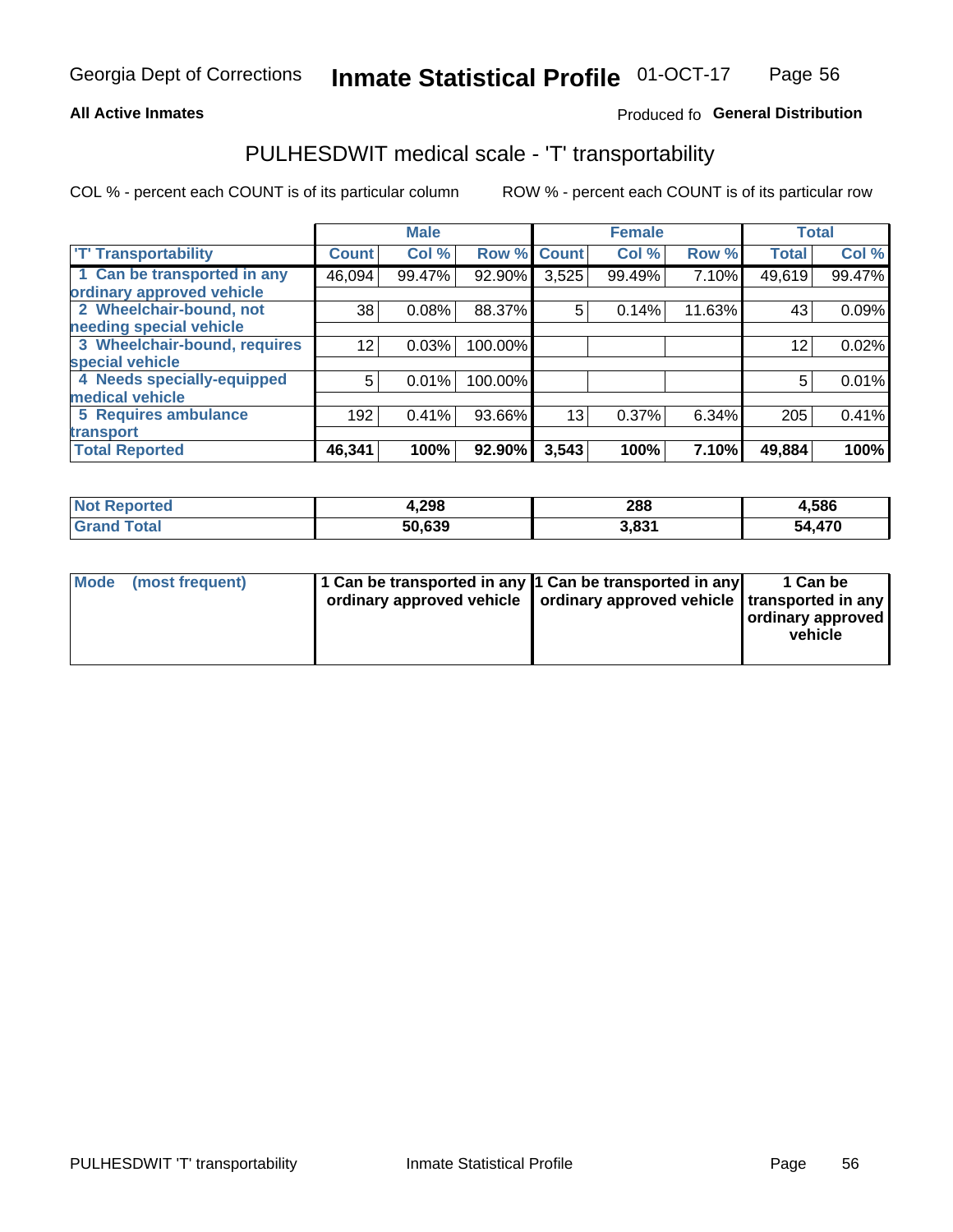#### **Inmate Statistical Profile 01-OCT-17** Page 57

#### **All Active Inmates**

### Produced for General Distribution

## Number of prior Georgia incarcerations

COL % - percent each COUNT is of its particular column

|                                       |              | <b>Male</b> |             |       | <b>Female</b> |       |        | <b>Total</b> |
|---------------------------------------|--------------|-------------|-------------|-------|---------------|-------|--------|--------------|
| <b>Num of Prior GA Incarcerations</b> | <b>Count</b> | Col %       | Row % Count |       | Col %         | Row % | Total  | Col %        |
|                                       | 28,319       | 55.92%      | 91.14%      | 2,752 | 71.84%        | 8.86% | 31,071 | 57.04%       |
|                                       | 9,425        | 18.61%      | 94.31%      | 569   | 14.85%        | 5.69% | 9,994  | 18.35%       |
| $\overline{2}$                        | 5,300        | 10.47%      | 95.77%      | 234   | 6.11%         | 4.23% | 5,534  | 10.16%       |
| 3                                     | 3,190        | $6.30\%$    | 96.35%      | 121   | 3.16%         | 3.65% | 3,311  | 6.08%        |
| $\boldsymbol{4}$                      | 1,810        | 3.57%       | 97.16%      | 53    | 1.38%         | 2.84% | 1,863  | 3.42%        |
| 5                                     | 1,051        | 2.08%       | 96.69%      | 36 I  | 0.94%         | 3.31% | 1,087  | 2.00%        |
| <b>More Than 5</b>                    | 1,544        | 3.05%       | $95.90\%$   | 66    | 1.72%         | 4.10% | 1.610  | 2.96%        |
| <b>Total Reported</b>                 | 50,639       | 100%        | 92.97%      | 3,831 | 100%          | 7.03% | 54,470 | 100.0%       |

| enorted<br>NO:   |        |      |            |
|------------------|--------|------|------------|
| <b>ota</b><br>Gr | 50,639 | ∌ מי | ,470<br>יי |

| Mean (average)       | 1.05 | .59 | 1.02 |
|----------------------|------|-----|------|
| Median (middle)      |      |     |      |
| Mode (most frequent) |      |     |      |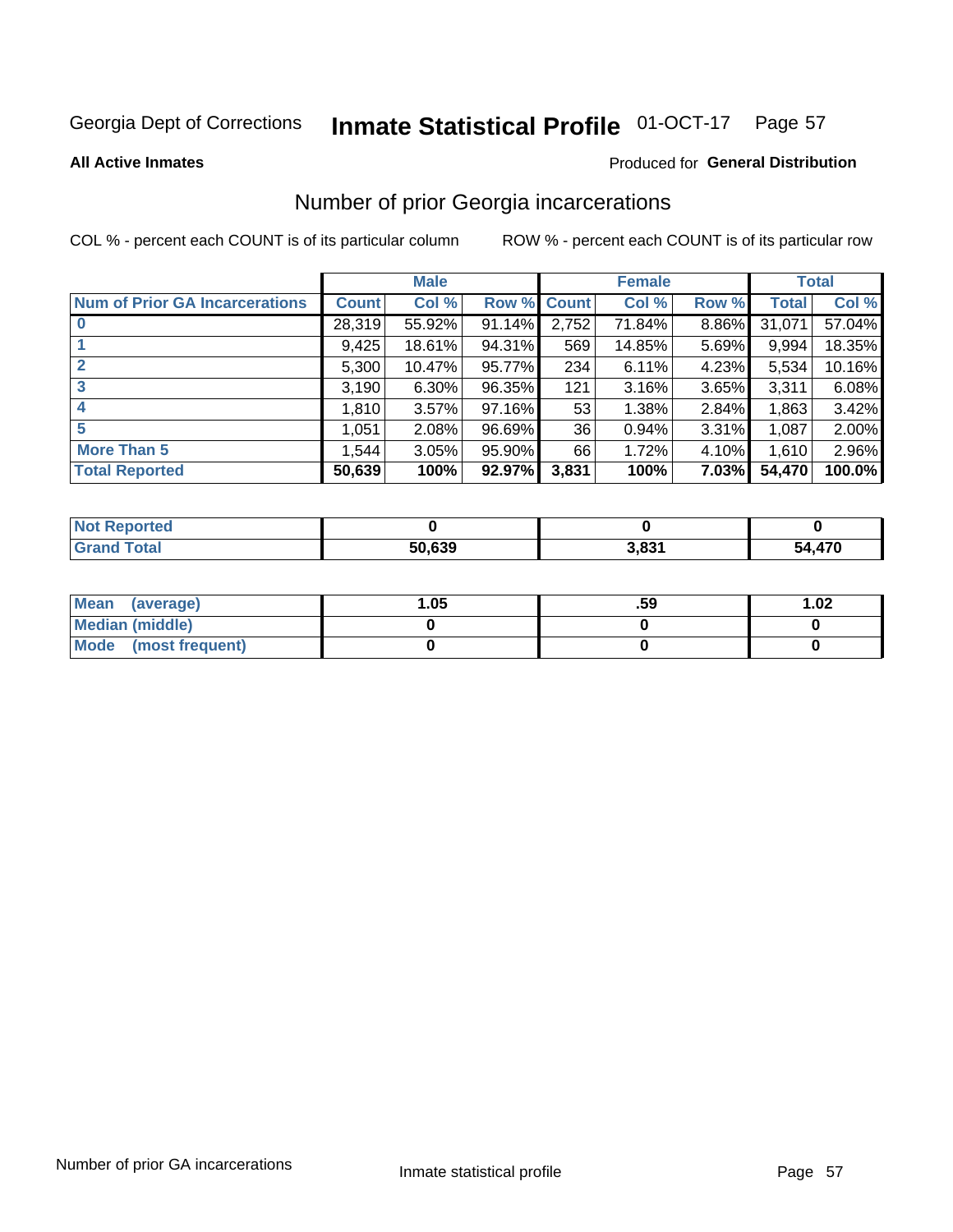#### Inmate Statistical Profile 01-OCT-17 Page 58

#### **All Active Inmates**

#### Produced for General Distribution

## Prison sentence in years

COL % - percent each COUNT is of its particular column

ROW % - percent each COUNT is of its particular row

|                                 |              | <b>Male</b> |         |                | <b>Female</b> |        |              | <b>Total</b> |
|---------------------------------|--------------|-------------|---------|----------------|---------------|--------|--------------|--------------|
| <b>Prison Sentence In Years</b> | <b>Count</b> | Col %       | Row %   | <b>Count</b>   | Col %         | Row %  | <b>Total</b> | Col %        |
| $0 - 1$                         | 451          | 0.89%       | 92.99%  | 34             | 0.89%         | 7.01%  | 485          | 0.89%        |
| $1.1 - 2$                       | 685          | 1.35%       | 91.33%  | 65             | 1.70%         | 8.67%  | 750          | 1.38%        |
| $2.1 - 3$                       | 950          | 1.88%       | 87.00%  | 142            | 3.71%         | 13.00% | 1,092        | 2.00%        |
| $3.1 - 4$                       | 837          | 1.65%       | 90.19%  | 91             | 2.38%         | 9.81%  | 928          | 1.70%        |
| $4.1 - 5$                       | 1,942        | 3.83%       | 89.87%  | 219            | 5.72%         | 10.13% | 2,161        | 3.97%        |
| $5.1 - 6$                       | 1,051        | 2.08%       | 90.92%  | 105            | 2.74%         | 9.08%  | 1,156        | 2.12%        |
| $6.1 - 7$                       | 1,129        | 2.23%       | 90.68%  | 116            | 3.03%         | 9.32%  | 1,245        | 2.29%        |
| $7.1 - 8$                       | 1,190        | 2.35%       | 91.33%  | 113            | 2.95%         | 8.67%  | 1,303        | 2.39%        |
| $8.1 - 9$                       | 1,239        | 2.45%       | 93.16%  | 91             | 2.38%         | 6.84%  | 1,330        | 2.44%        |
| $9.1 - 10$                      | 3,976        | 7.85%       | 89.59%  | 462            | 12.06%        | 10.41% | 4,438        | 8.15%        |
| $10.1 - 12$                     | 2,469        | 4.88%       | 91.41%  | 232            | 6.06%         | 8.59%  | 2,701        | 4.96%        |
| $12.1 - 15$                     | 5,301        | 10.47%      | 92.22%  | 447            | 11.67%        | 7.78%  | 5,748        | 10.55%       |
| $15.1 - 20$                     | 9,648        | 19.05%      | 93.48%  | 673            | 17.57%        | 6.52%  | 10,321       | 18.95%       |
| 20.1 - Over                     | 10,981       | 21.68%      | 94.62%  | 624            | 16.29%        | 5.38%  | 11,605       | 21.31%       |
| <b>Life</b>                     | 7,279        | 14.37%      | 95.20%  | 367            | 9.58%         | 4.80%  | 7,646        | 14.04%       |
| <b>Life Without Parole</b>      | 1,292        | 2.55%       | 96.42%  | 48             | 1.25%         | 3.58%  | 1,340        | 2.46%        |
| <b>Death</b>                    | 127          | 0.25%       | 100.00% |                |               |        | 127          | 0.23%        |
| <b>Youthful Offenders</b>       | 92           | 0.18%       | 97.87%  | $\overline{2}$ | 0.05%         | 2.13%  | 94           | 0.17%        |
| <b>Total Reported</b>           | 50,639       | 100%        | 92.97%  | 3,831          | 100.0%        | 7.03%  | 54,470       | 100%         |

| <b>Not Reported</b> |        |                   |            |
|---------------------|--------|-------------------|------------|
| $\sim$<br>. Caro    | 50.639 | 3.83 <sup>4</sup> | .470<br>٠л |

#### **Determinate (numeric) sentences only**

| <b>Mean</b> | <u>__</u><br>–∠.ŏ∪ | $\rightarrow$<br>$\sim$<br>----- | <b>00.70</b><br>,,,<br><i><u>LL.IV</u></i> |
|-------------|--------------------|----------------------------------|--------------------------------------------|
|             |                    |                                  |                                            |

All sentences (including determinate), with life, life without parole, and death sentences figured at 45 years

| <b>Me</b> | $\sim$ $\sim$ $\sim$<br>33.JU | つら<br>- -<br>$\overline{\mathbf{u}}$<br>. די | $\sim$ $-$<br>33.5 |
|-----------|-------------------------------|----------------------------------------------|--------------------|
|           |                               |                                              |                    |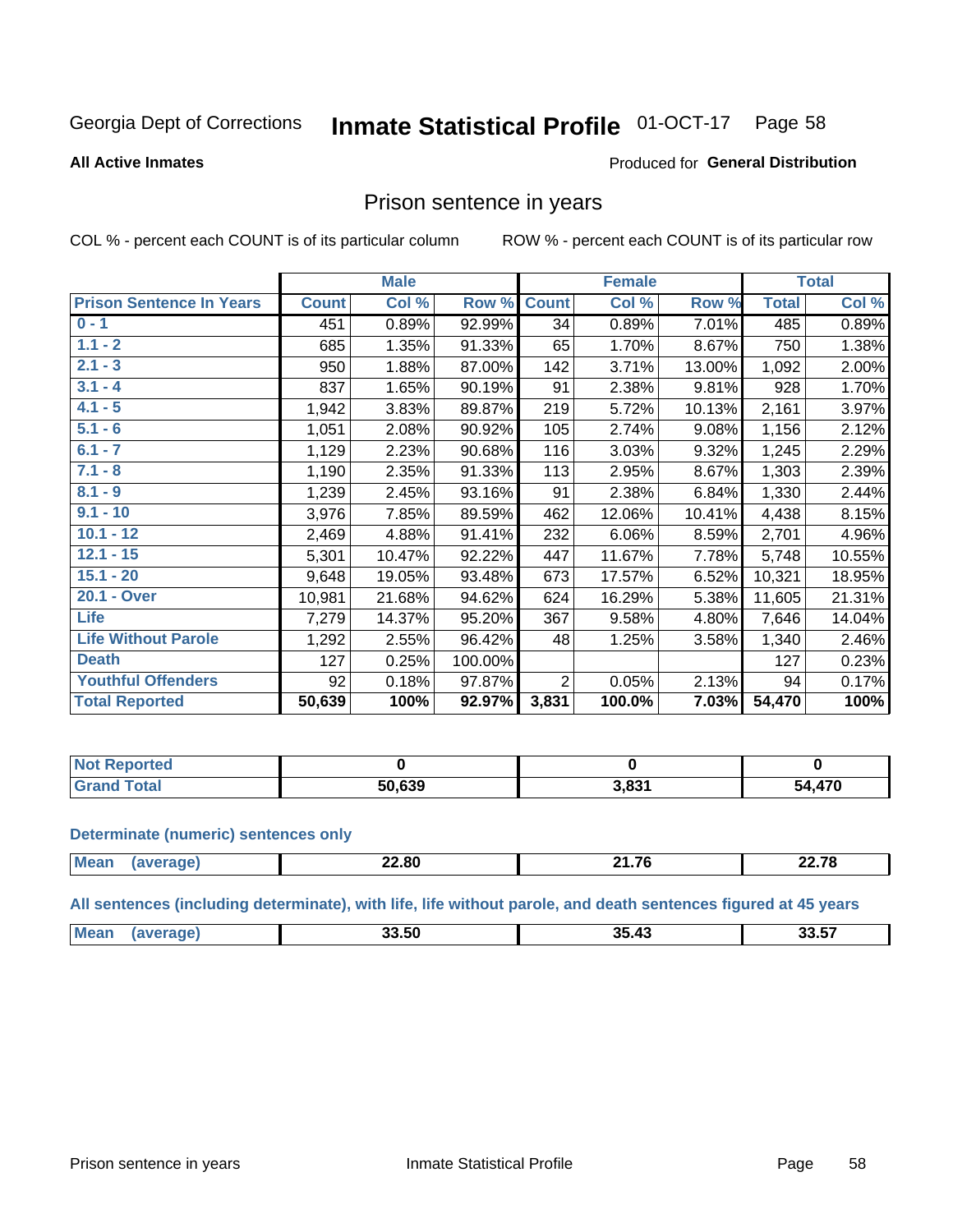#### **Inmate Statistical Profile 01-OCT-17** Page 59

### **All Active Inmates**

## **Produced for General Distribution**

# Primary offense, broken out into felonies vs misdemeanors

COL % - percent each COUNT is of its particular column

|                                  |              | <b>Male</b> |           |                    | <b>Female</b> |          | Total  |        |
|----------------------------------|--------------|-------------|-----------|--------------------|---------------|----------|--------|--------|
| <b>Felonies and Misdemeanors</b> | <b>Count</b> | Col%        |           | <b>Row % Count</b> | Col%          | Row %    | Total, | Col %  |
| <b>Felonies</b>                  | 50,405       | 99.81%      | $92.95\%$ | 3.822              | 99.92%        | $7.05\%$ | 54.227 | 99.81% |
| <b>Misdemeanors</b>              | 98           | 19%         | 97.03%    |                    | .08%          | 2.97%    | 101    | .19%   |
| <b>Total Reported</b>            | 50,503       | 100%        | 92.96%    | 3,825              | 100%          | $7.04\%$ | 54,328 | 100%   |

| <b>Not</b><br>Reported | 196<br>סכ ו |        | 42     |
|------------------------|-------------|--------|--------|
| <b>Grand</b><br>⊺otal  | 50.639      | 50.509 | 54,470 |

| Mo | ___ | 11 C.S<br>. | onies<br>. |
|----|-----|-------------|------------|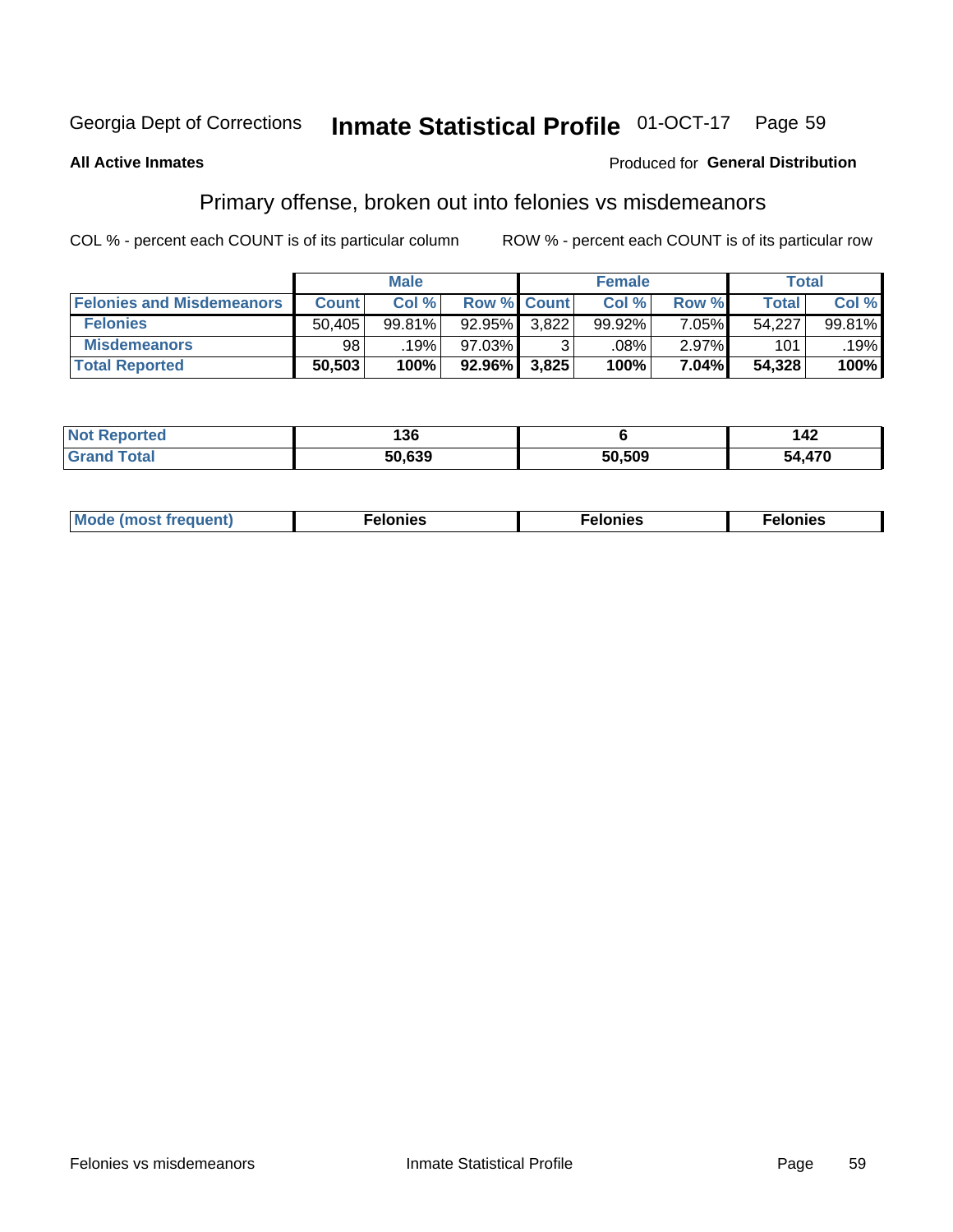#### **Inmate Statistical Profile 01-OCT-17** Page 60

#### **All Active Inmates**

### Produced for General Distribution

## Primary offense, broken out into six broad crime categories

COL % - percent each COUNT is of its particular column

|                                 | <b>Male</b>  |        |        |                 | <b>Female</b> |        | <b>Total</b> |        |  |
|---------------------------------|--------------|--------|--------|-----------------|---------------|--------|--------------|--------|--|
| <b>Crime Categories</b>         | <b>Count</b> | Col %  |        | Row % Count     | Col %         | Row %  | <b>Total</b> | Col %  |  |
| <b>Violent</b>                  | 26,419       | 52.25% | 93.90% | 1,716           | 44.79%        | 6.10%  | 28,135       | 51.73% |  |
| <b>Sex Crime</b><br>2           | 8,294        | 16.40% | 98.43% | 132             | 3.45%         | 1.57%  | 8,426        | 15.49% |  |
| $\mathbf{3}$<br><b>Property</b> | 8,024        | 15.87% | 89.07% | 985             | 25.71%        | 10.93% | 9,009        | 16.56% |  |
| <b>Drug</b><br>4                | 5,308        | 10.50% | 86.77% | 809             | 21.12%        | 13.23% | 6,117        | 11.25% |  |
| <b>Habit/DUI</b><br>5           | 95           | .19%   | 90.48% | 10 <sup>1</sup> | .26%          | 9.52%  | 105          | .19%   |  |
| <b>Other</b><br>6               | 2,420        | 4.79%  | 93.11% | 179             | 4.67%         | 6.89%  | 2,599        | 4.78%  |  |
| <b>Total Reported</b>           | 50,560       | 100%   | 92.96% | 3,831           | 100%          | 7.04%  | 54,391       | 100%   |  |

| <b>Not Reported</b>    | - -    |       | -~<br>- 3   |
|------------------------|--------|-------|-------------|
| <b>Total</b><br>'Grand | 50,639 | 3,831 | ,470<br>54. |

| M | - --<br>100011 | .<br><b>VIOIGIIL</b> | 1.91311 |
|---|----------------|----------------------|---------|
|   |                |                      |         |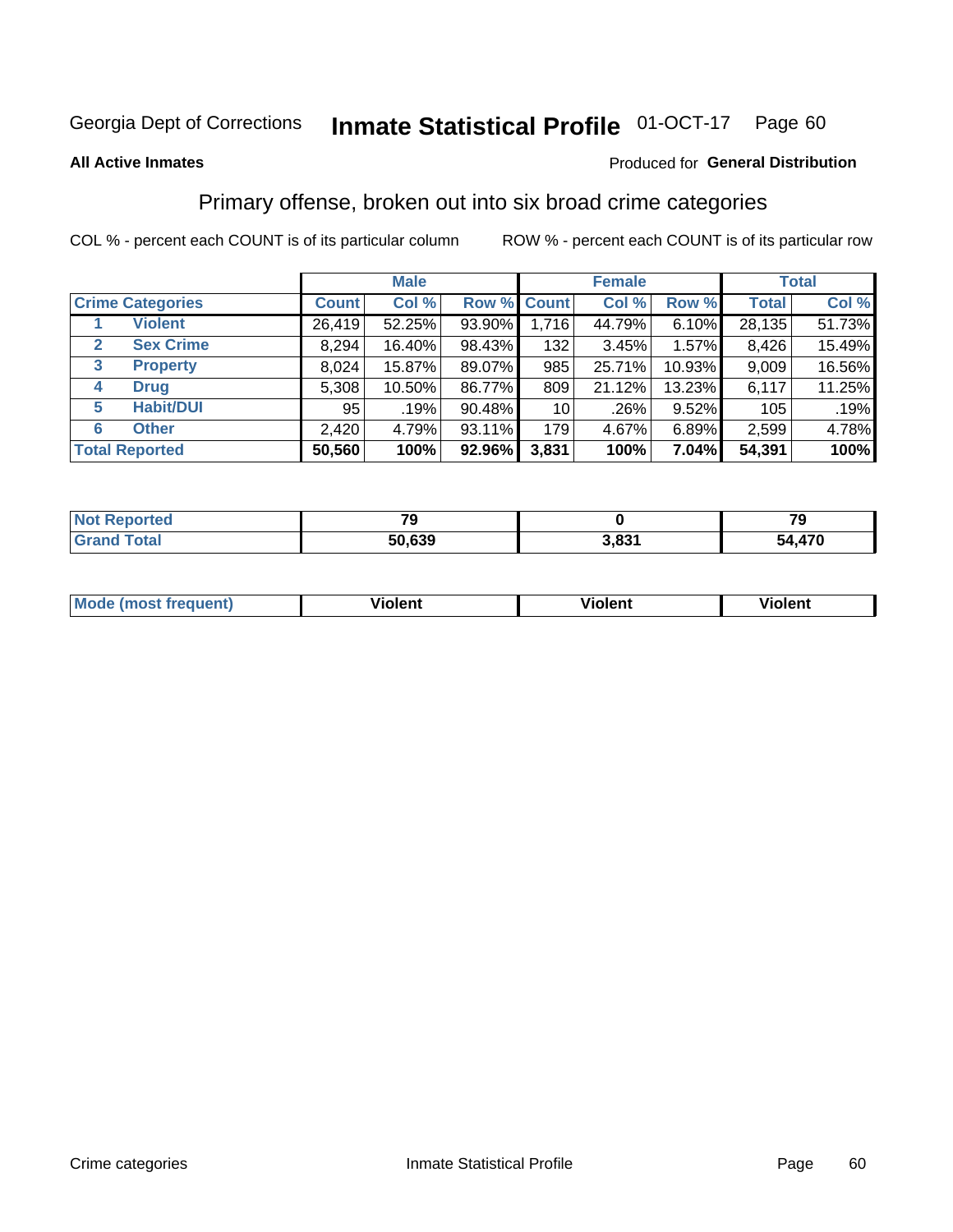#### **Inmate Statistical Profile 01-OCT-17** Page 61

#### **All Active Inmates**

#### Produced for General Distribution

# Primary offense, detailed offense code

COL % - percent each COUNT is of its particular column

| <b>Primary Offense</b><br>Col %<br>Row %<br><b>Count</b><br>Col %<br>Row %<br>Col %<br><b>Count</b><br><b>Total</b><br><b>Abuse Neglect Elder/Disab (2812)</b><br>62.69%<br>37.31%<br>42<br>.08%<br>25<br>.65%<br>.12%<br>67<br>Agg Aslt W Intnt To Rape (2095)<br>67<br>100.00%<br>.13%<br>67<br>.12%<br><b>Agg Sex Battery Atmpt (2099)</b><br>$\overline{2}$<br>$\overline{2}$<br>.01%<br>100.00%<br>.01%<br><b>Aggrav Assault (1302)</b><br>5,136<br>10.16%<br>94.39%<br>7.96%<br>5.61%<br>10.00%<br>305<br>5,441<br><b>Aggrav Assault Peace Ofcr</b><br>311<br>.62%<br>93.96%<br>.52%<br>6.04%<br>331<br>.61%<br>20<br>(1314)<br><b>Aggrav Battery (1305)</b><br>2.71%<br>93.84%<br>2.35%<br>2.68%<br>1,370<br>90<br>6.16%<br>1,460<br><b>Aggrav Battery Peace Ofcr</b><br>27<br>.05%<br>100.00%<br>.05%<br>27<br>(1315)<br><b>Aggrav Ch Molest Atmpt (2096)</b><br>100.00%<br>.01%<br>1<br>.01%<br>1<br><b>Aggrav Child Molestation (2021)</b><br>1,248<br>2.47%<br>98.42%<br>20<br>1,268<br>2.33%<br>.52%<br>1.58%<br><b>Aggrav Cruelty To Animals</b><br>92.86%<br>7.14%<br>13<br>.03%<br>1<br>.03%<br>.03%<br>14<br>(2972)<br><b>Aggrav Sexual Battery (2009)</b><br>217<br>99.54%<br>1<br>218<br>.40%<br>.43%<br>.03%<br>.46%<br><b>Aggrav Sodomy (2003)</b><br>3<br>206<br>.41%<br>98.56%<br>1.44%<br>209<br>.08%<br>.38%<br><b>Aggrav Stalking (1321)</b><br>311<br>96.58%<br>11<br>322<br>.62%<br>.29%<br>3.42%<br>.59%<br><b>Aggravated Assault On 65+</b><br>.01%<br>66.67%<br>$\overline{2}$<br>.05%<br>33.33%<br>.01%<br>4<br>6<br>(1304)<br><b>Alter Id (1506)</b><br>3<br>100.00%<br>3<br>.01%<br>.01%<br><b>Armed Robbery (1902)</b><br>11.71%<br>96.53%<br>213<br>3.47%<br>6,133<br>11.28%<br>5,920<br>5.56%<br>Arson 1st Degree (1401)<br>87.14%<br>12.86%<br>.12%<br>9<br>.23%<br>.13%<br>61<br>70<br><b>Arson 2nd Degree (1402)</b><br>88.89%<br>1<br>11.11%<br>.02%<br>8<br>.02%<br>.03%<br>9<br><b>Arson 3rd Degree (1403)</b><br>7<br>.01%<br>87.50%<br>1<br>.03%<br>12.50%<br>8<br>.01%<br>Ass W/ Int Transmit Hiv (1313)<br>$\overline{2}$<br>1<br>.01%<br>50.00%<br>1<br>.03%<br>50.00%<br>.01%<br><b>Atmpt Aggrav Assault (1303)</b><br>8<br>$\overline{2}$<br>.02%<br>80.00%<br>.05%<br>20.00%<br>10<br>.02%<br><b>Atmpt Aggrav Sodomy (2093)</b><br>4<br>100.00%<br>.01%<br>.01%<br>4<br><b>Atmpt Armed Robbery (1992)</b><br>94.23%<br>98<br>.19%<br>6<br>5.77%<br>.19%<br>.16%<br>104<br><b>Atmpt Burglary (1690)</b><br>32<br>.06%<br>100.00%<br>.06%<br>32<br><b>Atmpt Child Molestation (2094)</b><br>100.00%<br>43<br>.09%<br>.08%<br>43<br><b>Atmpt Escape (2590)</b><br>100.00%<br>.01%<br>.01%<br>1<br>1<br><b>Atmpt Finan Ident Frd (7014)</b><br>1<br>.03%<br>100.00%<br>1<br>.01%<br><b>Atmpt Kidnap (1390)</b><br>.01%<br>.01%<br>100.00%<br>1<br>1<br><b>Atmpt Murder (1190)</b><br>.21%<br>$\frac{117}{117}$<br>108<br>92.31%<br>.23%<br>7.69%<br>9<br>Atmpt Rape (2091)<br>45<br>.09%<br>97.83%<br>1<br>2.17%<br>.08%<br>.03%<br>46<br><b>Atmpt Robbery (1991)</b><br>37<br>.07%<br>94.87%<br>$\overline{2}$<br>.05%<br>5.13%<br>39<br>.07%<br><b>Atmpt Sodomy (2092)</b><br>3<br>.01%<br>3<br>.01%<br>100.00%<br><b>Atmpt Theft By Taking (1812)</b><br>$\overline{\mathbf{4}}$<br>.01%<br>100.00%<br>4<br>.01%<br><b>Atmpt Viol Substance Act (4090)</b><br>15<br>78.95%<br>.03%<br>.10%<br>21.05%<br>19<br>.03%<br>4<br><b>Att/Consprcy Commt C/S/Of</b><br>44<br>84.62%<br>8 <sup>1</sup><br>15.38%<br>.09%<br>.21%<br>52<br>.10%<br>(4134) |  | <b>Male</b> |  | <b>Female</b> |  | <b>Total</b> |
|--------------------------------------------------------------------------------------------------------------------------------------------------------------------------------------------------------------------------------------------------------------------------------------------------------------------------------------------------------------------------------------------------------------------------------------------------------------------------------------------------------------------------------------------------------------------------------------------------------------------------------------------------------------------------------------------------------------------------------------------------------------------------------------------------------------------------------------------------------------------------------------------------------------------------------------------------------------------------------------------------------------------------------------------------------------------------------------------------------------------------------------------------------------------------------------------------------------------------------------------------------------------------------------------------------------------------------------------------------------------------------------------------------------------------------------------------------------------------------------------------------------------------------------------------------------------------------------------------------------------------------------------------------------------------------------------------------------------------------------------------------------------------------------------------------------------------------------------------------------------------------------------------------------------------------------------------------------------------------------------------------------------------------------------------------------------------------------------------------------------------------------------------------------------------------------------------------------------------------------------------------------------------------------------------------------------------------------------------------------------------------------------------------------------------------------------------------------------------------------------------------------------------------------------------------------------------------------------------------------------------------------------------------------------------------------------------------------------------------------------------------------------------------------------------------------------------------------------------------------------------------------------------------------------------------------------------------------------------------------------------------------------------------------------------------------------------------------------------------------------------------------------------------------------------------------------------------------------------------------------------------------------------------------------------------------------------------------------------------------------------------------------------------------------------------------------------------------------------------------------------|--|-------------|--|---------------|--|--------------|
|                                                                                                                                                                                                                                                                                                                                                                                                                                                                                                                                                                                                                                                                                                                                                                                                                                                                                                                                                                                                                                                                                                                                                                                                                                                                                                                                                                                                                                                                                                                                                                                                                                                                                                                                                                                                                                                                                                                                                                                                                                                                                                                                                                                                                                                                                                                                                                                                                                                                                                                                                                                                                                                                                                                                                                                                                                                                                                                                                                                                                                                                                                                                                                                                                                                                                                                                                                                                                                                                                                  |  |             |  |               |  |              |
|                                                                                                                                                                                                                                                                                                                                                                                                                                                                                                                                                                                                                                                                                                                                                                                                                                                                                                                                                                                                                                                                                                                                                                                                                                                                                                                                                                                                                                                                                                                                                                                                                                                                                                                                                                                                                                                                                                                                                                                                                                                                                                                                                                                                                                                                                                                                                                                                                                                                                                                                                                                                                                                                                                                                                                                                                                                                                                                                                                                                                                                                                                                                                                                                                                                                                                                                                                                                                                                                                                  |  |             |  |               |  |              |
|                                                                                                                                                                                                                                                                                                                                                                                                                                                                                                                                                                                                                                                                                                                                                                                                                                                                                                                                                                                                                                                                                                                                                                                                                                                                                                                                                                                                                                                                                                                                                                                                                                                                                                                                                                                                                                                                                                                                                                                                                                                                                                                                                                                                                                                                                                                                                                                                                                                                                                                                                                                                                                                                                                                                                                                                                                                                                                                                                                                                                                                                                                                                                                                                                                                                                                                                                                                                                                                                                                  |  |             |  |               |  |              |
| .22%                                                                                                                                                                                                                                                                                                                                                                                                                                                                                                                                                                                                                                                                                                                                                                                                                                                                                                                                                                                                                                                                                                                                                                                                                                                                                                                                                                                                                                                                                                                                                                                                                                                                                                                                                                                                                                                                                                                                                                                                                                                                                                                                                                                                                                                                                                                                                                                                                                                                                                                                                                                                                                                                                                                                                                                                                                                                                                                                                                                                                                                                                                                                                                                                                                                                                                                                                                                                                                                                                             |  |             |  |               |  |              |
|                                                                                                                                                                                                                                                                                                                                                                                                                                                                                                                                                                                                                                                                                                                                                                                                                                                                                                                                                                                                                                                                                                                                                                                                                                                                                                                                                                                                                                                                                                                                                                                                                                                                                                                                                                                                                                                                                                                                                                                                                                                                                                                                                                                                                                                                                                                                                                                                                                                                                                                                                                                                                                                                                                                                                                                                                                                                                                                                                                                                                                                                                                                                                                                                                                                                                                                                                                                                                                                                                                  |  |             |  |               |  |              |
|                                                                                                                                                                                                                                                                                                                                                                                                                                                                                                                                                                                                                                                                                                                                                                                                                                                                                                                                                                                                                                                                                                                                                                                                                                                                                                                                                                                                                                                                                                                                                                                                                                                                                                                                                                                                                                                                                                                                                                                                                                                                                                                                                                                                                                                                                                                                                                                                                                                                                                                                                                                                                                                                                                                                                                                                                                                                                                                                                                                                                                                                                                                                                                                                                                                                                                                                                                                                                                                                                                  |  |             |  |               |  |              |
|                                                                                                                                                                                                                                                                                                                                                                                                                                                                                                                                                                                                                                                                                                                                                                                                                                                                                                                                                                                                                                                                                                                                                                                                                                                                                                                                                                                                                                                                                                                                                                                                                                                                                                                                                                                                                                                                                                                                                                                                                                                                                                                                                                                                                                                                                                                                                                                                                                                                                                                                                                                                                                                                                                                                                                                                                                                                                                                                                                                                                                                                                                                                                                                                                                                                                                                                                                                                                                                                                                  |  |             |  |               |  |              |
|                                                                                                                                                                                                                                                                                                                                                                                                                                                                                                                                                                                                                                                                                                                                                                                                                                                                                                                                                                                                                                                                                                                                                                                                                                                                                                                                                                                                                                                                                                                                                                                                                                                                                                                                                                                                                                                                                                                                                                                                                                                                                                                                                                                                                                                                                                                                                                                                                                                                                                                                                                                                                                                                                                                                                                                                                                                                                                                                                                                                                                                                                                                                                                                                                                                                                                                                                                                                                                                                                                  |  |             |  |               |  |              |
|                                                                                                                                                                                                                                                                                                                                                                                                                                                                                                                                                                                                                                                                                                                                                                                                                                                                                                                                                                                                                                                                                                                                                                                                                                                                                                                                                                                                                                                                                                                                                                                                                                                                                                                                                                                                                                                                                                                                                                                                                                                                                                                                                                                                                                                                                                                                                                                                                                                                                                                                                                                                                                                                                                                                                                                                                                                                                                                                                                                                                                                                                                                                                                                                                                                                                                                                                                                                                                                                                                  |  |             |  |               |  |              |
|                                                                                                                                                                                                                                                                                                                                                                                                                                                                                                                                                                                                                                                                                                                                                                                                                                                                                                                                                                                                                                                                                                                                                                                                                                                                                                                                                                                                                                                                                                                                                                                                                                                                                                                                                                                                                                                                                                                                                                                                                                                                                                                                                                                                                                                                                                                                                                                                                                                                                                                                                                                                                                                                                                                                                                                                                                                                                                                                                                                                                                                                                                                                                                                                                                                                                                                                                                                                                                                                                                  |  |             |  |               |  |              |
|                                                                                                                                                                                                                                                                                                                                                                                                                                                                                                                                                                                                                                                                                                                                                                                                                                                                                                                                                                                                                                                                                                                                                                                                                                                                                                                                                                                                                                                                                                                                                                                                                                                                                                                                                                                                                                                                                                                                                                                                                                                                                                                                                                                                                                                                                                                                                                                                                                                                                                                                                                                                                                                                                                                                                                                                                                                                                                                                                                                                                                                                                                                                                                                                                                                                                                                                                                                                                                                                                                  |  |             |  |               |  |              |
|                                                                                                                                                                                                                                                                                                                                                                                                                                                                                                                                                                                                                                                                                                                                                                                                                                                                                                                                                                                                                                                                                                                                                                                                                                                                                                                                                                                                                                                                                                                                                                                                                                                                                                                                                                                                                                                                                                                                                                                                                                                                                                                                                                                                                                                                                                                                                                                                                                                                                                                                                                                                                                                                                                                                                                                                                                                                                                                                                                                                                                                                                                                                                                                                                                                                                                                                                                                                                                                                                                  |  |             |  |               |  |              |
|                                                                                                                                                                                                                                                                                                                                                                                                                                                                                                                                                                                                                                                                                                                                                                                                                                                                                                                                                                                                                                                                                                                                                                                                                                                                                                                                                                                                                                                                                                                                                                                                                                                                                                                                                                                                                                                                                                                                                                                                                                                                                                                                                                                                                                                                                                                                                                                                                                                                                                                                                                                                                                                                                                                                                                                                                                                                                                                                                                                                                                                                                                                                                                                                                                                                                                                                                                                                                                                                                                  |  |             |  |               |  |              |
|                                                                                                                                                                                                                                                                                                                                                                                                                                                                                                                                                                                                                                                                                                                                                                                                                                                                                                                                                                                                                                                                                                                                                                                                                                                                                                                                                                                                                                                                                                                                                                                                                                                                                                                                                                                                                                                                                                                                                                                                                                                                                                                                                                                                                                                                                                                                                                                                                                                                                                                                                                                                                                                                                                                                                                                                                                                                                                                                                                                                                                                                                                                                                                                                                                                                                                                                                                                                                                                                                                  |  |             |  |               |  |              |
|                                                                                                                                                                                                                                                                                                                                                                                                                                                                                                                                                                                                                                                                                                                                                                                                                                                                                                                                                                                                                                                                                                                                                                                                                                                                                                                                                                                                                                                                                                                                                                                                                                                                                                                                                                                                                                                                                                                                                                                                                                                                                                                                                                                                                                                                                                                                                                                                                                                                                                                                                                                                                                                                                                                                                                                                                                                                                                                                                                                                                                                                                                                                                                                                                                                                                                                                                                                                                                                                                                  |  |             |  |               |  |              |
|                                                                                                                                                                                                                                                                                                                                                                                                                                                                                                                                                                                                                                                                                                                                                                                                                                                                                                                                                                                                                                                                                                                                                                                                                                                                                                                                                                                                                                                                                                                                                                                                                                                                                                                                                                                                                                                                                                                                                                                                                                                                                                                                                                                                                                                                                                                                                                                                                                                                                                                                                                                                                                                                                                                                                                                                                                                                                                                                                                                                                                                                                                                                                                                                                                                                                                                                                                                                                                                                                                  |  |             |  |               |  |              |
|                                                                                                                                                                                                                                                                                                                                                                                                                                                                                                                                                                                                                                                                                                                                                                                                                                                                                                                                                                                                                                                                                                                                                                                                                                                                                                                                                                                                                                                                                                                                                                                                                                                                                                                                                                                                                                                                                                                                                                                                                                                                                                                                                                                                                                                                                                                                                                                                                                                                                                                                                                                                                                                                                                                                                                                                                                                                                                                                                                                                                                                                                                                                                                                                                                                                                                                                                                                                                                                                                                  |  |             |  |               |  |              |
|                                                                                                                                                                                                                                                                                                                                                                                                                                                                                                                                                                                                                                                                                                                                                                                                                                                                                                                                                                                                                                                                                                                                                                                                                                                                                                                                                                                                                                                                                                                                                                                                                                                                                                                                                                                                                                                                                                                                                                                                                                                                                                                                                                                                                                                                                                                                                                                                                                                                                                                                                                                                                                                                                                                                                                                                                                                                                                                                                                                                                                                                                                                                                                                                                                                                                                                                                                                                                                                                                                  |  |             |  |               |  |              |
|                                                                                                                                                                                                                                                                                                                                                                                                                                                                                                                                                                                                                                                                                                                                                                                                                                                                                                                                                                                                                                                                                                                                                                                                                                                                                                                                                                                                                                                                                                                                                                                                                                                                                                                                                                                                                                                                                                                                                                                                                                                                                                                                                                                                                                                                                                                                                                                                                                                                                                                                                                                                                                                                                                                                                                                                                                                                                                                                                                                                                                                                                                                                                                                                                                                                                                                                                                                                                                                                                                  |  |             |  |               |  |              |
|                                                                                                                                                                                                                                                                                                                                                                                                                                                                                                                                                                                                                                                                                                                                                                                                                                                                                                                                                                                                                                                                                                                                                                                                                                                                                                                                                                                                                                                                                                                                                                                                                                                                                                                                                                                                                                                                                                                                                                                                                                                                                                                                                                                                                                                                                                                                                                                                                                                                                                                                                                                                                                                                                                                                                                                                                                                                                                                                                                                                                                                                                                                                                                                                                                                                                                                                                                                                                                                                                                  |  |             |  |               |  |              |
|                                                                                                                                                                                                                                                                                                                                                                                                                                                                                                                                                                                                                                                                                                                                                                                                                                                                                                                                                                                                                                                                                                                                                                                                                                                                                                                                                                                                                                                                                                                                                                                                                                                                                                                                                                                                                                                                                                                                                                                                                                                                                                                                                                                                                                                                                                                                                                                                                                                                                                                                                                                                                                                                                                                                                                                                                                                                                                                                                                                                                                                                                                                                                                                                                                                                                                                                                                                                                                                                                                  |  |             |  |               |  |              |
|                                                                                                                                                                                                                                                                                                                                                                                                                                                                                                                                                                                                                                                                                                                                                                                                                                                                                                                                                                                                                                                                                                                                                                                                                                                                                                                                                                                                                                                                                                                                                                                                                                                                                                                                                                                                                                                                                                                                                                                                                                                                                                                                                                                                                                                                                                                                                                                                                                                                                                                                                                                                                                                                                                                                                                                                                                                                                                                                                                                                                                                                                                                                                                                                                                                                                                                                                                                                                                                                                                  |  |             |  |               |  |              |
|                                                                                                                                                                                                                                                                                                                                                                                                                                                                                                                                                                                                                                                                                                                                                                                                                                                                                                                                                                                                                                                                                                                                                                                                                                                                                                                                                                                                                                                                                                                                                                                                                                                                                                                                                                                                                                                                                                                                                                                                                                                                                                                                                                                                                                                                                                                                                                                                                                                                                                                                                                                                                                                                                                                                                                                                                                                                                                                                                                                                                                                                                                                                                                                                                                                                                                                                                                                                                                                                                                  |  |             |  |               |  |              |
|                                                                                                                                                                                                                                                                                                                                                                                                                                                                                                                                                                                                                                                                                                                                                                                                                                                                                                                                                                                                                                                                                                                                                                                                                                                                                                                                                                                                                                                                                                                                                                                                                                                                                                                                                                                                                                                                                                                                                                                                                                                                                                                                                                                                                                                                                                                                                                                                                                                                                                                                                                                                                                                                                                                                                                                                                                                                                                                                                                                                                                                                                                                                                                                                                                                                                                                                                                                                                                                                                                  |  |             |  |               |  |              |
|                                                                                                                                                                                                                                                                                                                                                                                                                                                                                                                                                                                                                                                                                                                                                                                                                                                                                                                                                                                                                                                                                                                                                                                                                                                                                                                                                                                                                                                                                                                                                                                                                                                                                                                                                                                                                                                                                                                                                                                                                                                                                                                                                                                                                                                                                                                                                                                                                                                                                                                                                                                                                                                                                                                                                                                                                                                                                                                                                                                                                                                                                                                                                                                                                                                                                                                                                                                                                                                                                                  |  |             |  |               |  |              |
|                                                                                                                                                                                                                                                                                                                                                                                                                                                                                                                                                                                                                                                                                                                                                                                                                                                                                                                                                                                                                                                                                                                                                                                                                                                                                                                                                                                                                                                                                                                                                                                                                                                                                                                                                                                                                                                                                                                                                                                                                                                                                                                                                                                                                                                                                                                                                                                                                                                                                                                                                                                                                                                                                                                                                                                                                                                                                                                                                                                                                                                                                                                                                                                                                                                                                                                                                                                                                                                                                                  |  |             |  |               |  |              |
|                                                                                                                                                                                                                                                                                                                                                                                                                                                                                                                                                                                                                                                                                                                                                                                                                                                                                                                                                                                                                                                                                                                                                                                                                                                                                                                                                                                                                                                                                                                                                                                                                                                                                                                                                                                                                                                                                                                                                                                                                                                                                                                                                                                                                                                                                                                                                                                                                                                                                                                                                                                                                                                                                                                                                                                                                                                                                                                                                                                                                                                                                                                                                                                                                                                                                                                                                                                                                                                                                                  |  |             |  |               |  |              |
|                                                                                                                                                                                                                                                                                                                                                                                                                                                                                                                                                                                                                                                                                                                                                                                                                                                                                                                                                                                                                                                                                                                                                                                                                                                                                                                                                                                                                                                                                                                                                                                                                                                                                                                                                                                                                                                                                                                                                                                                                                                                                                                                                                                                                                                                                                                                                                                                                                                                                                                                                                                                                                                                                                                                                                                                                                                                                                                                                                                                                                                                                                                                                                                                                                                                                                                                                                                                                                                                                                  |  |             |  |               |  |              |
|                                                                                                                                                                                                                                                                                                                                                                                                                                                                                                                                                                                                                                                                                                                                                                                                                                                                                                                                                                                                                                                                                                                                                                                                                                                                                                                                                                                                                                                                                                                                                                                                                                                                                                                                                                                                                                                                                                                                                                                                                                                                                                                                                                                                                                                                                                                                                                                                                                                                                                                                                                                                                                                                                                                                                                                                                                                                                                                                                                                                                                                                                                                                                                                                                                                                                                                                                                                                                                                                                                  |  |             |  |               |  |              |
|                                                                                                                                                                                                                                                                                                                                                                                                                                                                                                                                                                                                                                                                                                                                                                                                                                                                                                                                                                                                                                                                                                                                                                                                                                                                                                                                                                                                                                                                                                                                                                                                                                                                                                                                                                                                                                                                                                                                                                                                                                                                                                                                                                                                                                                                                                                                                                                                                                                                                                                                                                                                                                                                                                                                                                                                                                                                                                                                                                                                                                                                                                                                                                                                                                                                                                                                                                                                                                                                                                  |  |             |  |               |  |              |
|                                                                                                                                                                                                                                                                                                                                                                                                                                                                                                                                                                                                                                                                                                                                                                                                                                                                                                                                                                                                                                                                                                                                                                                                                                                                                                                                                                                                                                                                                                                                                                                                                                                                                                                                                                                                                                                                                                                                                                                                                                                                                                                                                                                                                                                                                                                                                                                                                                                                                                                                                                                                                                                                                                                                                                                                                                                                                                                                                                                                                                                                                                                                                                                                                                                                                                                                                                                                                                                                                                  |  |             |  |               |  |              |
|                                                                                                                                                                                                                                                                                                                                                                                                                                                                                                                                                                                                                                                                                                                                                                                                                                                                                                                                                                                                                                                                                                                                                                                                                                                                                                                                                                                                                                                                                                                                                                                                                                                                                                                                                                                                                                                                                                                                                                                                                                                                                                                                                                                                                                                                                                                                                                                                                                                                                                                                                                                                                                                                                                                                                                                                                                                                                                                                                                                                                                                                                                                                                                                                                                                                                                                                                                                                                                                                                                  |  |             |  |               |  |              |
|                                                                                                                                                                                                                                                                                                                                                                                                                                                                                                                                                                                                                                                                                                                                                                                                                                                                                                                                                                                                                                                                                                                                                                                                                                                                                                                                                                                                                                                                                                                                                                                                                                                                                                                                                                                                                                                                                                                                                                                                                                                                                                                                                                                                                                                                                                                                                                                                                                                                                                                                                                                                                                                                                                                                                                                                                                                                                                                                                                                                                                                                                                                                                                                                                                                                                                                                                                                                                                                                                                  |  |             |  |               |  |              |
|                                                                                                                                                                                                                                                                                                                                                                                                                                                                                                                                                                                                                                                                                                                                                                                                                                                                                                                                                                                                                                                                                                                                                                                                                                                                                                                                                                                                                                                                                                                                                                                                                                                                                                                                                                                                                                                                                                                                                                                                                                                                                                                                                                                                                                                                                                                                                                                                                                                                                                                                                                                                                                                                                                                                                                                                                                                                                                                                                                                                                                                                                                                                                                                                                                                                                                                                                                                                                                                                                                  |  |             |  |               |  |              |
|                                                                                                                                                                                                                                                                                                                                                                                                                                                                                                                                                                                                                                                                                                                                                                                                                                                                                                                                                                                                                                                                                                                                                                                                                                                                                                                                                                                                                                                                                                                                                                                                                                                                                                                                                                                                                                                                                                                                                                                                                                                                                                                                                                                                                                                                                                                                                                                                                                                                                                                                                                                                                                                                                                                                                                                                                                                                                                                                                                                                                                                                                                                                                                                                                                                                                                                                                                                                                                                                                                  |  |             |  |               |  |              |
|                                                                                                                                                                                                                                                                                                                                                                                                                                                                                                                                                                                                                                                                                                                                                                                                                                                                                                                                                                                                                                                                                                                                                                                                                                                                                                                                                                                                                                                                                                                                                                                                                                                                                                                                                                                                                                                                                                                                                                                                                                                                                                                                                                                                                                                                                                                                                                                                                                                                                                                                                                                                                                                                                                                                                                                                                                                                                                                                                                                                                                                                                                                                                                                                                                                                                                                                                                                                                                                                                                  |  |             |  |               |  |              |
|                                                                                                                                                                                                                                                                                                                                                                                                                                                                                                                                                                                                                                                                                                                                                                                                                                                                                                                                                                                                                                                                                                                                                                                                                                                                                                                                                                                                                                                                                                                                                                                                                                                                                                                                                                                                                                                                                                                                                                                                                                                                                                                                                                                                                                                                                                                                                                                                                                                                                                                                                                                                                                                                                                                                                                                                                                                                                                                                                                                                                                                                                                                                                                                                                                                                                                                                                                                                                                                                                                  |  |             |  |               |  |              |
|                                                                                                                                                                                                                                                                                                                                                                                                                                                                                                                                                                                                                                                                                                                                                                                                                                                                                                                                                                                                                                                                                                                                                                                                                                                                                                                                                                                                                                                                                                                                                                                                                                                                                                                                                                                                                                                                                                                                                                                                                                                                                                                                                                                                                                                                                                                                                                                                                                                                                                                                                                                                                                                                                                                                                                                                                                                                                                                                                                                                                                                                                                                                                                                                                                                                                                                                                                                                                                                                                                  |  |             |  |               |  |              |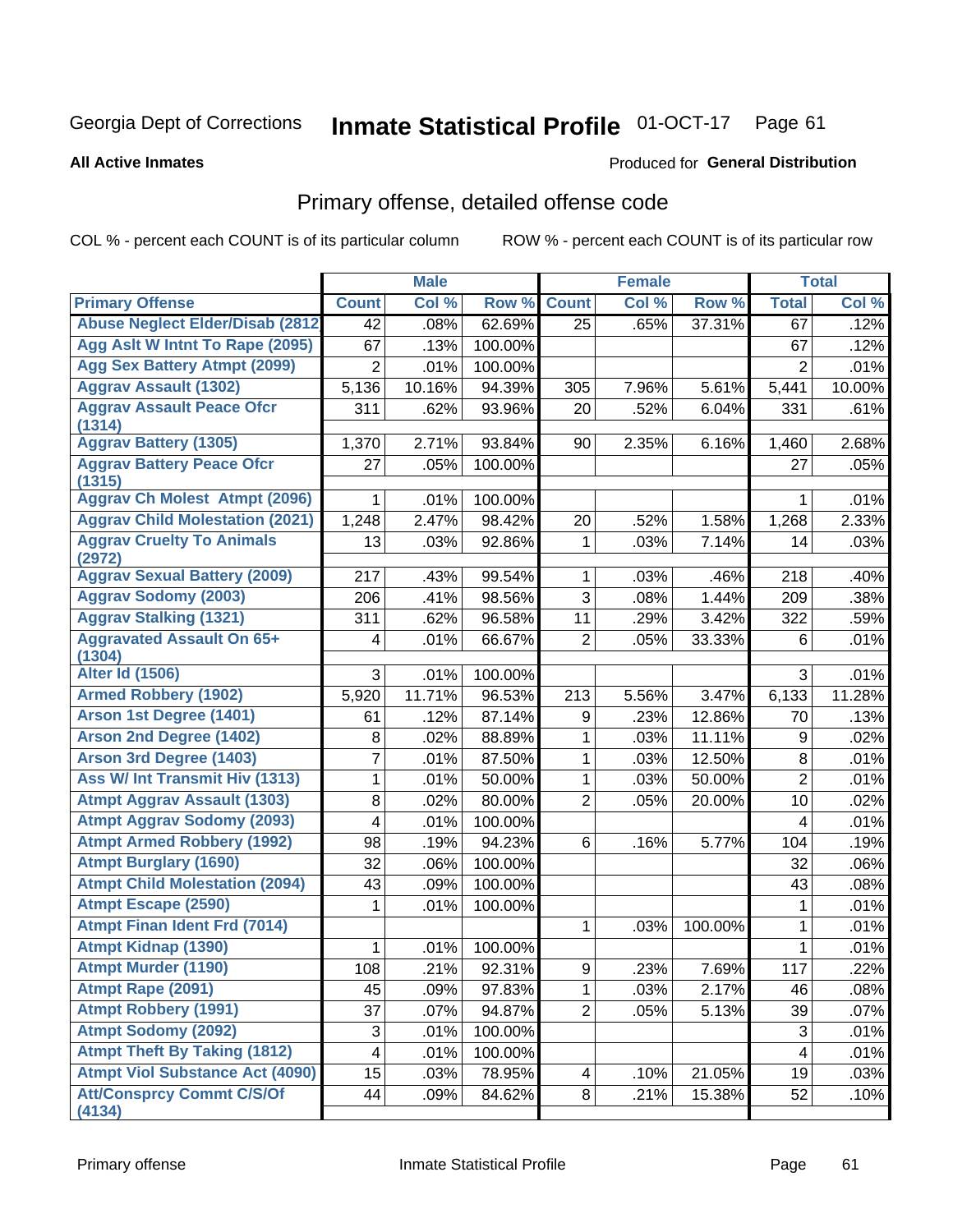#### **Inmate Statistical Profile 01-OCT-17** Page 62

#### **All Active Inmates**

#### Produced for General Distribution

# Primary offense, detailed offense code

COL % - percent each COUNT is of its particular column

|                                            |                 | <b>Male</b> |                  |                | <b>Female</b> |         |                | <b>Total</b> |
|--------------------------------------------|-----------------|-------------|------------------|----------------|---------------|---------|----------------|--------------|
| <b>Primary Offense</b>                     | <b>Count</b>    | Col %       | Row <sup>%</sup> | <b>Count</b>   | Col %         | Row %   | <b>Total</b>   | Col %        |
| <b>Bad Checks (1704)</b>                   | 1               | .01%        | 50.00%           | 1              | .03%          | 50.00%  | $\overline{2}$ | .01%         |
| <b>Bail Jumping (2511)</b>                 | 4               | .01%        | 66.67%           | 2              | .05%          | 33.33%  | 6              | .01%         |
| <b>Bigamy (2007)</b>                       | 2               | .01%        | 100.00%          |                |               |         | $\overline{c}$ | .01%         |
| <b>Bribery Govt Officer (2301)</b>         | $\overline{2}$  | .01%        | 66.67%           | 1              | .03%          | 33.33%  | 3              | .01%         |
| Burg 1st Aft 6/30/12 (1611)                | 1,877           | 3.71%       | 93.57%           | 129            | 3.37%         | 6.43%   | 2,006          | 3.69%        |
| Burg 2nd Aft 6/30/12 (1612)                | 639             | 1.26%       | 95.09%           | 33             | .86%          | 4.91%   | 672            | 1.24%        |
| Burg Bef 7/1/12 (1601)                     | 2,626           | 5.19%       | 96.65%           | 91             | 2.38%         | 3.35%   | 2,717          | 5.00%        |
| <b>Bus Hijacking (2751)</b>                | 1               | .01%        | 100.00%          |                |               |         | 1              | .01%         |
| <b>Carjacking Attempted (1912)</b>         | 1               | .01%        | 100.00%          |                |               |         | 1              | .01%         |
| <b>Carry Weapon At School (2915)</b>       | 1               | .01%        | 50.00%           | 1              | .03%          | 50.00%  | $\overline{2}$ | .01%         |
| <b>Child Molestation (2019)</b>            | 2,619           | 5.18%       | 98.05%           | 52             | 1.36%         | 1.95%   | 2,671          | 4.91%        |
| <b>Chop Shop Violation (5003)</b>          | 1               | .01%        | 100.00%          |                |               |         | 1              | .01%         |
| <b>Cnspire Traffic Cntrl Sub (4130)</b>    | 6               | .01%        | 100.00%          |                |               |         | 6              | .01%         |
| <b>Computer Pornography (1760)</b>         | 79              | .16%        | 97.53%           | $\overline{2}$ | .05%          | 2.47%   | 81             | .15%         |
| <b>Computer Theft (1761)</b>               | $\overline{2}$  | .01%        | 25.00%           | 6              | .16%          | 75.00%  | 8              | .01%         |
| <b>Computer Trespass (1762)</b>            |                 |             |                  | 2              | .05%          | 100.00% | $\overline{2}$ | .01%         |
| <b>Conceal Death Of Another (1125)</b>     | 17              | .03%        | 68.00%           | 8              | .21%          | 32.00%  | 25             | .05%         |
| <b>Conspiracy (9901)</b>                   | 26              | .05%        | 78.79%           | 7              | .18%          | 21.21%  | 33             | .06%         |
| <b>Convsn Paymnts Real Propy</b><br>(1811) | 1               | .01%        | 100.00%          |                |               |         | $\mathbf 1$    | .01%         |
| Crmnl Atmpt (9905)                         | 1               | .01%        | 100.00%          |                |               |         | 1              | .01%         |
| <b>Crmnl Damage 1st Degree (1501)</b>      | 24              | .05%        | 88.89%           | $\sqrt{3}$     | .08%          | 11.11%  | 27             | .05%         |
| <b>Crmnl Damage 2nd Degree</b><br>(1502)   | 63              | .12%        | 84.00%           | 12             | .31%          | 16.00%  | 75             | .14%         |
| <b>Crmnl Interfere Govt Prop (2613)</b>    | 16              | .03%        | 84.21%           | 3              | .08%          | 15.79%  | 19             | .03%         |
| <b>Crmnl Trespassing (9912)</b>            | 1               | .01%        | 100.00%          |                |               |         | 1              | .01%         |
| <b>Cruelty To Animals (2971)</b>           | 1               | .01%        | 100.00%          |                |               |         | 1              | .01%         |
| <b>Cruelty To Children (2801)</b>          | 287             | .57%        | 72.66%           | 108            | 2.82%         | 27.34%  | 395            | .73%         |
| <b>Cruelty To Elder Person (2811)</b>      | 24              | .05%        | 60.00%           | 16             | .42%          | 40.00%  | 40             | .07%         |
| <b>Damage Destroy Secr Prop</b><br>(1504)  | 1               | .01%        | 100.00%          |                |               |         | 1              | .01%         |
| <b>Defrauding State (2307)</b>             | $\mathbf{1}$    | .01%        | 50.00%           | 1              | .03%          | 50.00%  | $\overline{2}$ | .01%         |
| Dogfighting (2718)                         | $\mathbf 1$     | .01%        | 100.00%          |                |               |         | 1              | .01%         |
| Drv W/ Improp Veh Reg (7013)               |                 |             |                  | 1              | .03%          | 100.00% | 1              | .01%         |
| <b>Drvng Habtl Violator (5004)</b>         | 8               | .02%        | 100.00%          |                |               |         | 8              | .01%         |
| Eavesdrop & Surveillance (3001)            | $\mathbf{1}$    | .01%        | 100.00%          |                |               |         | 1.             | .01%         |
| <b>Entering Vehicle (1880)</b>             | 126             | .25%        | 97.67%           | 3              | .08%          | 2.33%   | 129            | .24%         |
| <b>Entice Child Attempted (2090)</b>       | 3               | .01%        | 100.00%          |                |               |         | 3              | .01%         |
| <b>Enticing Child-Indec Purp (2020)</b>    | $\overline{76}$ | .15%        | 92.68%           | 6              | .16%          | 7.32%   | 82             | .15%         |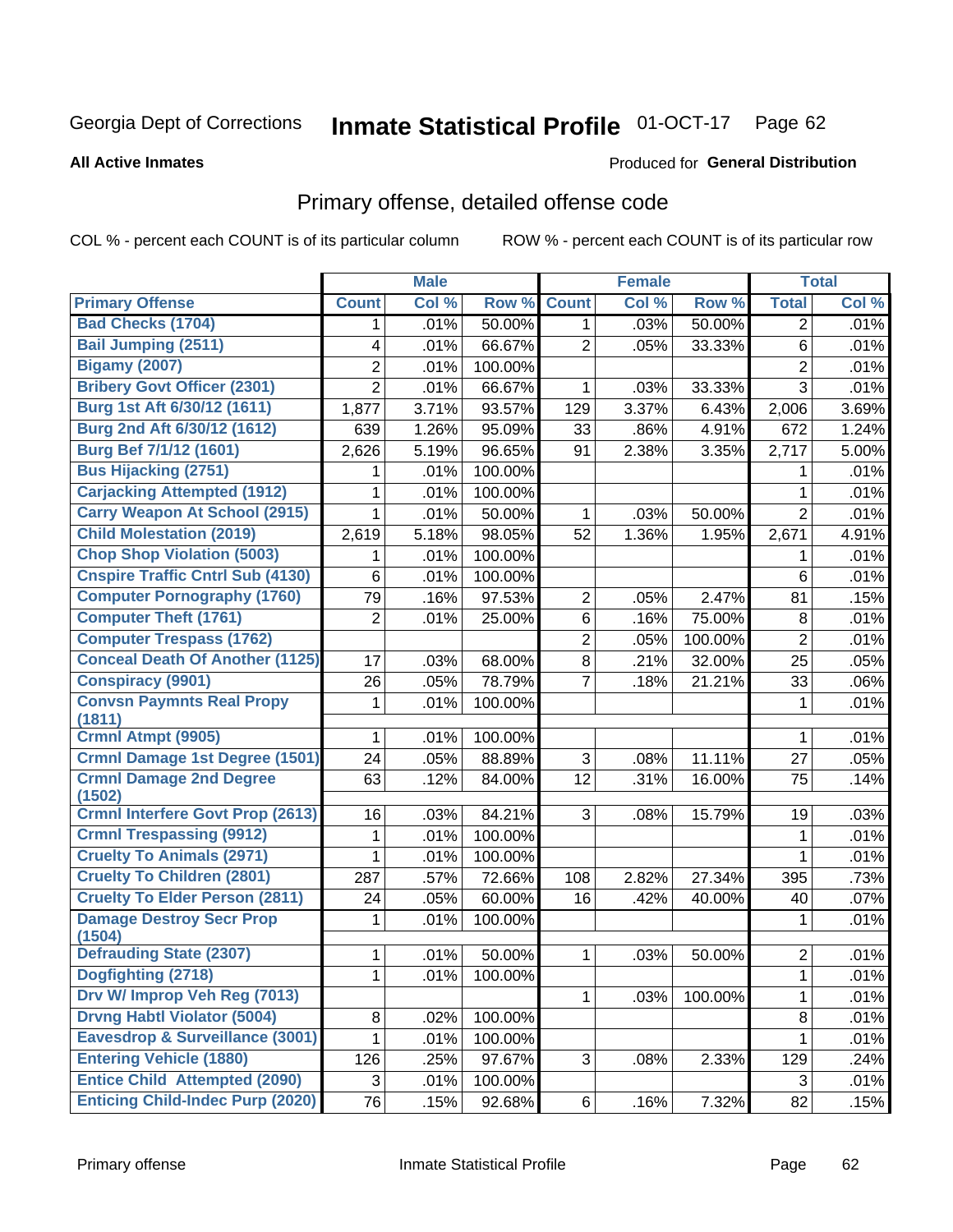#### Inmate Statistical Profile 01-OCT-17 Page 63

#### **All Active Inmates**

## **Produced for General Distribution**

## Primary offense, detailed offense code

COL % - percent each COUNT is of its particular column

|                                            |                 | <b>Male</b> |         |                | <b>Female</b> |         |                | <b>Total</b> |
|--------------------------------------------|-----------------|-------------|---------|----------------|---------------|---------|----------------|--------------|
| <b>Primary Offense</b>                     | <b>Count</b>    | Col %       | Row %   | <b>Count</b>   | Col %         | Row %   | <b>Total</b>   | Col %        |
| <b>Escape (2501)</b>                       | 24              | .05%        | 85.71%  | 4              | .10%          | 14.29%  | 28             | .05%         |
| <b>False Certificates (2311)</b>           | 3               | .01%        | 100.00% |                |               |         | 3              | .01%         |
| <b>False Imprisonment (1308)</b>           | 192             | .38%        | 95.52%  | 9              | .23%          | 4.48%   | 201            | .37%         |
| <b>False Statements Govt (2408)</b>        | 29              | .06%        | 85.29%  | 5              | .13%          | 14.71%  | 34             | .06%         |
| <b>False Swearing (2402)</b>               | 3               | .01%        | 100.00% |                |               |         | 3              | .01%         |
| <b>Family Violence Battery (1301)</b>      | 168             | .33%        | 96.00%  | 7              | .18%          | 4.00%   | 175            | .32%         |
| Feticide (1121)                            | 1               | .01%        | 100.00% |                |               |         | 1              | .01%         |
| <b>Feticide By Vehicle (1118)</b>          | 3               | .01%        | 100.00% |                |               |         | 3              | .01%         |
| <b>Financial Identity Fraud (1756)</b>     | $\overline{55}$ | .11%        | 61.11%  | 35             | .91%          | 38.89%  | 90             | .17%         |
| <b>Fleeing/Eluding Police (2316)</b>       | 403             | .80%        | 96.64%  | 14             | .37%          | 3.36%   | 417            | .77%         |
| Forg 1st Aft 6/30/12 (1711)                | 104             | .21%        | 69.80%  | 45             | 1.17%         | 30.20%  | 149            | .27%         |
| Forg 1st Bef 7/1/12 (1701)                 | 261             | .52%        | 70.16%  | 111            | 2.90%         | 29.84%  | 372            | .68%         |
| Forg 2nd Aft 6/30/12 (1712)                | 22              | .04%        | 62.86%  | 13             | .34%          | 37.14%  | 35             | .06%         |
| Forg 2nd Bef 7/1/12 (1702)                 | 10              | .02%        | 100.00% |                |               |         | 10             | .02%         |
| Forg 3rd Aft 6/30/12 (1713)                | 62              | .12%        | 81.58%  | 14             | .37%          | 18.42%  | 76             | .14%         |
| Forg 4th Aft 6/30/12 (1714)                | 11              | .02%        | 57.89%  | 8              | .21%          | 42.11%  | 19             | .03%         |
| <b>Forgery Credit Card (1752)</b>          | 5               | .01%        | 100.00% |                |               |         | 5              | .01%         |
| <b>Fraudulent Access Compute</b><br>(1796) | 6               | .01%        | 100.00% |                |               |         | $6\phantom{1}$ | .01%         |
| <b>Fraudulent Checks (1750)</b>            | 3               | .01%        | 60.00%  | $\overline{2}$ | .05%          | 40.00%  | 5              | .01%         |
| <b>Fraudulent Credit Card (1753)</b>       | 53              | .10%        | 68.83%  | 24             | .63%          | 31.17%  | 77             | .14%         |
| <b>Gang Participation (9914)</b>           | 27              | .05%        | 100.00% |                |               |         | 27             | .05%         |
| <b>Guard Line W/Weapon/Drugs</b><br>(2963) | 27              | .05%        | 77.14%  | 8              | .21%          | 22.86%  | 35             | .06%         |
| <b>Habit Traf Viol/Impaired (5005)</b>     | 5               | .01%        | 83.33%  | 1              | .03%          | 16.67%  | 6              | .01%         |
| <b>Habit Traf Viol/Other (5006)</b>        | 9               | .02%        | 100.00% |                |               |         | 9              | .02%         |
| <b>Harbor/Conceal Sex Offndr</b><br>(2027) |                 |             |         | 1              | .03%          | 100.00% | 1              | .01%         |
| <b>Hijacking Motor Vehicle (1911)</b>      | 37              | .07%        | 97.37%  | 1              | .03%          | 2.63%   | 38             | .07%         |
| <b>Hindering Appreh Or Pun (2503)</b>      | 3               | .01%        | 75.00%  | 1              | .03%          | 25.00%  | $\overline{4}$ | .01%         |
| Hit-Run W/Injury/Fatality (5007)           | 27              | .05%        | 81.82%  | 6              | .16%          | 18.18%  | 33             | .06%         |
| Home Invasion 1st Degree (7007)            | $\overline{7}$  | .01%        | 87.50%  | 1              | .03%          | 12.50%  | 8              | .01%         |
| <b>Homicide By Vessel (1124)</b>           | 56              | .11%        | 90.32%  | $6 \mid$       | .16%          | 9.68%   | 62             | .11%         |
| <b>Illegal Attm To Obt Drugs (4011)</b>    |                 |             |         | 3              | .08%          | 100.00% | 3              | .01%         |
| <b>Impersonating Officer (2405)</b>        | 3               | .01%        | 100.00% |                |               |         | $\overline{3}$ | .01%         |
| <b>Impersonation (2404)</b>                | $\overline{2}$  | .01%        | 100.00% |                |               |         | $\overline{2}$ | .01%         |
| <b>Incest (2006)</b>                       | 206             | .41%        | 99.52%  | 1              | .03%          | .48%    | 207            | .38%         |
| <b>Incest Atmpt (2098)</b>                 | 1               | .01%        | 100.00% |                |               |         | 1              | .01%         |
| <b>Inciting To Insurrection (2203)</b>     | 3               | .01%        | 100.00% |                |               |         | $\overline{3}$ | .01%         |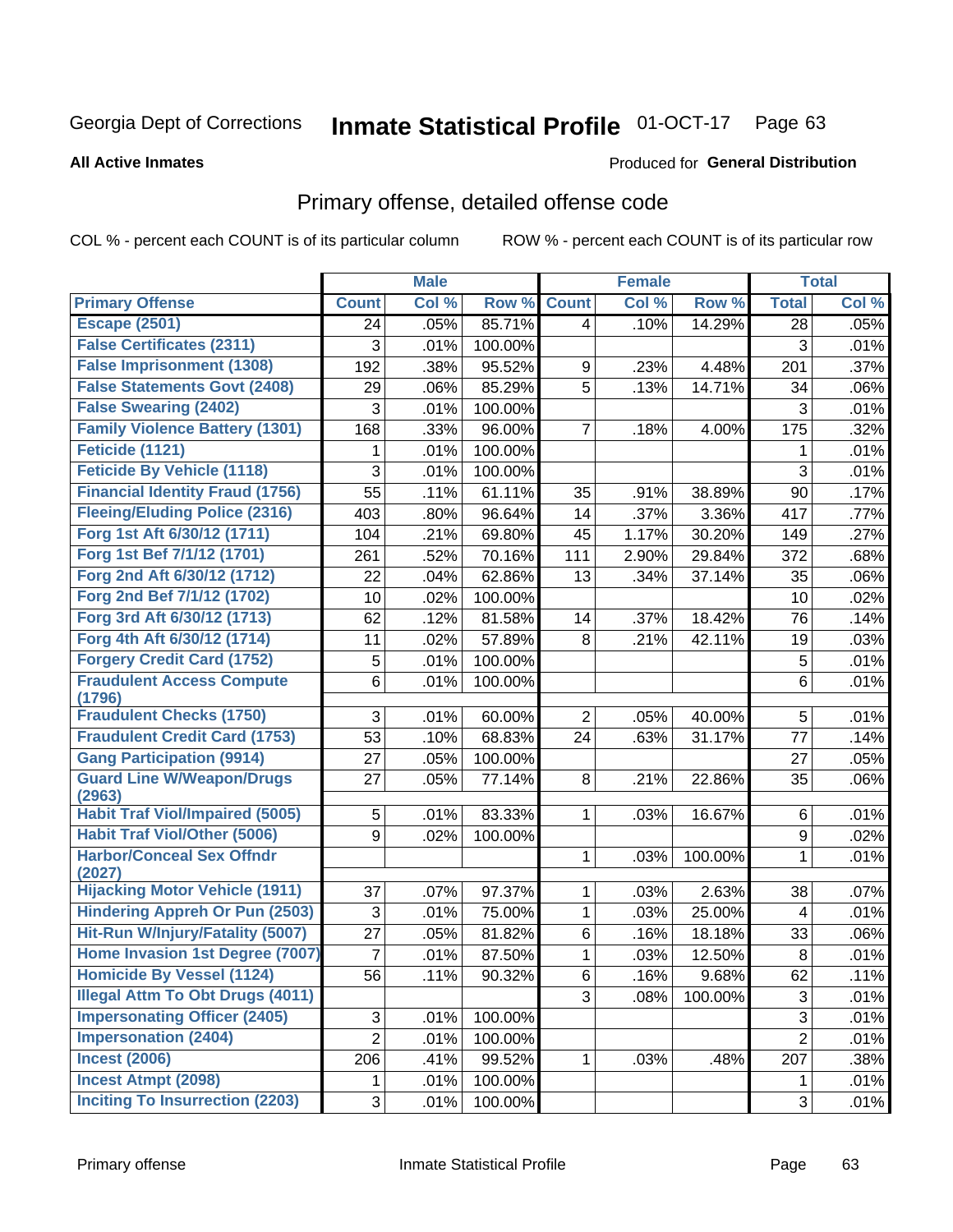#### **Inmate Statistical Profile 01-OCT-17** Page 64

#### **All Active Inmates**

#### Produced for General Distribution

# Primary offense, detailed offense code

COL % - percent each COUNT is of its particular column

|                                            |                 | <b>Male</b> |         |                | <b>Female</b> |        |                         | <b>Total</b> |
|--------------------------------------------|-----------------|-------------|---------|----------------|---------------|--------|-------------------------|--------------|
| <b>Primary Offense</b>                     | <b>Count</b>    | Col %       | Row %   | <b>Count</b>   | Col %         | Row %  | <b>Total</b>            | Col %        |
| <b>Influencing Witness (2313)</b>          | $\overline{7}$  | .01%        | 77.78%  | $\overline{2}$ | .05%          | 22.22% | 9                       | .02%         |
| <b>Injury By Vehicle (1318)</b>            | 87              | .17%        | 80.56%  | 21             | .55%          | 19.44% | 108                     | .20%         |
| <b>Insurrection (2202)</b>                 | $\overline{2}$  | .01%        | 100.00% |                |               |        | $\overline{2}$          | .01%         |
| <b>Interference With Custody (1312)</b>    | 13              | .03%        | 92.86%  | 1              | .03%          | 7.14%  | 14                      | .03%         |
| <b>Involuntary Manslaughter (1103)</b>     | 170             | .34%        | 85.86%  | 28             | .73%          | 14.14% | 198                     | .36%         |
| Kidnapping (1311)                          | 1,467           | 2.90%       | 97.48%  | 38             | .99%          | 2.52%  | 1,505                   | 2.77%        |
| <b>Livestock Theft (1817)</b>              | 4               | .01%        | 100.00% |                |               |        | 4                       | .01%         |
| <b>Lottery Violation (2730)</b>            | 1               | .01%        | 100.00% |                |               |        | 1                       | .01%         |
| Manf Methamph 200-399 Gm<br>(4144)         | 5               | .01%        | 83.33%  | 1              | .03%          | 16.67% | 6                       | .01%         |
| Manf Methamph 28-199 Gm<br>(4143)          | 16              | .03%        | 76.19%  | 5              | .13%          | 23.81% | 21                      | .04%         |
| <b>Manf Methamph Unspec Amt</b><br>(4147)  | 121             | .24%        | 93.80%  | 8 <sup>1</sup> | .21%          | 6.20%  | 129                     | .24%         |
| <b>Manufac Marijuana (7012)</b>            | 10 <sup>1</sup> | .02%        | 100.00% |                |               |        | 10                      | .02%         |
| <b>Manufact Meth Near Child (2803)</b>     | 11              | .02%        | 84.62%  | 2              | .05%          | 15.38% | 13                      | .02%         |
| <b>Misc Assault/Battery (1300)</b>         | 13              | .03%        | 100.00% |                |               |        | 13                      | .02%         |
| <b>Misc Correctionl Inst Off (6200)</b>    | 3               | .01%        | 75.00%  | 1              | .03%          | 25.00% | $\overline{\mathbf{4}}$ | .01%         |
| <b>Misc Drugs Trafficking (4100)</b>       | 7               | .01%        | 100.00% |                |               |        | $\overline{7}$          | .01%         |
| <b>Misc Family Violence (1306)</b>         | 1               | .01%        | 100.00% |                |               |        | 1                       | .01%         |
| <b>Misc Forgery (1700)</b>                 | $\overline{2}$  | .01%        | 66.67%  | 1              | .03%          | 33.33% | 3                       | .01%         |
| <b>Misc Fraud (1799)</b>                   | 7               | .01%        | 53.85%  | 6              | .16%          | 46.15% | 13                      | .02%         |
| <b>Misc Homicide Offense (1100)</b>        | 9               | .02%        | 90.00%  | 1              | .03%          | 10.00% | 10                      | .02%         |
| <b>Misc Invasion Of Privacy (3000)</b>     | 4               | .01%        | 100.00% |                |               |        | 4                       | .01%         |
| <b>Misc Obscenity (2100)</b>               | 2               | .01%        | 100.00% |                |               |        | $\overline{2}$          | .01%         |
| <b>Misc Public Order (2200)</b>            | $\overline{2}$  | .01%        | 100.00% |                |               |        | $\overline{2}$          | .01%         |
| <b>Misc Sexual Offense (2000)</b>          | 20              | .04%        | 95.24%  | 1              | .03%          | 4.76%  | 21                      | .04%         |
| <b>Misc Weapon/Explosive Off</b><br>(2900) | 1               | .01%        | 100.00% |                |               |        | 1                       | .01%         |
| <b>Murder (1101)</b>                       | 5,961           | 11.79%      | 93.79%  | 395            | 10.31%        | 6.21%  | 6,356                   | 11.69%       |
| <b>Murder Conspire To Commit</b><br>(1191) | 14              | .03%        | 100.00% |                |               |        | 14                      | .03%         |
| <b>Mutiny In Penal Inst (2507)</b>         | 3 <sup>1</sup>  | .01%        | 100.00% |                |               |        | 3                       | .01%         |
| Necrophilia (2022)                         | 1               | .01%        | 100.00% |                |               |        | 1                       | .01%         |
| <b>Obstr Of Law Enf Officer (2314)</b>     | 416             | .82%        | 90.83%  | 42             | 1.10%         | 9.17%  | 458                     | .84%         |
| <b>Pandering By Compulsion (2017)</b>      | $\mathbf{1}$    | .01%        | 100.00% |                |               |        | 1.                      | .01%         |
| Peeping Tom (3002)                         | 21              | .04%        | 100.00% |                |               |        | 21                      | .04%         |
| Perjury (2401)                             | 3               | .01%        | 60.00%  | $\overline{c}$ | .05%          | 40.00% | 5                       | .01%         |
| Pimping A Minor Under 18 (2016)            | 12              | .02%        | 92.31%  | $\mathbf 1$    | .03%          | 7.69%  | 13                      | .02%         |
| Poss Alprazolam (7003)                     | 5               | .01%        | 83.33%  | $\mathbf{1}$   | .03%          | 16.67% | 6                       | .01%         |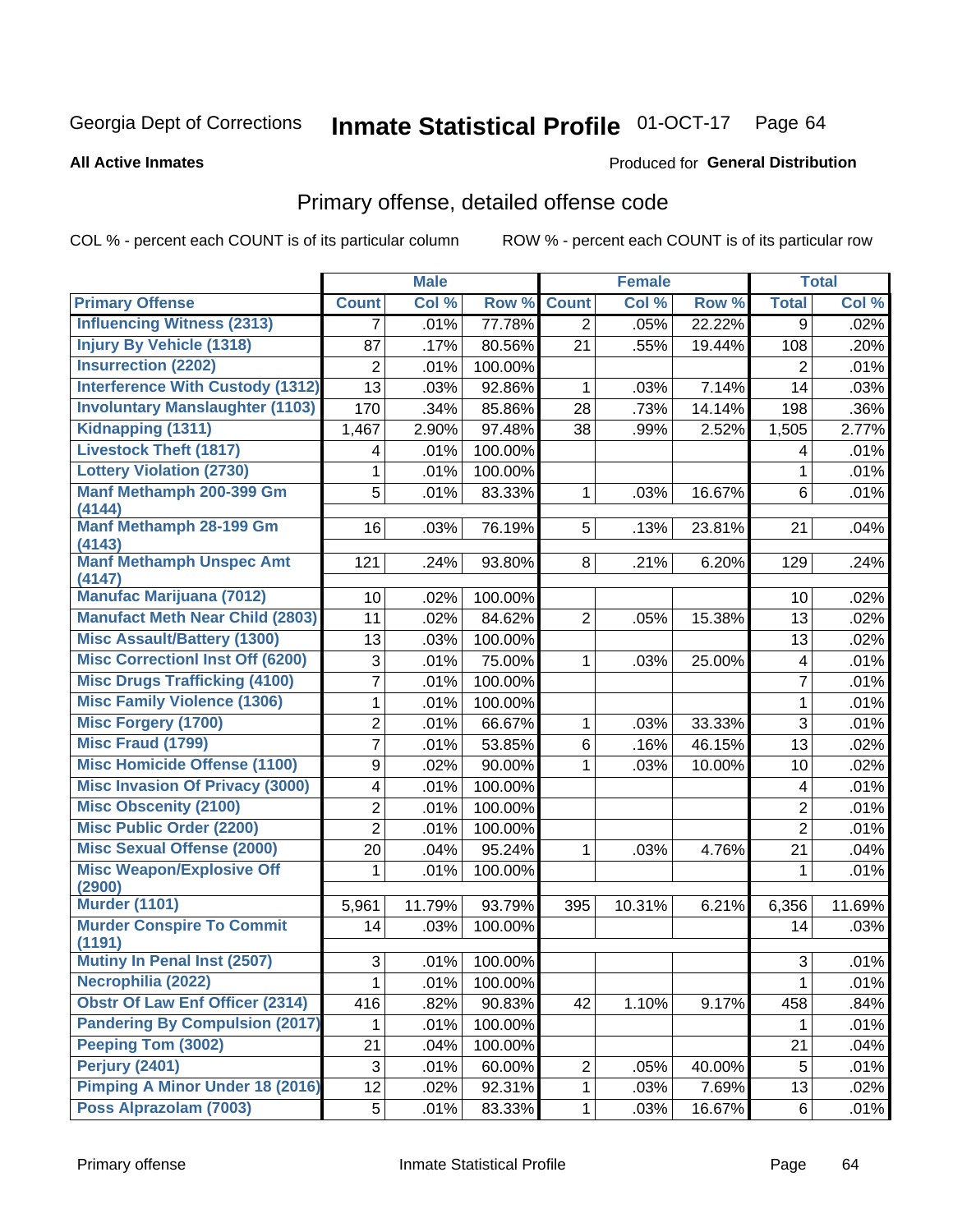#### **Inmate Statistical Profile 01-OCT-17** Page 65

#### **All Active Inmates**

#### Produced for General Distribution

# Primary offense, detailed offense code

COL % - percent each COUNT is of its particular column

|                                            |                | <b>Male</b> |         |                | <b>Female</b> |        |                | <b>Total</b> |
|--------------------------------------------|----------------|-------------|---------|----------------|---------------|--------|----------------|--------------|
| <b>Primary Offense</b>                     | <b>Count</b>   | Col %       | Row %   | <b>Count</b>   | Col %         | Row %  | <b>Total</b>   | Col %        |
| Poss By Inm Proh Items (7015)              | $\overline{3}$ | .01%        | 100.00% |                |               |        | 3              | .01%         |
| <b>Poss Contraband Articles (5171)</b>     | 3              | .01%        | 100.00% |                |               |        | $\overline{3}$ | .01%         |
| <b>Poss Dep Stim Cntrf Drugs</b><br>(4007) | 72             | .14%        | 75.79%  | 23             | .60%          | 24.21% | 95             | .17%         |
| Poss Drug Related Matrl (4016)             | 29             | .06%        | 80.56%  | $\overline{7}$ | .18%          | 19.44% | 36             | .07%         |
| Poss Ephedrine (4030)                      | 1              | .01%        | 50.00%  | 1              | .03%          | 50.00% | $\overline{2}$ | .01%         |
| Poss Firearm 1st Offender (2913)           | 102            | .20%        | 95.33%  | 5              | .13%          | 4.67%  | 107            | .20%         |
| <b>Poss Firearm Convct Felon</b><br>(2914) | 1,085          | 2.15%       | 97.05%  | 33             | .86%          | 2.95%  | 1,118          | 2.06%        |
| Poss Hydrocodone (7004)                    | 5              | .01%        | 62.50%  | 3              | .08%          | 37.50% | 8              | .01%         |
| <b>Poss Knife During Crime (2911)</b>      | $\overline{3}$ | .01%        | 100.00% |                |               |        | 3              | .01%         |
| Poss Mda/Extsy (4033)                      | $\overline{2}$ | .01%        | 100.00% |                |               |        | $\overline{2}$ | .01%         |
| Poss Methamphetamine (4031)                | 453            | .90%        | 77.97%  | 128            | 3.34%         | 22.03% | 581            | 1.07%        |
| <b>Poss Narcotics Opiates (4006)</b>       | 66             | .13%        | 70.21%  | 28             | .73%          | 29.79% | 94             | .17%         |
| <b>Poss Of Certain Weapons (2912)</b>      | 23             | .05%        | 92.00%  | $\overline{2}$ | .05%          | 8.00%  | 25             | .05%         |
| <b>Poss Of Cocaine (4022)</b>              | 400            | .79%        | 89.89%  | 45             | 1.17%         | 10.11% | 445            | .82%         |
| <b>Poss Of Firearm Dur Crime</b><br>(2910) | 774            | 1.53%       | 96.27%  | 30             | .78%          | 3.73%  | 804            | 1.48%        |
| <b>Poss Of Lsd (4008)</b>                  | 1              | .01%        | 100.00% |                |               |        | 1              | .01%         |
| Poss Of Marijuana (4009)                   | 74             | .15%        | 96.10%  | 3              | .08%          | 3.90%  | 77             | .14%         |
| Poss Tools Commit Crime (1602)             | 25             | .05%        | 100.00% |                |               |        | 25             | .05%         |
| Poss W Int Dis Other Drug (4053)           | 116            | .23%        | 87.22%  | 17             | .44%          | 12.78% | 133            | .24%         |
| <b>Poss W Int Dist Cocaine (4050)</b>      | 308            | .61%        | 94.19%  | 19             | .50%          | 5.81%  | 327            | .60%         |
| Poss W Int Dist Marijuana (4051)           | 589            | 1.16%       | 92.90%  | 45             | 1.17%         | 7.10%  | 634            | 1.17%        |
| Poss W Int Dist Meth (4052)                | 447            | .88%        | 79.68%  | 114            | 2.98%         | 20.32% | 561            | 1.03%        |
| <b>Poss Wpn Drugs By Prisnr</b><br>(2965)  | 45             | .09%        | 86.54%  | $\overline{7}$ | .18%          | 13.46% | 52             | .10%         |
| <b>Racketeering (3404)</b>                 | 100            | .20%        | 73.53%  | 36             | .94%          | 26.47% | 136            | .25%         |
| <b>Rape (2001)</b>                         | 1,788          | 3.54%       | 99.50%  | 9              | .23%          | .50%   | 1,797          | 3.30%        |
| <b>Reck Cond Infected Person</b>           | 13             | .03%        | 86.67%  | $\overline{2}$ | .05%          | 13.33% | 15             | .03%         |
| (1317)<br><b>Recy Gds Srvs Fraud Obtnd</b> |                |             |         |                |               |        |                |              |
| (1755)                                     | $\mathbf{1}$   | .01%        | 100.00% |                |               |        | 1              | .01%         |
| <b>Removal Baggage Cargo Etc</b><br>(2761) | 2              | .01%        | 66.67%  | 1              | .03%          | 33.33% | 3              | .01%         |
| <b>Robbery (1901)</b>                      | 1,332          | 2.63%       | 93.02%  | 100            | 2.61%         | 6.98%  | 1,432          | 2.63%        |
| <b>Robbery By Force (1903)</b>             | 240            | .47%        | 94.49%  | 14             | .37%          | 5.51%  | 254            | .47%         |
| <b>Robbery By Intimidation (1904)</b>      | 265            | .52%        | 92.33%  | 22             | .57%          | 7.67%  | 287            | .53%         |
| <b>Robbery By Sudden Snatch</b><br>(1905)  | 128            | .25%        | 94.12%  | 8              | .21%          | 5.88%  | 136            | .25%         |
| S/D Cocaine (4021)                         | 429            | .85%        | 94.91%  | 23             | .60%          | 5.09%  | 452            | .83%         |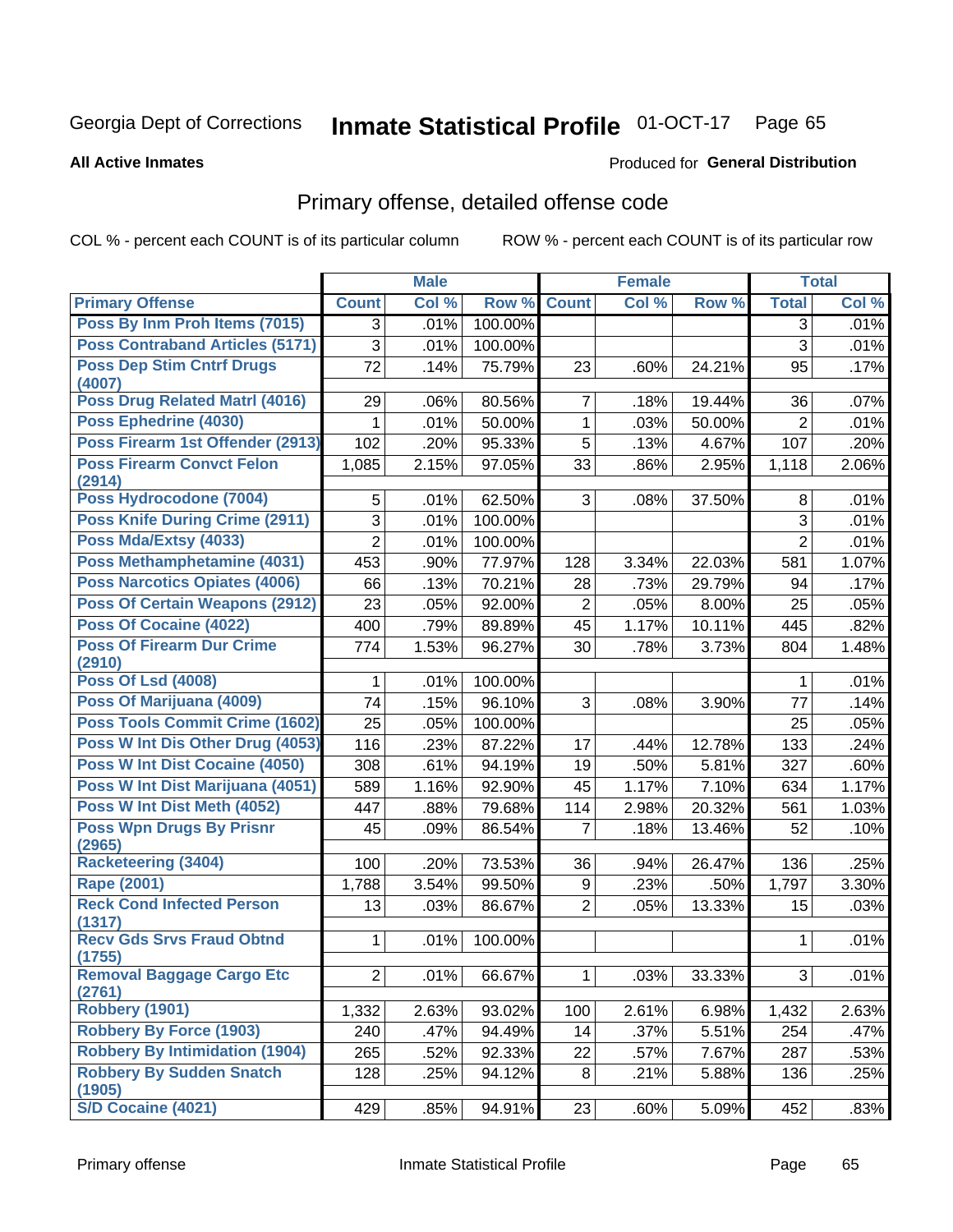#### **Inmate Statistical Profile 01-OCT-17** Page 66

#### **All Active Inmates**

#### Produced for General Distribution

# Primary offense, detailed offense code

COL % - percent each COUNT is of its particular column

|                                            |                | <b>Male</b> |         |                | <b>Female</b> |         |              | <b>Total</b> |
|--------------------------------------------|----------------|-------------|---------|----------------|---------------|---------|--------------|--------------|
| <b>Primary Offense</b>                     | <b>Count</b>   | Col %       | Row %   | <b>Count</b>   | Col %         | Row %   | <b>Total</b> | Col %        |
| S/D Cont Sub Public (4017)                 | 29             | .06%        | 100.00% |                |               |         | 29           | .05%         |
| S/D Cont Sub School (4018)                 | 22             | .04%        | 88.00%  | 3              | .08%          | 12.00%  | 25           | .05%         |
| S/D Dep Stim Cntrf Drugs (4002)            | 55             | .11%        | 79.71%  | 14             | .37%          | 20.29%  | 69           | .13%         |
| <b>S/D Narcotics Opiates (4001)</b>        | 18             | .04%        | 81.82%  | 4              | .10%          | 18.18%  | 22           | .04%         |
| S/D Of Marijuana (4004)                    | 237            | .47%        | 94.80%  | 13             | .34%          | 5.20%   | 250          | .46%         |
| Sale Mda/Extsy (4034)                      | 5              | .01%        | 100.00% |                |               |         | 5            | .01%         |
| Sale Methamphetamine (4032)                | 241            | .48%        | 81.14%  | 56             | 1.46%         | 18.86%  | 297          | .55%         |
| <b>Sex Exploitation Child (2843)</b>       | 197            | .39%        | 98.99%  | $\overline{2}$ | .05%          | 1.01%   | 199          | .37%         |
| Sex Offender Fail Registr (2026)           | 476            | .94%        | 98.76%  | 6              | .16%          | 1.24%   | 482          | .89%         |
| <b>Sex Offender Fail To Move (2028)</b>    | 4              | .01%        | 100.00% |                |               |         | 4            | .01%         |
| Sexl/Asslt/Agn/Pers/Cstdy (2023)           | 15             | .03%        | 93.75%  | 1              | .03%          | 6.25%   | 16           | .03%         |
| <b>Sexual Aslt By Therapist (2024)</b>     |                |             |         | 1              | .03%          | 100.00% | 1            | .01%         |
| <b>Sexual Battery (2011)</b>               | 184            | .36%        | 98.92%  | $\overline{2}$ | .05%          | 1.08%   | 186          | .34%         |
| <b>Simple Battery (1316)</b>               | 11             | .02%        | 100.00% |                |               |         | 11           | .02%         |
| <b>Sodomy (2002)</b>                       | 13             | .03%        | 100.00% |                |               |         | 13           | .02%         |
| <b>Solicit Sodomy From Minor</b>           | 6              | .01%        | 100.00% |                |               |         | 6            | .01%         |
| (2025)                                     |                |             |         |                |               |         |              |              |
| <b>Solicit/Accepting Bribe (2712)</b>      | 1              | .01%        | 100.00% |                |               |         | 1            | .01%         |
| <b>Stalking (1320)</b>                     | 6              | .01%        | 100.00% |                |               |         | 6            | .01%         |
| <b>Statutory Rape (2018)</b>               | 731            | 1.45%       | 97.08%  | 22             | .57%          | 2.92%   | 753          | 1.38%        |
| <b>Tampering With Evidence (2315)</b>      | 7              | .01%        | 70.00%  | 3              | .08%          | 30.00%  | 10           | .02%         |
| <b>Telecommunications Fraud</b><br>(1759)  | 1              | .01%        | 100.00% |                |               |         | 1            | .01%         |
| <b>Terrorist Threats &amp; Acts (1307)</b> | 387            | .77%        | 94.16%  | 24             | .63%          | 5.84%   | 411          | .76%         |
| <b>Theft Bring Prop In State (1815)</b>    | 4              | .01%        | 80.00%  | 1              | .03%          | 20.00%  | 5            | .01%         |
| <b>Theft By Conversion (1808)</b>          | 15             | .03%        | 88.24%  | $\overline{2}$ | .05%          | 11.76%  | 17           | .03%         |
| <b>Theft By Deception (1803)</b>           | 27             | .05%        | 71.05%  | 11             | .29%          | 28.95%  | 38           | .07%         |
| <b>Theft By Extortion (1804)</b>           | 1              | .01%        | 33.33%  | 2              | .05%          | 66.67%  | 3            | .01%         |
| <b>Theft By Rec Stolen Prop (1806)</b>     | 520            | 1.03%       | 89.50%  | 61             | 1.59%         | 10.50%  | 581          | 1.07%        |
| <b>Theft By Shoplifting (1821)</b>         | 439            | .87%        | 72.32%  | 168            | 4.39%         | 27.68%  | 607          | 1.12%        |
| Theft By Taking (1802)                     | 696            | 1.38%       | 83.45%  | 138            | 3.60%         | 16.55%  | 834          | 1.53%        |
| <b>Theft Credit Card (1751)</b>            | 19             | .04%        | 70.37%  | 8              | .21%          | 29.63%  | 27           | .05%         |
| <b>Theft Motorveh Or Part (1813)</b>       | 34             | .07%        | 97.14%  | 1              | .03%          | 2.86%   | 35           | .06%         |
| <b>Theft Of Lost Property (1805)</b>       | $\overline{c}$ | .01%        | 50.00%  | $\overline{2}$ | .05%          | 50.00%  | 4            | .01%         |
| <b>Theft Of Services (1807)</b>            | 1              | .01%        | 100.00% |                |               |         | 1            | .01%         |
| <b>Theft Recv Prop Out State (1816)</b>    | 3              | .01%        | 100.00% |                |               |         | 3            | .01%         |
| <b>Traf Amphtmine 200-399 Gm</b><br>(4127) | $\overline{2}$ | .01%        | 66.67%  | 1              | .03%          | 33.33%  | 3            | .01%         |
| <b>Traf Amphtmine 28-199 Gm</b>            | 6              | .01%        | 75.00%  | 2              | .05%          | 25.00%  | 8            | .01%         |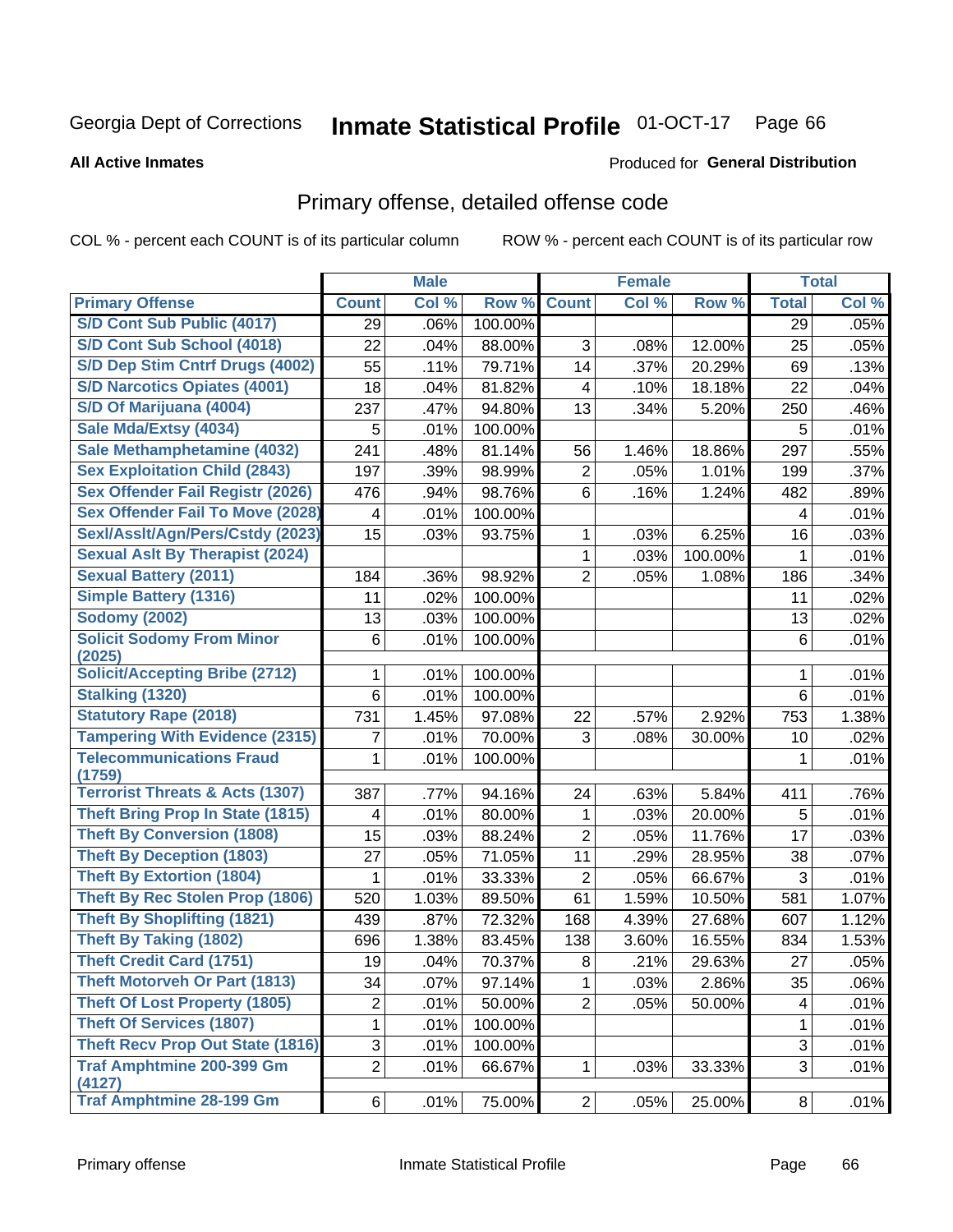#### **Inmate Statistical Profile 01-OCT-17** Page 67

#### **All Active Inmates**

#### Produced for General Distribution

# Primary offense, detailed offense code

COL % - percent each COUNT is of its particular column

|                                               |                         | <b>Male</b> |         |                 | <b>Female</b> |         |                | <b>Total</b> |
|-----------------------------------------------|-------------------------|-------------|---------|-----------------|---------------|---------|----------------|--------------|
| <b>Primary Offense</b>                        | <b>Count</b>            | Col %       | Row %   | <b>Count</b>    | Col %         | Row %   | <b>Total</b>   | Col %        |
| (4126)                                        |                         |             |         |                 |               |         |                |              |
| Traf Amphtmine 400+ Gm (4128)                 | 3                       | .01%        | 100.00% |                 |               |         | 3              | .01%         |
| <b>Traf Cocaine 201-400 Gm (4102)</b>         | 98                      | .19%        | 98.00%  | $\overline{2}$  | .05%          | 2.00%   | 100            | .18%         |
| <b>Traf Cocaine 401+ Gm (4103)</b>            | 91                      | .18%        | 96.81%  | $\overline{3}$  | .08%          | 3.19%   | 94             | .17%         |
| Traf Cocaine Less 200 Gm (4101)               | 230                     | .45%        | 97.87%  | 5               | .13%          | 2.13%   | 235            | .43%         |
| <b>Traf Marijna 10-2000 Lb (4121)</b>         | 60                      | .12%        | 90.91%  | 6               | .16%          | 9.09%   | 66             | .12%         |
| <b>Traf Marijna 10001+ Lb (4123)</b>          | 1                       | .01%        | 100.00% |                 |               |         | 1              | .01%         |
| <b>Traf Marijna 2001-10k Lb (4122)</b>        | 2                       | .01%        | 100.00% |                 |               |         | $\overline{2}$ | .01%         |
| Traf Mda/Extsy 200-399gm<br>(4151)            | 4                       | .01%        | 100.00% |                 |               |         | 4              | .01%         |
| <b>Traf Mda/Extsy 28-199gm (4150)</b>         | 11                      | .02%        | 84.62%  | $\overline{2}$  | .05%          | 15.38%  | 13             | .02%         |
| Traf Mda/Extsy 400+Gm (4152)                  | 1                       | .01%        | 100.00% |                 |               |         | 1              | .01%         |
| Traf Methamph 200-399 Gm<br>(4141)            | 100                     | .20%        | 86.96%  | 15              | .39%          | 13.04%  | 115            | .21%         |
| <b>Traf Methamph 28-199 Gm</b><br>(4140)      | 338                     | .67%        | 79.91%  | 85              | 2.22%         | 20.09%  | 423            | .78%         |
| Traf Methamph 400+ Gm (4142)                  | 64                      | .13%        | 86.49%  | 10 <sup>°</sup> | .26%          | 13.51%  | 74             | .14%         |
| <b>Traf Methamph Unspec Amt</b><br>(4146)     | 107                     | .21%        | 75.89%  | 34              | .89%          | 24.11%  | 141            | .26%         |
| <b>Traf Methaqualone&lt; 400 Gm</b><br>(4124) | $\overline{2}$          | .01%        | 100.00% |                 |               |         | $\overline{2}$ | .01%         |
| <b>Traf Narcotic 15-28 Gm (4112)</b>          | 28                      | .06%        | 93.33%  | $\overline{2}$  | .05%          | 6.67%   | 30             | .06%         |
| Traf Narcotic 29+ Gm (4113)                   | 32                      | .06%        | 94.12%  | $\overline{2}$  | .05%          | 5.88%   | 34             | .06%         |
| Traf Narcotic Less 14 Gm (4111)               | 39                      | .08%        | 90.70%  | $\overline{4}$  | .10%          | 9.30%   | 43             | .08%         |
| <b>Traffick Sexual Servitude (1331)</b>       | 13                      | .03%        | 81.25%  | 3               | .08%          | 18.75%  | 16             | .03%         |
| <b>Unauth Dist Contrild Sub (4135)</b>        |                         |             |         | 1               | .03%          | 100.00% | 1              | .01%         |
| <b>Unauth Dist Recrd Devices</b><br>(9907)    | $\overline{2}$          | .01%        | 100.00% |                 |               |         | $\overline{2}$ | .01%         |
| <b>Unknown Offense (9999)</b>                 | 18                      | .04%        | 94.74%  | $\mathbf 1$     | .03%          | 5.26%   | 19             | .03%         |
| Uniwfl Mfg/Del/Dist N-C S (4014)              | 11                      | .02%        | 100.00% |                 |               |         | 11             | .02%         |
| <b>Use Comm Facity Vio C Sub</b>              | 9                       | .02%        | 90.00%  | $\mathbf{1}$    | .03%          | 10.00%  | 10             | .02%         |
| (4133)                                        |                         |             |         |                 |               |         |                |              |
| <b>Vandalism To Church Etc (1505)</b>         | 1                       | .01%        | 100.00% |                 |               |         | 1              | .01%         |
| <b>Vehicular Homicide (1123)</b>              | 266                     | .53%        | 78.70%  | $\overline{72}$ | 1.88%         | 21.30%  | 338            | .62%         |
| <b>Viol Dngrous Drgs Act (4013)</b>           | 216                     | .43%        | 80.90%  | 51              | 1.33%         | 19.10%  | 267            | .49%         |
| Viol Ga Cntrl Sbst Act (4012)                 | 11                      | .02%        | 73.33%  | 4               | .10%          | 26.67%  | 15             | .03%         |
| <b>Viol Ga Securities Act (1800)</b>          | 1                       | .01%        | 100.00% |                 |               |         | $\mathbf 1$    | .01%         |
| <b>Viol Motor Vehicle Laws (5001)</b>         | 37                      | .07%        | 92.50%  | 3 <sup>1</sup>  | .08%          | 7.50%   | 40             | .07%         |
| <b>Viol Oath Public Offcr (2302)</b>          | $\overline{\mathbf{c}}$ | .01%        | 100.00% |                 |               |         | $\overline{2}$ | .01%         |
| <b>Violatn Othr States Law (8001)</b>         | 34                      | .07%        | 80.95%  | 8 <sup>1</sup>  | .21%          | 19.05%  | 42             | .08%         |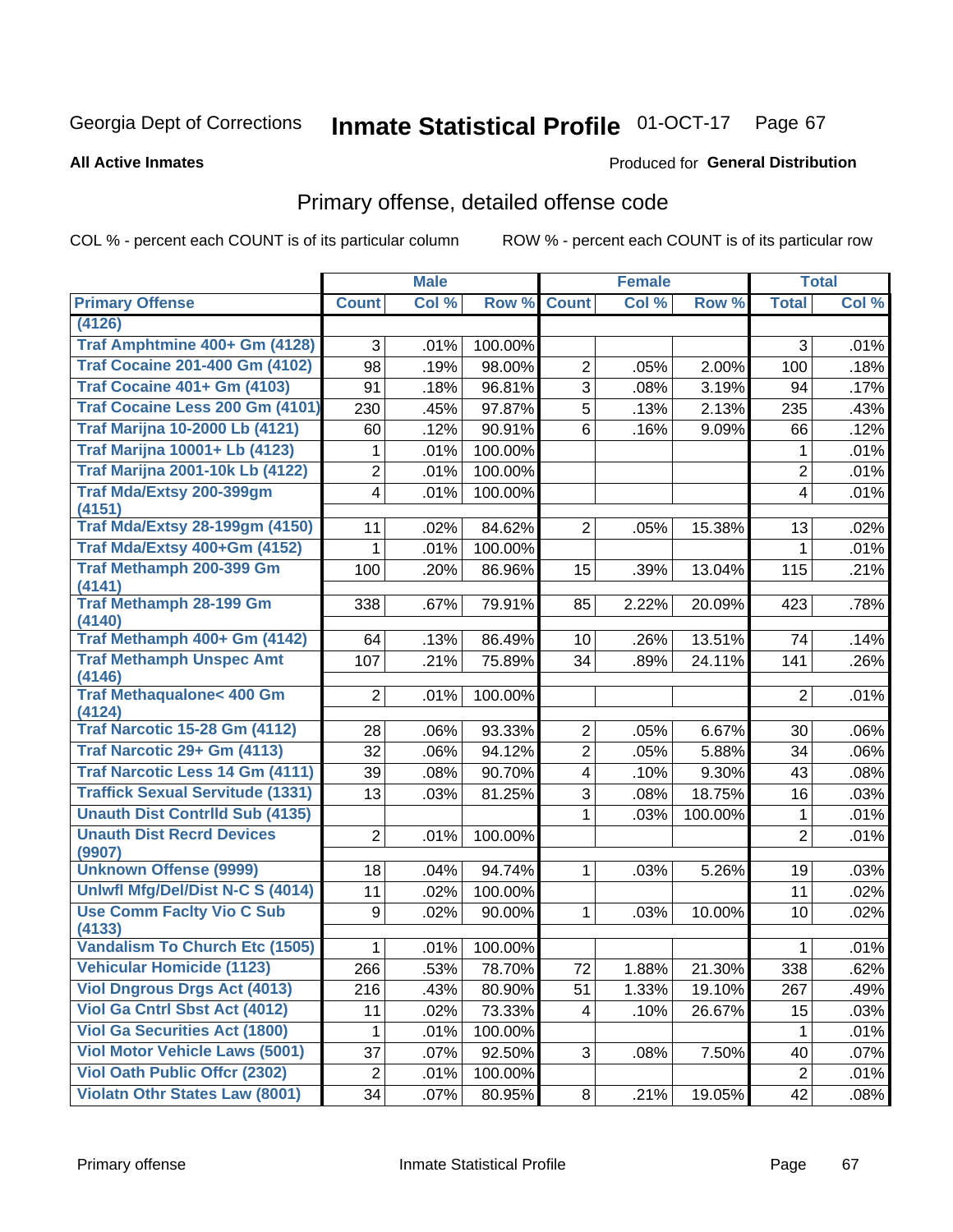#### **Inmate Statistical Profile 01-OCT-17** Page 68

#### **All Active Inmates**

#### Produced for General Distribution

# Primary offense, detailed offense code

COL % - percent each COUNT is of its particular column

|                                         |                | <b>Male</b> |         |              | <b>Female</b> |         |                | <b>Total</b> |
|-----------------------------------------|----------------|-------------|---------|--------------|---------------|---------|----------------|--------------|
| <b>Primary Offense</b>                  | <b>Count</b>   | Col %       | Row %   | <b>Count</b> | Col %         | Row %   | <b>Total</b>   | Col %        |
| <b>Vol Manslaughter Of Fetus</b>        | $\overline{2}$ | .01%        | 100.00% |              |               |         | $\overline{2}$ | .01%         |
| (1119)                                  |                |             |         |              |               |         |                |              |
| <b>Voluntary Manslaughter (1102)</b>    | 1,097          | 2.17%       | 88.68%  | 140          | 3.65%         | 11.32%  | 1,237          | 2.27%        |
| <b>Abandonment Of Dep Child (11)</b>    | 4              | .01%        | 100.00% |              |               |         | 4              | .01%         |
| <b>Agg Assault With Firearm (27)</b>    | 1              | .01%        | 100.00% |              |               |         | 1              | .01%         |
| <b>Assault &amp; Battery (21)</b>       | 6              | .01%        | 100.00% |              |               |         | 6              | .01%         |
| <b>Bad Checks (52)</b>                  | $\overline{2}$ | .01%        | 66.67%  | $\mathbf{1}$ | .03%          | 33.33%  | 3              | .01%         |
| <b>Burglary (45)</b>                    | $\overline{7}$ | .01%        | 100.00% |              |               |         | $\overline{7}$ | .01%         |
| <b>Cheating &amp; Swindling (51)</b>    | $\overline{2}$ | .01%        | 100.00% |              |               |         | $\overline{2}$ | .01%         |
| <b>Cpwl &amp; Concealed Weapon (93)</b> | $\overline{5}$ | .01%        | 100.00% |              |               |         | 5              | .01%         |
| <b>Crmnl Attempt (98)</b>               | $\overline{2}$ | .01%        | 100.00% |              |               |         | $\overline{2}$ | .01%         |
| <b>Dui</b> (72)                         | $\overline{9}$ | .02%        | 100.00% |              |               |         | 9              | .02%         |
| Escape (92)                             | $\overline{3}$ | .01%        | 100.00% |              |               |         | 3              | .01%         |
| Forgery (55)                            | 3              | .01%        | 100.00% |              |               |         | $\overline{3}$ | .01%         |
| <b>Misc Misdemeanor (500)</b>           | 3              | .01%        | 100.00% |              |               |         | 3              | .01%         |
| <b>Other Misdemeanor (99)</b>           | 9              | .02%        | 100.00% |              |               |         | 9              | .02%         |
| <b>Pointing Gun At Another (96)</b>     | 1              | .01%        | 100.00% |              |               |         | 1              | .01%         |
| Poss Ntp Whiskey (64)                   | $\overline{2}$ | .01%        | 100.00% |              |               |         | $\overline{2}$ | .01%         |
| Poss Of Marijuana (70)                  | 1              | .01%        | 100.00% |              |               |         | $\mathbf{1}$   | .01%         |
| <b>Prostitution (81)</b>                |                |             |         | $\mathbf{1}$ | .03%          | 100.00% | $\mathbf{1}$   | .01%         |
| <b>Public Drunkenness (61)</b>          | 3              | .01%        | 100.00% |              |               |         | 3              | .01%         |
| <b>Public Indecency (83)</b>            | 3              | .01%        | 100.00% |              |               |         | 3              | .01%         |
| S/D Dep Stim Cntrf Drugs (62)           | 1              | .01%        | 100.00% |              |               |         | $\mathbf{1}$   | .01%         |
| <b>Shoplifting (94)</b>                 | 1              | .01%        | 100.00% |              |               |         | 1              | .01%         |
| Simple Assault (24)                     | 1              | .01%        | 100.00% |              |               |         | $\mathbf{1}$   | .01%         |
| <b>Simple Battery (25)</b>              | 1              | .01%        | 100.00% |              |               |         | 1              | .01%         |
| <b>Theft By Taking - Larceny (41)</b>   | 24             | .05%        | 100.00% |              |               |         | 24             | .04%         |
| <b>Viol Dangerous Drugs Act (167)</b>   | 1              | .01%        | 50.00%  | $\mathbf{1}$ | .03%          | 50.00%  | $\overline{2}$ | .01%         |
| Viol Motor Veh Law (71)                 | $\overline{3}$ | .01%        | 100.00% |              |               |         | $\overline{3}$ | .01%         |
| <b>Wife Beating (28)</b>                | $\overline{2}$ | .01%        | 100.00% |              |               |         | $\overline{2}$ | .01%         |
| <b>Total Rported</b>                    | 50,560         | 101%        | 92.96%  | 3,831        | 100%          | 7.04%   | 54,391         | 101%         |

| тео    | $\mathbf{z}$ |              | - -<br>17 |
|--------|--------------|--------------|-----------|
| $\sim$ | ra coo       | <b>2.024</b> | 470       |

| Mode (most frequent) | 1101 Murder | 1101 Murder | 1101 Murder |
|----------------------|-------------|-------------|-------------|
|----------------------|-------------|-------------|-------------|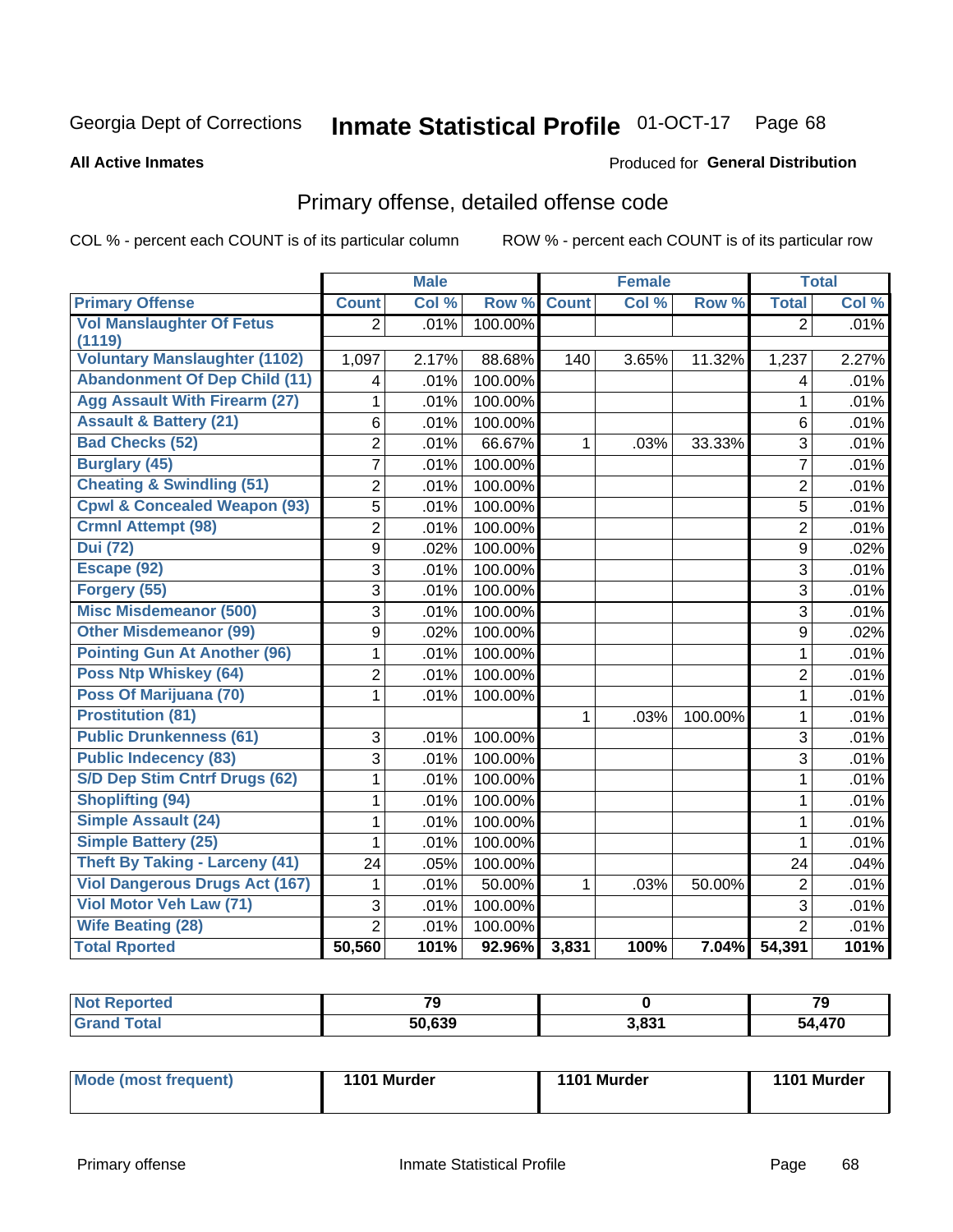# Inmate Statistical Profile 01-OCT-17 Page 69

**All Active Inmates** 

#### Produced for General Distribution

# County of conviction of primary offense

COL % - percent each COUNT is of its particular column

|     |                             |              | <b>Male</b> |         |                          | <b>Female</b> |        |                  | <b>Total</b> |
|-----|-----------------------------|--------------|-------------|---------|--------------------------|---------------|--------|------------------|--------------|
|     | <b>County of Conviction</b> | <b>Count</b> | Col %       | Row %   | <b>Count</b>             | Col %         | Row %  | <b>Total</b>     | Col %        |
| 000 | <b>Unknown</b>              | 192          | .38%        | 95.05%  | 10                       | .26%          | 4.95%  | $\overline{202}$ | .37%         |
| 001 | <b>Appling County</b>       | 97           | .19%        | 96.04%  | 4                        | .10%          | 3.96%  | 101              | .19%         |
| 002 | <b>Atkinson County</b>      | 52           | .10%        | 94.55%  | 3                        | .08%          | 5.45%  | 55               | .10%         |
| 003 | <b>Bacon County</b>         | 72           | .14%        | 91.14%  | $\overline{7}$           | .18%          | 8.86%  | 79               | .15%         |
| 004 | <b>Baker County</b>         | 9            | .02%        | 100.00% |                          |               |        | $\boldsymbol{9}$ | .02%         |
| 005 | <b>Baldwin County</b>       | 302          | .60%        | 90.96%  | 30                       | .78%          | 9.04%  | 332              | .61%         |
| 006 | <b>Banks County</b>         | 60           | .12%        | 90.91%  | 6                        | .16%          | 9.09%  | 66               | .12%         |
| 007 | <b>Barrow County</b>        | 309          | .61%        | 90.09%  | 34                       | .89%          | 9.91%  | 343              | .63%         |
| 008 | <b>Bartow County</b>        | 658          | 1.30%       | 87.04%  | 98                       | 2.56%         | 12.96% | 756              | 1.39%        |
| 009 | <b>Ben Hill County</b>      | 261          | .52%        | 92.55%  | 21                       | .55%          | 7.45%  | 282              | .52%         |
| 010 | <b>Berrien County</b>       | 88           | .17%        | 98.88%  | 1                        | .03%          | 1.12%  | 89               | .16%         |
| 011 | <b>Bibb County</b>          | 1,150        | 2.27%       | 93.80%  | 76                       | 1.98%         | 6.20%  | 1,226            | 2.25%        |
| 012 | <b>Bleckley County</b>      | 68           | .13%        | 93.15%  | 5                        | .13%          | 6.85%  | 73               | .13%         |
| 013 | <b>Brantley County</b>      | 63           | .12%        | 92.65%  | 5                        | .13%          | 7.35%  | 68               | .12%         |
| 014 | <b>Brooks County</b>        | 56           | .11%        | 96.55%  | $\overline{2}$           | .05%          | 3.45%  | 58               | .11%         |
| 015 | <b>Bryan County</b>         | 71           | .14%        | 97.26%  | $\overline{2}$           | .05%          | 2.74%  | 73               | .13%         |
| 016 | <b>Bulloch County</b>       | 564          | 1.11%       | 94.31%  | 34                       | .89%          | 5.69%  | 598              | 1.10%        |
| 017 | <b>Burke County</b>         | 210          | .41%        | 95.45%  | 10                       | .26%          | 4.55%  | 220              | .40%         |
| 018 | <b>Butts County</b>         | 102          | .20%        | 94.44%  | 6                        | .16%          | 5.56%  | 108              | .20%         |
| 019 | <b>Calhoun County</b>       | 28           | .06%        | 96.55%  | $\mathbf{1}$             | .03%          | 3.45%  | 29               | .05%         |
| 020 | <b>Camden County</b>        | 185          | .37%        | 94.39%  | 11                       | .29%          | 5.61%  | 196              | .36%         |
| 021 | <b>Candler County</b>       | 115          | .23%        | 92.00%  | 10                       | .26%          | 8.00%  | 125              | .23%         |
| 022 | <b>Carroll County</b>       | 609          | 1.20%       | 91.99%  | 53                       | 1.38%         | 8.01%  | 662              | 1.22%        |
| 023 | <b>Catoosa County</b>       | 368          | .73%        | 90.86%  | 37                       | .97%          | 9.14%  | 405              | .74%         |
| 024 | <b>Charlton County</b>      | 60           | .12%        | 89.55%  | $\overline{7}$           | .18%          | 10.45% | 67               | .12%         |
| 025 | <b>Chatham County</b>       | 1,933        | 3.82%       | 95.60%  | 89                       | 2.32%         | 4.40%  | 2,022            | 3.71%        |
| 026 | <b>Chattahoochee County</b> | 27           | .05%        | 100.00% |                          |               |        | 27               | .05%         |
| 027 | <b>Chattooga County</b>     | 250          | .49%        | 90.25%  | 27                       | .70%          | 9.75%  | 277              | .51%         |
| 028 | <b>Cherokee County</b>      | 555          | 1.10%       | 88.52%  | 72                       | 1.88%         | 11.48% | 627              | 1.15%        |
| 029 | <b>Clarke County</b>        | 539          | 1.06%       | 93.41%  | 38                       | .99%          | 6.59%  | 577              | 1.06%        |
| 030 | <b>Clay County</b>          | 17           | .03%        | 80.95%  | $\overline{\mathcal{A}}$ | .10%          | 19.05% | 21               | .04%         |
| 031 | <b>Clayton County</b>       | 1,400        | 2.76%       | 93.58%  | 96                       | 2.51%         | 6.42%  | 1,496            | 2.75%        |
| 032 | <b>Clinch County</b>        | 45           | .09%        | 97.83%  | 1                        | .03%          | 2.17%  | 46               | .08%         |
| 033 | <b>Cobb County</b>          | 2,468        | 4.87%       | 92.23%  | 208                      | 5.43%         | 7.77%  | 2,676            | 4.91%        |
| 034 | <b>Coffee County</b>        | 245          | .48%        | 94.23%  | 15                       | .39%          | 5.77%  | 260              | .48%         |
| 035 | <b>Colquitt County</b>      | 202          | .40%        | 96.65%  | 7                        | .18%          | 3.35%  | 209              | .38%         |
| 036 | <b>Columbia County</b>      | 439          | .87%        | 91.84%  | 39                       | 1.02%         | 8.16%  | 478              | .88%         |
| 037 | <b>Cook County</b>          | 120          | .24%        | 91.60%  | 11                       | .29%          | 8.40%  | 131              | .24%         |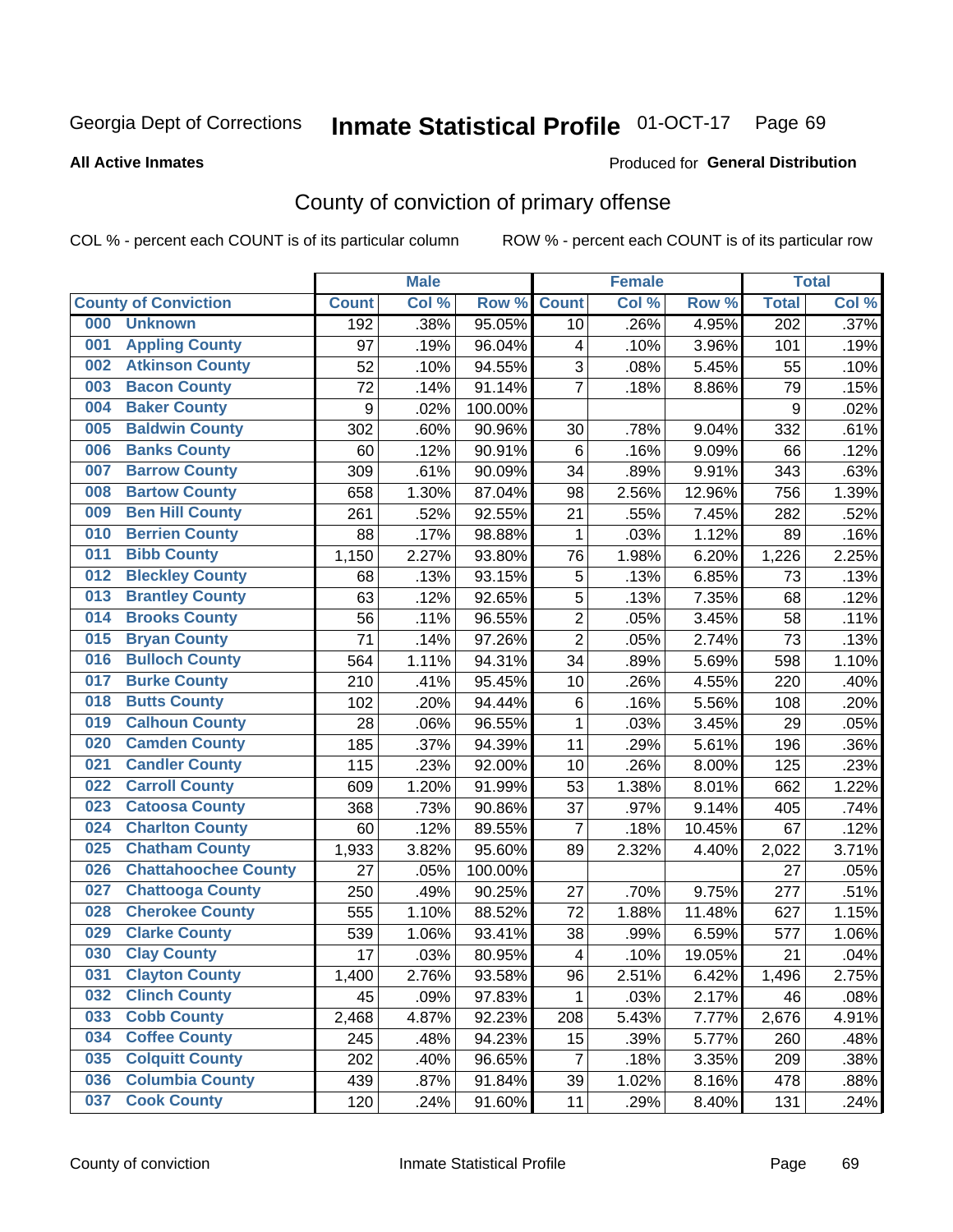# Inmate Statistical Profile 01-OCT-17 Page 70

#### **All Active Inmates**

#### Produced for General Distribution

# County of conviction of primary offense

COL % - percent each COUNT is of its particular column

|                                |              | <b>Male</b> |         |                | <b>Female</b> |        |              | <b>Total</b> |
|--------------------------------|--------------|-------------|---------|----------------|---------------|--------|--------------|--------------|
| <b>County of Conviction</b>    | <b>Count</b> | Col %       | Row %   | <b>Count</b>   | Col %         | Row %  | <b>Total</b> | Col %        |
| <b>Coweta County</b><br>038    | 632          | 1.25%       | 92.53%  | 51             | 1.33%         | 7.47%  | 683          | 1.25%        |
| <b>Crawford County</b><br>039  | 22           | .04%        | 81.48%  | 5              | .13%          | 18.52% | 27           | .05%         |
| <b>Crisp County</b><br>040     | 306          | .60%        | 92.73%  | 24             | .63%          | 7.27%  | 330          | .61%         |
| <b>Dade County</b><br>041      | 97           | .19%        | 89.81%  | 11             | .29%          | 10.19% | 108          | .20%         |
| <b>Dawson County</b><br>042    | 98           | .19%        | 85.22%  | 17             | .44%          | 14.78% | 115          | .21%         |
| 043<br><b>Decatur County</b>   | 229          | .45%        | 95.82%  | 10             | .26%          | 4.18%  | 239          | .44%         |
| <b>Dekalb County</b><br>044    | 3,102        | 6.13%       | 95.24%  | 155            | 4.05%         | 4.76%  | 3,257        | 5.98%        |
| <b>Dodge County</b><br>045     | 166          | .33%        | 91.71%  | 15             | .39%          | 8.29%  | 181          | .33%         |
| <b>Dooly County</b><br>046     | 108          | .21%        | 94.74%  | 6              | .16%          | 5.26%  | 114          | .21%         |
| 047<br><b>Dougherty County</b> | 945          | 1.87%       | 94.78%  | 52             | 1.36%         | 5.22%  | 997          | 1.83%        |
| <b>Douglas County</b><br>048   | 1,079        | 2.13%       | 89.84%  | 122            | 3.18%         | 10.16% | 1,201        | 2.20%        |
| <b>Early County</b><br>049     | 89           | .18%        | 91.75%  | 8              | .21%          | 8.25%  | 97           | .18%         |
| <b>Echols County</b><br>050    | 11           | .02%        | 100.00% |                |               |        | 11           | .02%         |
| 051<br><b>Effingham County</b> | 246          | .49%        | 93.18%  | 18             | .47%          | 6.82%  | 264          | .48%         |
| <b>Elbert County</b><br>052    | 163          | .32%        | 93.14%  | 12             | .31%          | 6.86%  | 175          | .32%         |
| <b>Emanuel County</b><br>053   | 164          | .32%        | 90.61%  | 17             | .44%          | 9.39%  | 181          | .33%         |
| <b>Evans County</b><br>054     | 83           | .16%        | 93.26%  | 6              | .16%          | 6.74%  | 89           | .16%         |
| <b>Fannin County</b><br>055    | 88           | .17%        | 87.13%  | 13             | .34%          | 12.87% | 101          | .19%         |
| <b>Fayette County</b><br>056   | 331          | .65%        | 91.18%  | 32             | .84%          | 8.82%  | 363          | .67%         |
| <b>Floyd County</b><br>057     | 894          | 1.77%       | 89.31%  | 107            | 2.79%         | 10.69% | 1,001        | 1.84%        |
| <b>Forsyth County</b><br>058   | 380          | .75%        | 90.05%  | 42             | 1.10%         | 9.95%  | 422          | .77%         |
| <b>Franklin County</b><br>059  | 161          | .32%        | 89.44%  | 19             | .50%          | 10.56% | 180          | .33%         |
| <b>Fulton County</b><br>060    | 5,125        | 10.12%      | 96.08%  | 209            | 5.46%         | 3.92%  | 5,334        | 9.79%        |
| <b>Gilmer County</b><br>061    | 86           | .17%        | 90.53%  | 9              | .23%          | 9.47%  | 95           | .17%         |
| <b>Glascock County</b><br>062  | 6            | .01%        | 100.00% |                |               |        | 6            | .01%         |
| 063<br><b>Glynn County</b>     | 537          | 1.06%       | 93.39%  | 38             | .99%          | 6.61%  | 575          | 1.06%        |
| <b>Gordon County</b><br>064    | 385          | .76%        | 88.51%  | 50             | 1.31%         | 11.49% | 435          | .80%         |
| <b>Grady County</b><br>065     | 148          | .29%        | 96.10%  | 6              | .16%          | 3.90%  | 154          | .28%         |
| <b>Greene County</b><br>066    | 119          | .23%        | 94.44%  | $\overline{7}$ | .18%          | 5.56%  | 126          | .23%         |
| <b>Gwinnett County</b><br>067  | 2,627        | 5.19%       | 93.19%  | 192            | 5.01%         | 6.81%  | 2,819        | 5.18%        |
| <b>Habersham County</b><br>068 | 110          | .22%        | 90.91%  | 11             | .29%          | 9.09%  | 121          | .22%         |
| 069<br><b>Hall County</b>      | 720          | 1.42%       | 92.19%  | 61             | 1.59%         | 7.81%  | 781          | 1.43%        |
| <b>Hancock County</b><br>070   | 33           | .07%        | 97.06%  | 1              | .03%          | 2.94%  | 34           | .06%         |
| <b>Haralson County</b><br>071  | 115          | .23%        | 95.04%  | 6              | .16%          | 4.96%  | 121          | .22%         |
| 072<br><b>Harris County</b>    | 120          | .24%        | 90.91%  | 12             | .31%          | 9.09%  | 132          | .24%         |
| <b>Hart County</b><br>073      | 151          | .30%        | 90.96%  | 15             | .39%          | 9.04%  | 166          | $.30\%$      |
| <b>Heard County</b><br>074     | 51           | .10%        | 89.47%  | 6              | .16%          | 10.53% | 57           | .10%         |
| <b>Henry County</b><br>075     | 504          | 1.00%       | 89.52%  | 59             | 1.54%         | 10.48% | 563          | 1.03%        |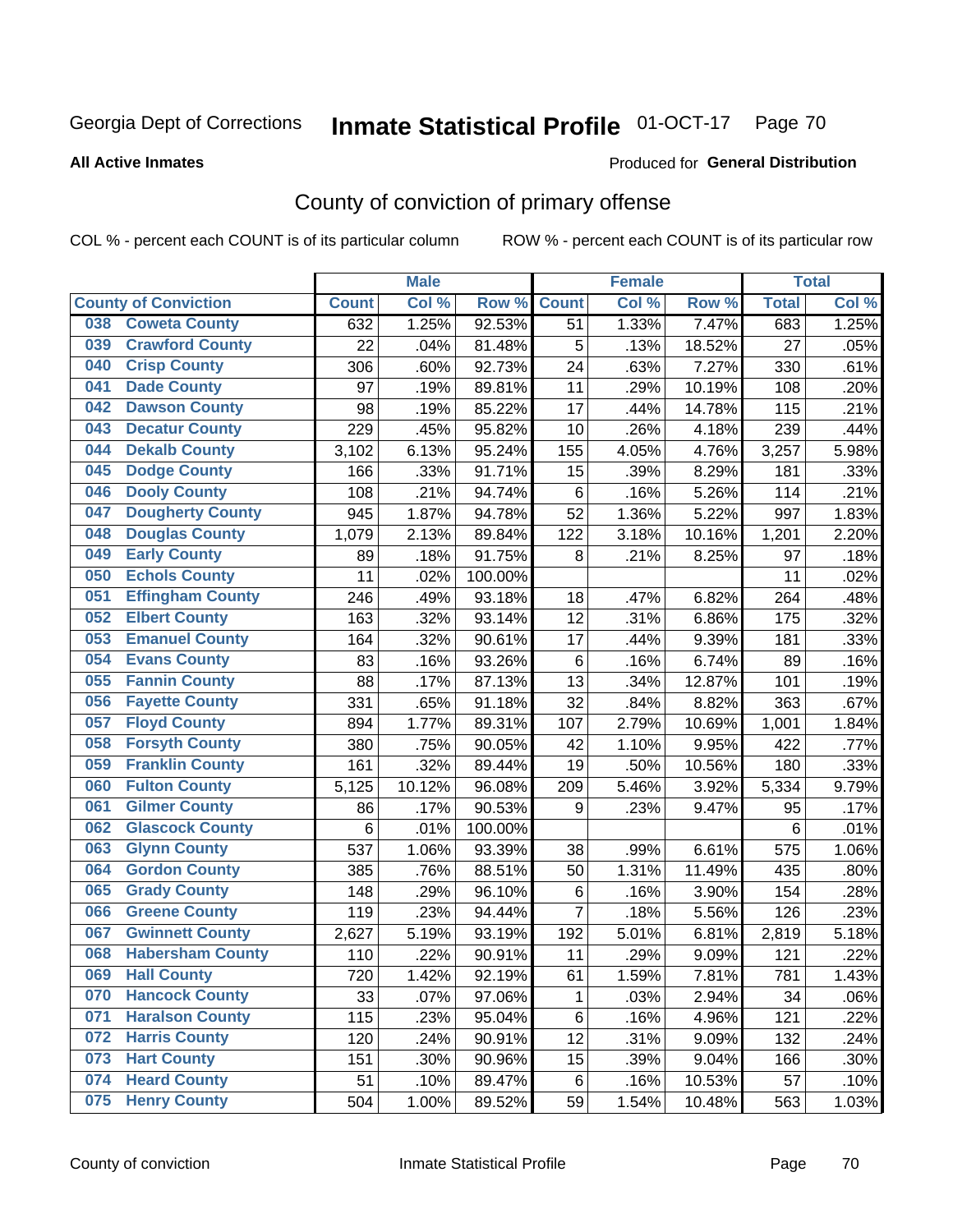# Inmate Statistical Profile 01-OCT-17 Page 71

#### **All Active Inmates**

#### Produced for General Distribution

# County of conviction of primary offense

COL % - percent each COUNT is of its particular column

|       |                             |              | <b>Male</b> |         |                           | <b>Female</b> |        |              | <b>Total</b> |
|-------|-----------------------------|--------------|-------------|---------|---------------------------|---------------|--------|--------------|--------------|
|       | <b>County of Conviction</b> | <b>Count</b> | Col %       | Row %   | <b>Count</b>              | Col %         | Row %  | <b>Total</b> | Col %        |
| 076   | <b>Houston County</b>       | 644          | 1.27%       | 93.20%  | 47                        | 1.23%         | 6.80%  | 691          | 1.27%        |
| 077   | <b>Irwin County</b>         | 77           | .15%        | 97.47%  | $\overline{2}$            | .05%          | 2.53%  | 79           | .15%         |
| 078   | <b>Jackson County</b>       | 248          | .49%        | 90.18%  | 27                        | .70%          | 9.82%  | 275          | .50%         |
| 079   | <b>Jasper County</b>        | 50           | .10%        | 94.34%  | $\ensuremath{\mathsf{3}}$ | .08%          | 5.66%  | 53           | .10%         |
| 080   | <b>Jeff Davis County</b>    | 96           | .19%        | 95.05%  | 5                         | .13%          | 4.95%  | 101          | .19%         |
| 081   | <b>Jefferson County</b>     | 154          | .30%        | 96.86%  | 5                         | .13%          | 3.14%  | 159          | .29%         |
| 082   | <b>Jenkins County</b>       | 75           | .15%        | 96.15%  | 3                         | .08%          | 3.85%  | 78           | .14%         |
| 083   | <b>Johnson County</b>       | 37           | .07%        | 94.87%  | $\overline{2}$            | .05%          | 5.13%  | 39           | .07%         |
| 084   | <b>Jones County</b>         | 218          | .43%        | 87.90%  | 30                        | .78%          | 12.10% | 248          | .46%         |
| 085   | <b>Lamar County</b>         | 85           | .17%        | 88.54%  | 11                        | .29%          | 11.46% | 96           | .18%         |
| 086   | <b>Lanier County</b>        | 42           | .08%        | 95.45%  | $\mathbf 2$               | .05%          | 4.55%  | 44           | .08%         |
| 087   | <b>Laurens County</b>       | 257          | .51%        | 93.80%  | 17                        | .44%          | 6.20%  | 274          | .50%         |
| 088   | <b>Lee County</b>           | 68           | .13%        | 91.89%  | 6                         | .16%          | 8.11%  | 74           | .14%         |
| 089   | <b>Liberty County</b>       | 248          | .49%        | 94.30%  | 15                        | .39%          | 5.70%  | 263          | .48%         |
| 090   | <b>Lincoln County</b>       | 36           | .07%        | 92.31%  | 3                         | .08%          | 7.69%  | 39           | .07%         |
| 091   | <b>Long County</b>          | 68           | .13%        | 93.15%  | 5                         | .13%          | 6.85%  | 73           | .13%         |
| 092   | <b>Lowndes County</b>       | 492          | .97%        | 96.09%  | 20                        | .52%          | 3.91%  | 512          | .94%         |
| 093   | <b>Lumpkin County</b>       | 82           | .16%        | 91.11%  | 8                         | .21%          | 8.89%  | 90           | .17%         |
| 094   | <b>Macon County</b>         | 45           | .09%        | 97.83%  | $\mathbf{1}$              | .03%          | 2.17%  | 46           | .08%         |
| 095   | <b>Madison County</b>       | 143          | .28%        | 89.94%  | 16                        | .42%          | 10.06% | 159          | .29%         |
| 096   | <b>Marion County</b>        | 25           | .05%        | 92.59%  | $\overline{2}$            | .05%          | 7.41%  | 27           | .05%         |
| 097   | <b>Mcduffie County</b>      | 197          | .39%        | 94.71%  | 11                        | .29%          | 5.29%  | 208          | .38%         |
| 098   | <b>Mcintosh County</b>      | 48           | .09%        | 100.00% |                           |               |        | 48           | .09%         |
| 099   | <b>Meriwether County</b>    | 182          | .36%        | 89.22%  | 22                        | .57%          | 10.78% | 204          | .37%         |
| 100   | <b>Miller County</b>        | 33           | .07%        | 86.84%  | 5                         | .13%          | 13.16% | 38           | .07%         |
| 101   | <b>Mitchell County</b>      | 158          | .31%        | 91.86%  | 14                        | .37%          | 8.14%  | 172          | .32%         |
| 102   | <b>Monroe County</b>        | 130          | .26%        | 94.89%  | $\overline{7}$            | .18%          | 5.11%  | 137          | .25%         |
| 103   | <b>Montgomery County</b>    | 37           | .07%        | 90.24%  | 4                         | .10%          | 9.76%  | 41           | .08%         |
| 104   | <b>Morgan County</b>        | 135          | .27%        | 93.10%  | 10                        | .26%          | 6.90%  | 145          | .27%         |
| 105   | <b>Murray County</b>        | 195          | .39%        | 92.42%  | 16                        | .42%          | 7.58%  | 211          | .39%         |
| 106   | <b>Muscogee County</b>      | 1,199        | 2.37%       | 95.01%  | 63                        | 1.64%         | 4.99%  | 1,262        | 2.32%        |
| 107   | <b>Newton County</b>        | 725          | 1.43%       | 91.66%  | 66                        | 1.72%         | 8.34%  | 791          | 1.45%        |
| 108   | <b>Oconee County</b>        | 54           | .11%        | 94.74%  | 3                         | .08%          | 5.26%  | 57           | .10%         |
| 109   | <b>Oglethorpe County</b>    | 69           | .14%        | 88.46%  | 9                         | .23%          | 11.54% | 78           | .14%         |
| 110   | <b>Paulding County</b>      | 236          | .47%        | 91.83%  | 21                        | .55%          | 8.17%  | 257          | .47%         |
| 111   | <b>Peach County</b>         | 109          | .22%        | 93.97%  | $\overline{7}$            | .18%          | 6.03%  | 116          | .21%         |
| 112   | <b>Pickens County</b>       | 106          | .21%        | 90.60%  | 11                        | .29%          | 9.40%  | 117          | .21%         |
| $113$ | <b>Pierce County</b>        | 117          | .23%        | 92.86%  | 9                         | .23%          | 7.14%  | 126          | .23%         |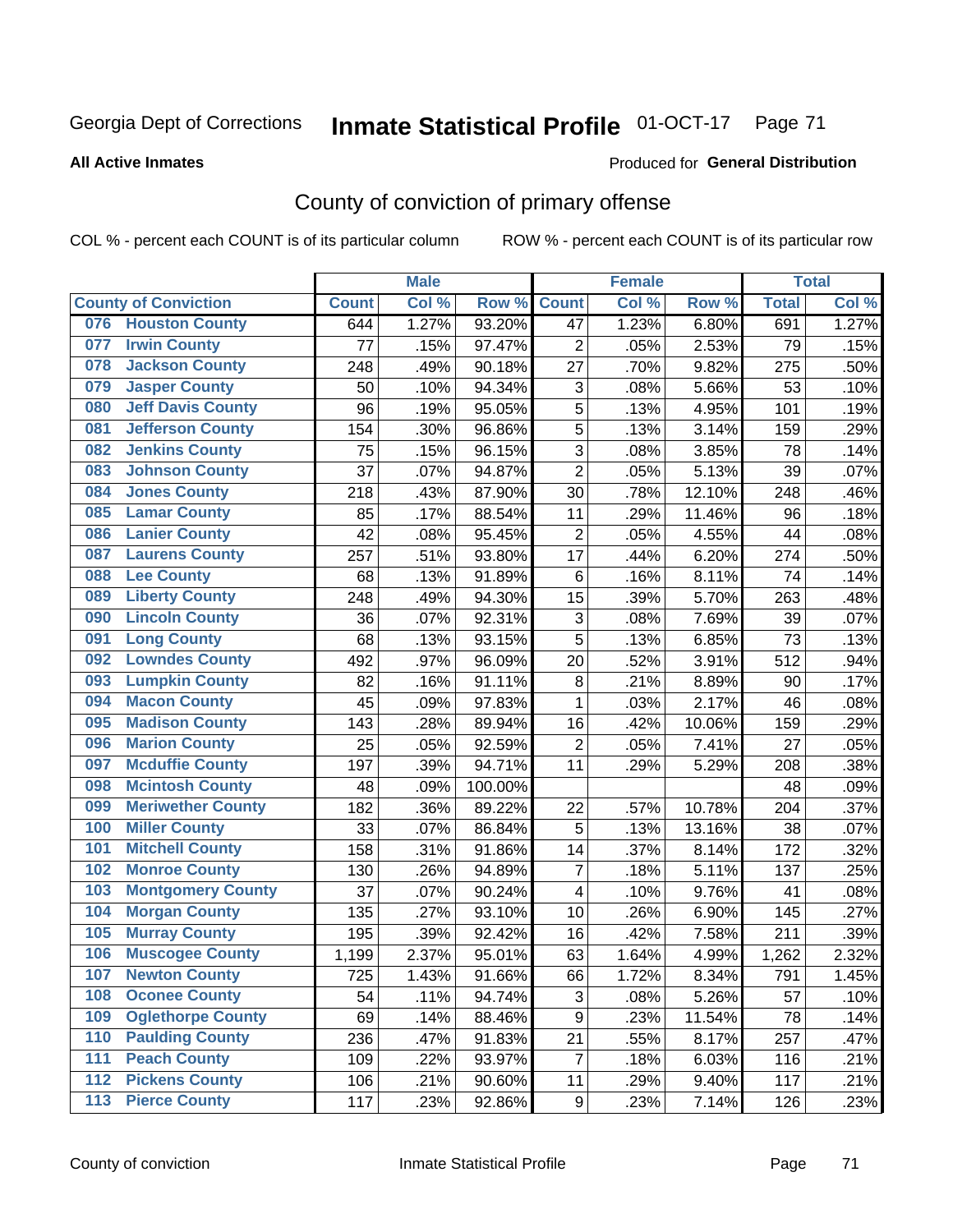# Inmate Statistical Profile 01-OCT-17 Page 72

#### **All Active Inmates**

#### Produced for General Distribution

# County of conviction of primary offense

COL % - percent each COUNT is of its particular column

|                                          |              | <b>Male</b> |         |                | <b>Female</b> |        |              | <b>Total</b> |
|------------------------------------------|--------------|-------------|---------|----------------|---------------|--------|--------------|--------------|
| <b>County of Conviction</b>              | <b>Count</b> | Col %       | Row %   | <b>Count</b>   | Col %         | Row %  | <b>Total</b> | Col %        |
| <b>Pike County</b><br>114                | 45           | .09%        | 91.84%  | $\overline{4}$ | .10%          | 8.16%  | 49           | .09%         |
| <b>Polk County</b><br>$\overline{115}$   | 192          | .38%        | 93.20%  | 14             | .37%          | 6.80%  | 206          | .38%         |
| <b>Pulaski County</b><br>116             | 52           | .10%        | 94.55%  | 3              | .08%          | 5.45%  | 55           | .10%         |
| <b>Putnam County</b><br>117              | 158          | .31%        | 90.80%  | 16             | .42%          | 9.20%  | 174          | .32%         |
| <b>Quitman County</b><br>118             | 18           | .04%        | 100.00% |                |               |        | 18           | .03%         |
| <b>Rabun County</b><br>119               | 54           | .11%        | 93.10%  | 4              | .10%          | 6.90%  | 58           | .11%         |
| <b>Randolph County</b><br>120            | 67           | .13%        | 95.71%  | 3              | .08%          | 4.29%  | 70           | .13%         |
| <b>Richmond County</b><br>121            | 1,939        | 3.83%       | 93.09%  | 144            | 3.76%         | 6.91%  | 2,083        | 3.82%        |
| <b>Rockdale County</b><br>122            | 487          | .96%        | 91.37%  | 46             | 1.20%         | 8.63%  | 533          | .98%         |
| <b>Schley County</b><br>123              | 13           | .03%        | 86.67%  | $\overline{2}$ | .05%          | 13.33% | 15           | .03%         |
| <b>Screven County</b><br>124             | 129          | .25%        | 96.99%  | 4              | .10%          | 3.01%  | 133          | .24%         |
| <b>Seminole County</b><br>125            | 74           | .15%        | 85.06%  | 13             | .34%          | 14.94% | 87           | .16%         |
| <b>Spalding County</b><br>126            | 497          | .98%        | 93.42%  | 35             | .91%          | 6.58%  | 532          | .98%         |
| <b>Stephens County</b><br>127            | 161          | .32%        | 90.45%  | 17             | .44%          | 9.55%  | 178          | .33%         |
| <b>Stewart County</b><br>128             | 38           | .08%        | 97.44%  | 1              | .03%          | 2.56%  | 39           | .07%         |
| <b>Sumter County</b><br>129              | 182          | .36%        | 94.79%  | 10             | .26%          | 5.21%  | 192          | .35%         |
| <b>Talbot County</b><br>130              | 42           | .08%        | 91.30%  | 4              | .10%          | 8.70%  | 46           | .08%         |
| <b>Taliaferro County</b><br>131          | 15           | .03%        | 93.75%  | 1              | .03%          | 6.25%  | 16           | .03%         |
| <b>Tattnall County</b><br>132            | 184          | .36%        | 92.46%  | 15             | .39%          | 7.54%  | 199          | .37%         |
| <b>Taylor County</b><br>133              | 69           | .14%        | 92.00%  | 6              | .16%          | 8.00%  | 75           | .14%         |
| <b>Telfair County</b><br>134             | 109          | .22%        | 93.16%  | 8              | .21%          | 6.84%  | 117          | .21%         |
| <b>Terrell County</b><br>135             | 90           | .18%        | 91.84%  | 8              | .21%          | 8.16%  | 98           | .18%         |
| <b>Thomas County</b><br>136              | 213          | .42%        | 95.09%  | 11             | .29%          | 4.91%  | 224          | .41%         |
| <b>Tift County</b><br>137                | 346          | .68%        | 94.28%  | 21             | .55%          | 5.72%  | 367          | .67%         |
| <b>Toombs County</b><br>138              | 326          | .64%        | 90.81%  | 33             | .86%          | 9.19%  | 359          | .66%         |
| <b>Towns County</b><br>139               | 50           | .10%        | 76.92%  | 15             | .39%          | 23.08% | 65           | .12%         |
| <b>Treutlen County</b><br>140            | 78           | .15%        | 96.30%  | 3              | .08%          | 3.70%  | 81           | .15%         |
| <b>Troup County</b><br>141               | 632          | 1.25%       | 90.67%  | 65             | 1.70%         | 9.33%  | 697          | 1.28%        |
| <b>Turner County</b><br>142              | 67           | .13%        | 95.71%  | 3              | .08%          | 4.29%  | 70           | .13%         |
| <b>Twiggs County</b><br>$\overline{143}$ | 49           | .10%        | 94.23%  | 3              | .08%          | 5.77%  | 52           | .10%         |
| <b>Union County</b><br>144               | 93           | .18%        | 89.42%  | 11             | .29%          | 10.58% | 104          | .19%         |
| 145<br><b>Upson County</b>               | 178          | .35%        | 94.68%  | 10             | .26%          | 5.32%  | 188          | .35%         |
| <b>Walker County</b><br>146              | 440          | .87%        | 91.10%  | 43             | 1.12%         | 8.90%  | 483          | .89%         |
| <b>Walton County</b><br>147              | 544          | 1.07%       | 92.52%  | 44             | 1.15%         | 7.48%  | 588          | 1.08%        |
| <b>Ware County</b><br>148                | 358          | .71%        | 92.51%  | 29             | .76%          | 7.49%  | 387          | .71%         |
| <b>Warren County</b><br>149              | 35           | .07%        | 94.59%  | $\overline{2}$ | .05%          | 5.41%  | 37           | .07%         |
| <b>Washington County</b><br>150          | 181          | .36%        | 89.60%  | 21             | .55%          | 10.40% | 202          | .37%         |
| <b>Wayne County</b><br>151               | 145          | .29%        | 93.55%  | 10             | .26%          | 6.45%  | 155          | .28%         |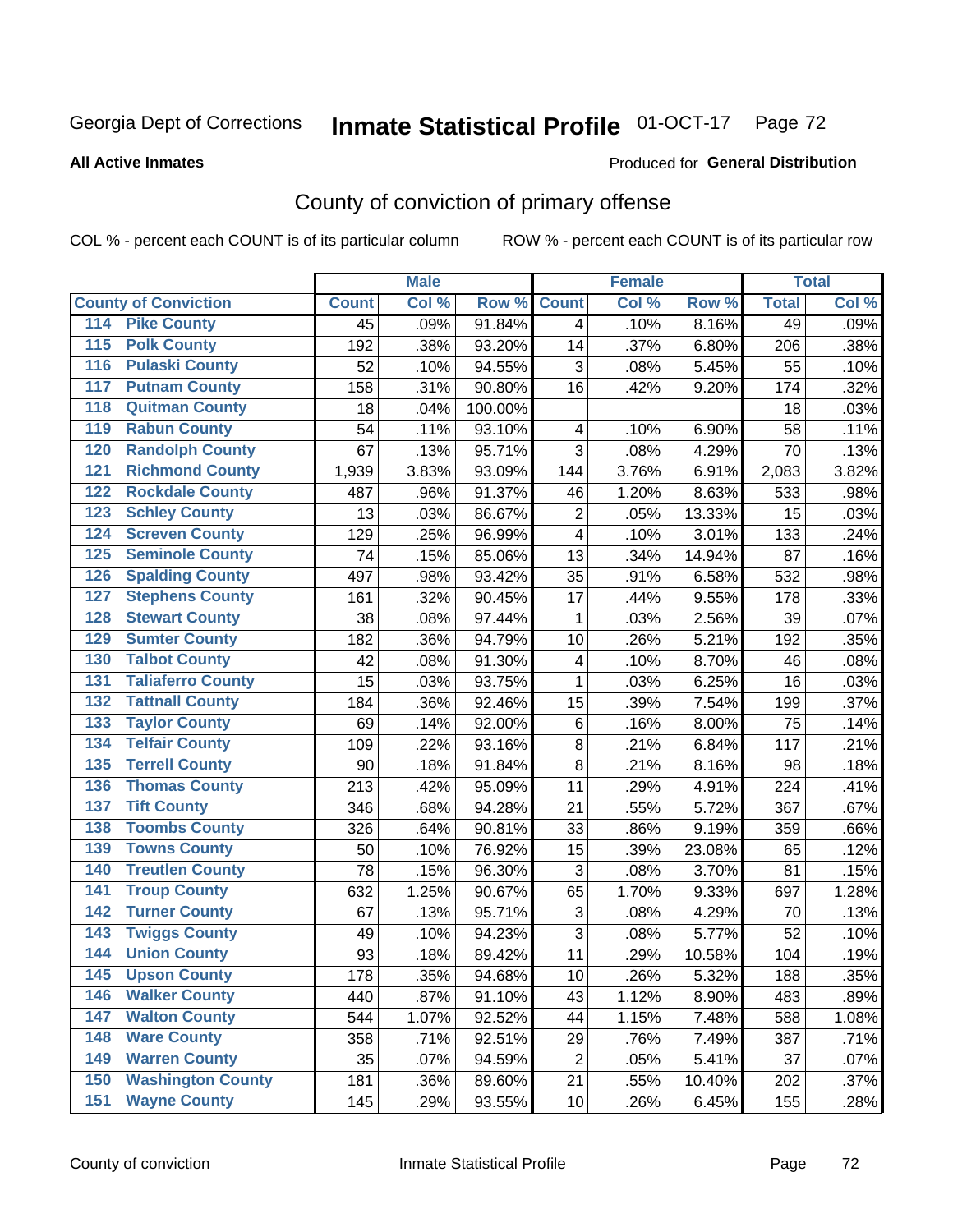# Inmate Statistical Profile 01-OCT-17 Page 73

#### **All Active Inmates**

## Produced for General Distribution

# County of conviction of primary offense

COL % - percent each COUNT is of its particular column

|                                |              | <b>Male</b> |             |                | <b>Female</b> |        |              | <b>Total</b> |
|--------------------------------|--------------|-------------|-------------|----------------|---------------|--------|--------------|--------------|
| <b>County of Conviction</b>    | <b>Count</b> | Col %       | Row % Count |                | Col %         | Row %  | <b>Total</b> | Col %        |
| <b>Webster County</b><br>152   | 4            | .01%        | 80.00%      |                | .03%          | 20.00% | 5            | .01%         |
| <b>Wheeler County</b><br>153   | 25           | .05%        | 92.59%      | 2              | .05%          | 7.41%  | 27           | .05%         |
| <b>White County</b><br>154     | 97           | .19%        | 86.61%      | 15             | .39%          | 13.39% | 112          | .21%         |
| <b>Whitfield County</b><br>155 | 730          | 1.44%       | 88.38%      | 96             | 2.51%         | 11.62% | 826          | 1.52%        |
| <b>Wilcox County</b><br>156    | 43           | $.08\%$     | 97.73%      |                | .03%          | 2.27%  | 44           | .08%         |
| <b>Wilkes County</b><br>157    | 78           | .15%        | 91.76%      | 7              | .18%          | 8.24%  | 85           | .16%         |
| <b>Wilkinson County</b><br>158 | 43           | $.08\%$     | 95.56%      | $\overline{2}$ | .05%          | 4.44%  | 45           | .08%         |
| <b>Worth County</b><br>159     | 128          | .25%        | 90.78%      | 13             | .34%          | 9.22%  | 141          | .26%         |
| <b>Troup County Ci</b><br>447  |              | .01%        | 100.00%     |                |               |        |              | .01%         |
| <b>Total Rported</b>           | 50,639       | 100%        | 92.97%      | 3,831          | 100%          | 7.03%  | 54,470       | 100%         |

| <b>Not Reported</b> |        |       |        |
|---------------------|--------|-------|--------|
| <b>Grand Total</b>  | 50,639 | 3,831 | 54,470 |

|  | <b>Mode (most frequent)</b> | <b>Fulton County</b> | <b>Fulton County</b> | <b>Fulton County</b> |
|--|-----------------------------|----------------------|----------------------|----------------------|
|--|-----------------------------|----------------------|----------------------|----------------------|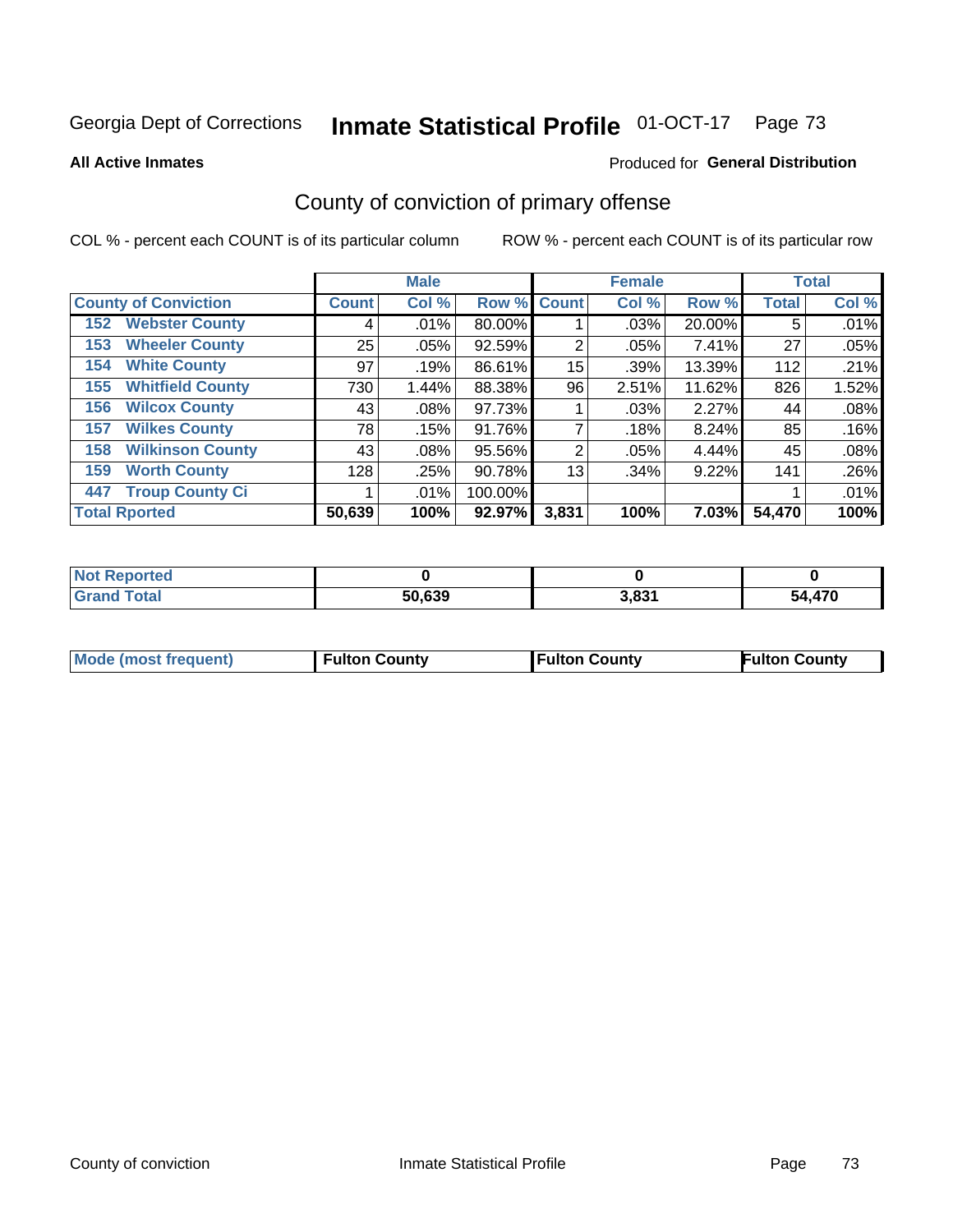## **Georgia Dept of Corrections All Active Inmates**

# Inmate Statistical Profile 01-OCT-17 Page 74

Produced for General Distribution

# Circuit of conviction of primary offense

COL % - percent each COUNT is of its particular column ROW % - percent each COUNT is of its particular row

|                         |                                 |                  | <b>Male</b> |        |              | <b>Female</b> |          |              | <b>Total</b> |
|-------------------------|---------------------------------|------------------|-------------|--------|--------------|---------------|----------|--------------|--------------|
|                         | <b>Circuit of Conviction</b>    | <b>Count</b>     | Col %       | Row %  | <b>Count</b> | Col %         | Row %    | <b>Total</b> | Col %        |
| 1                       | <b>Alapaha Circuit</b>          | $\overline{347}$ | .69%        | 95.07% | 18           | .47%          | 4.93%    | 365          | .67%         |
| $\overline{2}$          | <b>Alcovy Circuit</b>           | 1,269            | 2.52%       | 92.02% | 110          | 2.88%         | 7.98%    | 1,379        | 2.54%        |
| $\overline{\mathbf{3}}$ | <b>Atlanta Circuit</b>          | 5,125            | 10.16%      | 96.08% | 209          | 5.47%         | 3.92%    | 5,334        | 9.83%        |
| 4                       | <b>Atlantic Circuit</b>         | 702              | 1.39%       | 94.23% | 43           | 1.13%         | 5.77%    | 745          | 1.37%        |
| 5                       | <b>Augusta Circuit</b>          | 2,588            | 5.13%       | 93.06% | 193          | 5.05%         | 6.94%    | 2,781        | 5.12%        |
| $\overline{\bf{6}}$     | <b>Blue Ridge Circuit</b>       | 555              | 1.10%       | 88.52% | 72           | 1.88%         | 11.48%   | 627          | 1.16%        |
| 7                       | <b>Brunswick Circuit</b>        | 1,060            | 2.10%       | 93.97% | 68           | 1.78%         | 6.03%    | 1,128        | 2.08%        |
| $\overline{\mathbf{8}}$ | <b>Chattahoochee Circuit</b>    | 1,482            | 2.94%       | 94.46% | 87           | 2.28%         | 5.54%    | 1,569        | 2.89%        |
| $\overline{9}$          | <b>Cherokee Circuit</b>         | 1,043            | 2.07%       | 87.57% | 148          | 3.87%         | 12.43%   | 1,191        | 2.19%        |
| 10                      | <b>Clayton Circuit</b>          | 1,400            | 2.78%       | 93.58% | 96           | 2.51%         | 6.42%    | 1,496        | 2.76%        |
| $\overline{11}$         | <b>Cobb Circuit</b>             | 2,468            | 4.89%       | 92.23% | 208          | 5.44%         | 7.77%    | 2,676        | 4.93%        |
| $\overline{12}$         | <b>Conasauga Circuit</b>        | 925              | 1.83%       | 89.20% | 112          | 2.93%         | 10.80%   | 1,037        | 1.91%        |
| 13                      | <b>Cordele Circuit</b>          | 718              | 1.42%       | 93.25% | 52           | 1.36%         | 6.75%    | 770          | 1.42%        |
| $\overline{14}$         | <b>Coweta Circuit</b>           | 2,106            | 4.17%       | 91.45% | 197          | 5.16%         | 8.55%    | 2,303        | 4.24%        |
| 15                      | <b>Dougherty Circuit</b>        | 945              | 1.87%       | 94.78% | 52           | 1.36%         | 5.22%    | 997          | 1.84%        |
| 16                      | <b>Dublin Circuit</b>           | 421              | .83%        | 94.39% | 25           | .65%          | 5.61%    | 446          | .82%         |
| 17                      | <b>Eastern Circuit</b>          | 1,933            | 3.83%       | 95.60% | 89           | 2.33%         | 4.40%    | 2,022        | 3.73%        |
| $\overline{18}$         | <b>Flint Circuit</b>            | 504              | 1.00%       | 89.52% | 59           | 1.54%         | 10.48%   | 563          | 1.04%        |
| 19                      | <b>Griffin Circuit</b>          | 1,051            | 2.08%       | 92.84% | 81           | 2.12%         | 7.16%    | 1,132        | 2.09%        |
| 20                      | <b>Gwinnett Circuit</b>         | 2,627            | 5.21%       | 93.19% | 192          | 5.02%         | 6.81%    | 2,819        | 5.19%        |
| $\overline{21}$         | <b>Houston Circuit</b>          | 644              | 1.28%       | 93.20% | 47           | 1.23%         | 6.80%    | 691          | 1.27%        |
| $\overline{22}$         | <b>Lookout Mountain Circuit</b> | 1,155            | 2.29%       | 90.73% | 118          | 3.09%         | 9.27%    | 1,273        | 2.35%        |
| 23                      | <b>Macon Circuit</b>            | 1,281            | 2.54%       | 93.57% | 88           | 2.30%         | 6.43%    | 1,369        | 2.52%        |
| $\overline{24}$         | <b>Middle Circuit</b>           | 940              | 1.86%       | 91.62% | 86           | 2.25%         | 8.38%    | 1,026        | 1.89%        |
| $\overline{25}$         | <b>Mountain Circuit</b>         | 325              | .64%        | 91.04% | 32           | .84%          | 8.96%    | 357          | .66%         |
| 26                      | <b>Northeastern Circuit</b>     | 818              | 1.62%       | 91.29% | 78           | 2.04%         | 8.71%    | 896          | 1.65%        |
| $\overline{27}$         | <b>Northern Circuit</b>         | 687              | 1.36%       | 90.63% | 71           | 1.86%         | 9.37%    | 758          | 1.40%        |
| 28                      | <b>Ocmulgee Circuit</b>         | 1,058            | 2.10%       | 91.44% | 99           | 2.59%         | 8.56%    | 1,157        | 2.13%        |
| 29                      | <b>Oconee Circuit</b>           | 457              | .91%        | 92.51% | 37           | .97%          | 7.49%    | 494          | .91%         |
| 30                      | <b>Ogeechee Circuit</b>         | 1,014            | 2.01%       | 94.50% | 59           | 1.54%         | 5.50%    | 1,073        | 1.98%        |
| $\overline{31}$         | <b>Pataula Circuit</b>          | 388              | .77%        | 90.44% | 41           | 1.07%         | 9.56%    | 429          | .79%         |
| 32                      | <b>Piedmont Circuit</b>         | 617              | 1.22%       | 90.20% | 67           | 1.75%         | $9.80\%$ | 684          | 1.26%        |
| 33                      | <b>Rome Circuit</b>             | 894              | 1.77%       | 89.31% | 107          | 2.80%         | 10.69%   | 1,001        | 1.84%        |
| 34                      | <b>South Georgia Circuit</b>    | 572              | 1.13%       | 94.86% | 31           | .81%          | 5.14%    | 603          | 1.11%        |
| 35                      | <b>Southern Circuit</b>         | 974              | 1.93%       | 96.06% | 40           | 1.05%         | 3.94%    | 1,014        | 1.87%        |
| 36                      | <b>Southwestern Circuit</b>     | 350              | .69%        | 94.34% | 21           | .55%          | 5.66%    | 371          | .68%         |
| 37                      | <b>Stone Mountain Circuit</b>   | 3,102            | 6.15%       | 95.24% | 155          | 4.06%         | 4.76%    | 3,257        | 6.00%        |
| 38                      | <b>Tallapoosa Circuit</b>       | 307              | .61%        | 93.88% | 20           | .52%          | 6.12%    | 327          | .60%         |
| 39                      | <b>Tifton Circuit</b>           | 618              | 1.23%       | 94.06% | 39           | 1.02%         | 5.94%    | 657          | 1.21%        |
| 40                      | <b>Toombs Circuit</b>           | 367              | .73%        | 93.86% | 24           | .63%          | 6.14%    | 391          | .72%         |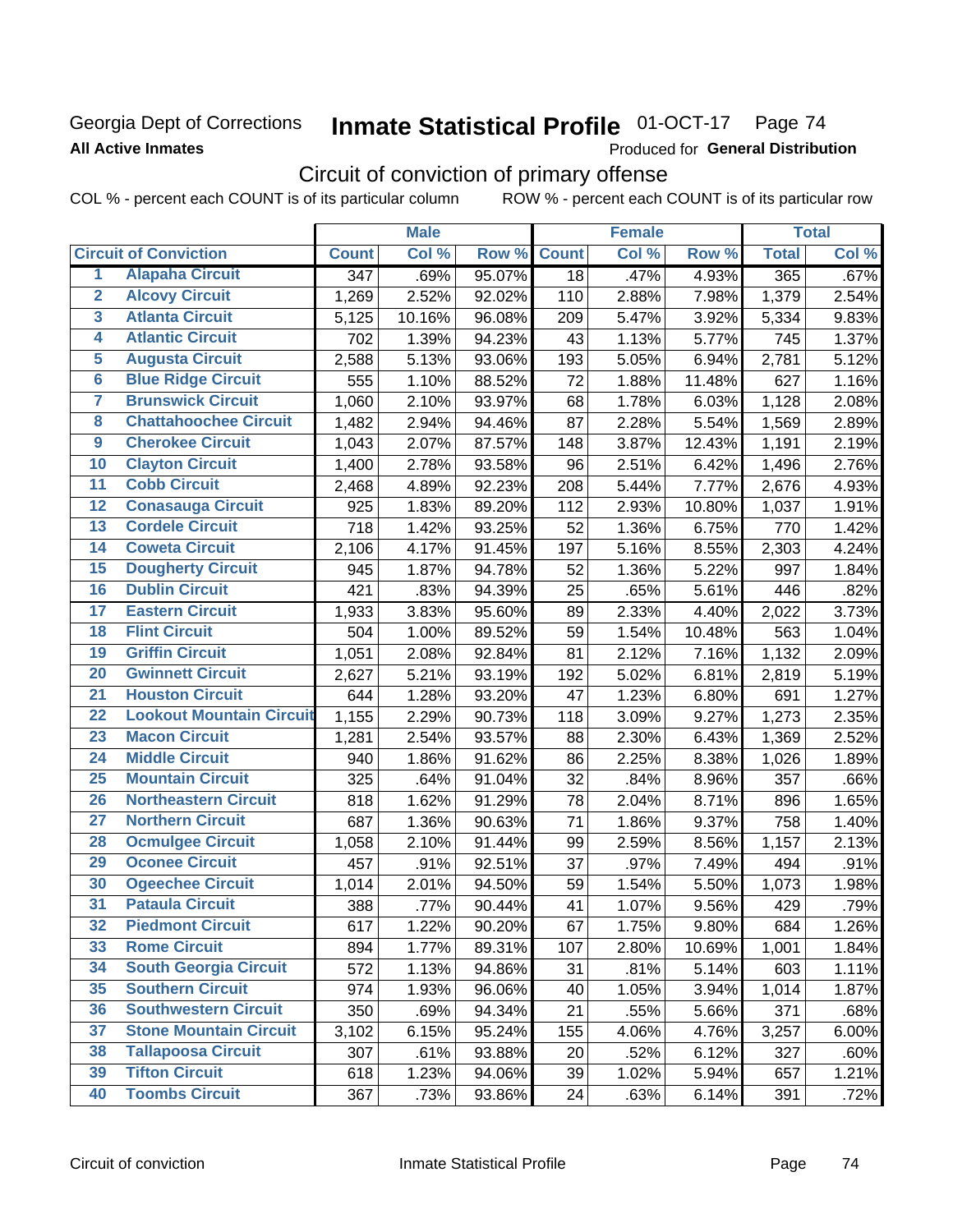# **Georgia Dept of Corrections All Active Inmates**

# Inmate Statistical Profile 01-OCT-17 Page 75

Produced for General Distribution

# Circuit of conviction of primary offense

COL % - percent each COUNT is of its particular column ROW % - percent each COUNT is of its particular row

|    |                                  |              | <b>Male</b> |           |              | <b>Female</b> |        |              | <b>Total</b> |
|----|----------------------------------|--------------|-------------|-----------|--------------|---------------|--------|--------------|--------------|
|    | <b>Circuit of Conviction</b>     | <b>Count</b> | Col %       | Row %     | <b>Count</b> | Col %         | Row %  | <b>Total</b> | Col %        |
| 41 | <b>Waycross Circuit</b>          | 915          | 1.81%       | 92.71%    | 72           | 1.88%         | 7.29%  | 987          | 1.82%        |
| 42 | <b>Western Circuit</b>           | 593          | 1.18%       | 93.53%    | 41           | 1.07%         | 6.47%  | 634          | 1.17%        |
| 43 | <b>Rockdale Circuit</b>          | 487          | .97%        | $91.37\%$ | 46           | 1.20%         | 8.63%  | 533          | .98%         |
| 44 | <b>Douglas Circuit</b>           | 1,079        | 2.14%       | 89.84%    | 122          | 3.19%         | 10.16% | 1,201        | 2.21%        |
| 45 | <b>Appalachian Circuit</b>       | 280          | .56%        | 89.46%    | 33           | $.86\%$       | 10.54% | 313          | .58%         |
| 46 | <b>Enotah Circuit</b>            | 322          | .64%        | 86.79%    | 49           | 1.28%         | 13.21% | 371          | .68%         |
| 47 | <b>Bell-Forsyth J.C.</b>         | 380          | .75%        | 90.05%    | 42           | 1.10%         | 9.95%  | 422          | .78%         |
| 48 | <b>Towaliga Judicial Circuit</b> | 317          | .63%        | 92.96%    | 24           | .63%          | 7.04%  | 341          | .63%         |
| 49 | <b>Paulding Circuit</b>          | 236          | $.47\%$     | 91.83%    | 21           | .55%          | 8.17%  | 257          | .47%         |
|    | <b>Total Rported</b>             | 50,446       | 100%        | 92.96%    | 3,821        | 100%          | 7.04%I | 54,267       | 100%         |
|    |                                  |              |             |           |              |               |        |              |              |
|    | <b>Not Reported</b>              |              | 193         |           |              | 10            |        |              | 203          |

| <sup>1</sup> Grand<br>Total | 50,639         | 3,831          | 54,470  |
|-----------------------------|----------------|----------------|---------|
| <b>Mode (most frequent)</b> | <b>Atlanta</b> | <b>Atlanta</b> | Atlanta |
|                             |                |                |         |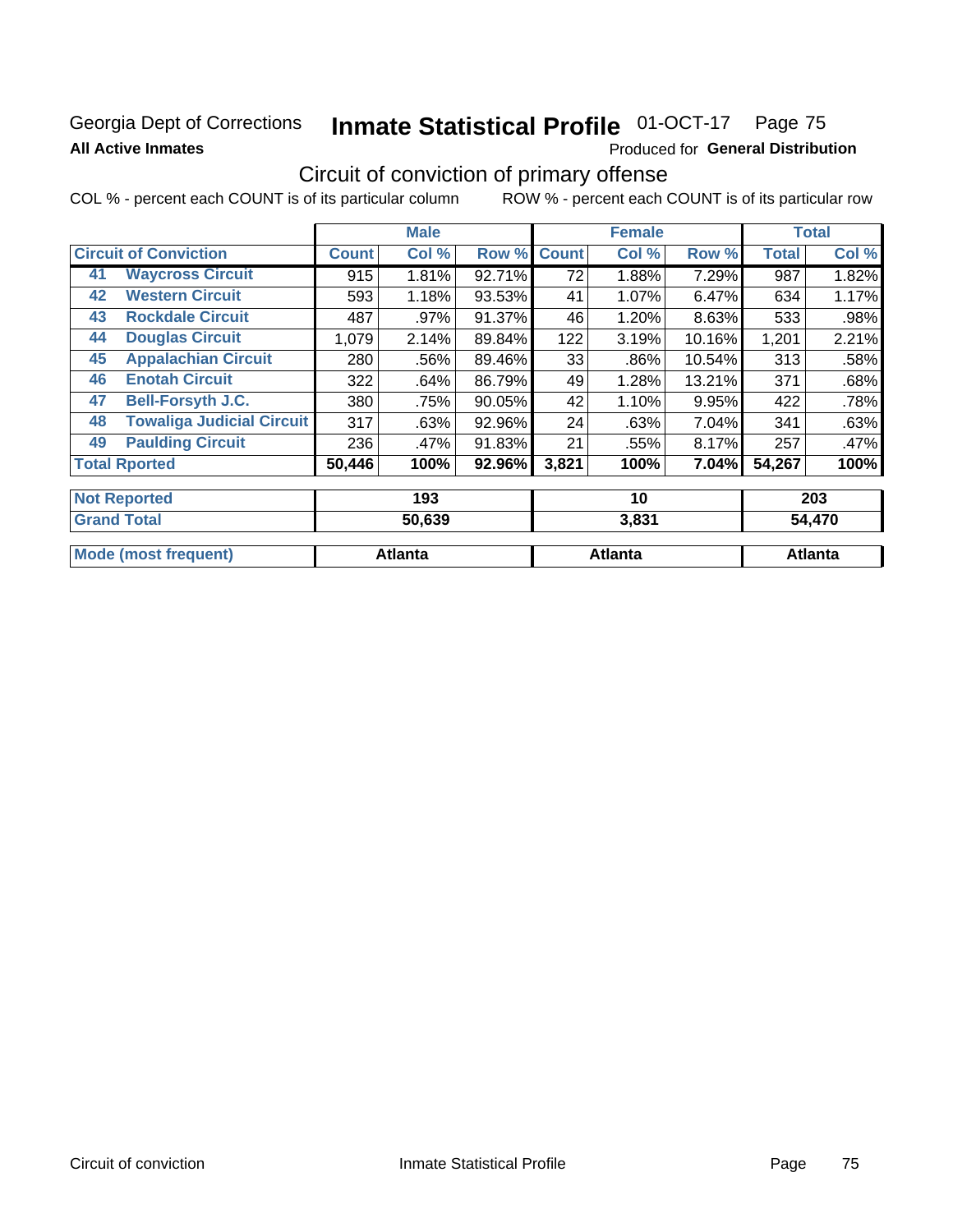#### **All Active Inmates**

#### Produced for **General Distribution**

### Years served (jail + prison) in this incarceration

|                              |              | <b>Male</b> |        |              | <b>Female</b> |       |              | <b>Total</b> |
|------------------------------|--------------|-------------|--------|--------------|---------------|-------|--------------|--------------|
| <b>Years Served</b>          | <b>Count</b> | Col %       | Row %  | <b>Count</b> | Col %         | Row % | <b>Total</b> | Col%         |
| Less than one year           | 9,358        | 18.49%      | 90.63% | 967          | 25.24%        | 9.37% | 10,325       | 18.97%       |
| 1 to 1.99 years              | 7,536        | 14.89%      | 91.68% | 684          | 17.85%        | 8.32% | 8,220        | 15.10%       |
| 2 to 2.99 years              | 5,365        | 10.60%      | 91.40% | 505          | 13.18%        | 8.60% | 5,870        | 10.78%       |
| 3 to 3.99 years              | 4,215        | 8.33%       | 92.07% | 363          | 9.48%         | 7.93% | 4,578        | 8.41%        |
| $\overline{4}$ to 4.99 years | 3,461        | 6.84%       | 92.17% | 294          | 7.67%         | 7.83% | 3,755        | 6.90%        |
| 5 to 5.99 years              | 2,886        | 5.70%       | 93.67% | 195          | 5.09%         | 6.33% | 3,081        | 5.66%        |
| 6 to 6.99 years              | 2,451        | 4.84%       | 93.91% | 159          | 4.15%         | 6.09% | 2,610        | 4.79%        |
| 7 to 7.99 years              | 1,841        | 3.64%       | 94.46% | 108          | 2.82%         | 5.54% | 1,949        | 3.58%        |
| 8 to 8.99 years              | 1,667        | 3.29%       | 94.39% | 99           | 2.58%         | 5.61% | 1,766        | 3.24%        |
| 9 to 9.99 years              | 1,534        | 3.03%       | 95.82% | 67           | 1.75%         | 4.18% | 1,601        | 2.94%        |
| 10 to 10.99 years            | 1,242        | 2.45%       | 95.39% | 60           | 1.57%         | 4.61% | 1,302        | 2.39%        |
| 11 to 11.99 years            | 981          | 1.94%       | 95.43% | 47           | 1.23%         | 4.57% | 1,028        | 1.89%        |
| 12 to 12.99 years            | 737          | 1.46%       | 95.84% | 32           | 0.84%         | 4.16% | 769          | 1.41%        |
| 13 to 13.99 years            | 675          | 1.33%       | 95.61% | 31           | 0.81%         | 4.39% | 706          | 1.30%        |
| 14 to 14.99 years            | 698          | 1.38%       | 95.49% | 33           | 0.86%         | 4.51% | 731          | 1.34%        |
| 15 to 15.99 years            | 525          | 1.04%       | 95.11% | 27           | 0.70%         | 4.89% | 552          | 1.01%        |
| 16 to 16.99 years            | 534          | 1.06%       | 97.27% | 15           | 0.39%         | 2.73% | 549          | 1.01%        |
| 17 to 17.99 years            | 508          | 1.00%       | 95.85% | 22           | 0.57%         | 4.15% | 530          | 0.97%        |
| 18 to 18.99 years            | 430          | 0.85%       | 94.71% | 24           | 0.63%         | 5.29% | 454          | 0.83%        |
| 19 to 19.99 years            | 470          | 0.93%       | 96.91% | 15           | 0.39%         | 3.09% | 485          | 0.89%        |
| 20 to 20.99 years            | 435          | 0.86%       | 97.53% | 11           | 0.29%         | 2.47% | 446          | 0.82%        |
| 21 to 21.99 years            | 374          | 0.74%       | 96.39% | 14           | 0.37%         | 3.61% | 388          | 0.71%        |
| 22 to 22.99 years            | 357          | 0.71%       | 98.08% | 7            | 0.18%         | 1.92% | 364          | 0.67%        |
| 23 to 23.99 years            | 307          | 0.61%       | 95.64% | 14           | 0.37%         | 4.36% | 321          | 0.59%        |
| 24 to 24.99 years            | 271          | 0.54%       | 98.55% | 4            | 0.10%         | 1.45% | 275          | 0.51%        |
| 25 to 25.99 years            | 218          | 0.43%       | 95.61% | 10           | 0.26%         | 4.39% | 228          | 0.42%        |
| 26 to 26.99 years            | 213          | 0.42%       | 97.26% | 6            | 0.16%         | 2.74% | 219          | 0.40%        |
| 27 to 27.99 years            | 143          | 0.28%       | 95.97% | 6            | 0.16%         | 4.03% | 149          | 0.27%        |
| 28 to 28.99 years            | 134          | 0.26%       | 99.26% | 1            | 0.03%         | 0.74% | 135          | 0.25%        |
| 29 to 29.99 years            | 128          | 0.25%       | 99.22% | $\mathbf 1$  | 0.03%         | 0.78% | 129          | 0.24%        |
| Thirty + years               | 909          | 1.80%       | 98.91% | 10           | 0.26%         | 1.09% | 919          | 1.69%        |
| <b>Total Reported</b>        | 50,603       | 100%        | 92.96% | 3,831        | 100%          | 7.04% | 54,434       | 100%         |

| υu     |     | 36        |
|--------|-----|-----------|
| 50.639 | 024 | 470<br>מי |

| Mean<br>(average)    | 6.6                | 4.18               | 6.43          |
|----------------------|--------------------|--------------------|---------------|
| Median (middle)      | 3.66               | 2.48               | 3.56          |
| Mode (most frequent) | Less than one year | Less than one year | Less than one |
|                      |                    |                    | vear          |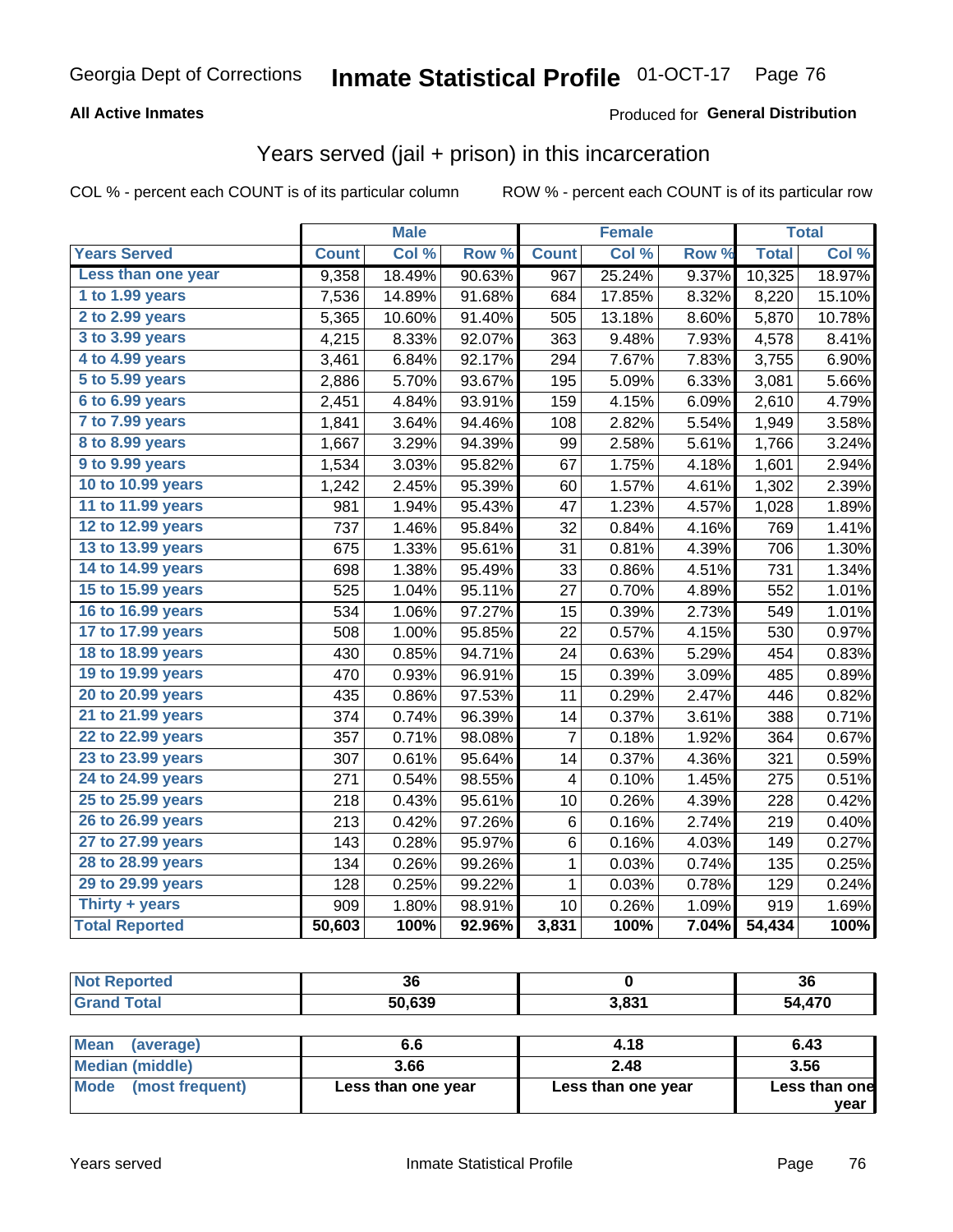#### **All Active Inmates**

Produced for **General Distribution**

### Results of most recent HIV tests

|                         |              | <b>Male</b> |         |              | <b>Female</b> |          |        | Total  |
|-------------------------|--------------|-------------|---------|--------------|---------------|----------|--------|--------|
| <b>HIV Test Results</b> | <b>Count</b> | Col%        | Row %I  | <b>Count</b> | Col %         | Row %    | Total  | Col %  |
| <b>Positive</b>         | 683          | 1.49%       | 92.67%  | 54           | $1.52\%$      | $7.33\%$ | 737    | 1.50%  |
| <b>Negative</b>         | 45.005       | $98.50\%$   | 92.79%  | 3,497        | $98.48\%$     | 7.21%    | 48,502 | 98.50% |
| Indeterminate           | ີ            | 0.01%       | 100.00% |              |               |          | ົ      | 0.01%  |
| <b>Total Reported</b>   | 45,691       | 100%        | 92.79%  | 3,551        | 100%          | $7.21\%$ | 49,242 | 100.0% |

| <b>Not Reported</b>         | 4,948  | 280   | 5,228  |
|-----------------------------|--------|-------|--------|
| <b>Total</b><br><b>Grar</b> | 50,639 | 3,831 | 54,470 |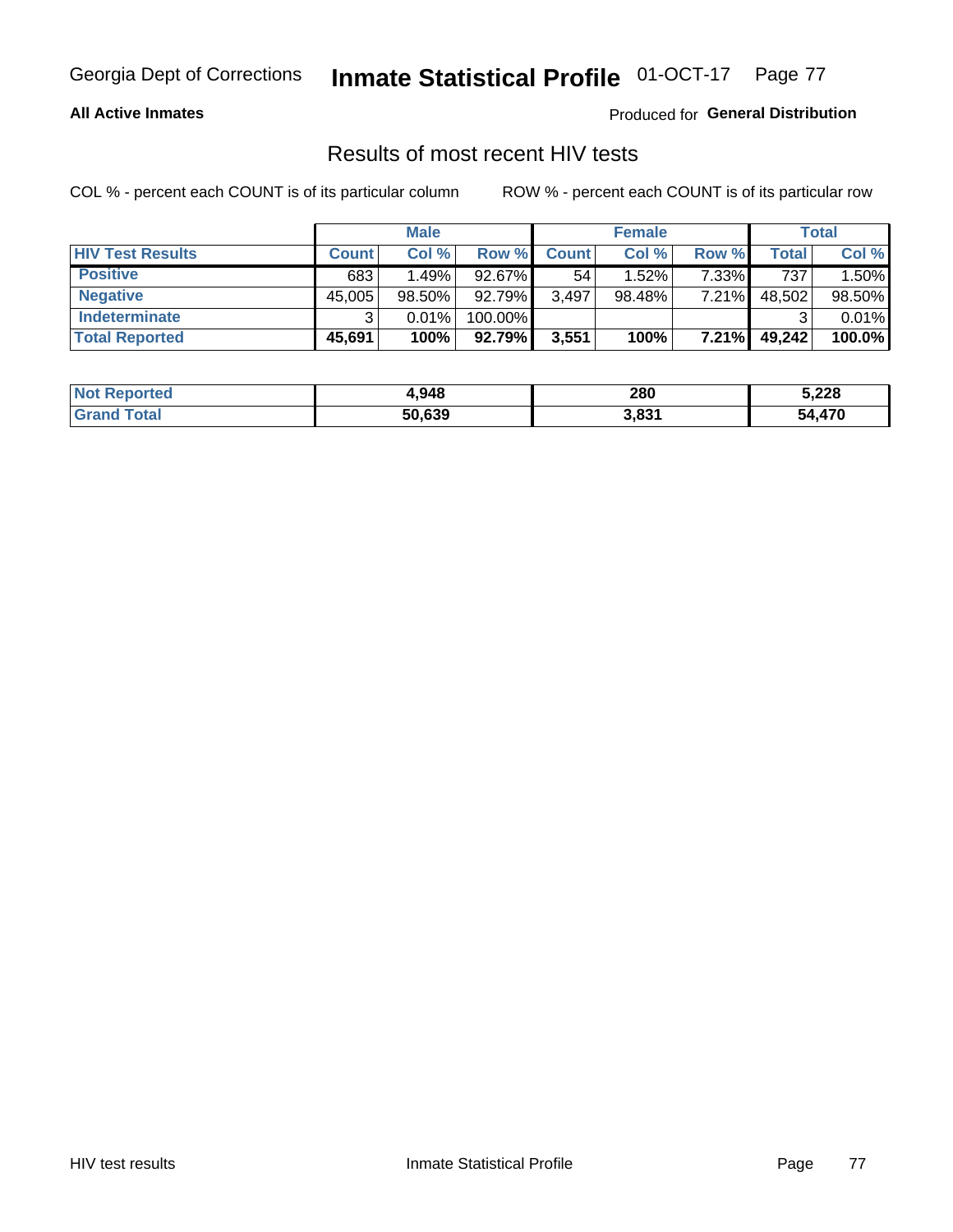#### **All Active Inmates**

#### Produced for **General Distribution**

### Results of most recent tuberculosis test

|                                  | <b>Male</b>  |        |           | <b>Female</b> |           |          | Total        |        |
|----------------------------------|--------------|--------|-----------|---------------|-----------|----------|--------------|--------|
| <b>Tuberculosis Test Results</b> | <b>Count</b> | Col %  | Row %     | <b>Count</b>  | Col %     | Row %    | <b>Total</b> | Col %  |
| <b>Positive on current test</b>  | 6.904        | 14.57% | $97.53\%$ | 175           | 4.74%     | 2.47%    | 7,079        | 13.86% |
| <b>Positive on previous test</b> |              | 0.01%  | 100.00%   |               |           |          |              | 0.01%  |
| <b>Negative</b>                  | 40.493       | 85.43% | $92.00\%$ | 3.519         | $95.26\%$ | $8.00\%$ | 44.012       | 86.14% |
| <b>Total Reported</b>            | 47,399       | 100%   | $92.77\%$ | 3,694         | 100%      | $7.23\%$ | 51,093       | 100.0% |

| <b>Not Reported</b>   | 3,240  | ר פ<br>13 I | っ っフフ<br>، ، ، ، ، |
|-----------------------|--------|-------------|--------------------|
| <b>Total</b><br>Grand | 50,639 | 3,831       | ATC<br>54          |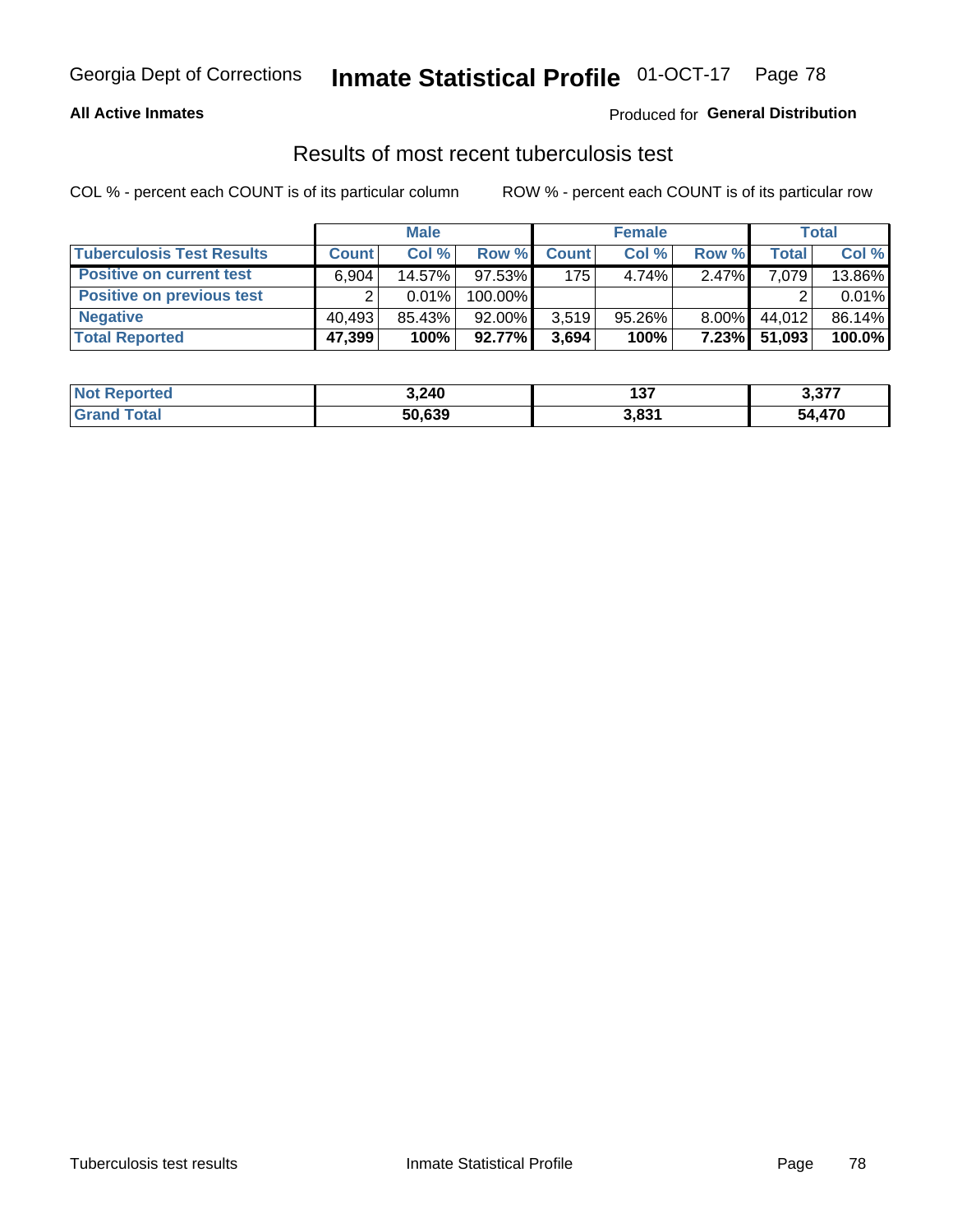#### **All Active Inmates**

Produced for **General Distribution**

### Results of most recent syphilis test

|                                 | <b>Male</b>  |          |        | <b>Female</b> |          |          | Total   |        |
|---------------------------------|--------------|----------|--------|---------------|----------|----------|---------|--------|
| <b>Syphilis Test Results</b>    | <b>Count</b> | Col%     | Row %  | <b>Count</b>  | Col %    | Row %I   | Total   | Col %  |
| <b>Positive on current test</b> | 187          | $1.31\%$ | 94.92% | 10            | $1.88\%$ | $5.08\%$ | 197     | 1.33%  |
| <b>Negative</b>                 | 14.050       | 98.69%   | 96.42% | 521           | 98.12%   | $3.58\%$ | 14,571, | 98.67% |
| <b>Total Reported</b>           | 14,237       | 100%     | 96.40% | 531           | 100%     | $3.60\%$ | 14,768  | 100%   |

| <b>Not Reported</b> | 36,402 | 3,300 | 39,702 |
|---------------------|--------|-------|--------|
| <b>Grand Total</b>  | 50,639 | 3,831 | 54,470 |